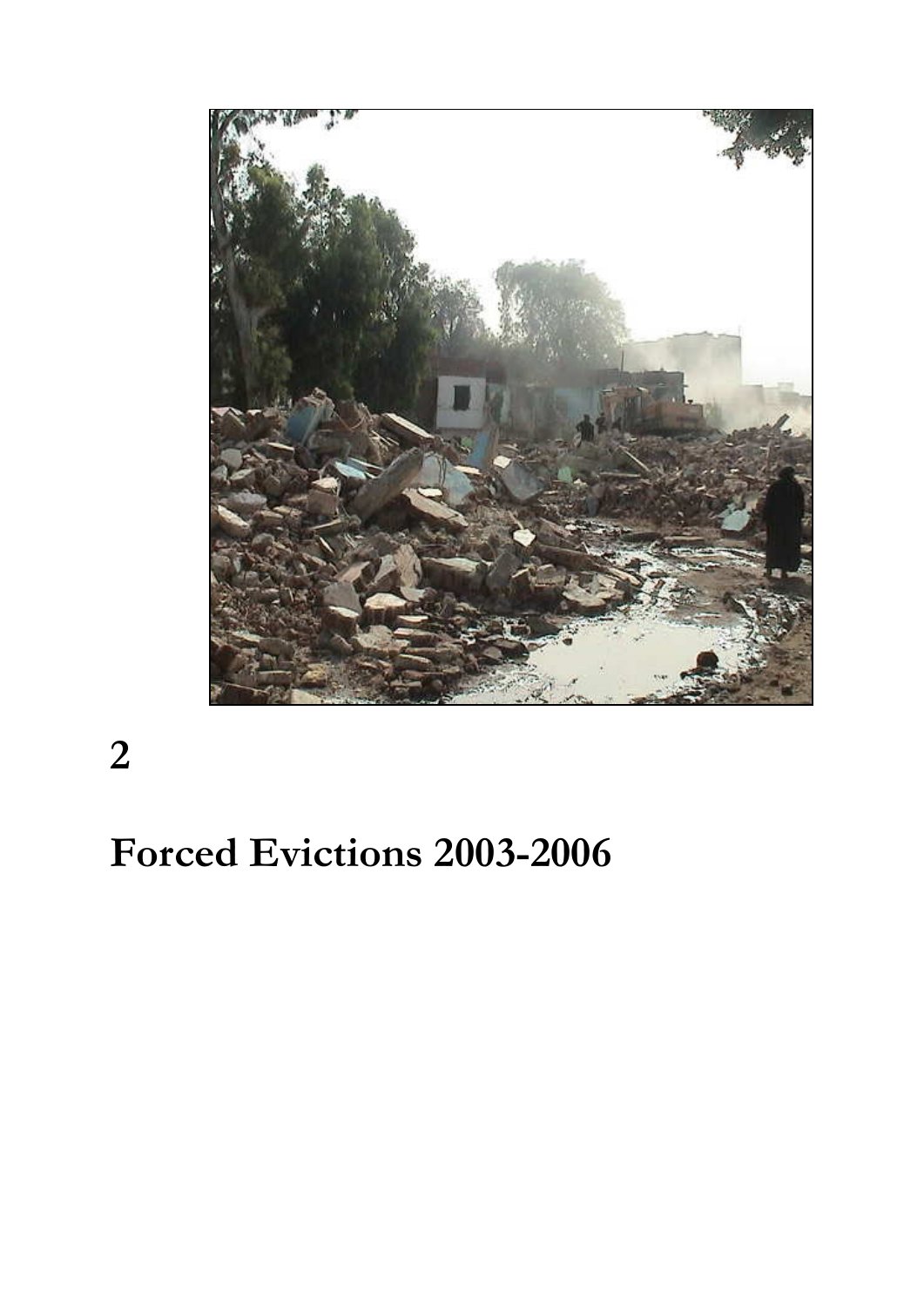# Africa

# Angola

During the 27-year civil war in Angola, which ended in 2002, thousands of people were forced to flee their homes to the capital Luanda, where they live in informal settlements. Since the war ended, demand for land in the capital has increased and the Government of Angola initiated policies that have allowed private developers to take over a redevelopment of the city. The commercialisation of urban land has led to the forced eviction of thousands of dwellers, most of whom live with no legal tenure.

• In February 2003, Kilamba Kiaxi police destroyed approximately 42 homes in Bairro Soba Kapassa – those remaining of the 1 125 homes that had been demolished in December 2002. Police reportedly fired in the air, beat residents, and detained 2 residents for several days without charge.<sup>3</sup>

• In March and April 2003, the Samba Municipality demolished more than 70 homes of the Comuna Benefica, after having destroyed over 400 homes in this community since July 2001. The Municipality did not provide adequate notice. Police carried out the eviction with force – beating several residents and threatening to kill one activist.<sup>4</sup>

• From June 2004 to November 2005, the Kilamba Kiaxi Municipality forcibly evicted approximately 2 000 families in Wenji Maka. Police beat and arrested several residents and activists. During the June 2004 eviction, police shot and wounded three residents.<sup>5</sup>

• In September 2005, in Bairro Cidadania, Viana Municipality, municipal fiscal agents and armed police forcibly evicted over 300 families and destroyed their property. It was the fifth time in a year that these families were subjected to forced evictions. They were left without shelter or means to rebuild their homes.<sup>6</sup>

• On 24 November 2005, police, accompanied by Nova Vida project representatives, forcibly evicted 628 families living in the Luanda suburbs of Banga Wé, Bairro 28 de Agosto, and Cambamba I and II. The Municipality had allocated the land to the Nova Vida housing project without due legal process, consulting the residents or providing alternative adequate housing. Police demolished homes without sufficient notice. The police also assaulted several residents and arrested 13 people, six of whom were reportedly beaten while in custody. A local organisation, SOS Habitat, reported that many residents were unable to find shelter elsewhere and therefore built shelters in the remains of their destroyed homes.<sup>7</sup>

• SOS Habitat reported that the communities of Cambamba I and II, Banga Wé, and Bairro 28 de Agosto suffered new evictions in March 2006. On 13 March, heavily armed members of the National Police and private security guards began demolishing homes. Police reportedly fired shots into the air and the ground. At Cambamba II, police reportedly beat and

<sup>3</sup> Amnesty International, *Angola: mass forced evictions in Luanda – a call for a human rights-based housing policy* [pdf on website]*,* (12 Nov. 2003),

http://web.amnesty.org/library/Index/ENGAFR120072003?open&of=ENG-AGO 4 ibid.

<sup>5</sup> 'Angola: Stop forced Evictions' *Pambazuka News* [online newspaper], (22 Feb. 2006), www.pambazuka.org/en/category/advocacy/32209

<sup>6</sup> ibid.

<sup>&</sup>lt;sup>7</sup> SOS Habitat [personal communication], (Nov. 2005); see also www.christian-aid.org.uk/news/stories/051125s.htm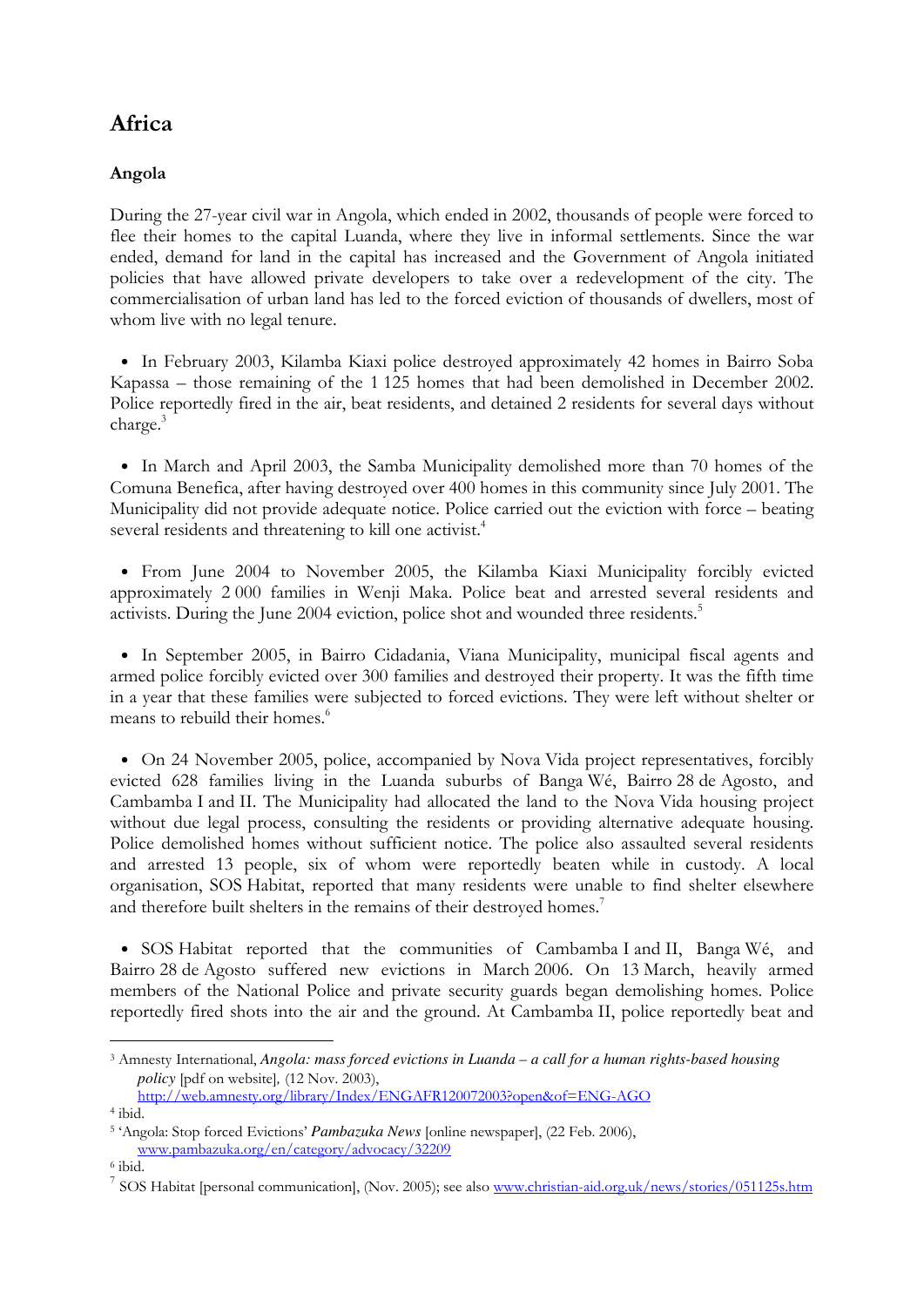kicked residents, including a pregnant woman who began to haemorrhage. Police also shot a sixyear-old boy in the knee. At Cambamba I, a private security guard reportedly shot in a semi-circle around the feet of a young boy who was trying to run away. The guard and seven police officers then beat and kicked the boy. The police threatened and interrogated members of a human rights organisation who were photographing the events. A number of people were arrested and those resisting arrest were beaten, including a woman carrying a baby on her back.<sup>8</sup>

• In April 2004, the Government started to expel tens of thousands of undocumented Congolese immigrant diamond mine workers from the northern province of Lunda Norte to repatriate them to the Democratic Republic of Congo. Human Rights Watch reported that the expulsion was carried out with excessive use of force.<sup>9</sup> The United Nations Office for the Coordination of Humanitarian Affairs (OCHA) also reported on the deportation of over 1 000 Equatorial Guineans in May 2004. Many of the affected people had lived in Angola for several years and lost their homes and all their possessions through the expulsion.<sup>10</sup>

ICESCR: Yes ICCPR: Yes 1OP-ICCPR: Yes

### Botswana

-

The British High Commissioner of Botswana designated the Central Kalahari Game Reserve (CKGR) as a homeland for the Basarwa/San in 1961. However since 1997, the Government of Botswana has been attempting to remove the Basarwa/San from the CKGR. The Government has, at times, tried to convince the Basarwa/San to leave the CKGR by offering them housing and services in other locations. It has also resorted to coercive measures to remove them from their land by carrying out forced evictions in 1997, 2002, and 2005.

As of 31 August 2005, there were between 200 and 250 Basarwa/San living in the CKGR and there were another 1 800 to 2 000 Basarwa/San in resettlement camps, located outside the CKGR, living under poor conditions with high rates of unemployment and increasing rates of HIV/AIDS infection. However, after the 2005 campaign of forced eviction against the Basarwa/San, approximately 36 Basarwa/San, including 15 children, remain in the CKGR with insufficient access to food and water. This is due to the Government's destruction of water boreholes, the prohibition on hunting, and the prohibition against people bringing food and water into the reserve for those remaining.

There is considerable disagreement over the Government of Botswana's motive for the eviction of the Basarwa/San from the CKGR. The Government has claimed that the hunting practices of the Basarwa/San are endangering the wildlife within the CKGR. This is despite documents from the Department of Wildlife and National Parks stating that, between 1986 and 1996, "wildlife

<sup>8</sup> SOS Habitat [personal communication], (May 2006).

<sup>&</sup>lt;sup>9</sup> UNOCHA/IRIN News, *HRW calls for humane treatment of expelled DRC workers* [article on website], (26 Apr. 2004)

http://www.irinnews.org/report.asp?ReportID=40757&SelectRegion=Southern\_Africa&SelectCountry=ANG OLA

<sup>&</sup>lt;sup>10</sup> UNOCHA/IRIN News, *Angola-Guinea: Deported Guineans complain of ill treatment* [article on website], (11 June 2004),

http://www.irinnews.org/report.asp?ReportID=41644&SelectRegion=West\_Africa&SelectCountry=ANGOL A-GUINEA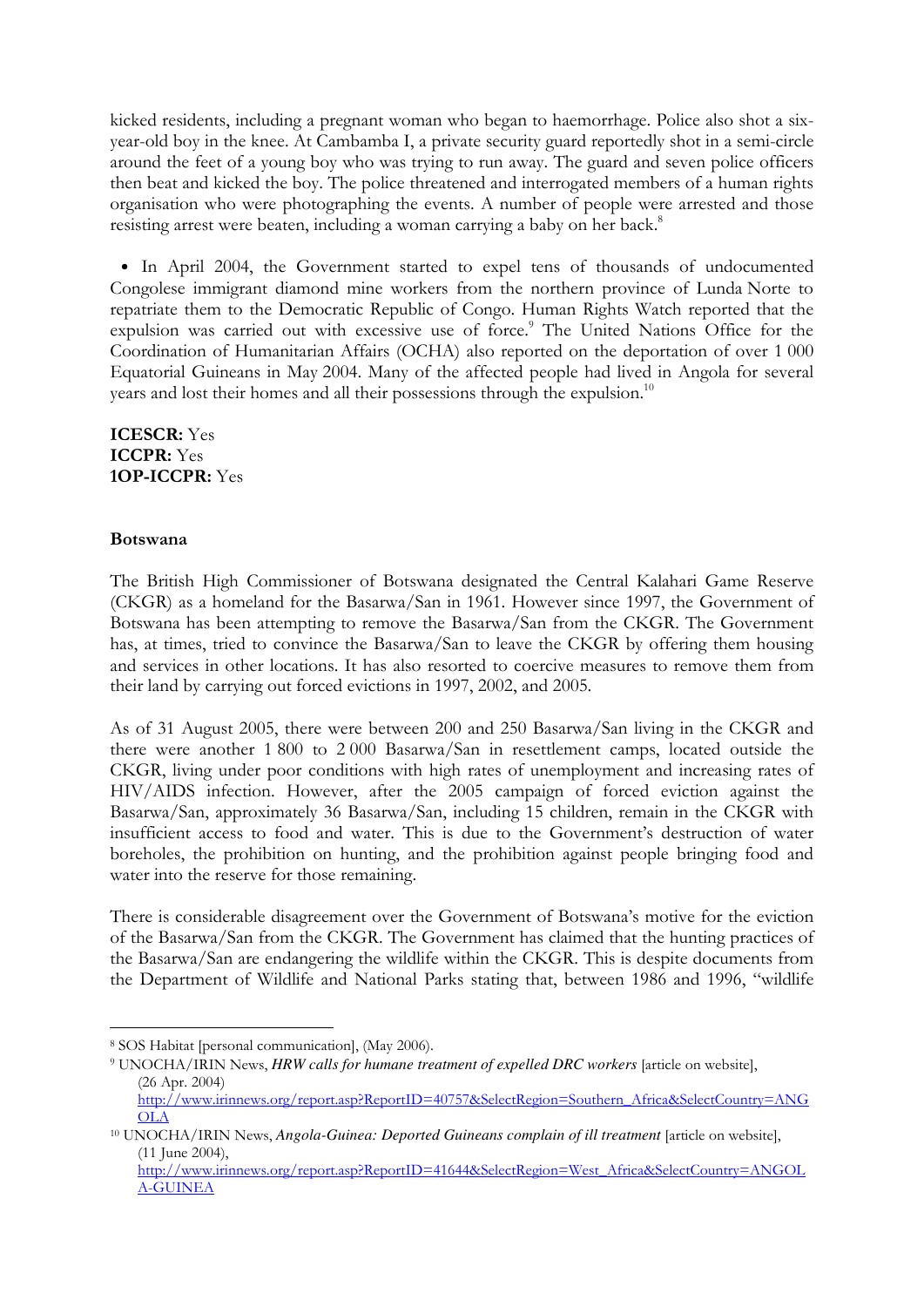biomass more than doubled" in the CKGR.<sup>11</sup> The Government has also argued that it could not afford to provide services such as health clinics and schools, or continue to provide water to the Basarwa/San while they remained in the CKGR. While some Basarwa/San organisations accept this was the Government's intention, they do not accept that the forced evictions were therefore justified. According to other organisations, however, the Government's true intention in evicting the Basarwa/San is to make way for further diamond mining.

Regardless of the reasons or justifications for the evictions, many of the Basarwa/San never agreed to leave the CKGR, which they regard as their homeland and integral to their way of life. Although some members of the Basarwa/San were initially persuaded to leave and were compensated, to some extent, by the Government during the 1997 and 2002 evictions, they never regarded their decision to relocate as giving up their rights to their land. Later, many of the Basarwa/San were dissatisfied with the relocation and some even returned to the CKGR. Not only had they been deprived of their traditional way of life in the relocation sites, they were also being forced to live in terrible conditions and without access to income-generating opportunities.

To date, the Government has not allowed evicted persons to return to the CKGR and there are regular reports that police threaten arrest and torture Basarwa/San who enter the reserve.

In an attempt to uphold their right to stay in their homeland, 248 Basarwa/San have brought a case against the Government to Botswana's High Court. The court heard final arguments on 8 September 2006 and a ruling is expected on 13 December 2006.<sup>12</sup>

ICESCR: No ICCPR: Yes 1OP-ICCPR: No

#### Burundi

• Following the signing of a ceasefire between the Government of Burundi and several rebel groups in 2003, hundreds of thousands of displaced persons returned home. However, due to fighting between the Government and the National Liberation Forces, the remaining Hutu rebel group, some 40 000 persons were displaced from the capital Bujumbura in spring 2004.<sup>13</sup>

ICESCR: Yes ICCPR: Yes 1OP-ICCPR: No

<sup>-</sup><sup>11</sup> IRIN News 'BOTSWANA: Culture under threat – Special Report on the San Bushmen' [article on website], (5 Mar. 2004), http://www.irinnews.org/S\_report.asp?ReportID=39864&SelectRegion=Southern\_Africa

<sup>12</sup> Survival International, 'Bushmen case - court to rule on 13 December' [article on website], http://www.survivalinternational.org/news.php?id=1852

<sup>13</sup> Global IDP Project, 'Still no end to displacement, despite political process' [article on website], (11 Apr. 2006), http://www.internal-displacement.org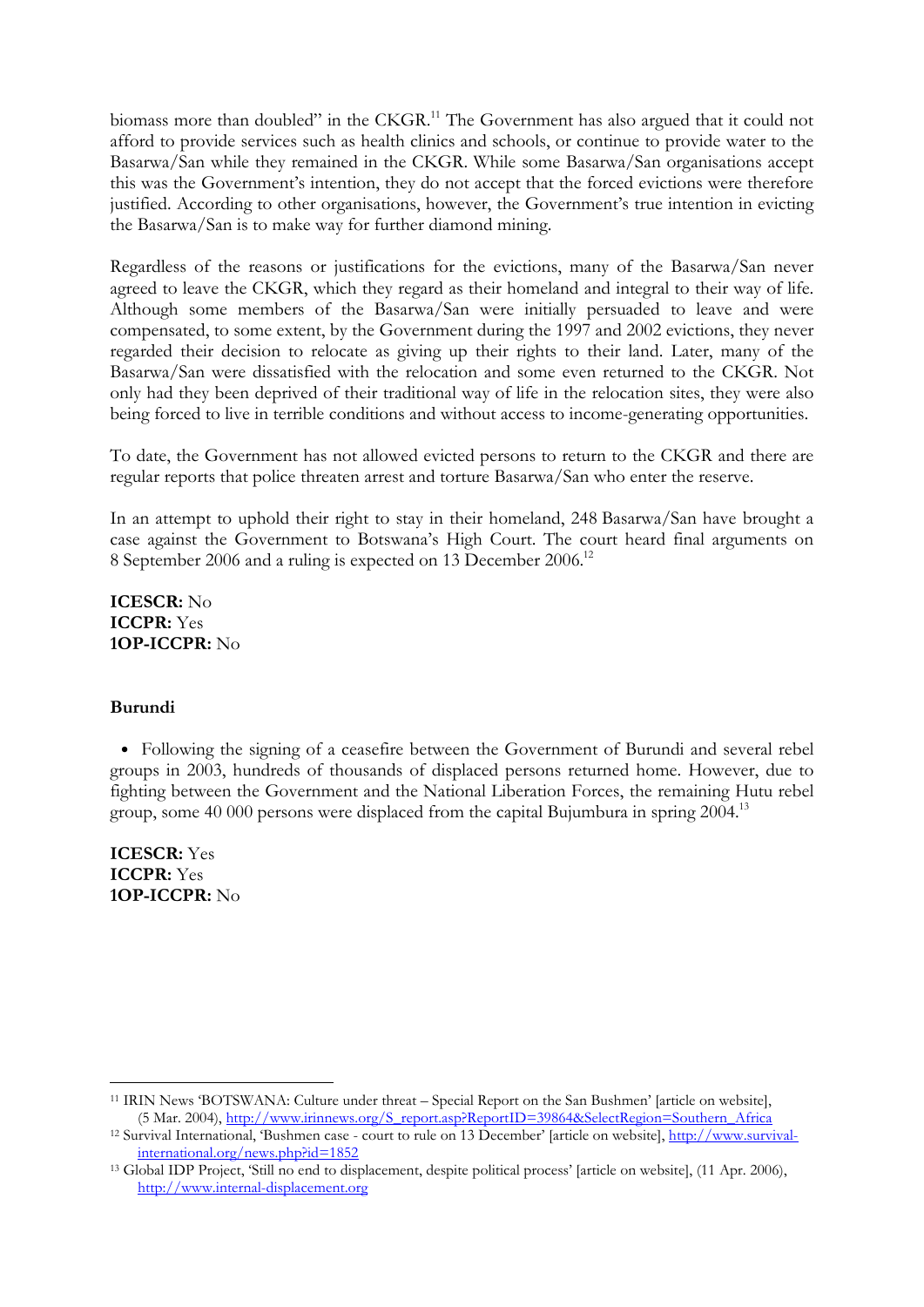## Democratic Republic of Congo

After the establishment of a transitional government and the strengthening of international peacekeeping operations in June 2003, hundreds of thousands of internally displaced persons (IDPs) returned home. However, armed groups continue to attack civilians and cause mass displacement, particularly in the Kivu region in eastern Democratic Republic of Congo (DRC). The UN estimates that 1.6 million people remained displaced as of October 2005.<sup>14</sup>

• IRIN reported that in August 2005, Congolese police and soldiers evicted some 6000 persons from Virunga National Park, which is home to more than half of the world's mountain gorillas. Approximately 30 000 refugees and displaced persons from Rwanda, Uganda, and the DRC occupied a section of the park from the 1990s and cleared forest for farming. The eviction occurred during an international conference on saving primates from extinction Virunga National Park. The affected persons were left homeless.<sup>15</sup>

ICESCR: Yes ICCPR: Yes 1OP-ICCPR: Yes

# Egypt

-

According to official statistics, there are 1 034 slums in Egypt. The Government of Egypt has stated its plans to remove 81 slums and develop 953. In some cases, Government has sold land to private developers after evicting inhabitants. In other cases, it has used foreign aid to construct new housing compounds, which are then offered for prices higher than evicted families can afford. Although the Government has undertaken to provide alternative housing to evicted families, there are widespread reports of corruption and mismanagement in the distribution of alternative housing, with many families left without. Many others are relocated to units that are inadequate for the size of their families, located far from their previous homes and sources of employment, and unaffordable.

• In December 2004, authorities bulldozed the cottages of 18 families in the 'Ezbet Al-Bakry' settlement in Shubra Al-Khaima-Qalubiah. Police told the settlers that they would be provided with alternative housing — a promise that was never met. Several residents were beaten during the operation; others were detained while officials destroyed their homes.<sup>16</sup>

• In May 2004, police evicted 18 families from al-Duwiqqa (Manshi'at Nasr Quarter) in Cairo without providing alternative housing or compensation. Eighteen families (130 people, including 73 children) took shelter in tents provided by an Egyptian NGO, next to the ruins of their homes. However, in November 2004, security officers and Government officials demolished and confiscated the tents, as well as the families' furniture.<sup>17</sup>

<sup>14</sup> Global IDP Project, *'*Some 40 000 flee ongoing fighting every month' [article on website], (1 Mar. 2006), http://www.internal-displacement.org

<sup>15</sup> UNOCHA/IRIN News, 'DCR: Hundreds protest their eviction from Virunga National Park' [article on website], ( Sep. 2005), http://www.irinnews.org/report.asp?ReportID=48983&SelectRegion=East\_Africa; UNOCHA/IRIN News, Uganda-DRC: Evicted Ugandans stranded at border in dire need [article on website], (30 Mar. 2006), http://www.irinnews.org/report.asp?ReportID=52504&SelectRegion= East Africa,%20Great Lakes&SelectCountry=UGANDA-DRC

<sup>16</sup> Egyptian Centre for Housing Rights, correspondence.

<sup>17</sup> Centre on Housing Rights and Eviction (COHRE), *Evictions Monitor* [pdf on website], vol. 1 no. 2, p. 10 (Dec. 2004), http://www.cohre.org/view\_page.php?page\_id=176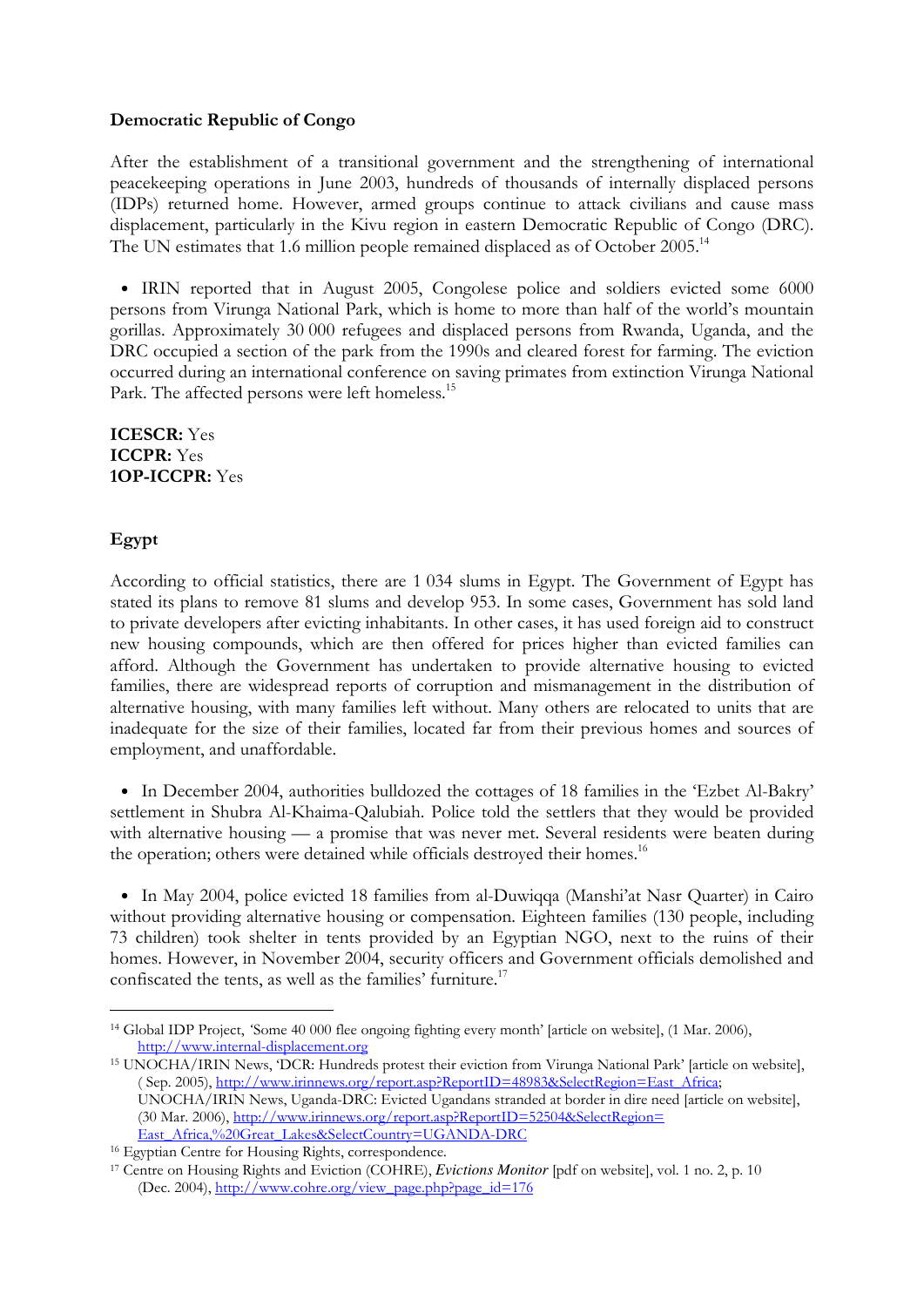• In July 2004, officials, accompanied by numerous police officers, forcibly evicted 60 households from the Wady For'on area, accusing them of constructing on state property.<sup>18</sup>

• In May 2005, police forcibly evicted the residents of 480 makeshift houses in the village of Al-Damrania in Qena. During the eviction, several residents were arrested. Authorities claimed that the dwellers were taking over public property and were therefore not eligible for alternative housing.<sup>19</sup>

• In September 2005, migrants who had arrived in Egypt from war-torn Sudan, occupied a small square in Cairo across from the office of the United Nations High Commissioner for Refugees (UNHCR). However, the UNHCR told the Sudanese were that they were not eligible for refugee status or for relocation because it was safe for them to return home. In December 2005, after three months of unfruitful negotiation, Egyptian riot police officers removed the Sudanese migrants by force — killing at least 23 people, including small children.<sup>20</sup>

• In December 2005, the Cairo Governorate forcibly evicted 24 households in Hekr Abo Doma. The land was sold to investors to develop entertainment projects.<sup>21</sup>

• The Egyptian Centre on Housing Rights (ECHR) reported that the Governorate of Port Said forcibly evicted 300 households living on Mohamed Ali Street in the El Hurriah area of Port Said in March 2006. The eviction was carried out within the framework of a development plan for the City of Port Said. The demolition of the houses was planned to be done in stages while concurrently providing alternative units to the evicted residents. However, alternative accommodation designated for the evictees was not sufficient, and at least 23 families were refused housing. The people who were left homeless protested by a sit-in and hunger strike. The Governorate of Port Said refused, nonetheless, to provide alternative housing.<sup>22</sup>

• The ECHR reported that the Cairo Governorate and Zenhom Municipality officials forcibly evicted the entire Tolon area of Cairo in April 2006. The eviction was carried out in a brutal manner, with reports of police beating several residents. Alternative accommodation was provided, though families reported receiving inadequate housing units that were smaller than their demolished homes.<sup>23</sup>

• In April 2006, police forcibly evicted 270 households from the Qal'et Al-Kabsh area in Al-Saida Zainab, Cairo. Two hundred households were denied alternative housing because they did not have official documents to prove ownership of their homes. Several residents were injured in clashes with the police.<sup>24</sup>

• On 5 July 2006, police evicted five households and demolished their homes in Al-Athnanat, al-Duwiqqa.<sup>25</sup>

<sup>18</sup> Egyptian Centre for Housing Rights, Correspondence.

 $19$  ibid.

<sup>20</sup> '23 Sudanese Die as Egypt Clears Migrants' Camp', *The New York Times*, (31 Dec. 2005), http://www.nytimes.com/2005/12/31/international/africa/31egypt.html?pagewanted=1

<sup>&</sup>lt;sup>21</sup> Egyptian Centre for Housing Rights, correspondence.

<sup>&</sup>lt;sup>22</sup> Egyptian Center for Housing Rights [press release], *El-Hurriah Dwellers go on a Hunger Strike to defend their Housing Rights,* (28 Mar. 2006)

<sup>23</sup> Egyptian Centre for Housing Rights [press release], *Forced eviction and housing demolitions in Zenhom area*, ( Apr. 2006)

<sup>24</sup> Egyptian Centre for Housing Rights [correspondence].

<sup>25</sup> ibid.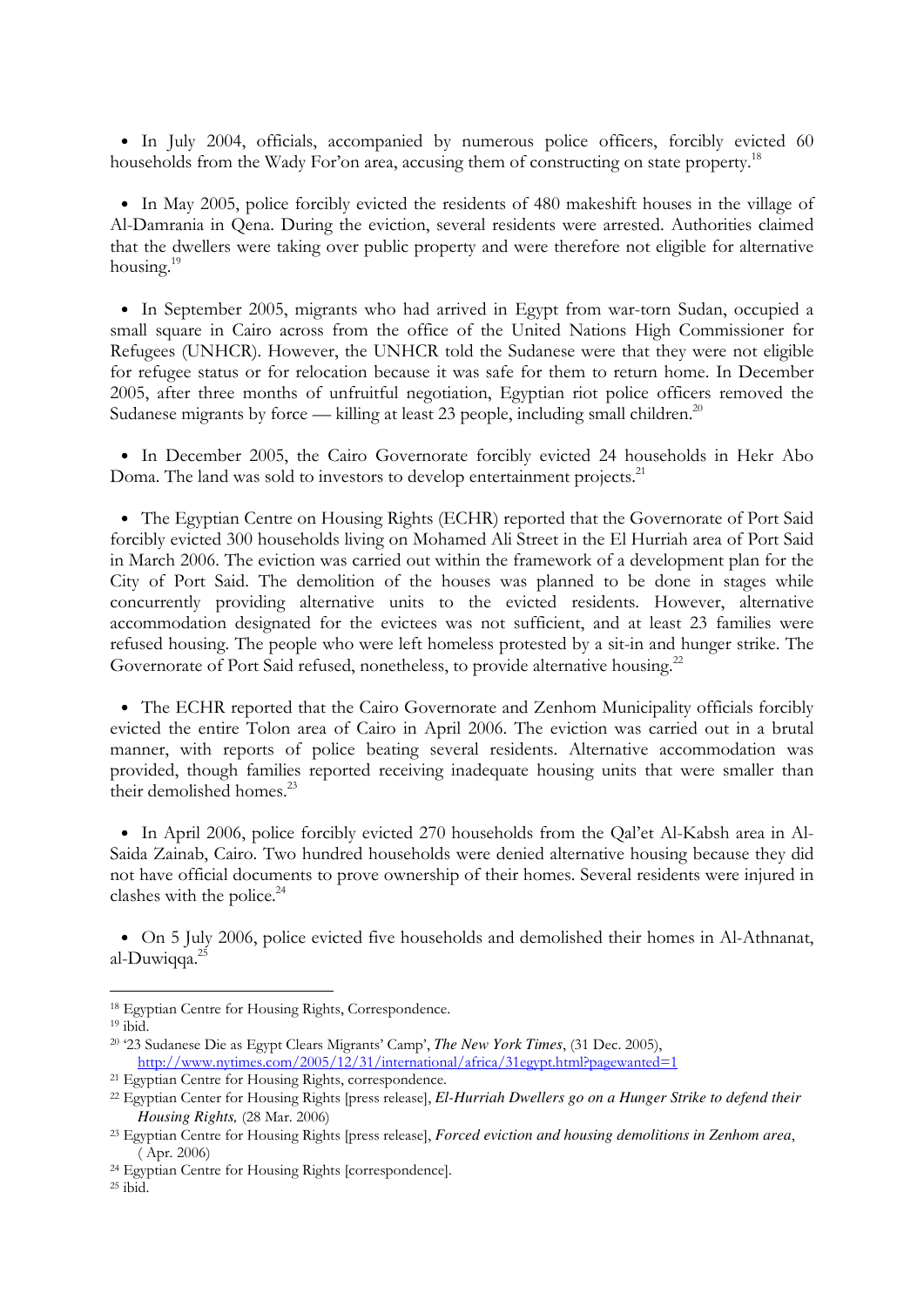### *Rural evictions*

In Egypt it is illegal to construct housing on land designated for agricultural use. However, the Government has not reassessed which lands can be used for construction in 25 years. With a lack of affordable housing in rural areas, poor farmers have resorted to constructing homes on unused agricultural land where they are vulnerable to forced eviction. According to official figures, from 1983 to 2004, Government authorities demolished 326 000 homes built on agricultural land approximately 10 per cent of the total amount of lands with illegal constructions. Local organisations argue that the Government is unfairly targeting poor people, as lands which exceed 2 million faddans – in which luxury homes and villas had been constructed – were generally not affected.

• In November 2004, security forces violently evicted some 500 persons from Mushina village in Bani Swaif and bulldozed their houses without prior warning. 26

• The ECHR reported that 300 persons were evicted from their houses in Sherif Pasha, Bani Swaif, in April 2004. Some dwellers were treated violently and detained.<sup>27</sup>

• In September 2005, police bulldozed approximately 350 homes in the village Qatour in Gharbiea leaving residents homeless. Several residents resisted the eviction. The police responded with violence — injuring several people. In the Al-Gharbiea Governorate, all land is marked as agricultural land. Theoretically, it is illegal to construct homes in this Governorate because the Government failed to identify land to be used for construction.<sup>28</sup>

• Police forces demolished approximately 350 homes with bulldozers in Satamony village, Daqahlia, in May 2006. The dwellers were not given a chance to remove their possessions before the demolition. Residents did not resist, yet the authorities used excessive violence that left several people injured.<sup>29</sup>

• In June 2006, the World Organization Against Torture (OMCT) reported on ongoing human rights violations of farmers, including forced evictions, as a result of the implementation of agrarian reform policies. In a recent example, in March 2005, approximately 50 persons violently invaded the village of Sarando and clashed with farmers, acting under the orders of a person claiming ownership of the village's land. When the farmers fled the village, police randomly arrested women and children without providing justification.<sup>30</sup>

ICESCR: Yes ICCPR: Yes 1OP-ICCPR: No

<sup>26</sup> ibid.

<sup>27</sup> ibid.

<sup>28</sup> ibid.

<sup>29</sup> ibid.

<sup>30</sup> World Organization Against Torture (OMCT), 'Egypt: Violent eviction from land resulting in the ill-treatment of men, women and children' [article on website], (13 June 2006), http://www.omct.org/base.cfm?page= article&num=6119&consol=close&kwrd=OMCT&cfid=4006081&cftoken=71495905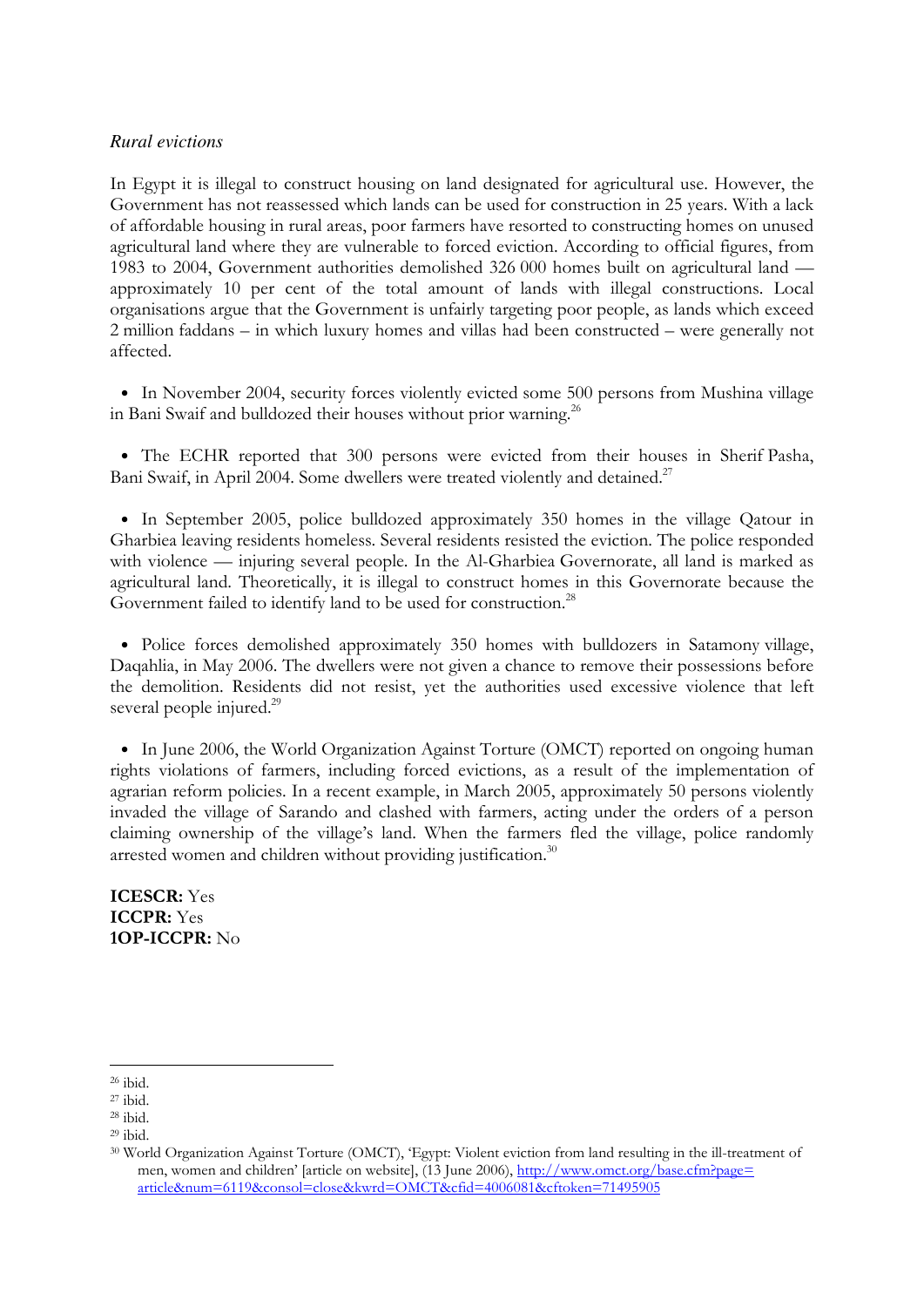# Equatorial Guinea

Equatorial Guinea is Africa's third largest oil producer. However, in spite of this wealth, the Government has carried out forced evictions without providing alternative housing or compensation.

• Amnesty International reported the forced eviction of 300 families in the neighbourhoods of Atepa and Camaremy, in the Banapa district of Malabo, the country's capital. In July 2006, soldiers and a demolition team arrived without prior notice. They destroyed the homes and possessions of the residents and intimidated people who protested against their eviction. Although all the families reportedly had titles to the land, the authorities did not provide alternative accommodation or compensation, and the evictees were rendered homeless.<sup>31</sup>

ICESCR: Yes ICCPR: Yes 1OP-ICCPR: Yes

# Ethiopia

• In November 2004, local police and officials of the Nech Sar National Park near Arba Minch set fire to over 400 houses of the Guji people, forcibly evicting them from their homeland. The eviction followed an agreement the Government of Ethiopia had signed with African Parks Foundation, a Dutch conservation organisation, to manage the National Park. The Government resettled 10 000 people from the Guji and Kore tribes outside of the Park boundaries as part of the agreement stating that all people would be removed from the Park's boundaries before the Foundation took over the management. However, the World Rainforest Movement (WRM) reports that such large-scale resettlements could create conflict between tribal peoples who are resettled onto land held by other tribes, as there is no unused land in the area. It could also have a disastrous environmental impact, as those being removed have managed the land and wildlife for centuries.

In November 2005, the Government signed another agreement with the African Parks Foundation on the management of the Omo National Park. Officials legalised the Park's boundaries, thus making it illegal for the 50 000 tribal people living in the park to remain. WRM reports that Ethiopian Park officials persuaded tribal people to sign away their land, without compensation, on documents they could not read. The African Parks Foundation states that it cannot interfere with the plans of a sovereign government.<sup>32</sup>

• Internal Displacement Monitoring Centre (IDMC) reported in January 2006 that the ruling Ethiopian People's Revolutionary Democratic Front (EPRDF) sent troops, paramilitary units, and armed Government officials to the countryside to burn houses and property and confiscate farmers' land and livestock. Thousands were forced to abandon their homes. These incidents followed elections in which the opposition won an unprecedented number of seats. It seemed

<sup>-</sup><sup>31</sup> Amnesty International, 'Equatorial Guinea: 300 families evicted and homeless' [article on website], (23 Aug. 2006), http://web.amnesty.org/library/Index/ENGAFR240062006?open&of=ENG-GNQ

<sup>32</sup> The World Rainforest Movement*,* 'Ethiopia: Dutch conservation organisation involved in eviction of thousands of tribal people' [article on website], (Apr. 2006), http://www.wrm.org.uy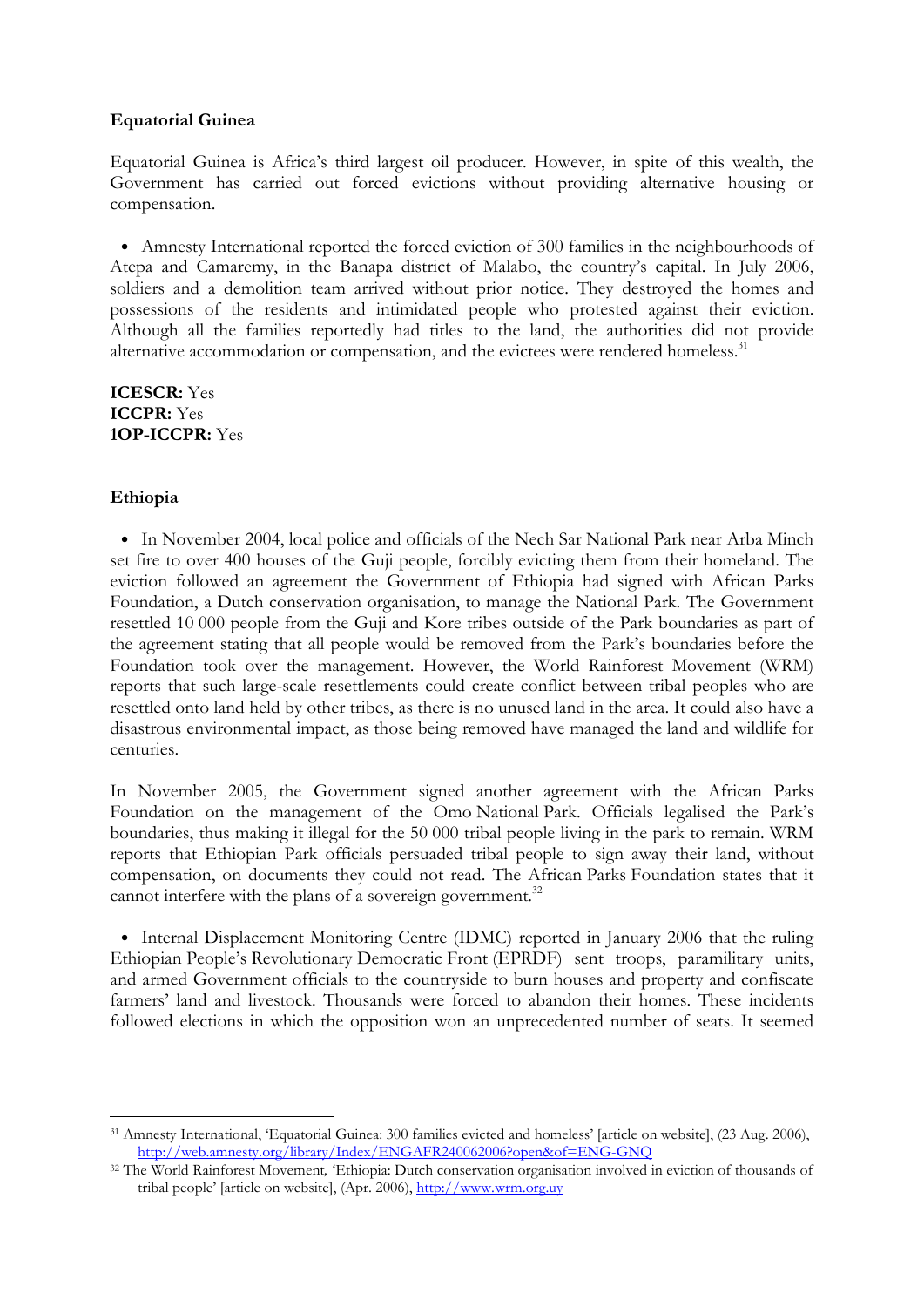that the brutal use of force by EPRDF Government officials against innocent farmers was meant in retaliation for election results.<sup>33</sup>

ICESCR: Yes ICCPR: Yes 1OP-ICCPR: No

#### The Gambia

In April 2003, the Western Division Land Administration Board of The Gambia issued an evacuation notice to residents living within 1.7 kilometres of the Lance Corporal Bojang firing range in Birikama. At the end of May, the Board demolished 30 houses and continued in June with the destruction of 300 compounds. Despite requests from the community, the Government did not provide compensation for destroyed housing.<sup>34</sup>

ICESCR: Yes ICCPR: Yes 1OP-ICCPR: Yes

#### Ghana

-

• In March and April 2006, a task force of the Wildlife Division of the Forest Commission of Ghana, in conjunction with Ghana Police, forcibly evicted over 7 000 people living along Lake Volta in Digya National Park. Armed with AK-47 rifles and sticks, wardens and police forced residents to pack up their belongings and move to the shore. Residents were forced by wardens to live in the open on the lakeshore, along with their belongings, waiting to board the next available boat. Wardens directed residents to travel to a village on Mankyere Peninsula, although they did not provide alternative accommodation or compensation for property destroyed. Many residents reported staying on the shores of various islands waiting for transportation for up to three weeks.

In a letter dated 10 February 2006, Asamoah Boateng, Park Manager of the Wildlife Division, stated that the "Wildlife Division is going to embark on an evacuation exercise to rid the park of intruders" to enable the Division to develop the Park "to achieve the goal for which the area was acquired." The letter claimed that the exercise would begin on 28 February 2006. The notice does not provide a meaningful reason for the eviction, the date of the eviction was inaccurate, and furthermore, it was not delivered to the majority of affected persons. Many of the residents had been living in Digya National Park for over 40 years and had been previously displaced by construction of the Akosombo Dam. Much of the land was also held by various tribes. When the Park was established in 1971, there was no attempt to resettle those residing there or to compensate tribes for appropriating their land.

The evictions ended abruptly on 8 April when a boat disaster involving evictees was reported on a local radio station. A wooden motorised boat, carrying over 150 evictees, capsized in the Volta Lake. According to the Regional Police Commander, the boat was carrying more than

<sup>33</sup> Internal Displacement Monitoring Centre, 'Reports on displacement due to repression by government in rural areas' [article on website], (Jan. 2006), http://www.internal-displacement.org

<sup>34</sup> Information compiled by Centre on Housing Rights and Evictions (COHRE) and submitted to UN-HABITAT, 'Summaries of a selection of cases of forced eviction in Africa: 2000-2005', (July 2005).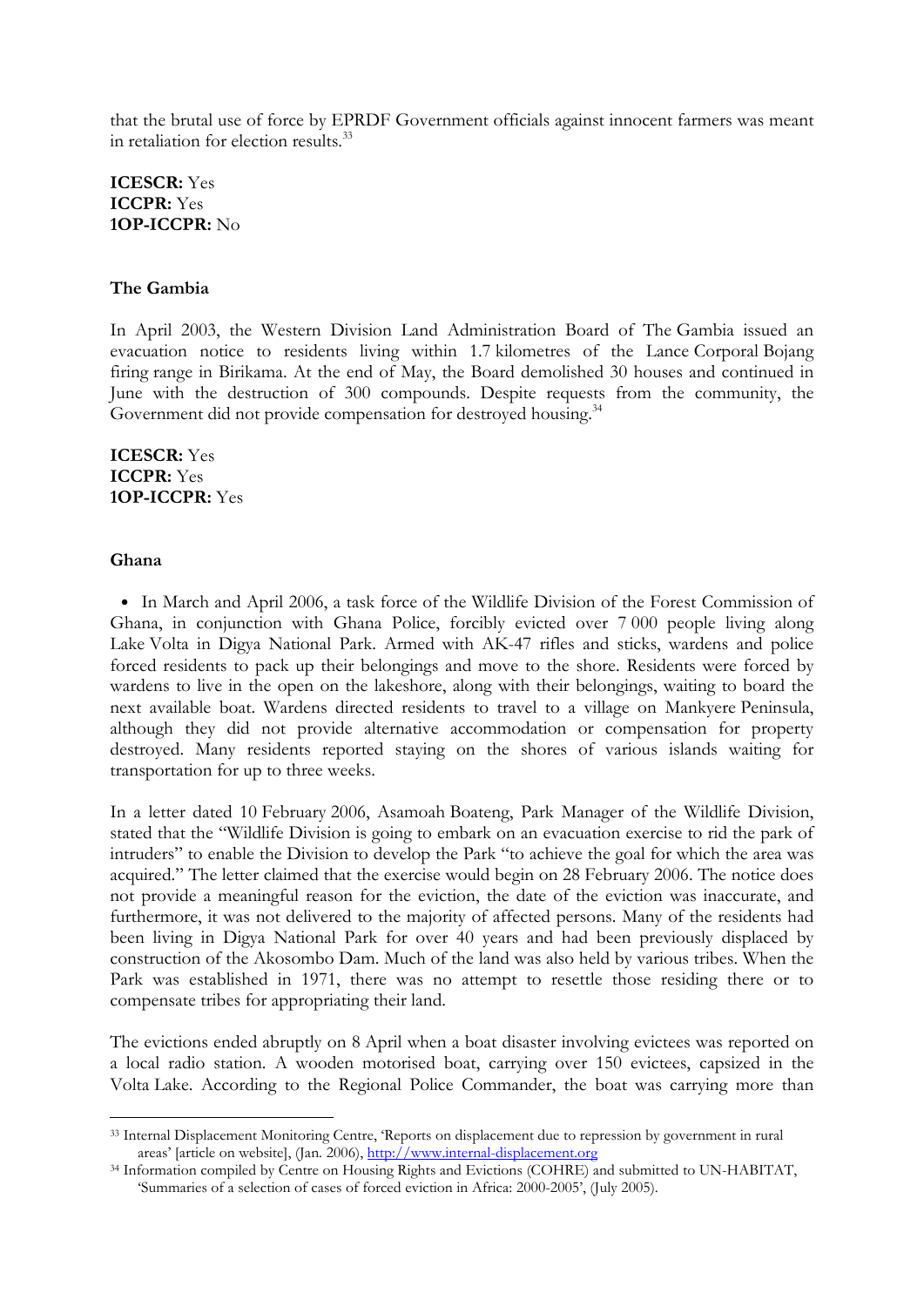double its 63-person capacity, as well as livestock, personal possessions, and furniture. At least 10 people were killed. Although the Executive Director of the Wildlife Division denies any link between the eviction and the boat disaster, the helmsman of the boat, Mawuli Akimbola, insists that 14 heavily-armed wardens on speedboats escorted his boat and forced him to overload it with evictees.

After hearing news of the boat disaster, the wardens left the area. To date, some residents have returned to their homes, citing poor health conditions, lack of livelihood opportunities, and lack of available housing and land in Mankyere and other villages. They remain under threat of eviction.<sup>35</sup>

• In June 2005, settlers of the Veterans Association of Ghana were forcibly evicted from Legion Village in Accra. The Government claimed the Village was illegal and resettled only those residents who satisfied the criteria of being war veterans.<sup>36</sup>

• Members of the Ghana Armed Forces forcibly evicted approximately 800 persons and destroyed 500 structures on 9 May 2006 at Legion Village. There was little warning and many residents were unable to gather their belongings before their homes, businesses and other buildings were destroyed. The residents were persons related to retired veterans (many of whom had been resettled following the 2005 eviction) and dealers in Ghanaian handicrafts. Many of the residents had been living at the Legion Village for over 20 years.<sup>37</sup>

• In September 2006, some 2 000 traders were removed from the Kantamanto Market in Accra and as a result lost their source of livelihood. Police and a demolition team arrived at the market at 4.00 a.m., and started destroying all structures. The area is the property of the Ghana Railway Company, but the *Bremark Venture Limited* Company leased it and demanded the eviction of the traders. The company has plans to develop the land into shops, restaurants, offices, and a guest house. As there was no provision for relocation for the traders, they lost their source of income through the eviction. The affected people criticised the Government for placing the commercial interest of a private company before 2 000 citizens.<sup>38</sup>

ICESCR: Yes ICCPR: Yes 1OP-ICCPR: Yes

# Kenya

-

Currently there are approximately 170 informal settlements in Kenya's capital Nairobi, housing over 2 million people. Informal settlements emerged in Nairobi as early as the 1920s and developed quickly after independence through rural–urban migration and the failure of the Government of Kenya to allocate land for low-income groups. While previous governments had engaged in evictions over the last four decades, the new Government (elected in 2002) seemed to accept the settlements. Policy announcements also indicated a commitment by the National

<sup>35</sup> Centre on Housing Rights and Evictions (COHRE) 'Sacked from their own country: Forced Evictions from Digya National Park, Ghana,' (2006).

<sup>36</sup> COHRE 'Summaries of a selection of cases of forced eviction in Africa: 2000–2005' Information compiled by and submitted to UN-HABITAT, (July 2005).

<sup>37</sup> COHRE interviews with affected persons, (May 2006).

<sup>38</sup> 'Demolition of Parts of Kantamanto begins', *Ghana Web*, (17 Sep. 2006), http://www.ghanaweb.com/GhanaHomePage/NewsArchive/artikel.php?ID=110690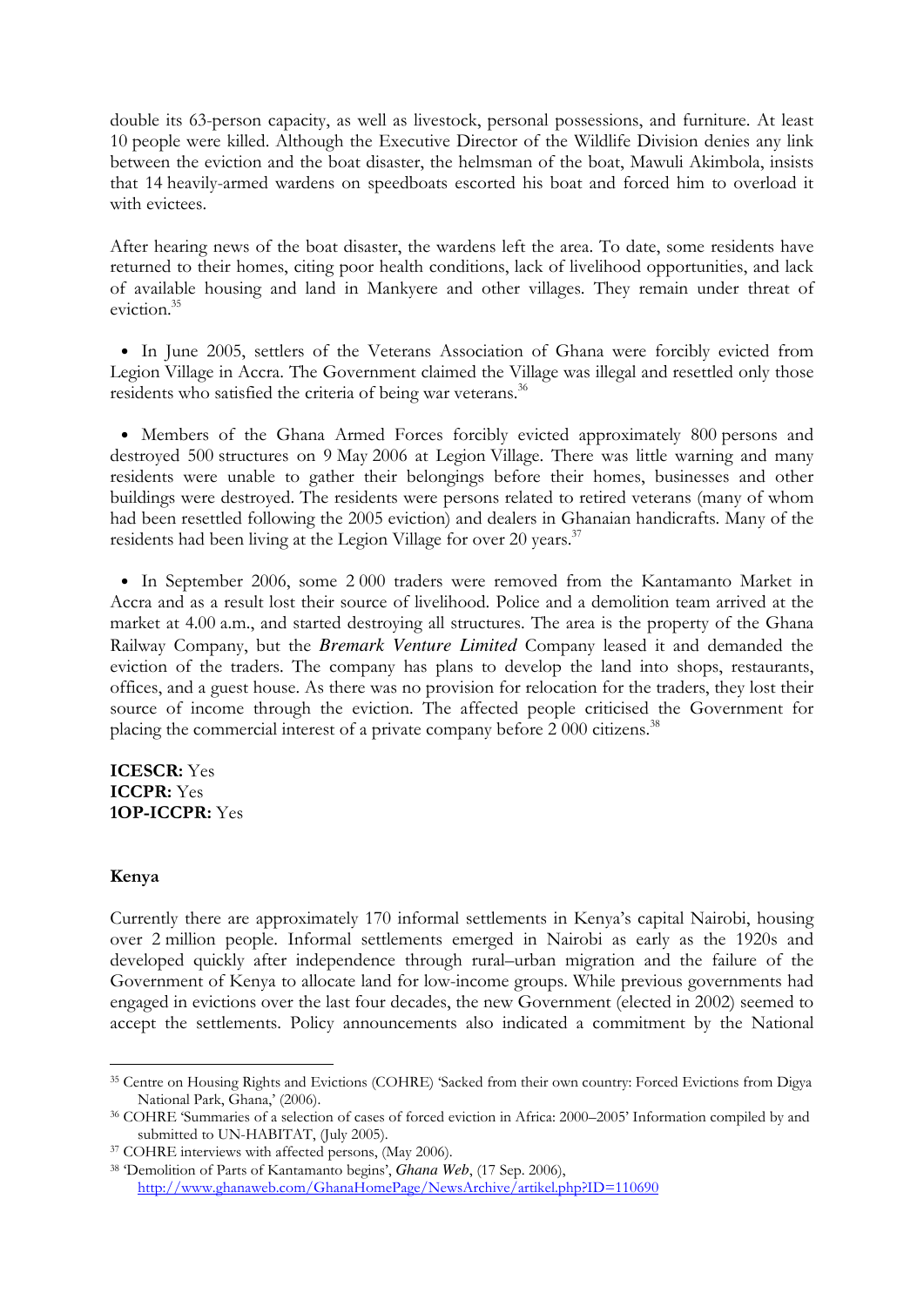Government to slum upgrading and appropriate resettlement. However, in February 2004, various Kenyan Ministries announced an unprecedented series of mass evictions that threatened over 300 000 residents of Kibera—Nairobi's largest informal settlement. The planned evictions were justified on the grounds that the informal settlements were illegally situated either on 'dangerous' public land (rail reserves or areas under electrical power lines) or on land reserved for future road-construction. That meant that all structures and settlements built on land set aside for road reserves, near roads, railway tracks or power-lines faced eviction. Raila Village in Kiberia was the first to be evicted. But the sheer number of people to be affected by the evictions provoked strong local, national, and international criticism. The Government did respond to the concerns and suspended its eviction plans. Nevertheless, some uncertainty was created when various Ministers declared that the suspension did not apply to their departments. In the eyes of many, it is just a matter of time before the evictions would proceed.<sup>39</sup>

The eviction of Raila Village affected approximately 2 000 people and some 500 persons in neighbouring Soweto West. On 8 February 2004, tractors began destroying the houses in Raila Village within the path of a planned bypass. The Government also demolished schools, churches and a clinic. Furthermore, in December 2004, two schools in Kiberia were demolished, and, in Nairobi's Majengo slums, 80 families were left homeless.<sup>40</sup>

• Following a land dispute in Mukuru Ward, Pressmaster Ltd., a cardboard manufacturing company, demolished houses despite a court injunction secured by the residents allowing them to remain on the land. Since December 2003, over 300 structures have been demolished, leaving some 2 000 residents homeless.<sup>41</sup>

• In August 2004, police and an area chief forcibly evicted thousands of slum dwellers from Balozi estate, Nairobi. Police fired shots in the air to threaten the residents.<sup>42</sup>

• On 29 May 2005, Administration Police forcibly evicted over 120 families from purportedly private lands at Ndundori in Lanet, Nakuru, even though no court order authorised the police to  $\frac{d}{d}$  so.  $43$ 

• On 16 July 2005, Nairobi City Council askaris (armed guards) and Administration Police demolished 30 houses in Kibagare settlement, Uthiru estate, leaving 140 residents – including  $children - destitute$  and homeless.<sup>44</sup>

• On 23 September 2005, Government-owned bulldozers were used to demolish the homes of 850 families in Deep Sea settlement, Westlands, Nairobi.<sup>45</sup>

• On 25 January 2006, 20 families were evicted from houses in Tudor Estate, Mombasa. Reportedly, the houses are to be sold to private developers.<sup>46</sup>

• In September 2006, armed police and hired youth evicted some 300 families from the Komora slum in Nairobi. Without warning, police set fire to shelters and bulldozed others. A

<sup>39</sup> Centre on Housing Rights and Evictions (COHRE), *Listening to the Poor? Housing Rights in Nairobi, Kenya,* ( Mar. 2005), pp. 38 - 40, http://www.cohre.org/view\_page.php?page\_id=120

<sup>40</sup> ibid., pp. 40 - 43.

<sup>41</sup> COHRE, *Evictions Monitor*, vol. 1 no. 1 (July 2004), http://www.cohre.org/view\_page.php?page\_id=176

<sup>42</sup> Hakijami Trust, personal communication

<sup>43</sup> COHRE, *Listening to the Poor? Housing Rights in Nairobi, Kenya*, Update 1, (Mar. 2006).

<sup>44</sup> ibid.

<sup>45</sup> ibid.

<sup>46</sup> ibid.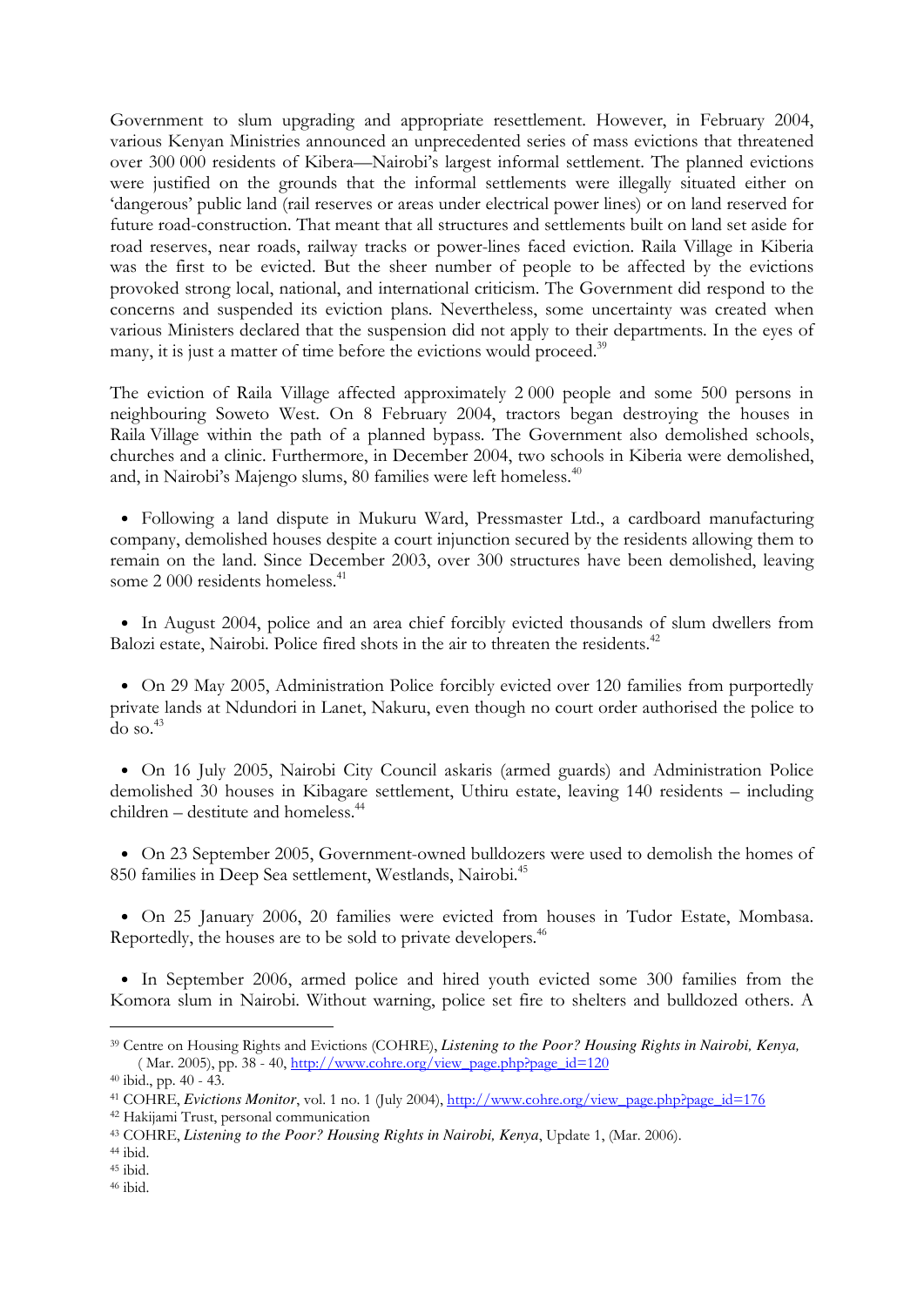court had ruled that the families were living on the land illegally. A few residents had in fact built their houses as far back as the 1970s, but it was in the last few years that the slum population had been growing. The families were not compensated for the loss of their houses and property, and no alternative accommodation was provided to them. Many of the evictees were forced to move to other slums.<sup>47</sup>

# *Forest areas*

In the last two years, the majority of forced evictions in Kenya have been carried out in forest areas. Government officials blame settlers and tribal people in Kenya's forests for Kenya's increasing deforestation and the environmental damage. Evictions have been characterised by violence, destruction of property and schools, a lack of adequate resettlement, and, in some cases, a blocking of aid for the evictees. The Government has also failed to make allowance for traditional forest dwellers, such as the Ogiek, who have lived in the forests for centuries. The Ministry of Environment announced in April 2006 that evictions in forest areas will continue.<sup>48</sup>

• In March 2005, the Government of Kenya started to remove tribal people from Mau Forest in Narok South. The evictions were taking place in the forest that has hosted some of Kenya's oldest communities, such as the Ogiek and Maasai people. Many families, mostly of Ogiek descent, settled, and bought titles to land in Narok South after Kenyan Independence in 1963. A December 2004 report found, however, that these titles had been illegally sold by corrupt officials of the Moi regime, and the Minister of Lands and Housing announced that the holders should consider their titles cancelled. The forced evictions began in March 2005 with the forced eviction of 1 000 residents from Enoosupukia. Then from 13 June 2005, over 50 000 people were evicted and their homes and several granaries were destroyed, despite a High Court injunction. In Narok South, 25 schools were burned and at least 6 000 pupils had to leave of school as a result of the burning. The people were evicted from the forest without compensation or the provision of alternative accommodation. The evictions were reportedly carried out in a brutal manner and there are reports of women being raped by law enforcement officers.<sup>49</sup>

• Over 2 000 families were forcefully evicted from Sururu forest in the Rift Valley Province in July 2004. This eviction occurred despite the fact that the land the families were occupying had been given to them by the government.<sup>50</sup>

• Some 3 000 residents were evicted from Mt Elgon Forest in January 2006. Authorities blocked attempts to provide evictees with food aid.<sup>51</sup>

• The Kenya Broadcast Corporation reported that 3 000 persons were evicted by force from their informal settlements in Karuri Forest in February 2005. Police and Kenya Wildlife Service rangers burnt down homes and the school of the settlement. In 2003, the settlers had been allocated alternative land in the Sirimon Settlement. Most of them, however, had refused to leave

Joseph Kimani, '1,000 Forced to Vacate Forest', *The Nation* (Nairobi) [online newspaper], (2 Mar. 2005), http://allafrica.com/stories/200503020543.html

 $^{\rm 51}$ ibid.

<sup>47</sup> 'Eviction leaves squatters out in the cold', *The Standard* [online newspaper], (4 Sep. 2006), http://www.eastandard.net/archives/cl/hm\_news/news.php?articleid=1143957754

<sup>48</sup> 'Evictions will go on to save forests, says top official', *Daily* Nation [online newspaper], (5 Apr. 2006) <sup>49</sup> 'Kenya evicts thousands living in forest land', *The Mail & Guardian* [online newspaper], (17 June 2005), http://www.mg.co.za/articlePage.aspx?articleid=243364&area=/breaking\_news/breaking\_news\_africa/;

<sup>50</sup> COHRE and Hakijamii Trust, Kenya Housing Rights Update (Aug. 2006), 'Forest evictions: a way forward?'.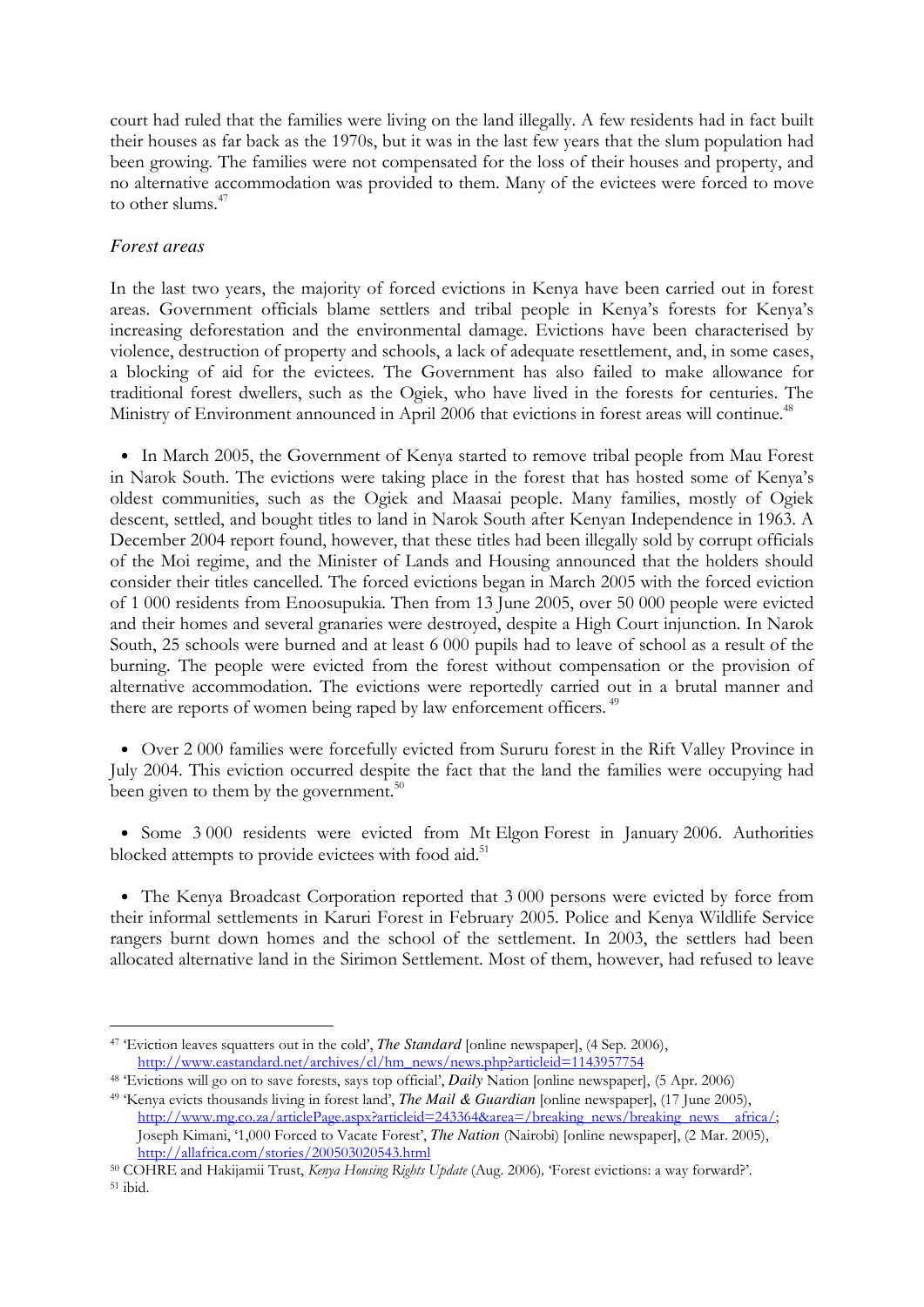because the new area allocated was already inhabited by other people and the land was not  $f$ ertile<sup>52</sup>

• Another case of forced eviction in Kenya's forests was reported by Relief Web in January 2006. Police and hired youths, led by the local District Officer, burnt the homes of 4 000 people in Eburru Forest, leaving them homeless.<sup>53</sup>

• At least 945 Ogiek residents and 2000 Nandi settlers were evicted from Kipkurere Forest and have been left homeless. An interim fact-finding mission report from the Kenya National Commission on Human Rights states that the settlements were burned, property and food stocks destroyed, children (half of the affected population) can no longer attend school, all residents, particularly children, lack food, proper clothing and shelter, no relief food has been sent by the government or any other agency and there are no medical services to deal with the likely increase in disease. The Government recently announced it would only resettle 250 'squatters'.<sup>54</sup>

• On 17 June 2006, the Government forcibly evicted more than 8,000 families staying in Embobut forest Marakwet and Kipkunur forest (Rift Valley). The eviction also targeted 52 public institutions including 20 primary schools and five secondary schools.<sup>55</sup>

ICESCR: Yes ICCPR: Yes 1OP-ICCPR: No

#### Liberia

• In January 2005, authorities of the Liberian Agriculture Company forcibly evicted 75 towns in Districts Number 3, 4, and part of 5 in Grand Bassa and part of Rivercess Counties, leaving several thousand persons homeless.<sup>56</sup>

ICESCR: Yes ICCPR: Yes 1OP-ICCPR: Yes

#### Namibia

-

• Thirty families were forcibly evicted due to the demolition of the Khomasdal Pietersen flats in Windhoek in May 2003. Although some families slept on the pavement outside their homes waiting for the municipality to provide them with alternative accommodation based on an earlier

<sup>52</sup> '3,000 squatters forcibly evicted', *Kenya Broadcast Corporation* [online news service], (6 Feb. 2005), http://www.kbc.co.ke/story.asp?ID=28225

<sup>53</sup> 'Two men speared to death in Kenyan ethnic attack', *ReliefWeb* [article on website], (29 Jan. 2006), http://reliefweb.int/rw/RWB.NSF/db900SID/RMOI-6LJ42Q?OpenDocument

<sup>54</sup> 'Kenya removes forest squatters' *BBC News* [online news service], (24 Mar. 2006), http://news.bbc.co.uk/2/hi/africa/4841486.stm; Dorcas Nyambayi, 'State defends forest evictions', The Standard, (27 Mar. 2006), http://www.eastandard.net/hm\_news/news.php?articleid=38553; COHRE and Hakijamii Trust, Kenya Housing Rights Update (Aug. 2006), 'Forest evictions: a way forward?'.

<sup>55</sup> COHRE and Hakijamii Trust, Kenya Housing Rights Update (Aug. 2006), 'Forest evictions: a way forward?'

<sup>56</sup> 'Justice demanded in LAC citizen Saga', *The Analyst* [online newspaper], (13 Jan. 2005), http://www.analystnewspaper.com/JusticedemandedinBassasaga.htm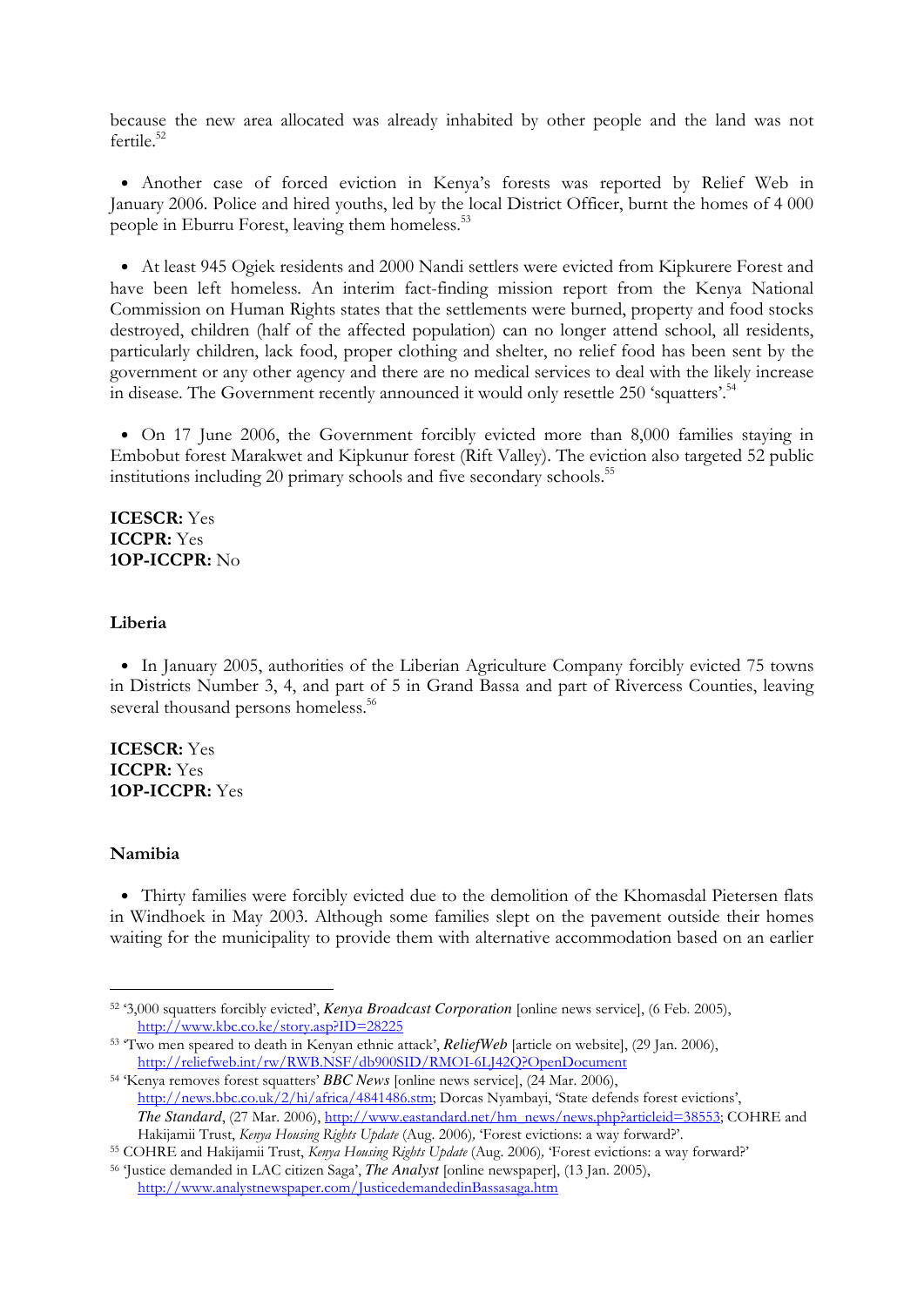agreement, the City's executive management committee declared that "all decisions taken on the matter have already been executed."<sup>57</sup>

• In January 2005, the owner of the Otjiku Farm evicted seven workers and their families from his farm, on which most of them had been born. The owner cut off the water supply and destroyed the roofs of some of the houses after a disagreement with the workers on the issue of severance pay.<sup>58</sup>

• In August 2006, police started driving Oshiwambo-speaking communal farmers and their cattle from west Kavango towards the border of the former Owambo area. Approximately 50 farmers had been served with eviction notices some months before due to a grazing dispute with the residents of the Ukwangali area. The farmers did not know where to go, as the Owambo area from which they had come had been fenced. Police arrested many herders and chased their cattle away. 59

ICESCR: Yes ICCPR: Yes 1OP-ICCPR: Yes

### Nigeria

-

The Government of Nigeria is consistently one of the worst violators of housing rights in the world, with over 2 million people forcibly evicted from their homes in different parts of the country since 2000.<sup>60</sup> The national and local governments have justified forced evictions for reasons including urban development plans, the beautification of cities, privatisation, and 'cleaning up' criminals from the communities. Evictions have been carried out with great violence by the officials, often committed in disregard to residents' documented ownership of their property, and with insufficient notice beforehand. Over the last fifteen years, evictions often have been undertaken without the provision of legal recourse, compensation, or alternative housing and land to victims.<sup>61</sup>

• From 19 October – 27 October 2003, the Lagos State Government forcibly evicted more than 5 000 people from the Ijora-Badiya area and residents are concerned that further evictions will occur. The State Government has already destroyed an estimated 35-40% of the community. The State Government gave the community a mere 48 hours notice to leave their homes, despite not having court order for the evictions, as is required by law. According to Government, the area needed to be 'cleaned up' because it is regarded as having become a haven for prostitution and robbery. The evictions took place despite the fact that the community reportedly had legal title to the area given to them by the Federal Government as compensation for having been

<sup>57</sup> 'Where to for Pietersen Flats tenants?', *The Namibian* [online newspaper], (21 May 2003), http://www.namibian.com.na/2003/ Mar. /national/03D0D9C398.html

<sup>58</sup> 'Trouble at Farm Otjiku', *All Africa* [online newspaper]*,* (24 Jan 2005), http://allafrica.com/stories/200501241183.html

<sup>59</sup> 'Namibia: Police Drive Evicted Farmers From Kavango', The Namibian, (30 Aug. 2006), http://allafrica.com/stories/200608300182.html

<sup>60</sup> Amnesty International Press Release, *Nigeria: Forced evictions in Lagos make thousands homeless,*  (24 Jan 2006), http://web.amnesty.org/library/Index/ENGAFR440032006?open&of=ENG-NGA

<sup>61</sup> Centre on Housing Rights and Evictions (COHRE), *Evictions Monitor* [pdf on website], vol. 1 no. 3, (Aug. 2005), http://www.cohre.org/view\_page.php?page\_id=176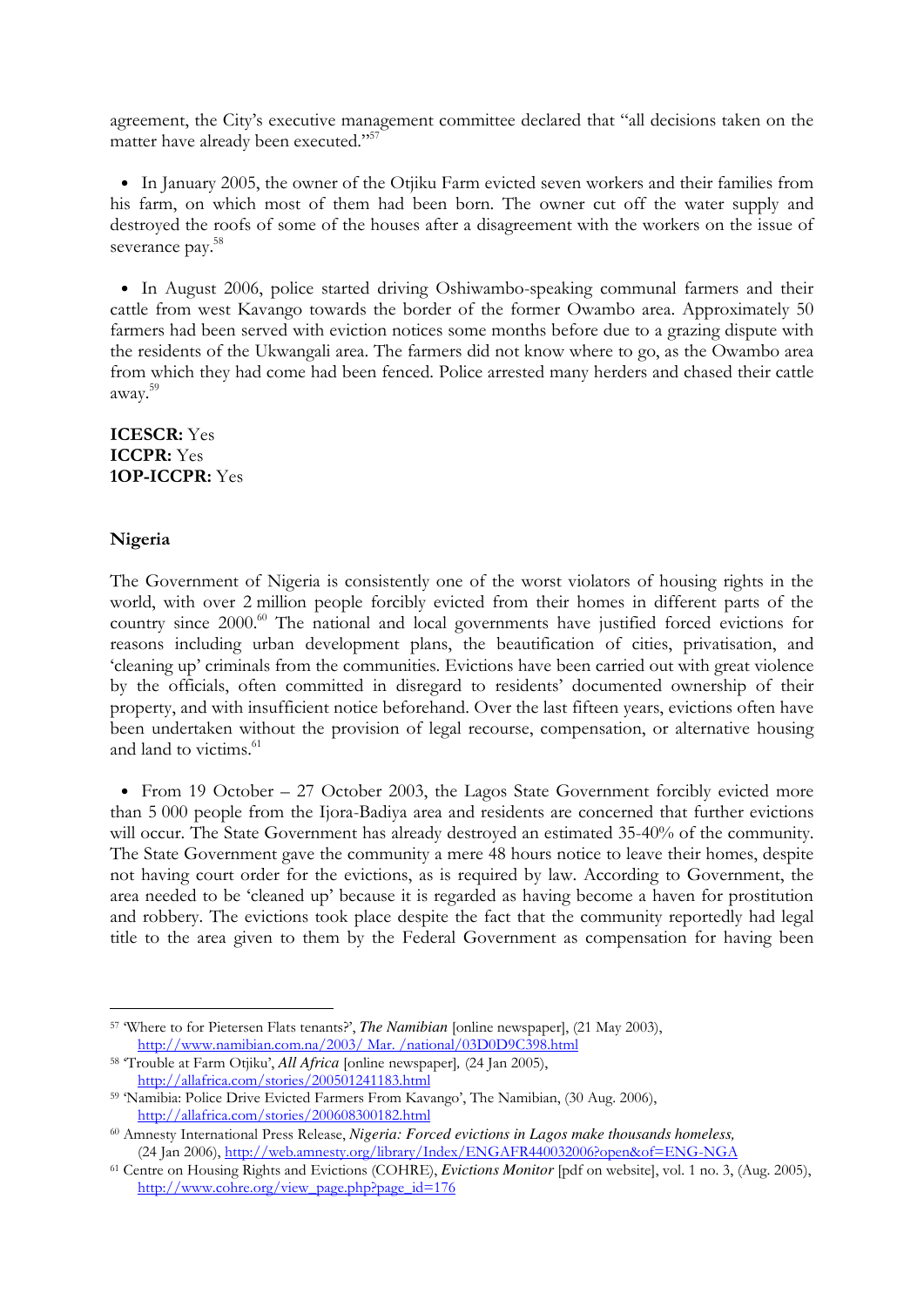previously moved from another area in Lagos. Some of the affected persons are also legal tenants of land owned by the Railway Corporation.<sup>62</sup>

• More than 60 families were forcibly evicted from Warri Corner in Delta State in June 2004. The Government argued that Warri Corner, an informal settlement, was sheltering militant groups, illegal oil traders, and sea pirates.<sup>63</sup>

• In April 2004, in Lagos, the State Task Force on the Environment demolished over 300 homes of the Ogunbiyi village in Ikeja, leaving 3 000 people homeless. Some of the residents were given five days' warning, while others given no warning at all. State government forces used tear gas on residents.<sup>64</sup>

• At least 6 000 residents of Aboru Abesan, in Ikeja were rendered homeless when their homes were demolished by officials of the Federal Ministry of Housing and Urban Development in Lagos State in January 2005.<sup>65</sup>

• The Movement for the Survival of the Ogoni People (MOSOP) reported that in February 2005, the Rivers State Government began demolishing homes of the Agip Waterside Community in Port Harcourt. Despite protests, the demolition was completed in April 2005, leaving 5 000– 10 000 persons homeless, most of whom were members of the Ogoni people. There was insufficient notice given to the residents, no alternative accommodation or compensation provided to them, and the police reportedly committed violence and harassment during the eviction. The Rivers State Government claimed that the destruction of the settlement was necessary for further urban development. However, resident groups and NGOs accused the Rivers State Government and the Italian Oil Company, Agip, of demolishing the homes to make way for the company's expansion onto land that borders its property. Agip, one of the world's biggest petrol companies, denies any involvement.<sup>66</sup>

• Amnesty International reported that in April 2005, approximately 3 000 residents of the slum community of Makoko, Lagos were forcibly evicted from their houses. The residents of Makoko claimed that they had not been given prior notice of the planned evictions, nor had they been provided with alternative housing or offered compensation for the destruction of their homes. Over three days, bulldozers demolished houses, two churches, one mosque, and a medical clinic. Law enforcement officials used disproportionate force during the eviction and beat some of the residents, including children.<sup>67</sup>

• Under the orders of the Minister of the Federal Capital Territory, Mallam Nasir Ahmad El-Rufai, the Federal Capital Development Authority (FCDA) has been carrying out mass forced evictions in Abuja in an attempt to re-initiate a Master Plan that was approved in 1979. The Plan

<sup>62</sup> Amnesty International, 'Nigeria: Mass forced evictions in Lagos must stop', (31 Oct. 2003), http://web.amnesty.org/library/Index/ENGAFR440342003?open&of=ENG-2F5

<sup>63</sup> ibid.

<sup>64</sup> ibid.

<sup>65</sup> ibid.

<sup>66</sup> Unrepresented Nations and Peoples Organization UNPO, [Summary] *Ogoni: The Demolition of the Agip Waterside*, (13 Mar. 2005) http://www.unpo.org/news\_detail.php?arg=43&par=2332, see also, Movement for the Survival of the Ogoni People (MOSOP), www.mosop.org

<sup>67</sup> Amnesty International, *Nigeria: Making the destitute homeless – forced evictions in Makoko, Lagos State*, (24 Jan. 2006) http://web.amnesty.org/library/Index/ENGAFR440012006?open&of=ENG-NGA, and Amnesty International Press Release, *Nigeria: Forced evictions in Lagos make thousands homeless*[online press release], (24 Jan. 2006), http://web.amnesty.org/library/Index/ENGAFR440032006?open&of=ENG-NGA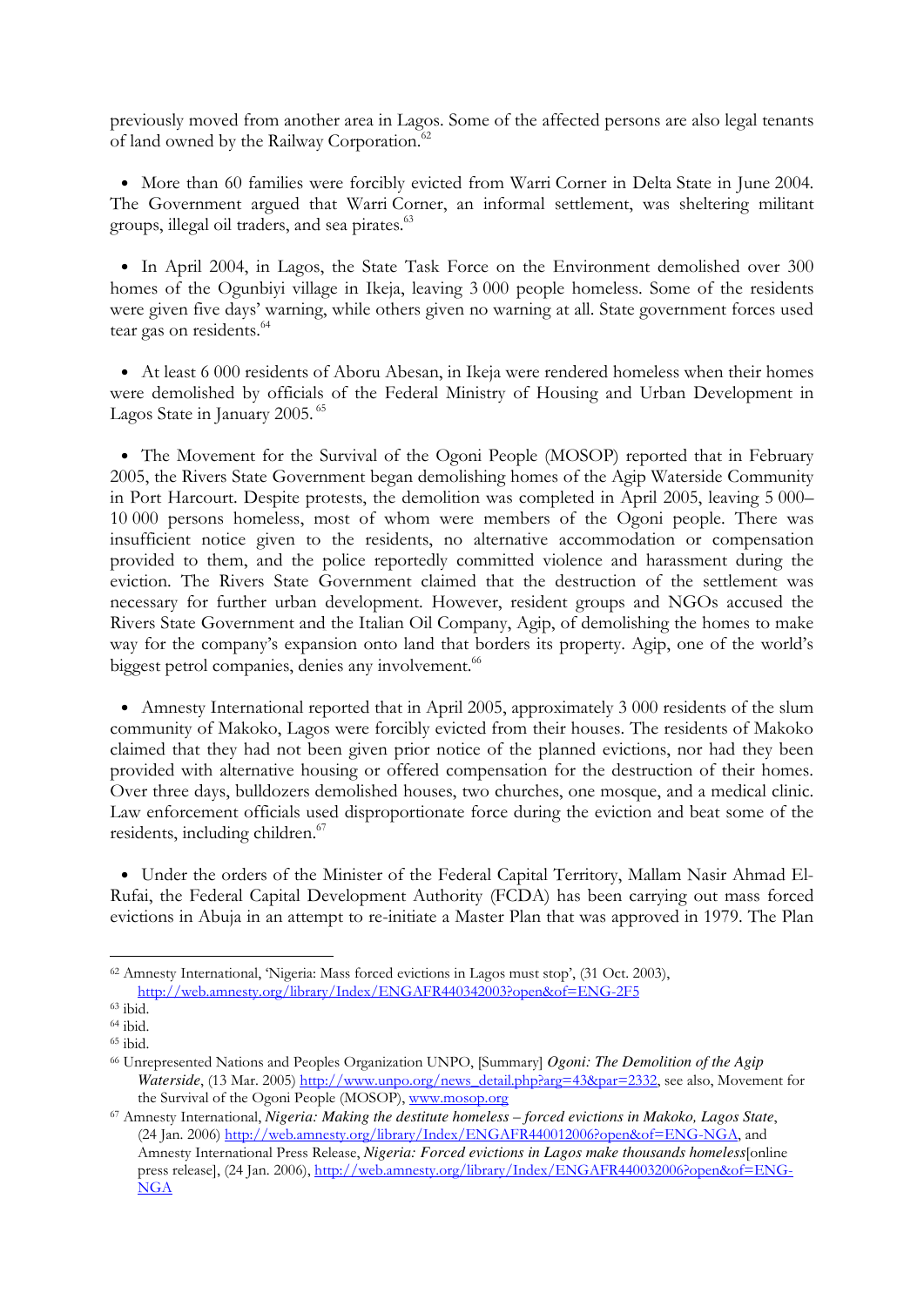was designed to guide the creation of the new capital and development of the capital territory until 2000. The Master Plan was developed when the Government decided to move the national capital from Lagos to Abuja. The aim of the Master Plan was to create an orderly capital as a solution to the chaotic, rapidly expanding Lagos. The Master Plan called for the resettlement of people living in traditional villages in the capital territory to neighbouring states. However, the Government never fully carried out the resettlement plan. Instead, those living on the land when the Federal Capital Territory (FCT) was created (generally termed 'indigenes') were allowed to remain. These settlements have expanded in the past 30 years as indigenes allocated land or rented housing to non-indigenes who moved to Abuja for employment and were unable to access affordable formal housing. This resulted in the formation of extensive informal, unplanned and unauthorised settlements within the area designated for the capital city

Since El-Rufai's appointment as Minister of the FCT in 2003, the FCDA has targeted over 49 such settlements in Abuja for demolition, arguing that land was zoned for other purposes under the Master Plan and, in some cases, has already been allocated to private developers. To date, these evictions have affected approximately 800,000 people, as estimated by local organisations. Although the FCDA argues that this number is inflated, they have not released their own figures from their enumerations of the informal settlements.

The FCDA has demolished homes, schools, clinics, churches, mosques, and businesses without adequate consultation with communities, and without providing adequate notice, compensation, or adequate resettlement. The evictions have resulted in the massive displacement of hundreds of thousands of people from entire communities with a spiralling effect on health, education, employment, and family cohesion. Some of the demolitions were accompanied by violence perpetuated by heavily armed security operatives towards residents and owners of businesses.

Approximately 21–24 of the 49 targeted settlements in Abuja have been demolished by the FCDA in the past three years. Evictions commenced as early as 2003, but the most contentious demolitions began in late 2005 and have been ongoing.

The FCDA draws a distinction between indigene and non-indigene residents when carrying out evictions and demolitions. The demolitions have targeted homes in which non-indigenes live, regardless of whether the buildings were owned by indigenes or non-indigenes. The FCDA has not demolished homes in which indigenes live, except in some cases, where enumerations were not completed and indigene homes were destroyed as well.

The FCDA has a policy to provide full resettlement to indigenes, in keeping with the original intentions of the Master Plan. However, there is no such policy for non-indigenes living in Abuja. After a public outcry in late 2005, the Minister began discussions about evictions with a 'human face'. Prior to this, many non-indigene residents were forcibly evicted before an enumeration process took place. Since late 2005, the FCDA has been attempting to enumerate non-indigenes before demolitions and has offered those affected with access to a plot of land in relocation sites that are currently under construction. However, non-indigenes must pay 21 000 Naira (approximately US\$ 170) for administrative fees, and a further 600 Naira (approximately US \$4.88) per square metre of land. Thus access to a 500 square metre plot would cost 321 000 Naira (approximately US \$2 612). They would further be required to build a home based on certain planning standards within two years or lose their rights to the relocation plot. In a country where over 70 per cent of the population lives under a dollar day, this is a difficult feat, particularly for those who have recently had their homes and possibly much of their property destroyed.<sup>68</sup>

<sup>68</sup> COHRE interviews with affected communities, FCDA officials, and Nigerian organisations, 1-11 Nov. 2006.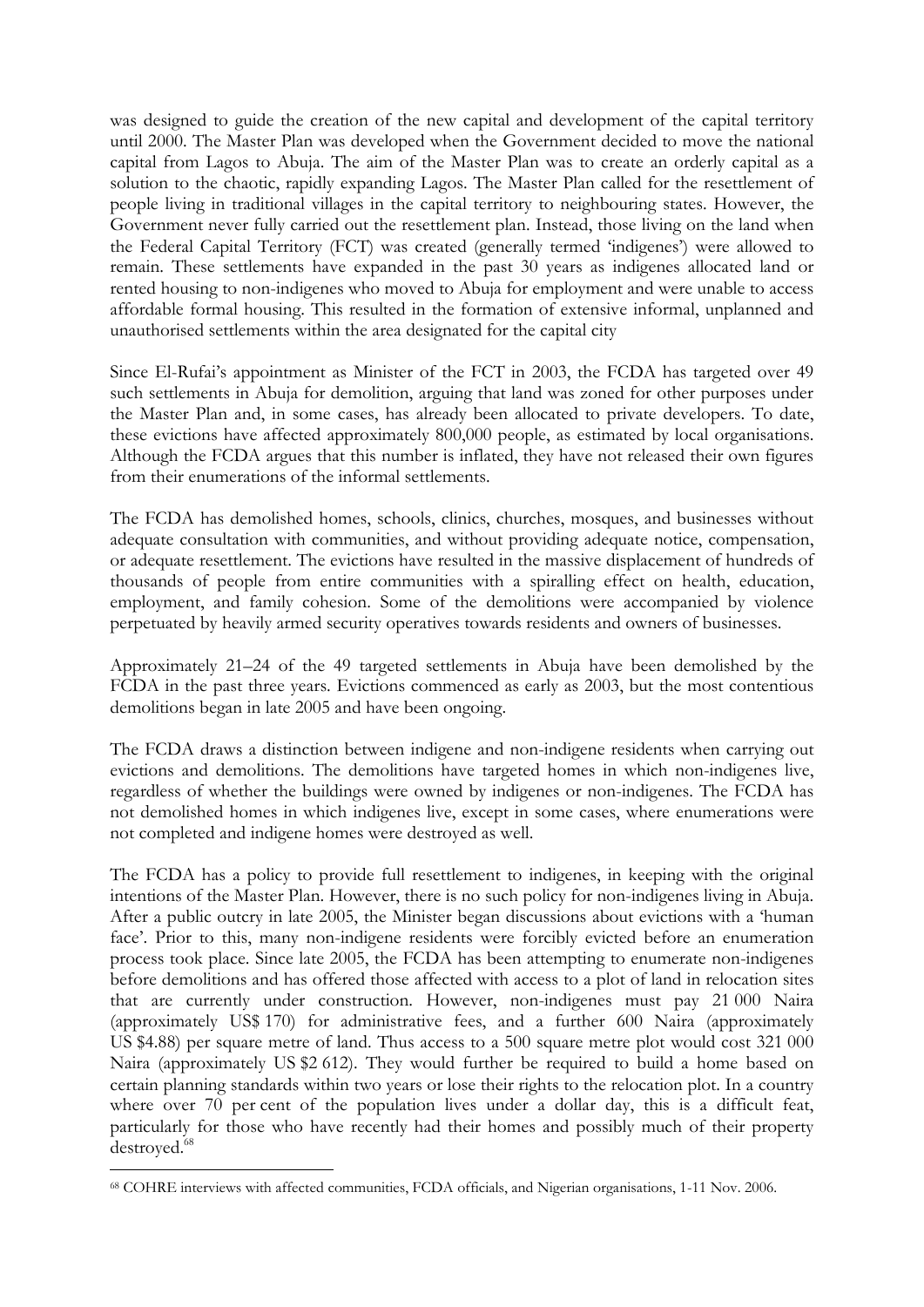• In December 2005, as a part of Nigeria's policy to privatise Government-owned housing stock, soldiers forcibly evicted some 1 388 civil servants and their families from Federal Government-owned high-rise buildings in Lagos. Evictions were carried out despite a court injunction, and included Bar-Beach Towers, Alagbon Towers, Reeve Road Towers, 1004 Housing Estate, Eric Moore Towers, and Moloney Towers. The International Alliance of Inhabitants reported that, in connection with the privatisation plans, more evictions are planned that could affect another 20 000 people.<sup>69</sup>

• In August 2006, Nigerian soldiers burnt hundreds of houses in Port Harcourt near to where a soldier was killed during the kidnapping of foreign oil workers. Angry soldiers set fire to the slum and hundreds of slum dwellers lost their homes and belongings. The army accused the residents of sheltering militants. Official army sources, however, denied that the army was involved in the incident and blamed militants for the attack.<sup>70</sup>

ICESCR: Yes ICCPR: Yes 1OP-ICCPR: No

#### Somalia

• Ongoing war and clashes between rival clans have caused the displacement of thousands of Somalis. The Internal Displacement Monitoring Centre estimates that in south and central Somalia, some 50 000 persons were displaced during 2005 alone.<sup>71</sup>

ICESCR: Yes ICCPR: Yes 1OP-ICCPR: Yes

## South Africa

South Africa has been ambitious in its attempts to provide adequate housing to all of its citizens. Since the end of apartheid, the ANC-led Government has created an impressive amount of subsidised housing. However, the land tenure system in South Africa continues to be a complex issue, and conflicts over land tenancy often result in forced evictions being carried out by municipal governments, private companies, and private landowners.

#### *City of Johannesburg*

<sup>69</sup> 'Lagos NCP condemns the forceful eviction of civil servants', *The Daily Independent*, (25 Dec. 2005), http://www.independentng.com/editorial/ltdec270501.htm; Jude Njoku, 'Intrigues and pains of evictions in FG's Lagos high-rise buildings' *The Vanguard* [article on website], (13 Dec. 2005), http://www.vanguardngr.com/articles/2002/features/property/pr113122005.html; International Alliance of Inhabitants, 'Break the silence on the evictions: defend housing rights in Nigeria!' [article on website], www.habitants.org

<sup>70</sup> 'Nigeria troops 'burn Delta slums'' [online news service], *BBC News,* (25 Aug. 2006), http://news.bbc.co.uk/1/hi/world/africa/5285556.stm

<sup>71</sup> Global IDP Project, *Somalia: Window of opportunity for addressing one of the world's worst internal displacement crisis*, (10 Jan. 2006), http://www.internal-displacement.org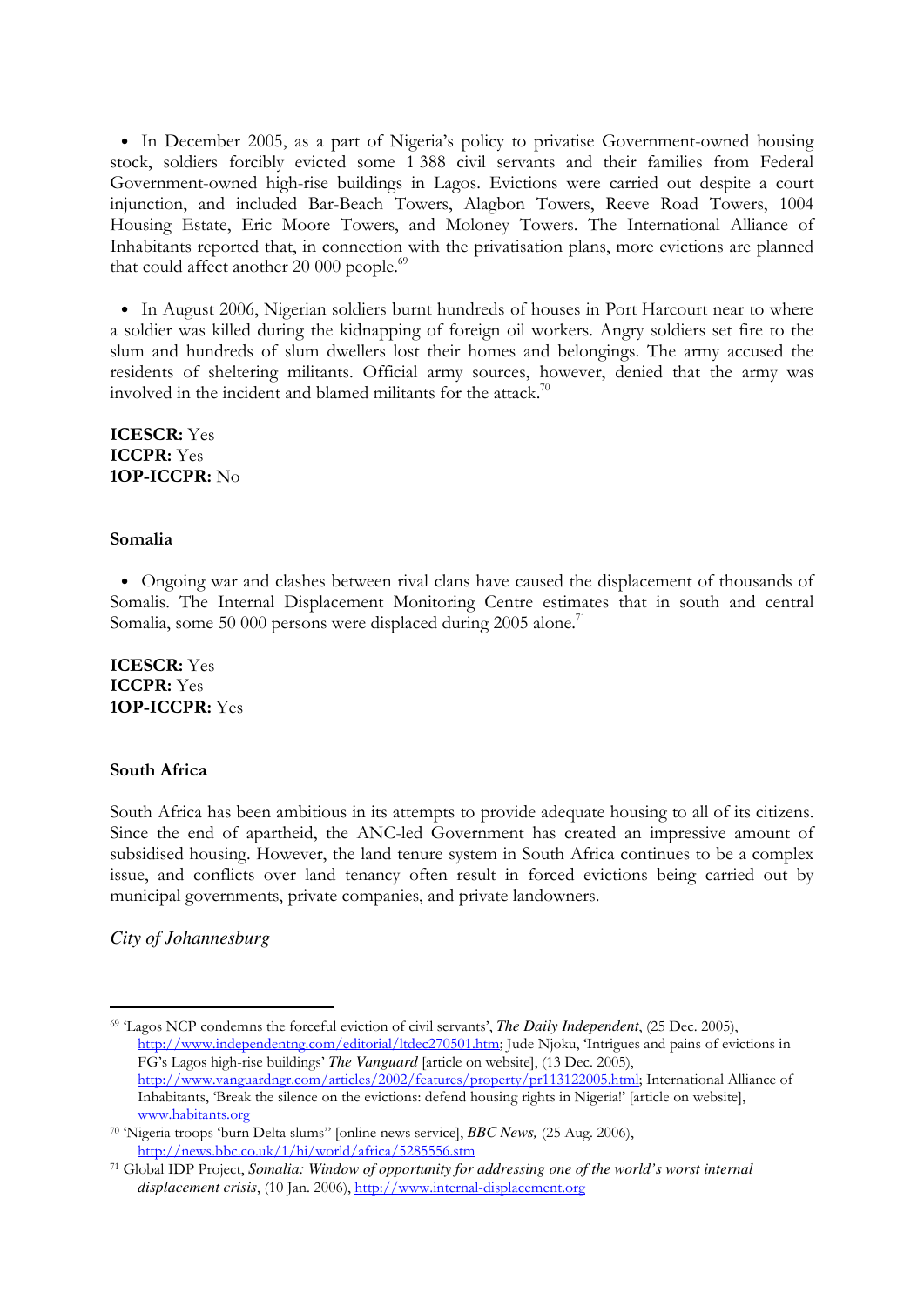The City of Johannesburg has carried out forced evictions in the inner city in the context of the Johannesburg Inner City Regeneration Strategy (ICRS), aimed at creating an 'African World Class City' and attracting investment. The strategy includes the clearance of an estimated 235 'bad buildings', which are regarded as being at the centre of developmental 'sinkholes'. The Johannesburg City Council has obtained urgent eviction orders under the pretence of being concerned for the health and safety of residents. However, evictions have been carried out in the middle of the night and without notice. While conditions in many of the buildings are appalling, the procedures used by the municipality are grossly unfair, including the use of Apartheid-era laws and regulations. In addition, people are not consulted or offered any viable alternatives. In the name of safety and health in the buildings, residents have been made homeless and left on the streets to fend for themselves. The strategy affects a minimum of 25 000 residents of 'bad buildings'.<sup>72</sup>

With pro bono legal support from the Wits Law Clinic and Webber Wentzel Bowens, more than 300 residents from buildings in Berea, and a disused panel beating workshop in the city centre, challenged the City of Johannesburg's practice of evicting poor people from allegedly unsafe buildings. On 3 March 2006, in City of Johannesburg v. Rand Properties & Ors., the High Court of South Africa ruled that the City's housing policy fails to comply with the Constitution of South Africa due to its failure to provide suitable relief for, and to give adequate priority and resources to the inner city poor living in a crisis situation or otherwise in desperate need of accommodation. Judge Jajbhay ordered the City to devise and implement a comprehensive plan to cater for people living in the inner city of Johannesburg who are in desperate need of accommodation. The Judge dismissed the eviction applications brought by the City against these residents. He also interdicted the City from evicting or seeking to evict the residents until such time as adequate alternative accommodation in the inner city area has been provided.

While the City has halted such evictions, they are also appealing the decision and the residents are counter-appealing the Judge's decision not to rule on the constitutionality of Section 12 (4) (b) of the Buildings Standards Act (used by the City to justify the evictions). Thus, many Johannesburg residents remain under threat of eviction. The following are some examples of evictions that have already taken place in Johannesburg.

• In November 2004, after a three-year battle over rent payments, the Wozani Security Company, also known as the Red Ants, forcibly evicted 95 families from a housing co-operative complex building on Malan Street in Newtown. The housing complex is sponsored by the Norwegian Government to provide low-income housing to people who qualify for subsidies from the Government. But residents are required to pay a one-time deposit of ZAR 2 500 per flat and monthly charges towards long-term finance for the flats. Most residents do not earn enough to pay this large sum.<sup>73</sup>

• In January 2005, the Municipality of Johannesburg evicted 300 persons from the BJ Alexander building in Hillbrow because of claims that the building was unsafe.<sup>74</sup>

<sup>&</sup>lt;sup>72</sup> City of Johannesburg, [website], http://www.joburg.org.za/2004/aug/aug13\_inner.stm; Centre on Housing Rights and Evictions (COHRE), *Any Room for the Poor? Forced Evictions in Johannesburg, South Africa*  [pdf on website], (8 Mar. 2005), p. 19, www.cohre.org

<sup>73</sup> 'Christmas on the street'*, The Independent Online* [online newspaper], (10 Jan. 2004), http://www.int.iol.co.za/index.php?set\_id=1&click\_id=13&art\_id=qw10737332415E123

<sup>74</sup> 'Hillbrow Roads Closed for Evictions' [online newspaper], *SABC News,* (14 Jan. 2005), http://www.sabcnews.com/south\_africa/crime1justice/0,2172,95726,00.html,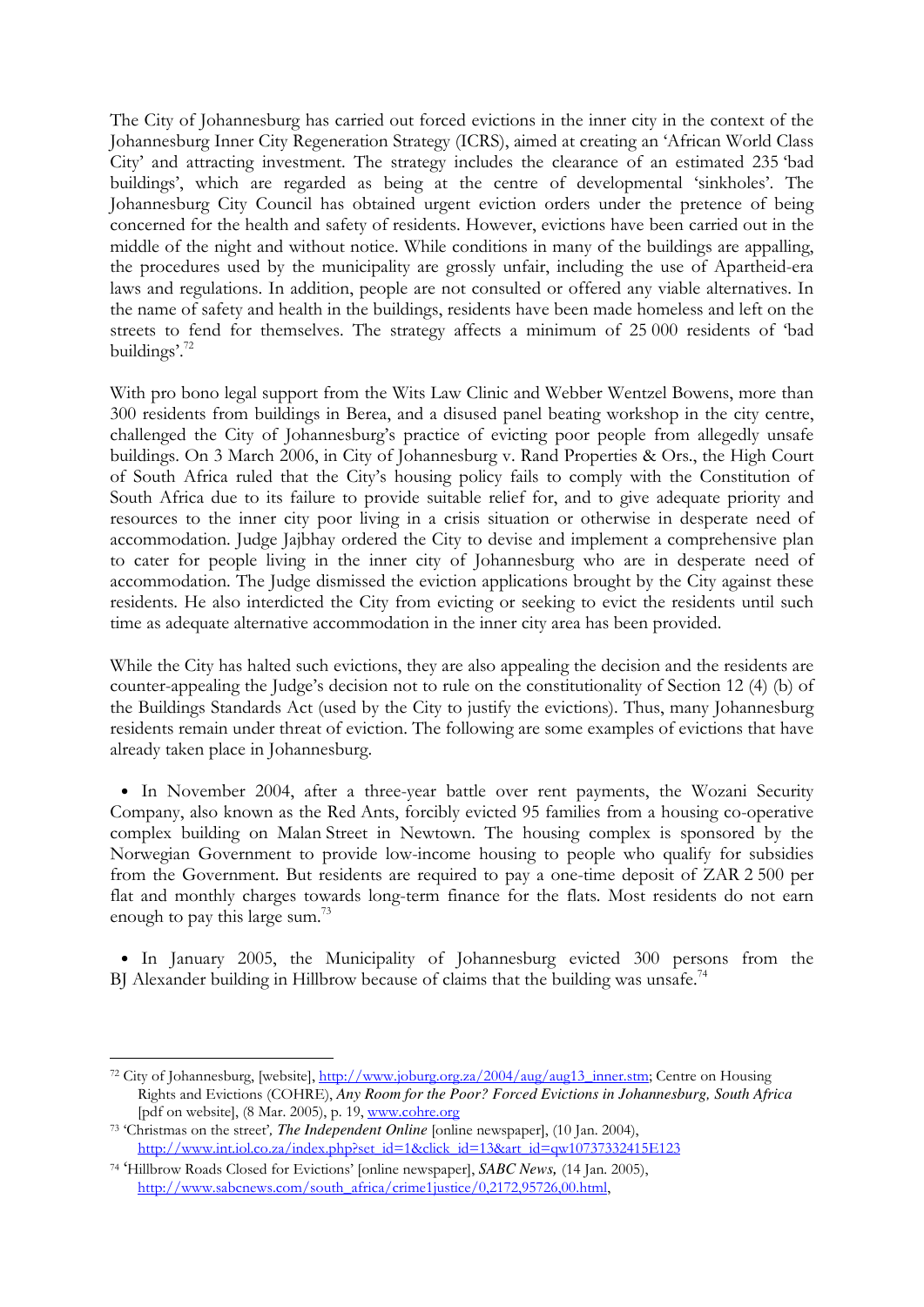• On 14 July 2005, 700 people were evicted from Bree Chambers, a 16-storey building in the inner City of Johannesburg. The City justified the evictions on the basis of health and safety concerns, but did not provide residents with alternative accommodation.<sup>75</sup>

• The Municipality evicted 300 persons from Hillbrow, Johannesburg in September 2005. The squatters had occupied the Hillbrow nursing college, but they were forced to leave their dwelling because the building had illegal electricity connections, inadequate fire fighting equipment and broken water pipes. The Municipality did not provide notice or alternative accommodation to residents.<sup>76</sup>

• Starting in 2005, the Red Ants forcibly evicted 1 134 families from the Harry Gwala informal settlement near Wattvill, relocating 967 families to new low cost housing in Cloverdene. At the time of the eviction, 167 families either had not been provided a place to live in the new location, or resisted moving to the resettlement site, because the new location was too far away from their place of work. The forced eviction was carried out with violence, leaving several people injured.<sup>77</sup>

• In May 2006, approximately 500 persons from Massyn Court in central Johannesburg were evicted by up to 140 Red Ants. The residents were not offered compensation or alternative accommodation.<sup>78</sup>

• In September 2006, police evicted approximately 1 800 people from the Diteneng informal settlement, next to Lanseria Airport, Johannesburg. Most residents had lived in the settlement for 14 years. The eviction took residents by surprise, as they had not been served with eviction notices. Police used bulldozers to demolish the families' homes, as well as many personal belongings. Although, the Johannesburg Housing Department is supposed to provide the evictees with alternative accommodation, at the time of writing, the affected people have not been resettled. Residents believe the shacks are being demolished to make way for a golf estate.<sup>79</sup>

#### *Other areas*

-

• SABC News reported the eviction of 500 families in Barberton in March 2005. Residents were evicted to make way for a new business development plan in the area. The Municipality argued that the area had become a 'health hazard' and also claimed that it was not an 'eviction', but a 'relocation'. Although the evicted families were taken to an alternative site, they were expected to build their own shacks.<sup>80</sup>

• In April 2006, the Sheriff of Cape Town, backed by police and private security guards, forcibly evicted 110 persons from their flats on Gympie Street after an eviction order had been granted by the Cape Town High Court. The owner of the flats wants to sell them to developers

<sup>75</sup> Alex Eliseev,''Barbaric' eviction leaves hundreds homeless', *SAPA*, (14 July 2005)

<sup>76</sup> City of Johannesburg, 'Evicted tenants move in next door' [article on website], (21 Sep. 2005), http://www.joburg.org.za/2005/sep/sep21\_eviction.stm

<sup>77</sup> 'Commotion as Red Ants Evict Squatters', *The Star* [online newspaper], (31 May 2006), p. 2, http://www.iol.co.za/index.php?set\_id=1&click\_id=15&art\_id=vn20060531013755378C379035

<sup>78</sup> 'Red Ants evict city squatters', *The Star* [online newspaper], (10 May 2006), http://www.iol.co.za/index.php?set\_id=1&click\_id=124&art\_id=vn20060510004450444C820409 <sup>79</sup> 'Squatters illegally evicted, says councillor', *The Star* [online newspaper], (7 Sep. 2006),

http://www.iol.co.za/index.php?set\_id=1&click\_id=124&art\_id=vn20060907093809180C238043

<sup>80</sup> '500 Families Evicted in Barberton', *SABC News* [online newspaper], (02 Mar. 2005), http://www.sabcnews.co.za/south\_africa/general/0,2172,99078,00.html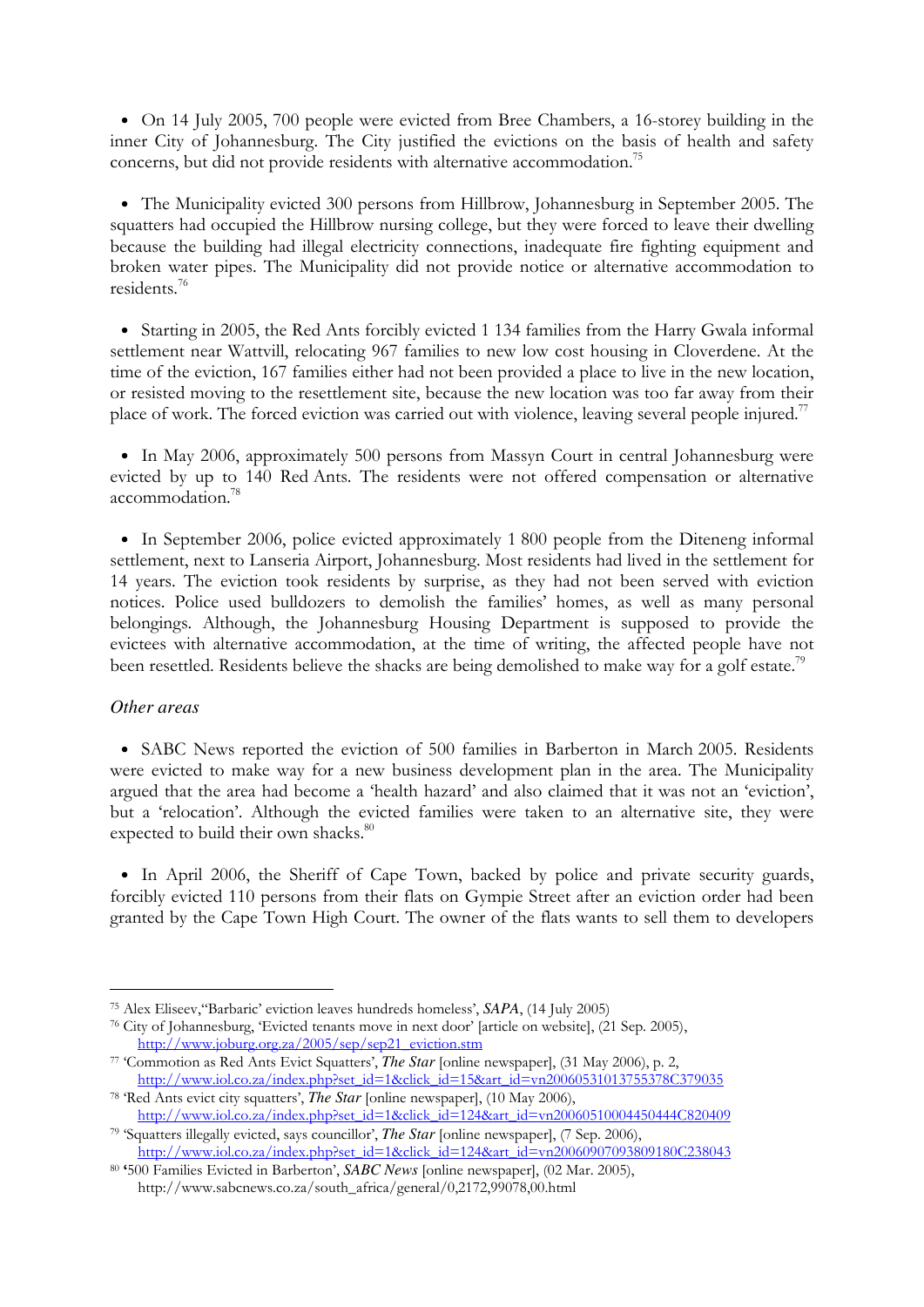for tourist accommodation ahead of the 2010 Soccer World Cup. There has been no consultation with the residents who have been living in these flats for up to 30 years. $81$ 

• In August 2006, police tore down some 400 shacks in the Melodi squatter camp near Schoemansville, in Hartbeespoort, rendering about 3 000 people homeless. Police acted on grounds of a court order. Violence broke out during the operation and residents started throwing stones at the police. The slum dwellers were allocated a resettlement site in Bokfontein and Bultfontein, some 15 kilometres away. However, many residents refused to move, as they could not afford transport costs from their new homes to their work places.<sup>82</sup>

• In South Africa's rural areas, large numbers of farm dwellers are being evicted from their homes due to: loopholes in protective laws; farm dwellers' unawareness of their rights; a lack of adequate support or appropriate legal redress from the justice system; labour disputes; restructuring of commercial farming operations; increased mechanisation; changes in land use; and coercion by farm owners. Since 1994, the Government has initiated a number of land reform policies and programmes to redress the legacy of landlessness, insecurity of tenure, and rural evictions. Recent research by Nkuzi Development Association, in partnership with Social Surveys, has demonstrated that these measures have not had the desired effect on the problem of rural forced evictions. On the contrary, the study shows that, over the ten-year period following farm reforms, displacements from farms increased by 28.3 per cent and evictions from farms increased by 27.8 per cent compared with the totals over the previous ten years. In the entire 20 year period studied, only one per cent of those evictions involved a legal process. The study also found that 83 per cent of evictees did not know where to go for assistance. There were 195 121 farm dwellers evicted in 2003 and 2004.<sup>83</sup>

ICESCR: No ICCPR: Yes 1OP-ICCPR: Yes

#### Sudan

<u>.</u>

• In February 2003, two separate black rebel groups, the Justice and Equality Movement and the Sudan Liberation Movement, launched attacks on government forces in Sudan's Darfur region in retaliation for what they considered to be the unfair and discriminatory distribution of the region's scarce resources between the black majority and the Arab minority. The Government retaliated with attacks on villages presumed to be rebel strongholds and used the Janjaweed militias as its main force. The Janjaweed conducted a scorched earth campaign of mass atrocity, ethnic cleansing and systematic displacement against Darfur's black population. As a consequence of the crisis in Darfur, approximately 1.6 million people lost their homes and possessions between 2003 and 2005, many fleeing to neighbouring Chad. In the light of evidence that the Government of Sudan not only allowed the dispossessions to occur, but also sponsored and approved the horrific actions of the Janjaweed militias, the Centre on Housing Rights and Evictions (COHRE) has filed a claim against the Government with the African Commission on Human and Peoples' Rights.<sup>84</sup>

<sup>81</sup> Gympie Street Residents Committee, Press release, (8 Apr. 2006).

<sup>82</sup> 'Squatters stone police after forced removal', *Pretoria News*[online newspaper], (22 Aug. 2006), http://www.iol.co.za/index.php?set\_id=1&click\_id=124&art\_id=vn20060822044244880C411994

<sup>83</sup> Wegerif, Marc; Russell, Bev; and Grundling Irma, *Still Searching For Security: The reality of farm dweller evictions in South Africa*, (Dec. 2005).

<sup>84</sup> Centre on Housing Rights and Evictions [website], www.cohre.org/sudan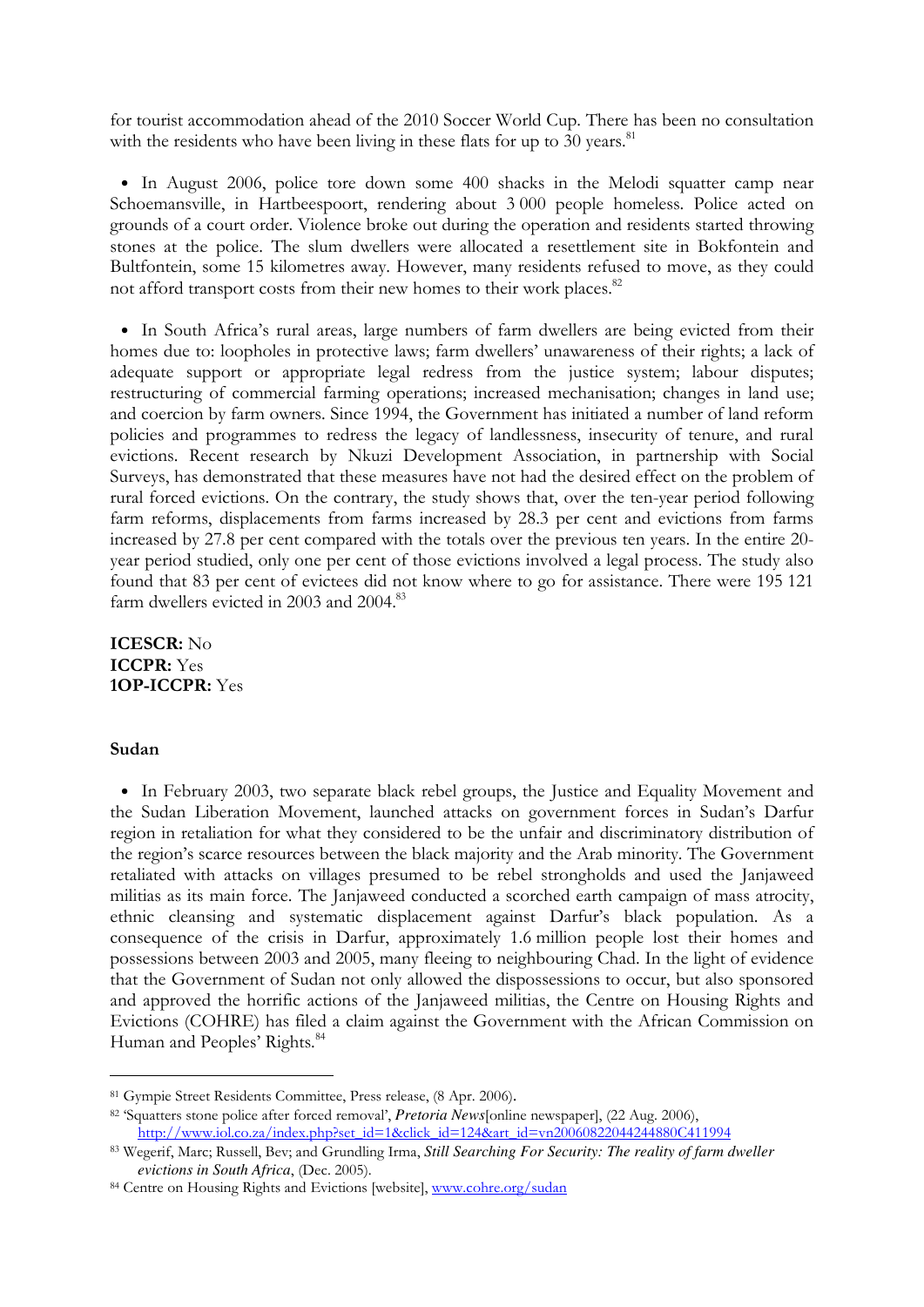• In 2004, construction of the Merowe dam, a government-backed hydropower project, started in Marawi. An estimated 55 000 to 70 000 people will be forced to relocate by the time the dam is completed. The Government resettled 6 000 persons in 2003 and 2004, and several thousands more in 2005 and 2006. While the majority of the resettled farmers would have preferred to stay as close as possible to their former land and to water resources, the Government has moved them farther away to three resettlement sites where they received plots of land and financial compensation. Despite the modern buildings and infrastructure of the resettlement sites, the affected people nevertheless oppose their displacement because the soil at the resettlement areas is of poor quality compared to the fertile farmland by the Nile.

Since construction has begun on the dam, the situation has been tense in Marawi. In April 2006 security forces shot into a crowd of unarmed villagers, which resulted in the death of three people and injured several. It was reported that the villagers had gathered in the school to discuss how the dam affected their lives.<sup>85</sup>

Recently, dam construction rendered approximately 2 200 families homeless. On 7 August 2006, the authorities reportedly began filling the reservoir without providing warning to affected persons. The flooding that followed has destroyed over 700 homes and left 380 houses uninhabitable, as well as destroying fields of crops and thousands of livestock. The dead animals have contaminated the water and there have been reports of incidences of diarrhoea and other diseases.<sup>86</sup>

• The United Nations Office of Humanitarian Affairs (OCHA) reported the ongoing destruction of camps of internally displaced persons (IDPs) and squatter areas in Khartoum through so-called 'replanning operations' carried out by the State of Khartoum. In December 2004, Khartoum State officials destroyed all houses and buildings of the Shikan squatter settlement, and forcibly evicted approximately 12 000 persons to El Fateh 3, north of Khartoum, a desert area lacking the most basic services. People returned to Shikan, however, the police forcibly evicted them again in August 2005. These regular demolitions of squatter settlements and camps are enforced despite concerns of the international community and human rights organisations. The UN Secretary-General Kofi Annan stated in the UN report on Sudan of 12 September 2005 that:

Thousands of people have been forcibly moved to sites in desert areas tens of kilometres outside Khartoum where there are no, or wholly insufficient, life-sustaining services. These relocations, and the violence accompanying them, increase tensions in the greater Khartoum area, violate the right of the displaced to return voluntarily, and in dignity and safety, and also have the potential to undermine the transition towards peace and stability in the whole country.<sup>87</sup>

• On 16 August 2006, authorities carried out forced evictions and demolitions at the Dar Assalaam camp near Khartoum, in violation of a Memorandum of Understanding regarding

<sup>85</sup> *Sudan Tribune* [online newspaper], www.sudantribune.com; *Wikipedia* [online encyclopaedia], www.wikipedia.com

<sup>86</sup> Leadership Office of Hamadab Affected People (LOHAP), *Merowe Dam Update: More than 2,200 Amri families homeless*, (15 Aug. 2006)

<sup>87</sup> UNOCHA/IRIN News, 'Sudan: Khartoum destruction triggers southern returns' [Online news service], (7 Oct. 2005) http://www.irinnews.org/report.asp?ReportID=49414&SelectRegion=East\_Africa; see also Amnesty International, *African Commission on Human and Peoples' Rights: Oral statement on forced evictions in Africa* [article on website], (11 May 2006) http://web.amnesty.org/library/Index/ENGAFR010052006? open&of=ENG-ZWE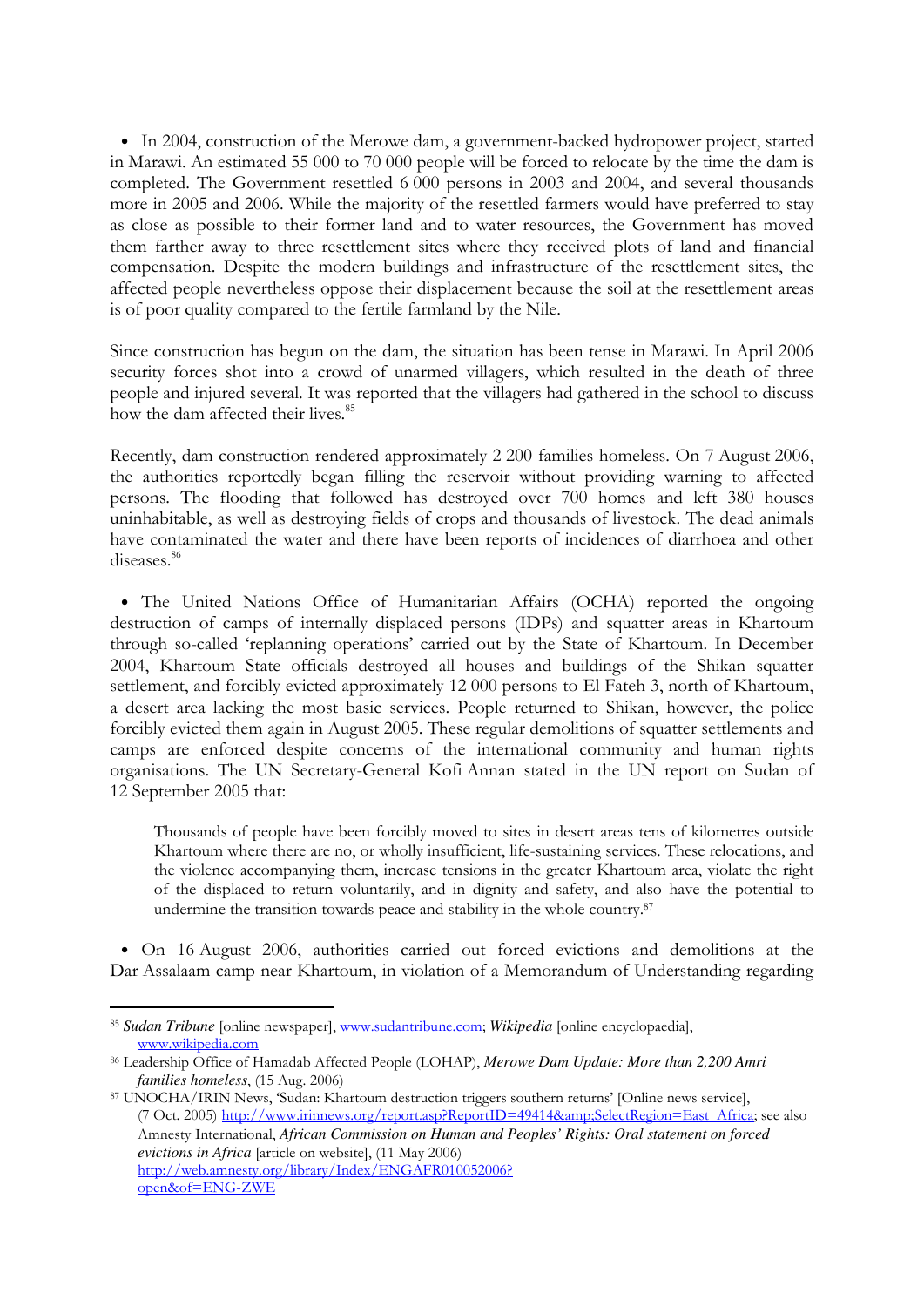a proposed resettlement plan between the affected persons and the Al Kamleen Locality. Although residents of the Dar Assalaam camp had agreed to be relocated, pending an agreement on an adequate alternative site, heavily armed police reportedly surrounded the settlement with machine guns and tanks. At 8.00 a.m., bulldozers began demolishing Dar Assalaam camp, which was home to some 12 000 persons. According to the UN special rapporteur for human rights in Sudan, Sima Samar, the forced evictions were reportedly carried out with violence, resulting in several arrests, injuries and deaths, including the death of a child. This camp has been in existence for more than 20 years, offering shelter to IDPs, many of whom are from the Darfur region.<sup>88</sup>

## ICESCR: Yes ICCPR: Yes 1OP-ICCPR: No

# Uganda

Ugandan President, Yoweri Kaguta Museveni, has taken a strong public stand against illegal evictions, at a time when many African leaders are unapologetic in their use of forced evictions as a tool for development. In October 2005, when the National Forest Authority planned the eviction of nearly 180 000 people from government forest reserves and wetlands, President Museveni ordered a stop to the evictions. Nevertheless, forced evictions have still been carried out in Uganda by government agencies and private owners from 2003 to 2005.

• The Kakira Sugar Works demolished a trading centre in Kampala in July 2003, leaving nearly 600 persons homeless. No compensation was offered, although the residents had paid for the accommodation units that were destroyed.<sup>89</sup>

• In May 2004, the Uganda Wildlife Authority embarked upon restoring the Mt. Elgon National Park's boundaries. Throughout the demarcation process, the park's residents accused the authorities of grabbing their land. The Daily Monitor reported that at least 1 200 persons were evicted and made homeless. The newspaper reported that the authorities made boundaries without any respect for the people living in the area, and the Uganda Wildlife Authority reportedly destroyed houses and crops.<sup>90</sup>

• Authorities from the Lira Municipality demolished the two parishes of Bar-Ogole and Ober in the Lira district and evicted residents in order to build a road. However, the Office of the President intervened and declared that the people should not have been sent off their land. The President stated that the people must be offered compensation.<sup>91</sup>

ICESCR: Yes ICCPR: Yes 1OP-ICCPR: Yes

<sup>88</sup> Dr. Sima Samar, the Special Rapporteur for Human Rights in Sudan, speaking at press conference [transcript]

<sup>89</sup> 'Kakira razes katooke shops', *AllAfrica* [online newspaper], (10 July 2003) http://allafrica.com/stories

<sup>90</sup> 'Besigye to resettle evicted Mt. Elgon park residents', *The Daily Monitor* [online newspaper], (19 Jan. 2006), http://www.monitor.co.ug/news/news011923.php

<sup>91</sup> 'State house to settle Lira Road row', *All Africa* [online newspaper], http://allafrica.com/stories/200502281104.html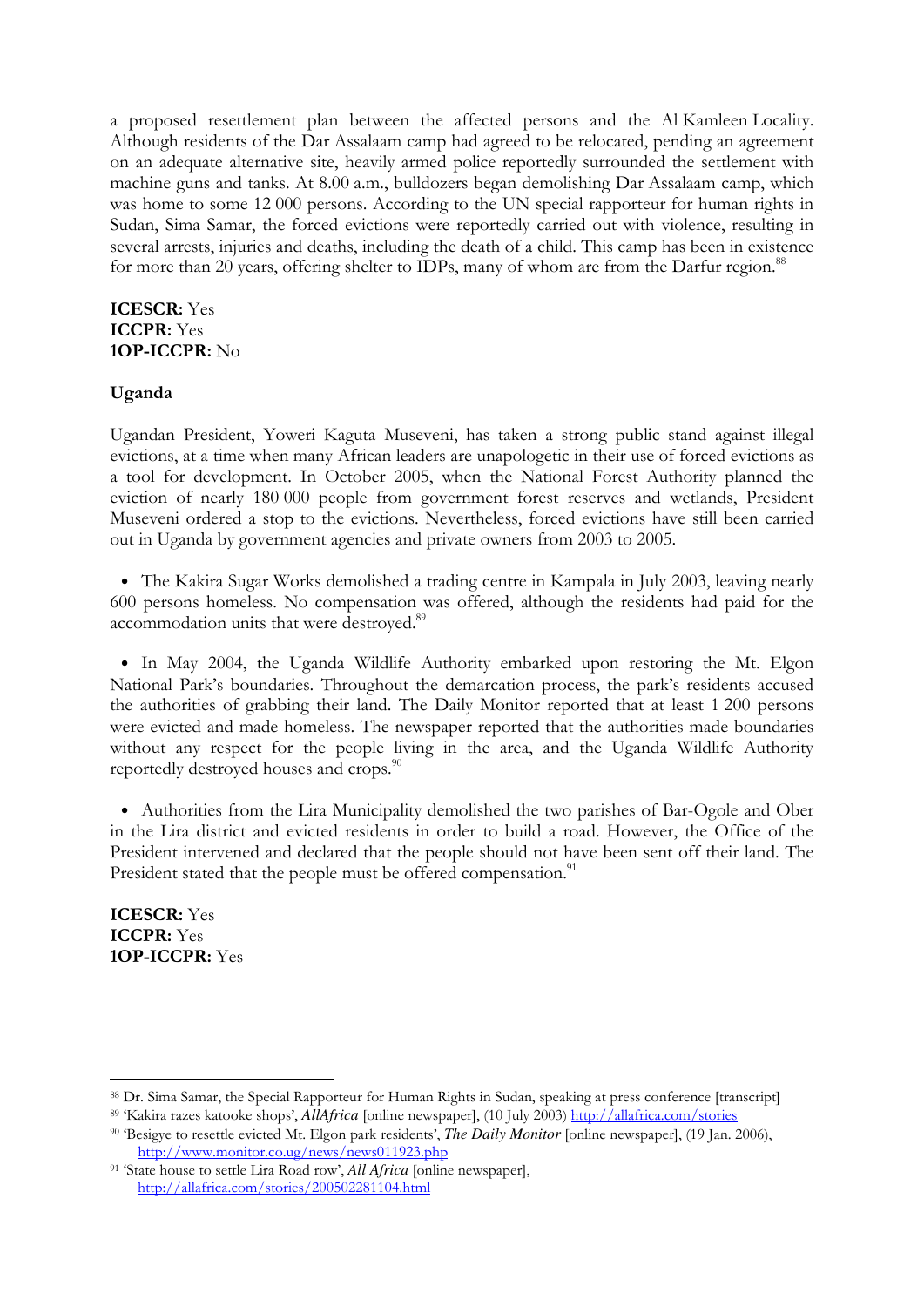# Zimbabwe

-

In 1999, the Government of Zimbabwe embarked on a controversial land reform programme by encouraging groups of people, headed by war veterans, to invade and take over farms from white farmers. The land reform led to the displacement of many thousands of people, many of them moving into the urban areas, where they settled wherever they could. However, the Government decided to destroy these 'illegal' settlements and this led again to mass evictions that were continuing into  $2006.<sup>92</sup>$ 

# *Operation Murambatsvina*

• On 19 May 2005, the Government of Zimbabwe embarked on an operation to 'clean up' its cities — known as Operation Murambatsvina (which literally means 'drive out rubbish'). Operation Murambatsvina was a campaign of mass forced evictions, the demolition of homes and informal businesses in Zimbabwe's urban centres: Harare, Bulawayo, Gweru, Mutare, and Victoria Falls. The UN special envoy on Human Settlement Issues in Zimbabwe estimates in her report that some 700 000 people across the country lost their homes, their source of livelihood or both. A further 2.4 million people have been indirectly affected by the operation. The evictions have destroyed people's livelihoods, leaving people to survive out in the open on cold winter nights.<sup>93</sup>

Evictions were carried out without notice or court orders and with disregard for due process and the rule of law. During the forced evictions, police and security forces used excessive force. Reportedly, several children have died during the demolitions. There are also reports that police deterred civil society organisations from providing assistance to those affected. For example, on the night of 26 May 2005 more than 10 000 people were forcibly driven from the informal settlement of Hatcliffe Extension in Harare, where people had been settled by the Government itself.<sup>94</sup>

Officially, Operation Murambatsvina was intended to address the widespread illegal construction of houses and illegal street trading. Unofficial explanations, however, suggest that the reasons for the launch of Operation Murambatsvina are predominantly political. Many argue that the operation was used to remove supporters of the opposition from the cities into the countryside where President Mugabe's ZANU-PF party has more control. Moreover, some have suggested that the operation was a pre-emptive strategy to disperse the threat of social unrest in light of economic hardship in Zimbabwe and offered a distraction from the economic crisis facing the country. While Operation Murambatsvina officially ended in 2005, the Government is still evicting residents and informal traders who attempt to resettle in areas cleared by Operation Murambatsvina.<sup>95</sup>

<sup>92</sup> Centre on Housing Rights and Evictions (COHRE), *Land Housing and Property Rights in Zimbabwe* [pdf on website], (Sep. 2002), http://www.cohre.org/view\_page.php?page\_id=120

<sup>93</sup>Kajumulo Tibaijuka, Anna, *Report on the Fact-Finding Mission to Zimbabwe to assess the scope and impact of Operation Murambatsvina by the UN Special Envoy on Human Settlement Issues in Zimbabwe*, (July 2005), p. 33, [pdf on website],

http://www.unhabitat.org/downloads/docs/297\_96735\_ZimbabweReport.pdf, Mrs Anna Kajumulo Tibaijuka, the Executive Director of the UN Human Settlements Programme (UN-Habitat), was appointed on

<sup>20</sup> June 2005 by UN Secretary-General Kofi Annan to investigate the extent and impact of the evictions. <sup>94</sup> Amnesty International, *Zimbabwe – thousands of forced evictions and arrests in violent crackdown* [press release], (1 June 2005), http://web.amnesty.org/library/Index/ENGAFR460122005?open&of=ENG-ZWE

<sup>95</sup> Kajumulo Tibaijuka, Anna, *Report on the Fact-Finding Mission to Zimbabwe to assess the scope and impact of Operation Murambatsvina by the UN Special Envoy on Human Settlement Issues in Zimbabwe*, July 2005, p. 20.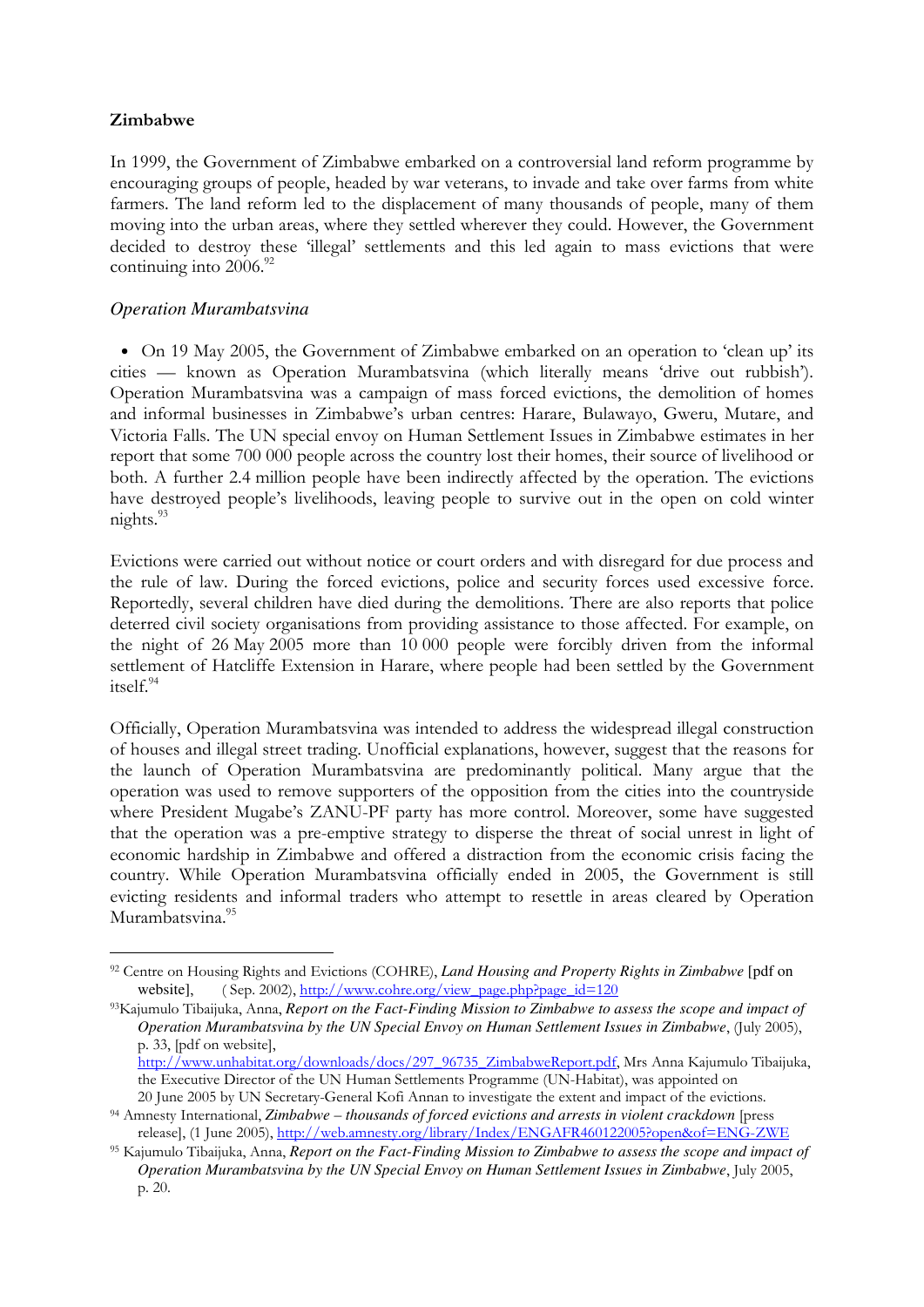• Amnesty International and Zimbabwe Lawyers for Human Rights reported that in June 2005, heavily armed police forcibly evicted the residents of Porta Farm. This violated two orders of Zimbabwe's High Court stating that the residents should not be evicted unless the authorities ensured the provision of alternative accommodation. During this eviction, which was part of Operation Murambatsvina, Porta Farm was completely destroyed. Between 6 000 and 10 000 people were forcibly relocated first to Caledonia Farm and then to Hopley farm, where they were left with no shelter and little means of accessing food.<sup>96</sup> Prior to this, in September 2004, Amnesty International reported violence in a previous attempt to evict residents of Porta Farm, which left 10 residents dead. Riot police had fired tear gas directly into the homes of the Porta Farm residents.<sup>97</sup>

### *Other evictions*

• In April 2004, the Government of Zimbabwe seized the Kondozi Farm in Manicaland in April 2004, despite a court ruling in favour of the owners. More than 5 000 farm workers were evicted from the Kondozi farm.<sup>9</sup>

• The Zimbabwe Independent reported that the National Government ordered the eviction of 430 persons from Little England Farm in early 2005 in order to make room for other families on the farm. Little England Farm had been occupied by these settlers since 2000.<sup>99</sup>

• Although Operation Murambatsvina officially ended in 2005, forced evictions continued the following year. SW Radio Africa reported that 200 families were evicted by force from the Glen Norah area in Harare in June 2006, as part of a further campaign to rid cities of informal settlements.<sup>100</sup>

ICESCR: Yes ICCPR: Yes 1OP-ICCPR: No

# The Americas

# Argentina

-

#### *Buenos Aires*

• In December 2004, police and municipal officials evicted approximately 80 families from the former Suchard factory in Flores, a suburb of Buenos Aires. The people had lived in the former

<sup>96</sup> Amnesty International and Zimbabwe Lawyers for Human Rights, Zimbabwe. *Shattered Lives–the case of Porta Farm*, (Mar. 2006), pp. 10-13 [pdf on website], http://www.zlhr.org.zw/downloads/ai\_zlhr\_shattered\_lives.pdf

<sup>97</sup> Amnesty International, *Zimbabwe: ten dead following police misuse of tear gas* [online press release], (22 Sep. 2004) http://web.amnesty.org/library/Index/ENGAFR460272004?open&of=ENG-ZWE,

<sup>98</sup> 'Arda starts operation on the Kondozi Farm', *The Herald* [online newspaper], (16 Apr. 2004), http://www.zimbabwesituation.com/apr16a\_2004.html#link23; 'Kondozi seized in latest farm raid', Zimbabwe Independent [online newspaper], (16 Apr. 2004) http://www.thezimbabweindependent.com

<sup>99</sup> 'Little England settlers booted out', *The Zimbabwe Independent* [online newspaper], (28 Jan. 2005), http://www.thezimbabweindependent.com/viewinfo.cfm?id=111&siteid=1&archive=1

<sup>100</sup> '200 families displaced in fresh Murambatsvina style demolitions in Glen Norah', *SW Radio Africa* [online news service] (15 June 2006), http://www.swradioafrica.com/news150606/glennorah150606.htm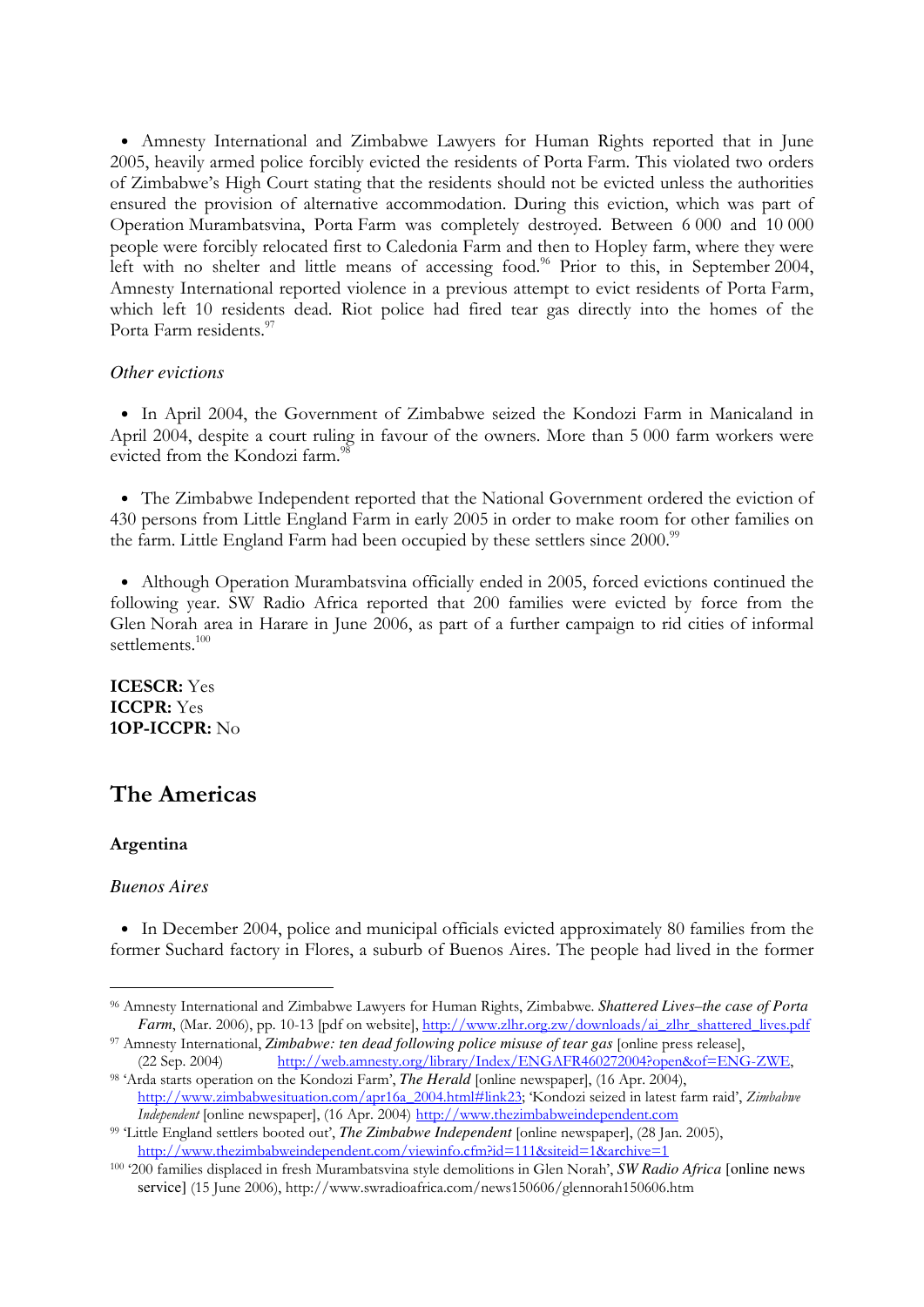factory since the 1980s. However, the Municipality ordered the former factory's demolition as it was in an unsafe condition. The evictees and the Municipality entered into lengthy negotiations, resulting in a compensation plan to which the evictees agreed. The building was then demolished.<sup>101</sup>

• In December 2004, police evicted more than a hundred persons from a building in Alsina Street in Buenos Aires, following a court order.<sup>102</sup>

• In July 2005, police evicted 27 families from an old house in Balvanera, in the Viamonte district in Buenos Aires. The residents had occupied the house for several years. The eviction was ordered by the National Court, which ruled that the building should be restored to its owner.<sup>103</sup>

• In August 2005, police forcibly evicted about 90 persons from a building in Buenos Aires owned by the National Senate, which had appropriated the building to build offices. Some of the evicted families had lived in the building for over 20 years. The Senate argued that the building was unsafe and that the eviction was undertaken in the interests of residents' safety. The residents said they would be the first to admit that the building was unsafe, but they had been waiting for over a year for the Government to follow through with plans to offer residents access to credit for housing.<sup>104</sup>

• In September 2005, about 450 police officers evicted over 100 families from a plot of land they had occupied in Rafael Calzada, Buenos Aires. The homeless families had lived on the land on Falucho Street for several months, but the owners of the land – the Petronaves Company – had filed a case against the settlers, and the court had ordered their eviction. Evictees were made homeless.<sup>105</sup>

• In October 2005, police forcibly evicted 22 families, or 80 persons, who had occupied a house in Palermo, Buenos Aires. The house was in a very bad condition. The neighbours, who feared the building would collapse, called for the eviction which was granted by the local court. The building belongs to the Municipality of Buenos Aires. The authorities provided families with 1 800 pesos as an emergency subsidy.<sup>106</sup>

• In September 2006, approximately 100 residents of Villa 20, an informal settlement in the Lugano district of Buenos Aires, occupied a neighbouring plot of land. Different Government agencies had announced that the land would be used to build housing. However, the Federal Police claimed to be the legal owner of the land. After a one-day ultimatum, police violently evicted the squatters — among them many women and children. More than 10 people were injured during the eviction and police arrested 12 people.<sup>107</sup>

<sup>101</sup> 'Desalojaron a varias familias en Flores', *La Nacion* [online newspaper], (21 Dec. 2004), http://www.lanacion.com.ar/Archivo/nota.asp?nota\_id=665103

<sup>102</sup> 'Más de 100 personas eran desalojadas de una vivienda de Balvanera', *La Nacion* [online newspaper], (15 Dec. 2005), http://www.lanacion.com.ar/Archivo/nota.asp?nota\_id=663296

<sup>103</sup> 'Desalojan a 27 familias en Balvanera', *Clarin* [article on website], (10 July 2005), http://www.clarin.com/diario/2005/07/10/laciudad/h-05901.htm

<sup>104</sup> 'Polémica por el desalojo de un edificio del Senado', *Clarin* [article on website], (17 Aug. 2005), http://www.clarin.com/diario/2005/08/17/laciudad/h-1034761.htm

<sup>105</sup> 'Desalojaron a unas cien familias de Rafael Calzada', *Inforegion* [article on website], (20 Sep. 2005), http://www.inforegion.com.ar/vernota.php?tipo=N&idPub=19559&id=61291&dis=1&sec=1

<sup>106</sup> 'Desalojan sin incidentes una casona ocupada en Palermo', *Clarin* [article on website], (18 Oct. 2005), http://www.clarin.com/diario/2005/10/18/index\_diario.html

<sup>107</sup> 'Violento desalojo de predio ocupado en reclamo de viviendas', *Pagina 12* [article on website], (21 Sep. 2006), http://www.pagina12.com.ar/diario/ultimas/20-73328-2006-09-21.html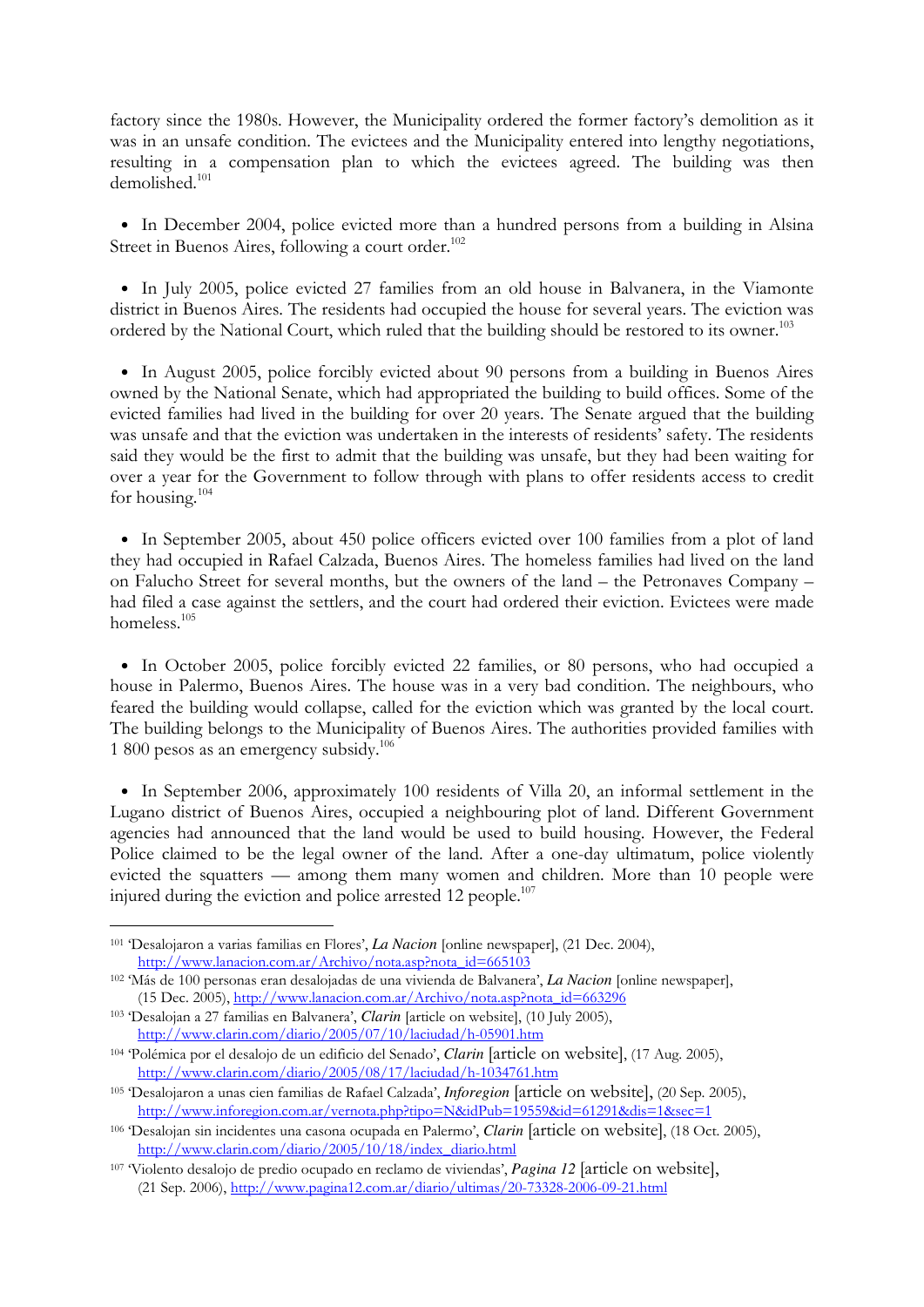#### *Other areas:*

-

• In March 2004, 30 indigenous families from the Guarana, Kola and Wichi communities were evicted by the orders of a local judge in Oran. Another 60 families are under threat of eviction. The indigenous groups have been living in the area for over 30 years. Without any prior notice, police arrived at their houses and started destroying homes. The families had been dependent on small scale agriculture, but as they lost everything during the eviction, they were left homeless and without their livelihoods.<sup>108</sup>

• In August 2005, developers, accompanied by police and an excavator, arrived at the farm of 40 families of the indigenous Collas community, who resided in the Quebrada de Humahuaca, in the Jujuy Province. The developers, although they had no title deeds or judicial order to carry out an eviction, claimed the property to be theirs. The Collas, whose ancestors had lived on the land for several centuries, protested, but were eventually forced to leave their home. Reportedly, the developers are planning to build hotels, in preparation for an expected influx of tourism, as the Quebrada de Humahuaca area was declared a UNESCO World Heritage site in 2003.<sup>109</sup>

• In September 2005, police evicted 120 low-income families from occupied land in San Pedro, Jujuy Province. Police reportedly carried out the eviction with excessive use of force and burned their makeshift shelters. The eviction had been ordered by a local judge. The affected people did not receive prior notice.<sup>110</sup>

• In December 2005, police evicted more than 100 families from a plot of land in Barrio Kaupen and La Cumbre close to Ushuaia in Tierra del Fuego Province. The eviction was based on an eviction order from the Provincial Court, which ruled that the families were illegally occupying public property in a forest zone. The court ordered the Municipality to offer alternative accommodation to the evictees. The Municipality determined, however, that not all evictees were eligible for alternative accommodation and social benefits.<sup>111</sup>

• In March 2006, the State-owned hydroelectric company Yaciretá removed some 180 families from their houses in the El Brete neighbourhood in Posadas, Misiones Province. The company argued that the area would be inundated, and inhabitants were supposed to leave for security reasons. However, the affected persons claim that the company is planning to build weekend houses in the area. The company offered alternative housing to the residents, but the housing units were far smaller than their previous homes and located outside of the city centre, away from sources of employment for most of the evictees.<sup>112</sup>

• In January 2006, 300 heavily armed police officers and agents of the Special Forces violently evicted 200 families from State owned houses in Puerto Vilelas in Chaco Province. These families had moved into these houses following a storm that had demolished their houses and left them homeless in December 2005. After the Municipality ordered their eviction, police used excessive

<sup>108</sup> Centre on Housing Rights and Evictions, (COHRE), *Evictions Monitor,* vol. 1 no. 1 [pdf on website], (July 2004), http://www.cohre.org/view\_page.php?page\_id=176

<sup>109</sup> 'Collas expulsados de su tierra', *Pagina 12* [article on website], (20 Aug. 2005), www.pagina12.com.ar/diario/sociedad/3-55348-2005-08-20.html

<sup>110</sup> 'San Pedro de Jujuy. Desalojo, represión y canallada' *Prensa Obrera* [article on website], (22 Sep. 2005), http://www.po.org.ar

<sup>111</sup> El desalojo se paró por ahora', *Tiempo Fueguino*[article on website], http://www.tiempofueguino.com.ar/main/ modules.php?name=News&file=article&sid=16757

<sup>112</sup> 'Vecinos se niegan al desalojo y denuncian que son "discriminados"', *Linea Capital* [article on website], (20 Feb. 2006), http://www.lineacapital.com.ar/?noticia=6820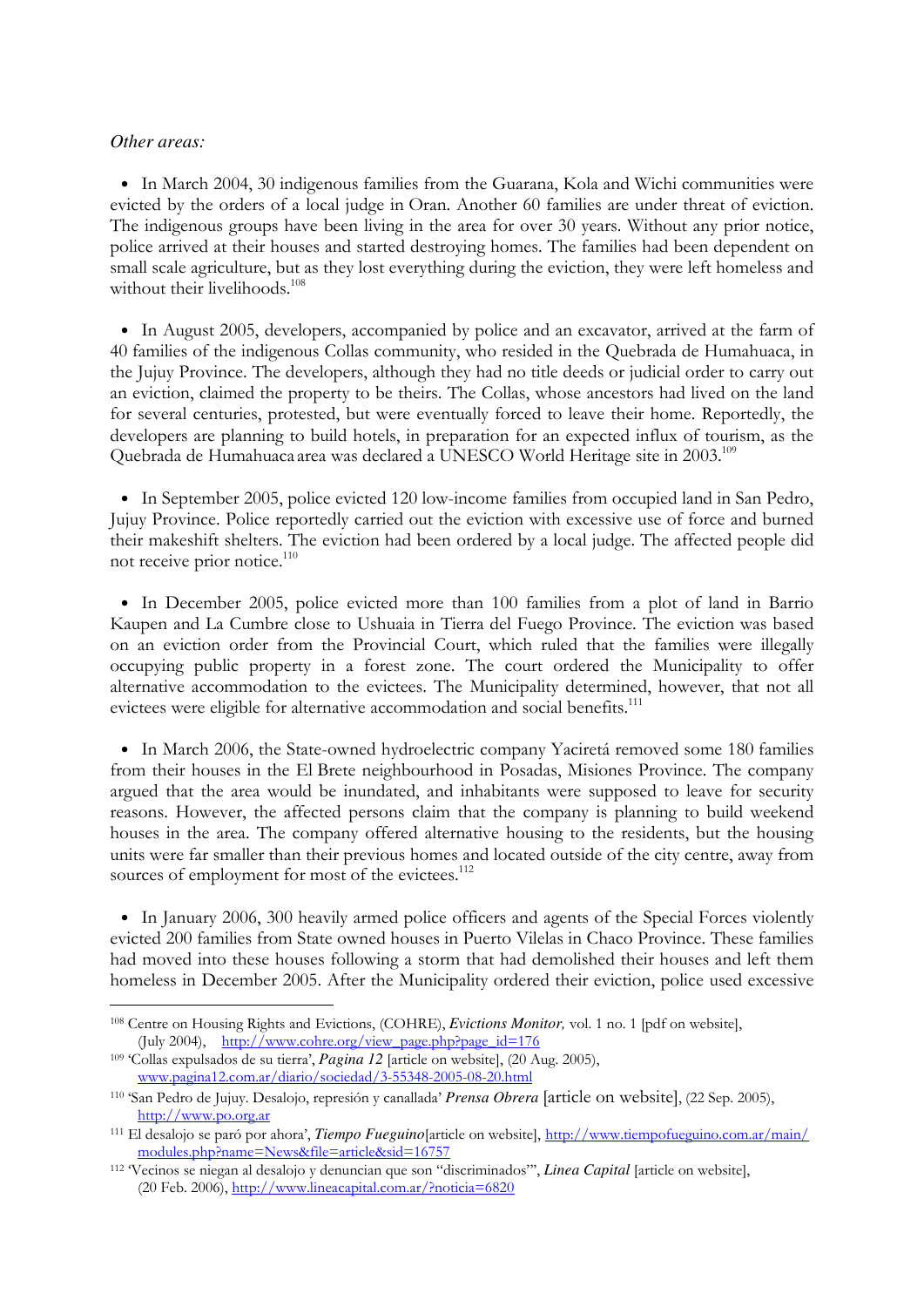force during the eviction and several people were injured by rubber bullets. The National Government promised a resettlement plan, but so far the families have not been relocated.<sup>113</sup>

• In April 2006, police violently evicted approximately 100 families from an estate in the Huiliches neighbourhood, in the City of Neuquén. The families had occupied the abandoned estate only a few days before. The residents were notified of the eviction a couple hours before the police arrived. A legal dispute over the estate had been going on for some years until the Penal Court of Neuquén ordered the eviction. The Provincial Government apparently committed itself to relocate the evictees, but no concrete action has followed yet. Violence broke out during the eviction and 14 persons were injured. Police used rubber bullets against residents and arrested 11 squatters.<sup>114</sup>

• In June 2006, personnel from the Department of Public Property and the police evicted several people from a former hospital in Buenos Aires. The people had occupied the former Plaza Hospital but the authorities decided that the building should be used to serve the public  $\boldsymbol{\mathrm{good}}.^{115}$ 

• In September 2006, approximately 70 police evicted 22 indigenous families from land at Rio Blanquito, in Tafí del Valle, where they had lived all their lives. One individual had demanded the eviction claiming that he had inherited the land. The evictees were not provided with a relocation site, and most of them had to move into the already overcrowded houses of relatives.<sup>116</sup>

ICESCR: Yes ICCPR: Yes 1OP-ICCPR: Yes

#### Bolivia

-

• In late August 2005, approximately 400 police officers and military forcibly evicted about 130 families from the estate Las Palias, after the Constitutional Court ordered to return the land to its owner. The families had only one hour notice to remove all their property. The people had lived on the estate since 2001. The evictees reported that police used excessive force during the eviction and the Municipal hospital confirmed that one person had been shot in the shoulder, but the police denied the allegations.<sup>117</sup>

• In February 2005, the Bolivian National Police evicted around one hundred families, all members of the landless movement, who had occupied buildings in the Ornoni zone near the Tunari National Park in Cochabamba. Police used tear gas and evictees reported that they were

<sup>113</sup> 'Chaco: un desalojo violento derivó en un escándalo con denuncias de clientelismo', *Clarin* [article on website], (16 Jan. 2006), http://www.clarin.com/diario/2006/01/16/elpais/p-00901.htm

<sup>114</sup> 'Dos detenidos y 14 heridos por un desalojo en Neuquén', *Infobae* [article on website], (Apr. 2006), www.infobae.com/notas/nota.php?Idx=248113&IdxSeccion=150803

<sup>115</sup> 'Desalojo en el ex hospital Plaza', *El Independente*[online newspaper], (25 June 2006), http://www.elindependiente.com.ar

<sup>116</sup> 'Indígenas realizaron un piquete en contra de su desalojo', *Primera Fuente* [article on website], http://www.primerafuente.com.ar/nota.asp?id\_seccion=2&id\_nota=29484

<sup>117</sup> 'Familias desalojadas', *Adital* [article on website], (30 Aug 2005), http://www.adital.com.br/site/noticia.asp?lang=ES&cod=18368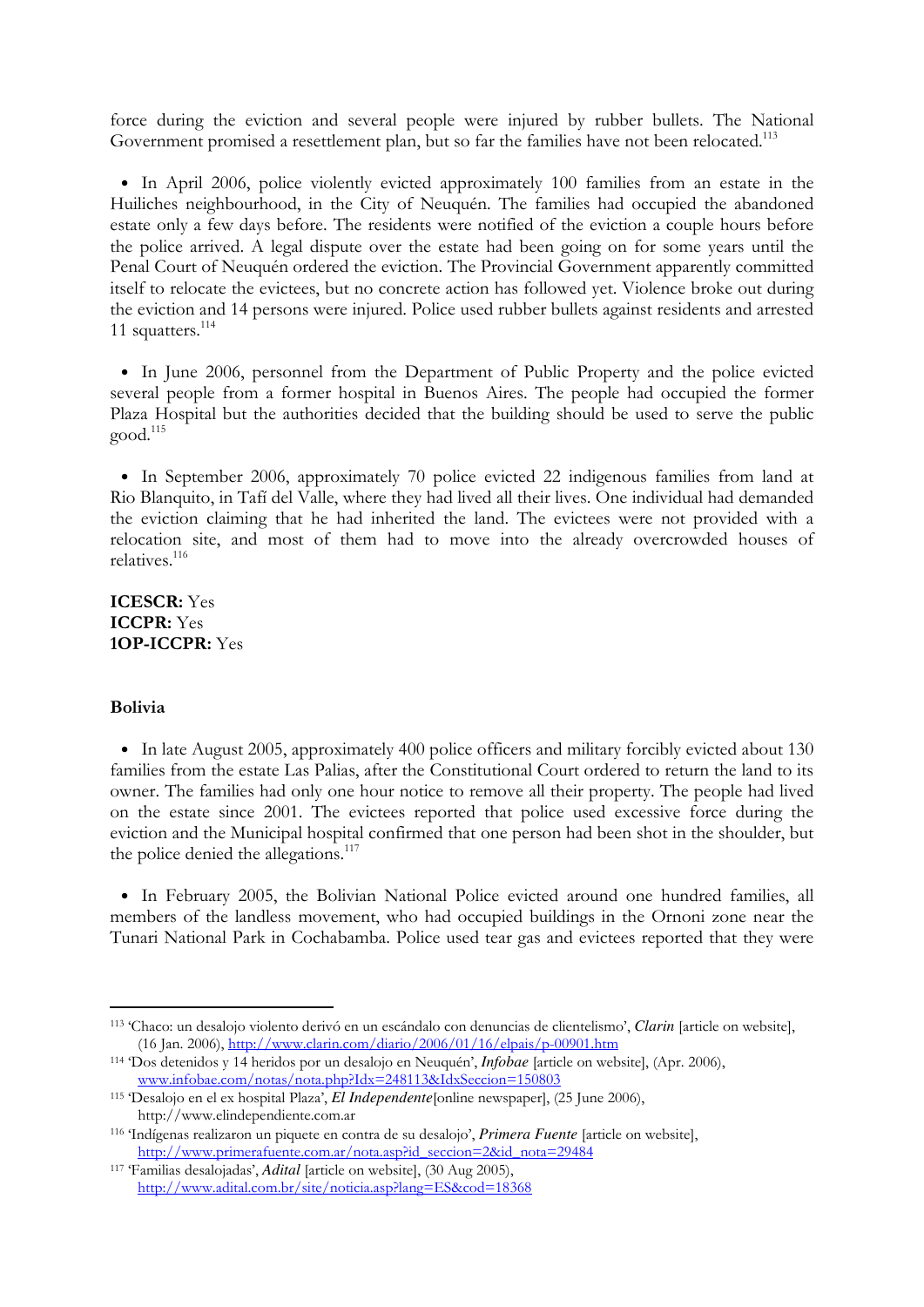beaten by police, and many personal belongings were burned. The squatters had insisted on negotiating with authorities from the City Hall. Their request, however, was refused.<sup>118</sup>

• About 10 000 members of the Landless and Homeless Movement (*Movimiento sin Tierras y sin Techo*) supported by mine workers occupied private and public land in the district of Oruro in south Bolivia in March 2006. The squatters refused to leave the land, and three months later army and police evicted them. Violence broke out during the eviction; one 21-year-old man was killed and many persons injured.<sup>119</sup>

• In September 2006, the President of Bolivia, Evo Morales, announced that all illegal settlements all over the country would be cleared. Shortly after the announcement the army and police started evicting people who occupied plots of land illegally in the country's capital La Paz. During several eviction drives that were carried out with excessive force, several people were injured and others arrested. Among the settlements affected were Pampa San Miguel de Cochabamba, and a farmer settlement of the Franciscan Fathers of Copacabana.<sup>120</sup>

• In September 2006, approximately 200 police forcibly evicted approximately 500 families from the settlements El Dorado I and II in Santa Cruz. The families had occupied and built their homes on the land more than a year before. As police started destroying the shelters with bulldozers, violence broke out. Several people were injured and police arrested and briefly detained 13 persons. The settlers lost most of their property and were not compensated in any way for the loss of their homes and belongings.<sup>121</sup>

ICESCR: Yes ICCPR: Yes 1OP-ICCPR: Yes

#### Brazil

-

#### *São Paulo*

Far from being merely a rural question, the lack of availability of land pushes thousand of Brazilians to urban areas, where many of them live in cardboard or tin shacks (barracos) in Brazil's shantytowns known as 'favelas'. During 2005, the City of São Paulo ordered the forced eviction of numerous irregular settlements. For the most part, the evictions were undertaken with court orders, however evictees generally were not provided with alternative accommodation or compensation.

• In 2003, a building on Plínio Ramos Street, which had been abandoned for over a decade, was occupied by homeless families. Then for two years the building sheltered some 80 families, including approximately 100 children, until police forcibly evicted them in August 2005. Violence

<sup>118</sup> 'Gasifican y desalojan ocupantes del Tunari', *Los Tiempos* [article on website], (24 Feb 2005), http://www.lostiempos.com/noticias/24-02-05/local.php

<sup>119</sup> 'Un muerto en desalojo de tierras ocupadas por campesinos', *La Prensa Grafica* [article on website],, (9 June 2006), http://www.laprensagrafica.com/lodeldia/1454.asp

<sup>120</sup> 'Gobierno ordeno desolojo de avasalladores de las tierras', *La Patria* [article on website], http://www.lapatriaenlinea.com/content/view/8229/

<sup>121</sup> 'Buscan a loteadores del barrio El Dorado', *El Nuevo Dia* [article on website], (12 Sep. 2006), www.el-nuevodia.com/Versiones/20060912\_006856/nota\_257\_331413.htm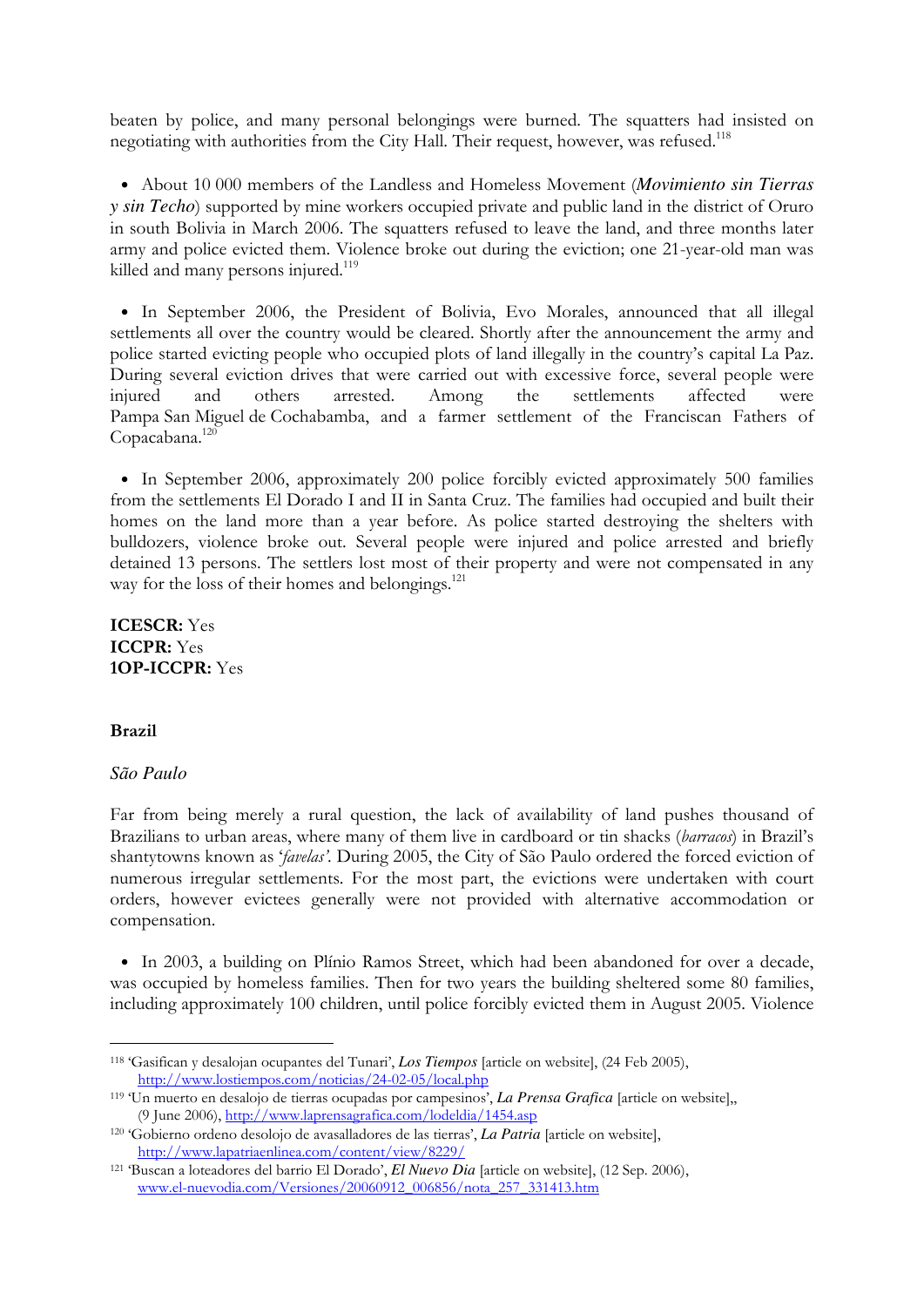broke out between settlers and the police and 25 persons were injured. The NGO Forum Centro Vivo reported that police used excessive force during the operation. Twenty settlers were arrested.<sup>122</sup>

• In September 2005, police evicted some 80 families from the building on Tenente Pena Street. The homeless families had occupied the insolvent steel mill in 2004. The owner of the property had demanded the eviction of the families which the local court of Sao Paolo granted. The families were informed on the day of the eviction. The evictees had been promised relocation, but once they were evicted, no shelter was made available to them. They spent the following days sleeping in schools and civil defence bunkers.<sup>123</sup>

• In September 2005, police and military forces forcibly evicted about 140 persons from an occupied building on Rio Branco Avenue in central Sao Paolo. The owner of the building had demanded the building. The squatters reportedly left the building without any resistance.<sup>124</sup>

• During the same month, police also evicted 80 families from their shelters in Bom Retiro, central Sao Paolo, where they had lived for over a year. Confrontations between police and the residents were reported, but nobody was injured. The Municipality resettled all the evicted families.<sup>125</sup>

• In October 2005, around 50 military police officers evicted 27 families, who had occupied land in the Park São Rafael in Sao Paolo and had put up shelters. The affected people were not provided with a relocation site or compensation.<sup>126</sup>

• The following day, military police also removed some 350 people from an illegally occupied building on Paula Souza Street in the Barro da Luz in Sao Paolo's centre. The squatters had lived in the building since 2003, but the company Transbrasil, who owns the property, demanded the eviction. After several unsuccessful attempts to negotiate with the owner, the squatters left the building.<sup>127</sup>

• In December 2005, the Municipality of Sao Bernardo in Sao Paolo ordered the eviction of several slum dwellers of Robertão, as they had occupied a site designated for the establishment of a protected environmental area. The project is financed by the Inter American Development Bank. The residents, who built their shelters after 2002, were forced to demolish their homes, and 206 families were rendered homeless. The residents were notified of the eviction only three days before the operation. The Municipality announced that it would also 'clean' other informal settlements in the city.<sup>128</sup>

<sup>-</sup><sup>122</sup> Forum Centro Vivo, *Violaçoes dos direitos humanos no centro de Sao Paulo*, (2005), p. 31, www.polis.org.br/download/241.pdf\_leituraDOSSIE2edicaor

<sup>123</sup> ibid., p. 48

<sup>124</sup> 'PM realiza reintegração de posse de casarão no centro de SP', *Folha* [article on website], (13 Sep. 2005), http://www1.folha.uol.com.br/folha/cotidiano/ult95u113004.shtml

<sup>125</sup> 'PMs e sem-teto entram em confronto na região central de SP', *Folha* [article on website], (15 Sep. 2005), http://www1.folha.uol.com.br/folha/cotidiano/ult95u113089.shtml

<sup>126</sup> 'PM acompanha reintegração de posse em São Paulo', *Folha*[article on website], (13 Oct. 2005), http://www1.folha.uol.com.br/folha/cotidiano/ult95u113706.shtml

<sup>127</sup> 'PM acompanha reintegração de posse no centro de São Paulo', *Fohla*[article on website], (4 Oct. 2005), http://www1.folha.uol.com.br/folha/cotidiano/ult95u113763.shtml

<sup>128</sup> 'População será retirada de favela em S.Bernardo', *Diario Do Grande ABC*[article on website], (29 Dec. 2005), http://setecidades.dgabc.com.br/materia.asp?materia=508296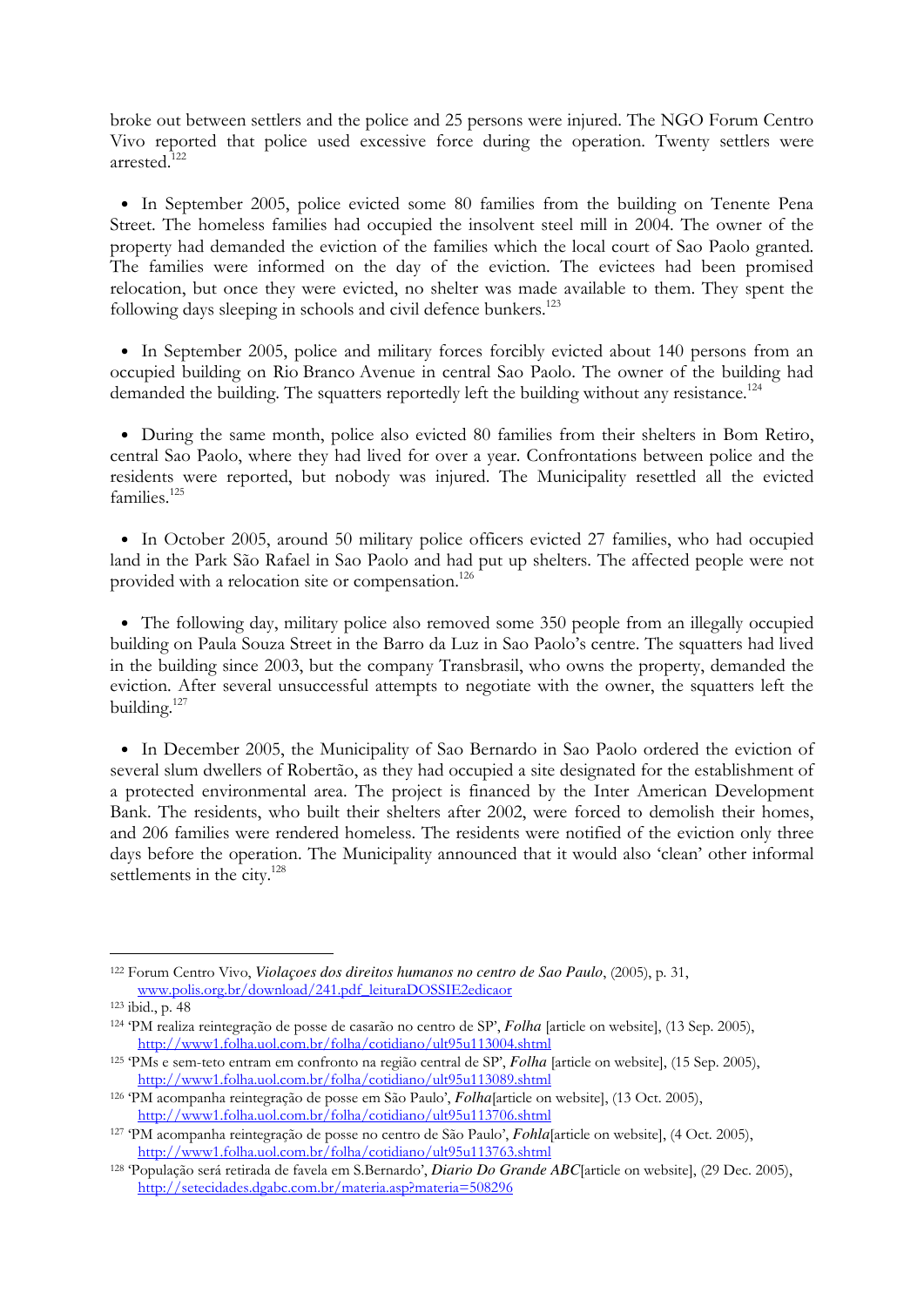• In January 2006, some 200 people were evicted from an abandoned factory on João Caetano Alves Street, in the Mooca district of Sao Paolo. The evictees had occupied the factory three months before. No alternative housing was provided to them.<sup>129</sup>

• In February 2006, the Sub-prefecture of Perus evicted several people from their makeshift shelters on Ligação Street in the district of Sol Nascente, in Perus, Sao Paolo. The shelters had been illegally constructed on public land. Many people had informal businesses in their shelters, and thus lost home and livelihood through the eviction. The eviction happened without violence because there had been consultations and negotiations between the Municipality and the residents.<sup>130</sup>

• Representatives of the slum community of Diadema accused the Ecovias company of demolishing houses belonging to the community, in Sao Paolo, in February 2006. Ecovias administrates the Anchieta-Imigrantes highway and reportedly was responsible for the destruction of several houses nearby the highway. However, the company denied the accusation, and argued that an agreement had been made with the affected residents.<sup>131</sup>

# *The Landless Workers' Movement*

-

Land disputes and evictions continue in Brazil, a nation where land-ownership is highly concentrated among a relative few. Brazil's Landless Workers Movement – *Movimento dos Trabalhadores Rurais Sem Terra* (MST) – struggles for the implementation of the country's land reform. In Brazil, 3 per cent of the population control two-thirds of the cultivable land. Much of the land has been unproductive for years. The Brazilian Constitution stipulates that unproductive land should be used for the 'greater public good'; therefore, the MST occupies unused land and establishes cooperative farms, constructs houses and other infrastructure. The MST also supports indigenous movements and the protection of the environment. Since 1985 the MST has won land titles for more than 350 000 families. The MTS is the largest social movement in Latin America with an estimated 1.5 million landless members.<sup>132</sup>

When the MST occupies land, military police often evict the landless after a few days. MST members return to the same places several times. Police frequently use excessive force, burn belongings of the landless settlers and evict them in the middle of the night without prior notice. There have also been many reports of armed employees of landowners arriving without notice and threatening and taking violent actions against the settlers. Many such incidents have been reported in the last few years, and several hundred people have been killed in the struggle for access to land.

• In July 2004, military police evicted some 120 landless families from the Bandeirantes farm located in the municipality of Laranjal, Paraná State. The families had occupied the farm a few months before. The proprietors had obtained a court order for repossession of their property. The evictees were removed to temporary lodgings in neighbouring cities.<sup>133</sup>

<sup>129</sup> 'Famílias montam acampamento no Brás após serem despejadas', *Centro de midia independente* [online newspaper], (17 Jan. 2006), http://www.midiaindependente.org/pt/green/2006/01/342986.shtml

<sup>130</sup> 'Subprefeitura de Perus remove construções feitas de sucata', *Panorama Brasil* [article on website], (17 Feb. 2006), http://www.panoramabrasil.com.br/noticia\_completa.asp?p=conteudo/ txt/2006/02/17/21537433.htm

<sup>131</sup> 'Moradores de Diadema pedem ação do Estado contra despejos', *Diario Do Grande ABC* [article on website],(16 Feb. 2006), http://politica.dgabc.com.br/materia.asp?materia=515413

<sup>132</sup> Movimento dos Trabalhadores Rurais Sem Terra, http://www.mstbrazil.org

<sup>133</sup> 'Polícia desaloja sem-terra de fazenda no Paraná', *Folha* [article on website], (7 July 2004), http://www1.folha.uol.com.br/folha/brasil/ult96u62275.shtml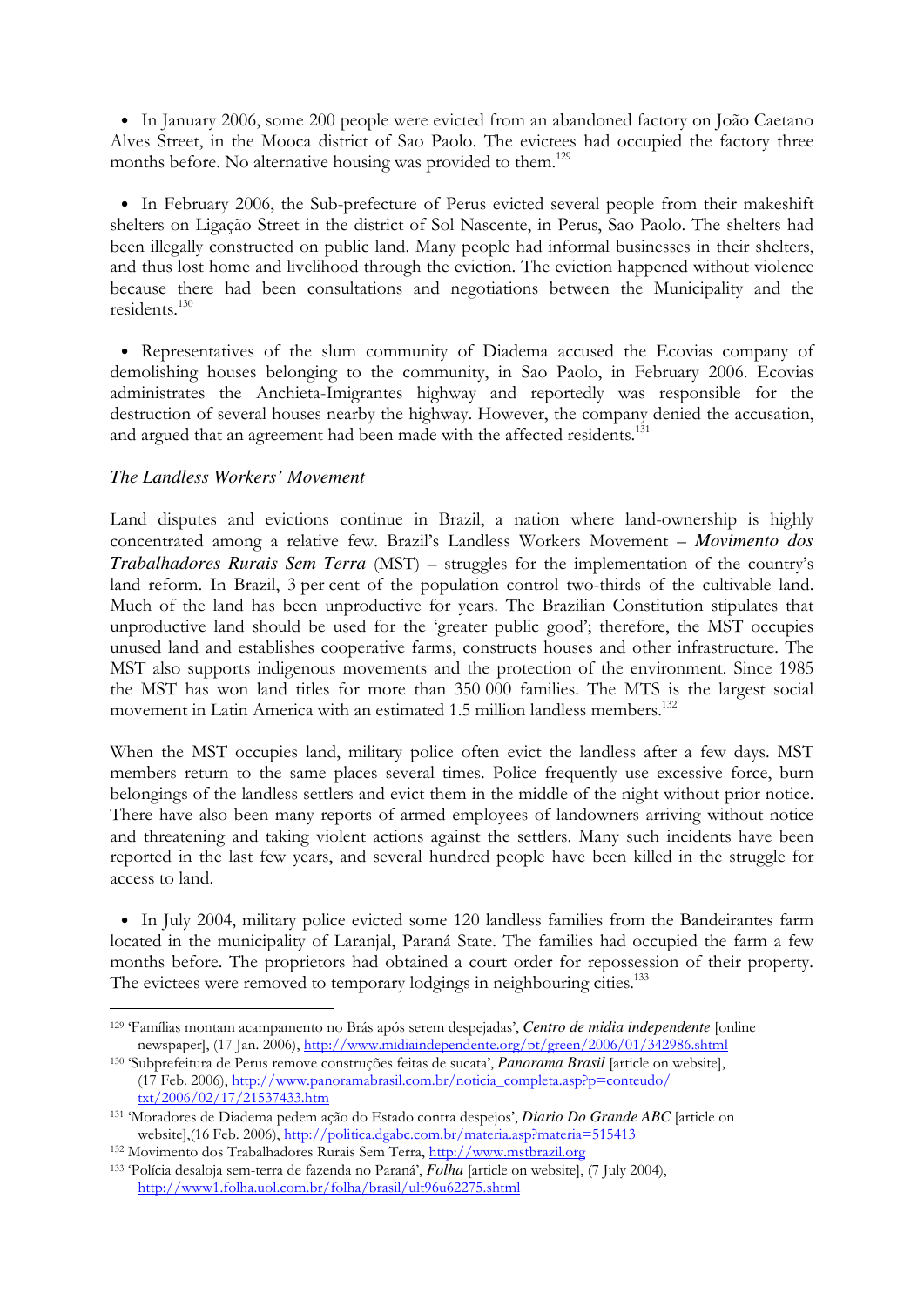• In January 2005, armed military police evicted 39 persons from the farm Fazenda Matão in Parana State after a court had ordered the eviction. The farm had been occupied by the MST. Police destroyed all the canvas tents that the squatters had put up.<sup>134</sup>

• In February 2005, police violently evicted approximately 50 families from the Salete Strozake encampment. The families had occupied this land for almost a year. The land belongs to the Sao Paolo Foundation for the Care of Minors, and the Foundation had demanded the eviction. The evicted families moved to the Marinheirão Sports Stadium in the town of Batatais. However, after only one week, they were evicted again. The evictees erected tents close to a busy road, since they had nowhere else to go.<sup>135</sup>

• In January 2006, the MST initiated an offensive in the region of Pontal do Paranapanema to protest against the lack of implementation of the land reform. In a joint action several farms were occupied, and as soon the settlers were evicted they moved to another farm. The action happened in the cities of Mirante do Paranapanema, Teodoro Sampaio, Caiuá, Presidente Venceslau and Santo Anastácio.<sup>136</sup>

• In April 2006, some 250 families, all members of MST, occupied the abandoned farm Taquaral, in the Municipality of Cidade Ocidental, in the Federal District. One week after the occupation several gunmen entered the land, shot in the air, and burned their possessions. The district court ordered the eviction of the families, even though the presumed owner did not have any title deeds. The occupiers left without resistance.<sup>137</sup>

• In a violent eviction, 31 landless families were removed from the Lucena settlement in Porto de Pedra, Alagoas State in August 2006. The families had occupied the land and set up their settlement in 2001. They had hoped to be given the titles on the unused land, but the regional court ruled in favour of the landowner and ordered the eviction of the settlers. Police used excessive force during the eviction, and several people were injured by rubber bullets. The settlers' harvest was completely destroyed.<sup>138</sup>

## *Other areas*

-

• In May 2003, Military Police forcibly evicted 62 families from land in Vila Leonice in the neighbourhood of Cachoeira, Bahia State. Police burnt the shelters and belongings of the families. The evictees put up makeshift shelters in the street, but after three days, municipal guards expelled them once more.<sup>139</sup>

• In October 2003, armed municipal employees of Curitiba violently evicted a group of 72 persons from a plot of land known as Sambaqui in Curitiba, Parana State. The employees

<sup>134</sup> '16 BPM Realiza reintegrao de posse da Fazenda Matao', *Veja Parana* [article on website], (27 Jan. 2005), http://www.jornalvejaparana.com.br/wmnews/wmview.php?ArtID=501

<sup>135</sup> Movimento dos Trabalhadores Rurais Sem Terra, *PM cerca ginásio em Batatais onde estão Sem Terra acampados* [article on website], (25 Feb. 2005), http://www.mst.org.br/informativos/ minforma/ultimas539.htm

<sup>136</sup> 'Movimento dos sem-terra completa 11 invasões em cinco dias' *Fohla* [article on website], (11 Jan. 2006), http://www1.folha.uol.com.br/folha/brasil/ult96u75072.shtml

<sup>137</sup> 'MST desocupa fazenda no DF e exige ação contra pistoleiros', *Diario Do Grande ABC* [article on website], (28 Apr 2006), http://geral.dgabc.com.br/materia.asp?materia=526417

<sup>138</sup> Ação Brasileira pela Nutrição e Direitos Humanos (ABRANDH), *Violência em despejo deixa três sem terra feridos em Alagoas*, (31 Aug. 2006), http://www.abrandh.org.br/index.php?arquivo=noticias&artigo=409

<sup>139</sup> NGO *Terra de Direitos* [correspondence from], http://www.terradedireitos.org.br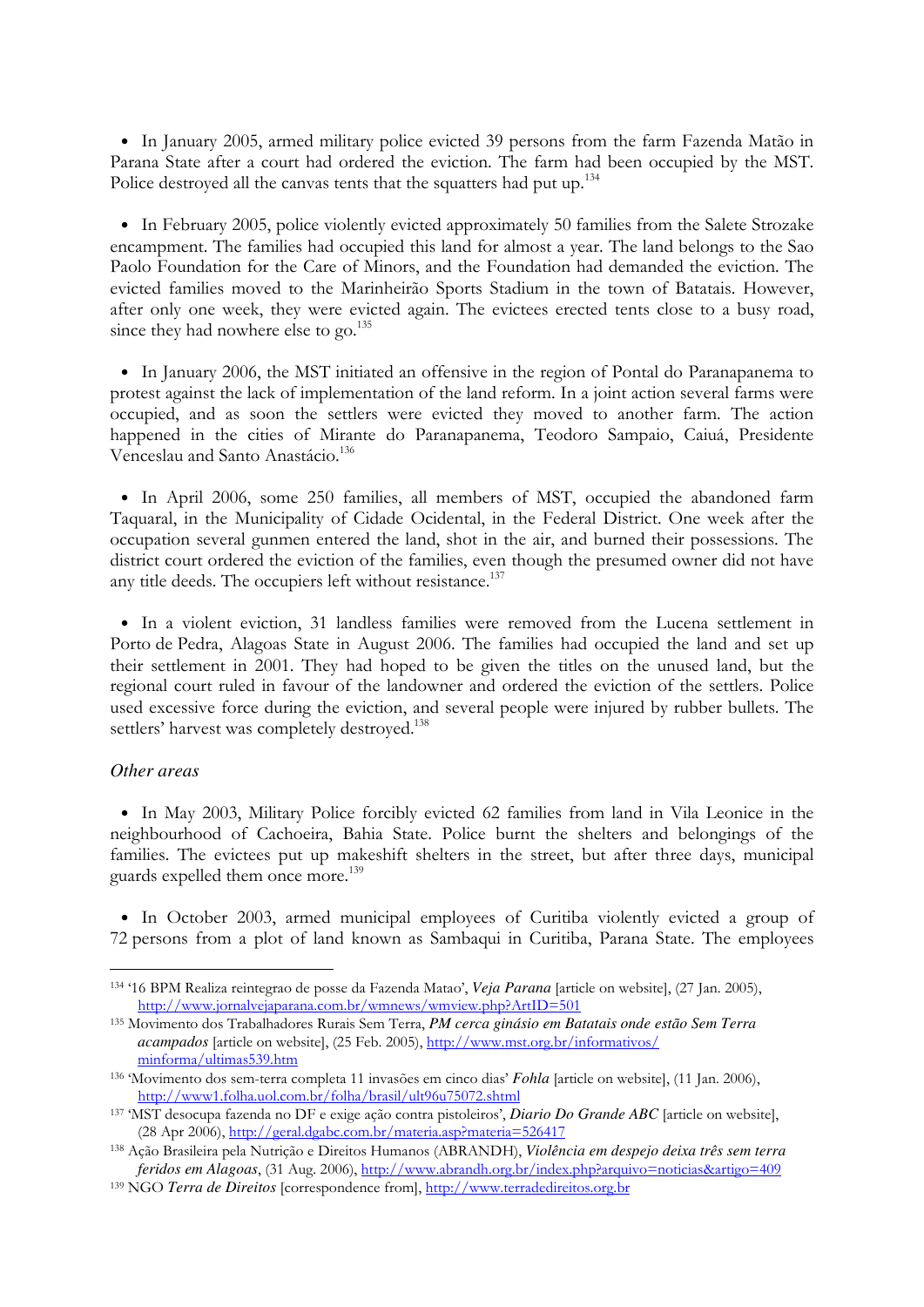destroyed the huts and personal belongings of evictees. The evicted families found temporary shelter provided by a syndicate. The officials who carried out the eviction did not have a court order or authorisation for the operation.<sup>140</sup>

• In September 2004, about 700 Municipal Guards forcibly evicted some 500 persons from Vila Ilha de Mel located on the border between Curitiba and São José dos Pinhais, Parana State. Municipal Guards destroyed the possessions of the evictees. The eviction was carried out without any type of relocation plan for the families. The evictees were transferred to an area in the city of Contenda. Contenda is a small city with few resources and services. Moreover, there is no work for the relocated people in Contenda and insufficient access to public transportation to enable them to retain their employment in Curitiba, which lies 50 km away.<sup>141</sup>

• In November 2004, federal police evicted homeless families who had occupied the National University of Pará. A court had ordered the eviction of the squatters. At first, the squatters tried to resist the eviction by barricading themselves, but then they left peacefully and violence was avoided.<sup>142</sup>

• In a major armed operation to enforce a court order, military police evicted approximately 3 000 homeless families from the Parque Oeste Industrial in the city of Goiânia, State of Goiás in February 2005. About 2 000 officers participated in the operation that left two people dead and 26 injured. More than 800 settlers were arrested. After the eviction, approximately 2 500 persons found temporary shelter in a sports gymnasium. The Centro de Midia Independente reported that due to the poor living conditions in the gym, four people died and many fell  $\rm{ill}^{143}$ 

• During two days in May 2005, 80 officers of the military police evicted 40 families from the Jardim Passaúna National Park in Curitiba in the State of Parana. The eviction had been ordered by the local court. Inhabitants and local organisation had negotiated with the authorities to find a relocation plan, but they could not agree on a solution.<sup>144</sup>

• In February 2006, police evicted approximately 300 families from the Rosalina community in Fortaleza, State of Ceará. The homes of the affected families were demolished during the eviction. The eviction turned violent and one settler was killed. To protest against the eviction many families camped in front of the Fortaleza City Hall for several weeks. The Municipality had ordered the eviction because authorities wanted to prevent 'encroachment' of an area where a new building complex is planned. Authorities are actually planning on housing the evicted families in the new complex. There is, however, not enough room for all evictees and not all of the low-income families are eligible for loans. Moreover, the people have been waiting for over ten years for the complex to be built.<sup>145</sup>

• In March 2006, police evicted some 200 persons from an area they had occupied since 1999 in the district of Santa Tereza, Rio Grande da Serra. The area in question belongs to a factoryowner, named Jean Lieutaud. The regional court had decided on the restitution of the land to the

 $140$  ibid.

<sup>141</sup> ibid.

<sup>142</sup>Universidade Federal do Para, *Retirada de invasores continua nesta quarta* [article on website], (30 Nov. 2004), http://www.ufpa.br/portalufpa/imprensa/clipping.php?id\_clip=486&data=20041130

<sup>143</sup> 'Livro aponta desocupação do Parque Oeste como violação de direitos humanos', *Centro de Midia Independente*  [article on website], (14 Feb. 2006), http://www.midiaindependente.org/pt/blue/2006/02/345459.shtml

<sup>144</sup> 'Despejo em ocupação'*, Adital* [article on website], (20 May 2005), http://www.adital.com.br/site/noticia.asp?lang=PT&cod=16694

<sup>145</sup> Instituto de Arquitetos do Brasil, *Prefeitura de Fortaleza Comunidade Rosalina* [article on website], (3 Mar. 2006), http://www.iabce.org.br/conteudo\_ver.php?cod\_conteudo=167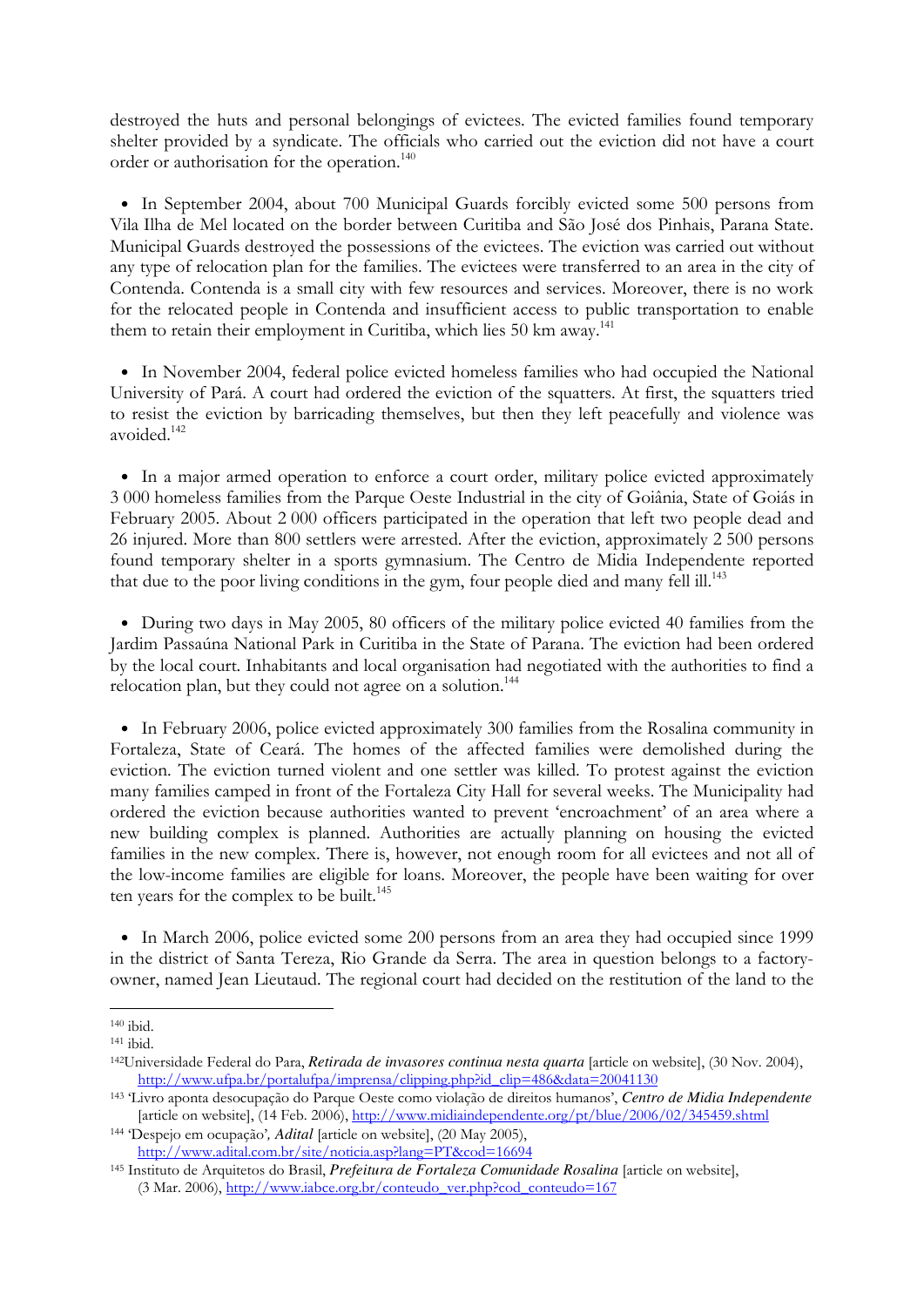owner. The evicted families remained homeless, as they had nowhere to go, and the eviction came as a surprise to them.<sup>146</sup>

• In March 2006, military police forcibly evicted the slum area of Jardim Paradiso in the Municipality of Paço and burned down several houses. Some 700 families, who had lived in the area for over three years, were affected by the eviction. The belongings of the evictees were collected and taken on trucks to unknown locations. The evictees remained homeless and were not offered alternative accommodation or compensation. Though the property belongs to a private owner, the demand for the eviction came from a lawyer.<sup>147</sup>

• In May 2006, officials from the Procurator's Office and military police evicted approximately 200 families from their wooden barracks of the Jardim Canaã slum settlement in Jardim Ipê, Municipality of Mauá. Although the Mayor of Mauá had opposed the eviction, the Municipality did not offer assistance to the evictees, because of budgetary restrictions. The eviction occurred without violent incidents.<sup>148</sup>

• In August 2006, the Municipality of Rio de Janeiro ordered the eviction of the residents of the Canal do Cortado community, in the Western district Recreio dos Bandeirantes in Rio de Janeiro. A private company, Rio Massa Engineering, part of the Polimix Group, became interested in the public land when the value of land in the area had increased. There was no court order or due process; instead residents were threatened and blackmailed to accept compensation much less than the actual value of the land. Residents also had to sign documents stating that they would not pursue legal action or make further claims. The homes in which inhabitants of the slum area had lived for 20 years were demolished by tractors.<sup>149</sup>

### *Eviction of indigenous groups:*

-

• Amnesty International reported a forced eviction of a community of 400 to 700 indigenous Guarani-Kaiowá people in the State of Mato Grosso do Sul, in December 2005. Some 150 Federal Police violently evicted the Guarani-Kaiowá from an area of 500 hectares previously approved as Indian land by the President of Brazil. However, the Supreme Court suspended the ratification process and upheld the eviction order. The Brazilian Constitution, in fact, obliges the Federal Government to transfer ancestral lands to the country's Indian population. However, this process is met with strong resistance from powerful landowners. The evicted people were left homeless and moved to a margin of their land at the edge of a busy highway, with insufficient shelter, food and sanitation.<sup>150</sup>

• January 2006, 20 Tupinikim and Guarani Indians were injured when an armed police force evicted them from the land they occupied in Córrego D'Ouro and Olho D'Água in the State of Espírito Santo. Police destroyed homes with bulldozers and also used teargas and rubber bullets on residents. The Tupinikim and Guarani communities, have been attempting to attain official recognition of their traditional lands, however, the land has been in the hands of the Aracruz

<sup>146</sup> 'Famílias são despejadas de 'garimpo'', *Diario do Grande ABC* [article on website]*,* (3 Mar. 2006), http://setecidades.dgabc.com.br/materia.asp?materia=517667

<sup>147</sup> 'Após despejo, sem-teto faz protesto hoje', *Diario do Grande ABC* [article on website], (13 Mar. 2006), http://setecidades.dgabc.com.br/materia.asp?materia=519145

<sup>148</sup> '200 famílias são desalojadas em Mauá', *Diario Do Grande ABC* [article on website], (25 May 2006), http://setecidades.dgabc.com.br/materia.asp?materia=530769

<sup>149</sup> 'Prefeitura do Rio Despeja outra comundade', *Fazendo Media* [article on website], (25 Aug. 2006), http://www.fazendomedia.com/novas/politica250806.htm

<sup>150</sup> Amnesty International, *Indigenous Brazilians forced from their land*, [article on website], (Feb. 2006), http://web.amnesty.org/wire/february2006/Brazil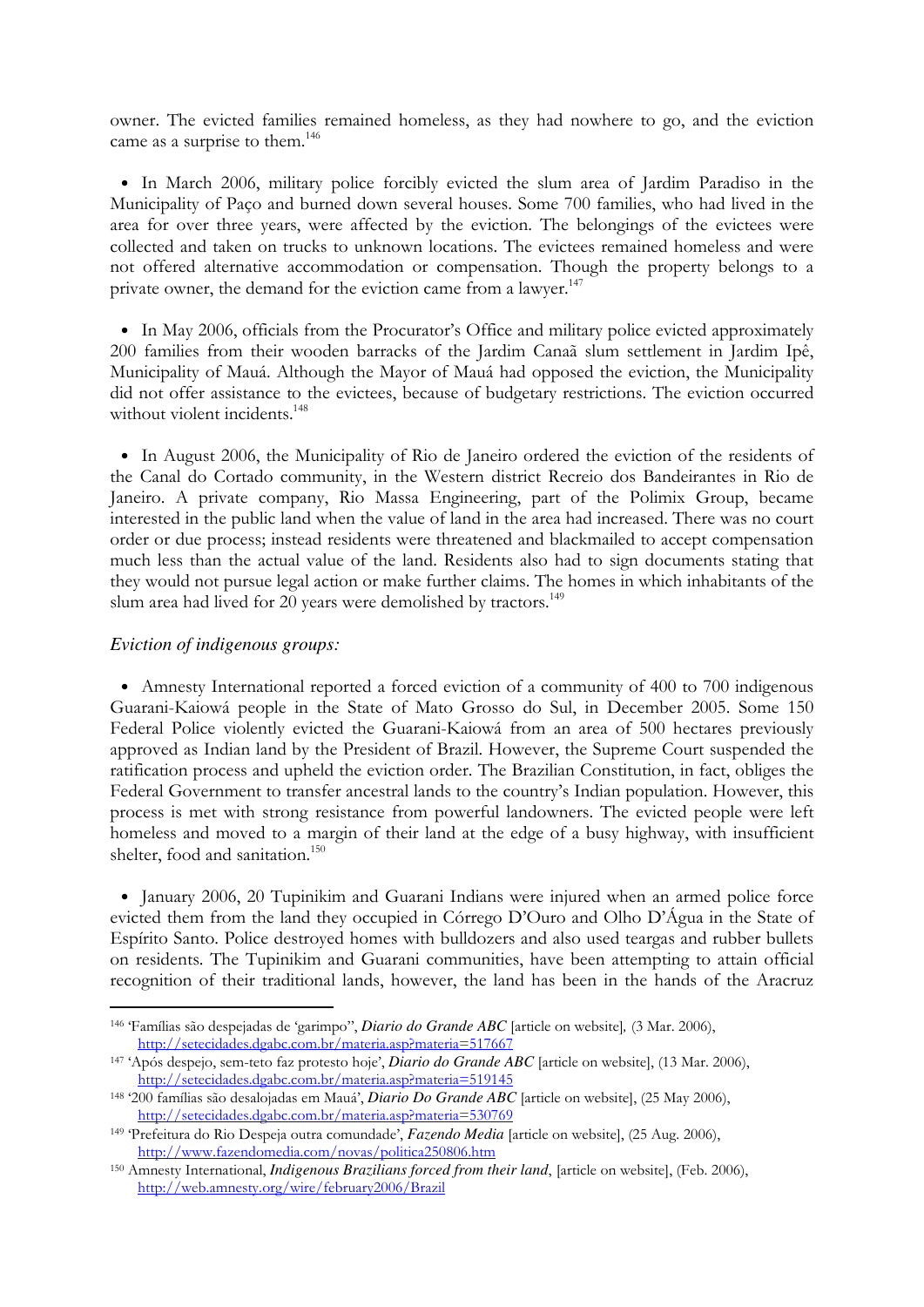Cellulose company for almost 40 years. The company had obtained an eviction order from a local court, however residents report that they did not receive notice prior to the eviction<sup>151</sup>

In July 2006, a dispute over land belonging to the Aracruz Cellulose company flared again. A community of Quilombolas occupied land close to São Mateus and Conceição da Barra, in the State of Espírito Santo, in order to collect wood and cultivate land, The Quilombolas (an ethnic minority descended from slaves brought to Brazil in the 1600s) argued that the land had traditionally belonged to them. A court in Linhares, however, had decided on the reconstitution of ownership to the Aracruz Cellulose company. Police forcibly evicted the Quilombolas and arrested 85 people.<sup>152</sup>

# *Candonga Dam*

• On June 23 2004, the Candonga Consortium began filling the reservoir of the Candonga Dam in the Doce River Valley in Minas Gerais State. The old district of São Sebastião do Soberbo was completely flooded, and an estimated 234 residents lost their homes. The Doce River had been the source of the community's livelihood for over 300 years, as residents lived from farming, fishing, gold digging and mining. The Candonga Dam is administered by a consortium formed by the Vale do Rio Doce Company and the multinational aluminium producer Novalis (formerly Alcan). This consortium negotiated on compensation and resettlement with the residents, but only individually not collectively, thus reducing the bargaining power of the community. The negotiations were reportedly dominated by violence and threats. Following these negotiations, many residents signed agreements with the consortium to exchange their house for a new house in a city built by the company. This 'New Soberbo' was built on the land of the Farm Gambá. However, as the owners of the farm did not want to sell their land, they were forced to by a court order.

Forty-one families moved voluntarily out of Old Soberbo, but others refused to leave their home, and they were increasingly pressured by the consortium. In May 2004, a police force comprised of civil, federal, and military police, evicted the last resisting 14 families by force. During this operation, the entire village was destroyed. Police demolished personal property and reportedly beat several residents. People live now in 'New Soberbo' where their new accommodation is much smaller. Moreover, they cannot live off the river anymore and, also have lost their gardens, both of which were crucial to their survival. The relocated persons never received the property titles of their new homes.<sup>153</sup>

ICESCR: Yes ICCPR: Yes 1OP-ICCPR: No

<sup>151</sup> Survival International, *Brazil: Twenty Tupinikim and Guarani Indians injured in police evictions*, (27 Jan. 2006),

http://www.survival-international.org/news.php?id=1359

<sup>152</sup> CEDEFES, *Quilombolas são retirados de suas terras tradicionais* [article on website], (20 July 2006), http://www.cedefes.org.br/new/index.php?conteudo=materias/index&secao=3&tema=31&materia=2809

<sup>153</sup> Global Justice Centre, http://www.global.org.br/english/arquivos/candongaenglishfinal. pdf#search=%22Candonga%20dam%22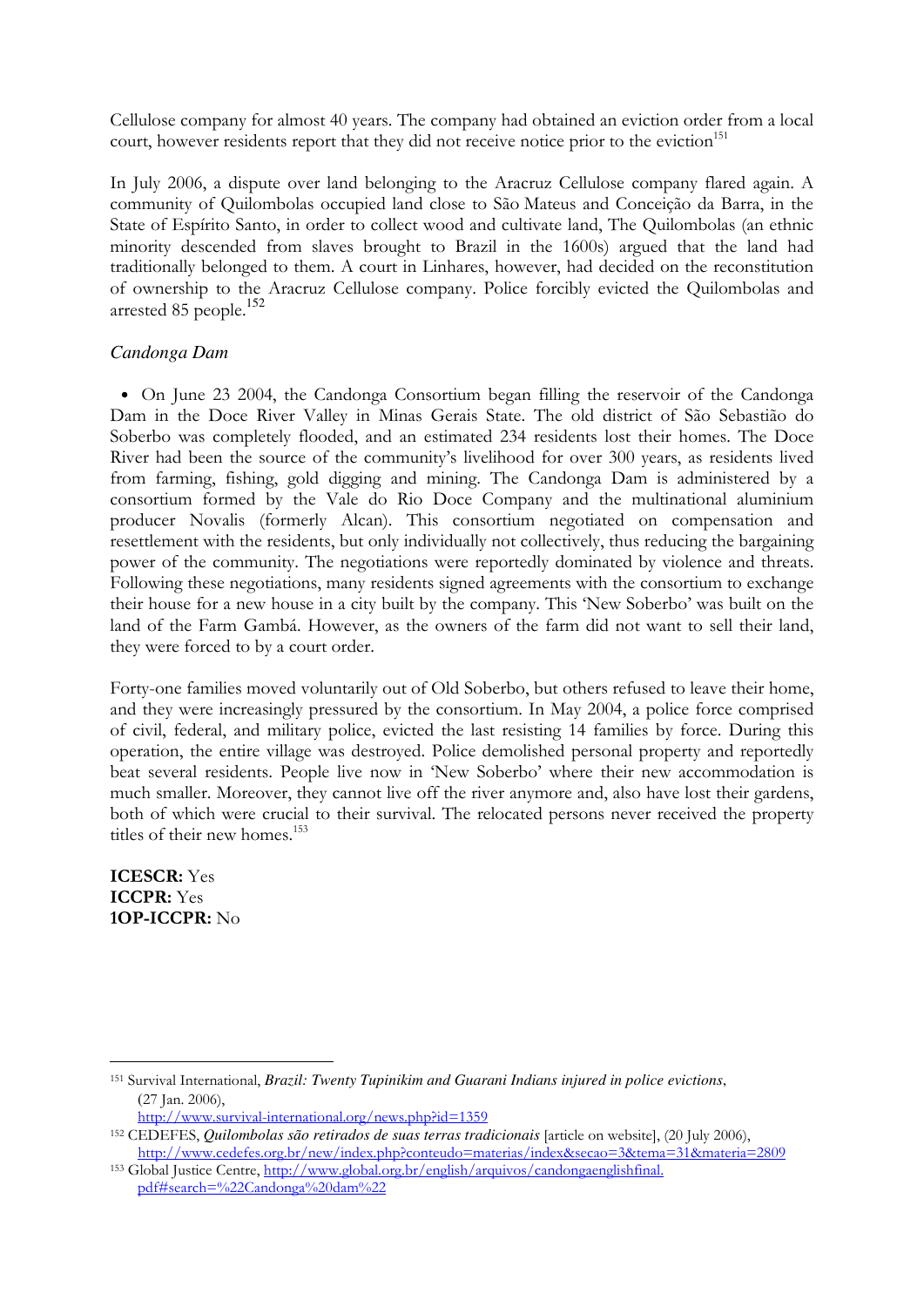#### Chile

• One hundred and thirty-three men, women and children were arrested for illegal occupation during a violent eviction in La Florida in Santiago in October 2005. The affected people, who had lived in the 'Villa Nuevo Amanecer', assert that the Government had assigned these houses to them, but authorities claimed that the houses were designated for other settlers, and forcibly evicted the squatters.<sup>154</sup>

• The informal settlement 'La Toma' in Peñalolén, Santiago Province, with its 1 800 inhabitants, is Chile's biggest informal settlement. The slum was built seven years ago. During two eviction waves in April and May 2006, police and soldiers brutally evicted approximately 500 inhabitants. Some residents had received a subsidy for basic housing from the Ministry of Housing and Urbanism, but several did not receive compensation or alternative housing. The eviction was carried out violently: beatings were reported, and houses and personal belongings were destroyed. The Municipality of Peñalolén plans to set up a park in the area. The eviction was followed by a protest and a group of evictees entered a hunger strike.<sup>155</sup>

ICESCR: Yes ICCPR: Yes 1OP-ICCPR: Yes

#### Colombia

-

In the period under review, there are several reports of mass evictions of Colombia's indigenous people, whose rights are still systematically violated, have been reported. The indigenous community demands that the Government of Colombia grants them cultivable land in compliance with accords signed by the administration of former President Andrés Pastrana. As the Government continues to neglect its promises, indigenous protesters have occupied several farms and estates.

• In September 2005, indigenous people occupied La Emperatriz farm in the reserve of Huellas in Caloto, in the State of Cauca. Only a few days later, an armed police force arrived and used tear gas, beat residents, and destroyed their food stocks. Thirty-five indigenous people were injured in the eviction. Police allegedly impeded ambulances from leaving the farm. An unknown number of people were arrested and ill-treated. After the operation, the people left voluntarily in order to facilitate negotiations with the local government. 156

• In October 2005, indigenous people occupied land throughout the State of Cauca. In November 2005, one man was killed when a 500-strong police force attempted to evict approximately 400 members of the Páez (Nasa) indigenous communities from the El Japio farm, in the Municipality of Caloto, Cauca. The indigenous people had occupied the farm for about one month. Nearly 50 people were injured during the eviction, which lasted several days.<sup>157</sup>

<sup>154</sup> '133 detenidos deja violento desalojo de toma en La Florida', *El Mostrador* [article on website], (31 Oct. 2005), http://www.elmostrador.cl/modulos/noticias/constructor/noticia\_new.asp?id\_noticia=172631

<sup>155</sup> 'Chile: Brutal desalojo en la toma de Peñalolén', Ainfos, (8 June 2006), http://www.ainfos.ca/ainfos336/ainfos24681.html

<sup>156</sup> Asociacion de Cabildos Indigenas del Norte del Cauca, (ACIN), *El Gobernador Juan Jose Chaux, no actua con la razon sino con el odio hacia los idios* [article on website], (6 Sep. 2005), http://www.nasaacin.net/noticias.htm?x=1392

<sup>157 &#</sup>x27;One killed in Cauca eviction'[article on website], (13 Nov. 2005), http://www.americas.org/item\_23027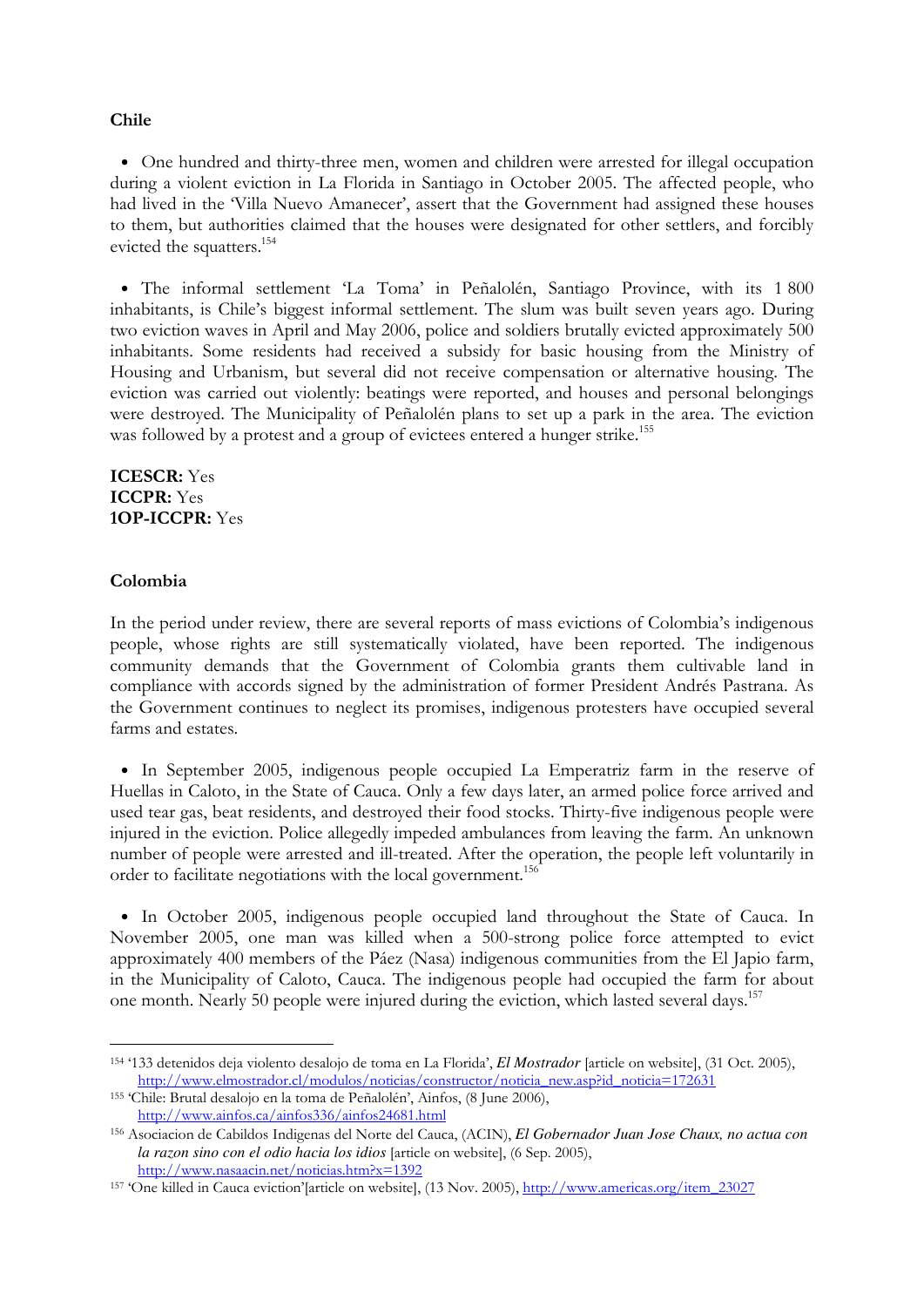• Forced evictions and displacement still occur in the context of the Colombia's armed conflict. In April 2006, 704 indigenous people from the Olave community were forcibly removed from their homes in the Municipality of Istmina del Medio San Juan following threats against the community's leaders. An indigenous organisation provided the displaced with temporary shelter. However, many cases of diseases, such as tuberculosis, were reported due to the unhygienic conditions, and the lack of water and basic sanitation facilities in the temporary shelter. Several international NGOs provided assistance to the displaced.<sup>158</sup>

• In April 2006, anti-riot police forcibly evicted 70 families from a settlement known as 'la Tormenta'. The families had occupied these lands close to the '1 de Mayo' and '7 de Agosto' districts at the River El Salao in Barranquilla two months earlier. Authorities claimed the eviction was for the safety of the residents, as the settlement was built too close to a stream and could be dangerous during the winter season. There had been attempts of negotiations between settlers and authorities, but the two sides could not agree on a solution. Authorities wanted to register the squatters for the provision of alternative housing, but they refused. During the eviction, bulldozers destroyed the squatters' sheds provoking protest of the settlers who reacted by throwing stones.<sup>159</sup>

• The Municipality of Cali ordered the eviction of 1 200 families living in Brisas del Bosque in the District of Aguablanca in Cali. The families had lived in improvised shelters for a few months, but the Municipality plans on setting up an ecological park in the area. Hundreds of police arrived in the middle of the night in June 2006 to forcibly evict the settlers without having given them prior warning. Police set fire to shelters and the evictees' personal belongings. Several people were injured during the operation and had to be hospitalised. One six-month-old boy died from the effects of tear gas.<sup>160</sup>

ICESCR: Yes ICCPR: Yes 1OP-ICCPR: Yes

#### Costa Rica

-

• After a three-year legal struggle between 112 peasant families and the American multinational Standard Fruit Company, a court ruled that the peasants would be allowed to return to the land, from which they had been evicted in April 2003, until the dispute was settled. However, only one day later, a second court order prohibited their return. They returned despite the order, and then in July 2004, police and the security forces of the Standard Fruit Company forcibly evicted them. The eviction was accompanied by violence, and police killed two people during the operation. The peasants settled afterwards in the Cathedral of San Jose because they had nowhere else to go. 161

<sup>158</sup> Organicazion Panamericana de la Salud, *Evento: Desplazamiento masivo en Chocó, Colombia* [article on website], (12 Apr. 2006), http://www.col.ops-oms.org/desastres/2006/desplazamientos/ informeno02abril122006.pdf

<sup>159</sup> 'Pedrea en desalojo de 'La Tormenta'', *El Heraldo* [online newspaper], (11 Apr. 2006), http://www.elheraldo.com.co/anteriores/06-04-11/locales/noti7.htm

<sup>160</sup> 'Desalojo a sangre y fuego contra humildes pobladores que exigen un techo para vivir', *Indymedia Colombia*  [article on website], (22 June 2006), http://colombia.indymedia.org/news/2006/06/45281.php

<sup>161</sup> 'Campesinos impedidos de recuperar tierras tomadas por trasnacional', *Adital* [article on website], (7 July 2004), http://www.adital.org.br/site/noticia.asp?cod=12957&lang=ES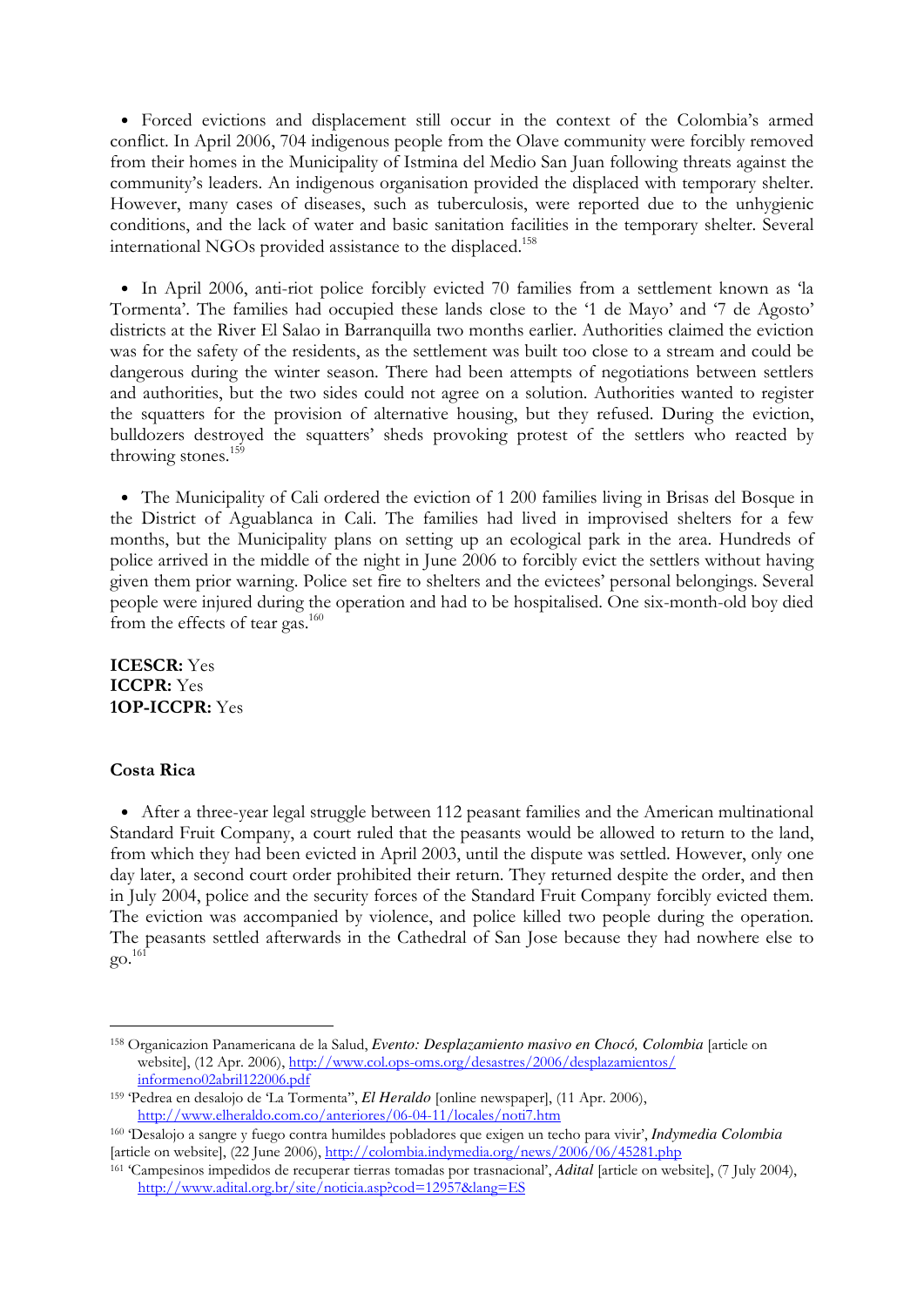• In July 2004, about 20 families, 'guests' of the Hotel Santa Tereza – known as Hotel Descasados – in San Jose were evicted by the new owner of the hotel, the company Luminar Participações, belonging to the French Exclusive Group. The company intended on transforming the place into a four-star hotel and demanded that all residents – some have lived there for nearly 20 years – to leave. When the residents did not leave after a three months notice, their water and power was cut off, and security guards of the French Hotel Group arrived and threw all belongings of the residents in the streets.<sup>162</sup>

• During three eviction drives in March 2006, police and Special Forces evicted approximately 1 000 families from the slum area of Libertad II in San Jose (better known as 'la Managuita'). Most affected people are Nicaraguan immigrants, and many of them have been living in the area for 20 years. The eviction had been ordered by the Constitutional Court. Parts of the area were cleared to make way for a children's park, others were allegedly unsafe to live in. The Municipality tried to find temporary shelter for the people left homeless, but they did not offer them any adequate alternative accommodation or compensation.<sup>163</sup>

• In May 2006, police also forcibly evicted some 5 000 residents of the informal settlement 'La Candela' located near the international airport Juan Santamaría in the West of San Jose. Ninety per cent of the evictees were Nicaraguan immigrants. The land on which the slum had been set up in 2002 belongs to a private bank. The Constitutional Court of Costa Rica had ordered the eviction. The evictees were promised a subsidy so they could rent alternative accommodation during three months.<sup>164</sup>

ICESCR: Yes ICCPR: Yes 1OP-ICCPR: Yes

# Cuba

-

• In August 2005, police and employees of the Housing Department forcibly evicted Juan Artigas's family from their home in Banes, Holguin Province. Housing officials claim that the family illegally occupied the house, since Mr Artigas's mother, the owner of the house, allegedly emigrated to the United States. However, the family asserts that Ms Artigas had died in Cuba. Police used excessive force during the eviction, and several members of the family were beaten. The residents protested against the eviction and threw rocks at the police. Mr Artigas and two other members of his family were arrested for 'disrespect for the authorities'.<sup>165</sup>

• Police evicted the family of Armando Chacon in Cienfueguero in September 2005. The family had illegally occupied the house a month before, as they could not find a place to live and had exhausted all bureaucratic resources to find a home. During the eviction, Armando Chacon set fire to himself and suffered serious burning.<sup>166</sup>

<sup>162</sup> 'Difícil separação : Fim do "hotel dos descasados" gera polêmica', *El Veja* [article on website], (2 June 2004), http://veja.abril.uol.com.br/vejarj/020604/cidade.html

<sup>163</sup> 'Triste destino del nica pobre: rodar y rodar…*', El Nuevo Diario* [article on website], (4 Mar. 2006), http://www.elnuevodiario.com.ni/2006/03/04/nacionales/14120

<sup>164</sup> 'Costa Rica: inician desalojo de nicaragüenses', *El Mundo* [article on website], (3 May 2006), http://www.elmundo.com.sv/vernota.php3?nota=54240&fecha=03-05-2006

<sup>165</sup> 'Violento desalojo provoca protesta de vecinos', *Cuba Net* [article on website], (5 Sep. 2005), http://www.cubanet.org/CNews/y05/sep05/06a1.htm

<sup>166</sup> 'Cienfueguero desalojado se da candela', *Cuba Net* [article on website]*,* (8 Sep. 2005), http://www.cubanet.org/CNews/y05/sep05/09a3.htm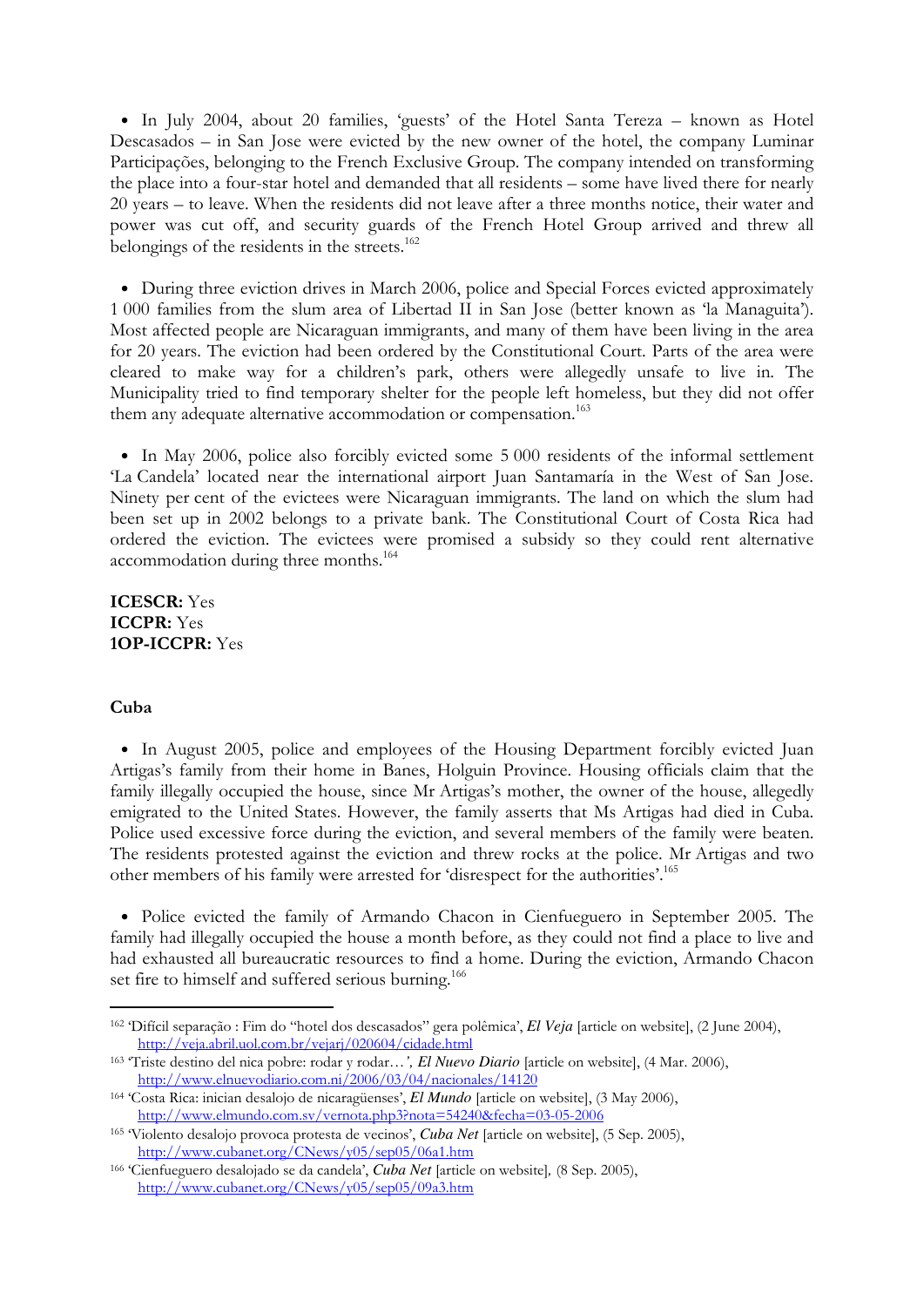• In October 2005, about one hundred police officers and civil employees forcibly evicted the Cuban dissident Ernesto Martinez and his family from their home in La Habana. The authorities claimed that the family illegally occupied the house. But the family asserts that the house belongs to Martinez's brother. According to dissident groups, the eviction was carried out to intimidate Martinez.<sup>167</sup>

• The Revolutionary National Police and housing authorities forcibly evicted a family, including a 98-year-old woman in Santa Clara, in January 2006. Housing authorities claimed that the tenants had illegally occupied the building. The official owner of the house had left Cuba.<sup>168</sup>

# ICESCR: No ICCPR: No 1OP-ICCPR: No

-

#### Dominican Republic

• The National Housing Institute ordered the eviction of approximately 90 houses from the Cristo Rey suburb of Santa Domingo in April 2004. The Institute claims to be the owner of the land. Employees of the Institute and police arrived at the slum early in the morning without warning and started demolishing the wooden houses. Violence broke out during the eviction; residents threw rocks at the police and police responded with guns and tear gas. Over 30 people were arrested and detained by the police. The evicted were low-income families who were not provided with alternative accommodation or compensation.<sup>169</sup>

• In October 2005, the State Prosecutor of San Pedro de Macorís accompanied by a military contingent forcibly evicted 26 residents of several public houses that had been constructed by the State to house victims of the hurricane Georges. The evictees had illegally occupied the houses.<sup>170</sup>

• A mass eviction was carried out by the police under the direction of a bailiff in Villa Eloisa, in November 2005. Several families had built their house on the land in question and lived there for several years. The landowner – who had never before claimed the land – asked the authorities to clear it. The eviction turned very violent, three people were shot, and the police arrested 21 evictees. Most houses were demolished, and members of the demolition brigade were accused of taking money and goods from the evicted people. The evictees were left homeless; they were not offered alternative accommodation or compensation.<sup>171</sup>

• In November 2005, police forcibly evicted more than 150 families, who had occupied the land of the private company Domilandia in Marbella II, Santo Domingo. Although a land court had ordered the eviction, the affected families had not been notified of the operation. The

<sup>167</sup> 'Disidentes cubanos denuncian arresto y desalojo de activistas', *Cuba Encuentro* [article on website], (24 Oct. 2005), http://www.cubaencuentro.com/es/encuentro\_en\_la\_red/cuba/noticias/disidentes-cubanosdenuncian-arresto-y-desalojo-de-activistas

<sup>168</sup> 'Desalojada una anciana en sillón de ruedas', *Cuba Net* [article on website], (25 Jan. 2006), http://www.cubanet.org/CNews/y06/jan06/25a5.htm

<sup>169</sup> 'Republica Dominicana : Cientos de viviendas destruidas durante desalojo a familias pobres', *Alter Presse* [online newspaper], (14 April 2004), http://www.alterpresse.org/spip.php?article1326&var\_recherche=cristo%20rey

<sup>170</sup> 'Viviendas generan conflictos en batey', *Alter Presse*[online newspaper], (5 Oct. 2005), http://www.alterpresse.org/article.php3?id\_article=3360

<sup>171</sup> 'Hieren tres en desalojo Villa Eloisa', *El Nacional* [online newspaper]*,* (25 Nov. 2005), http://www.elnacional.com.do/app/article.aspx?id=43365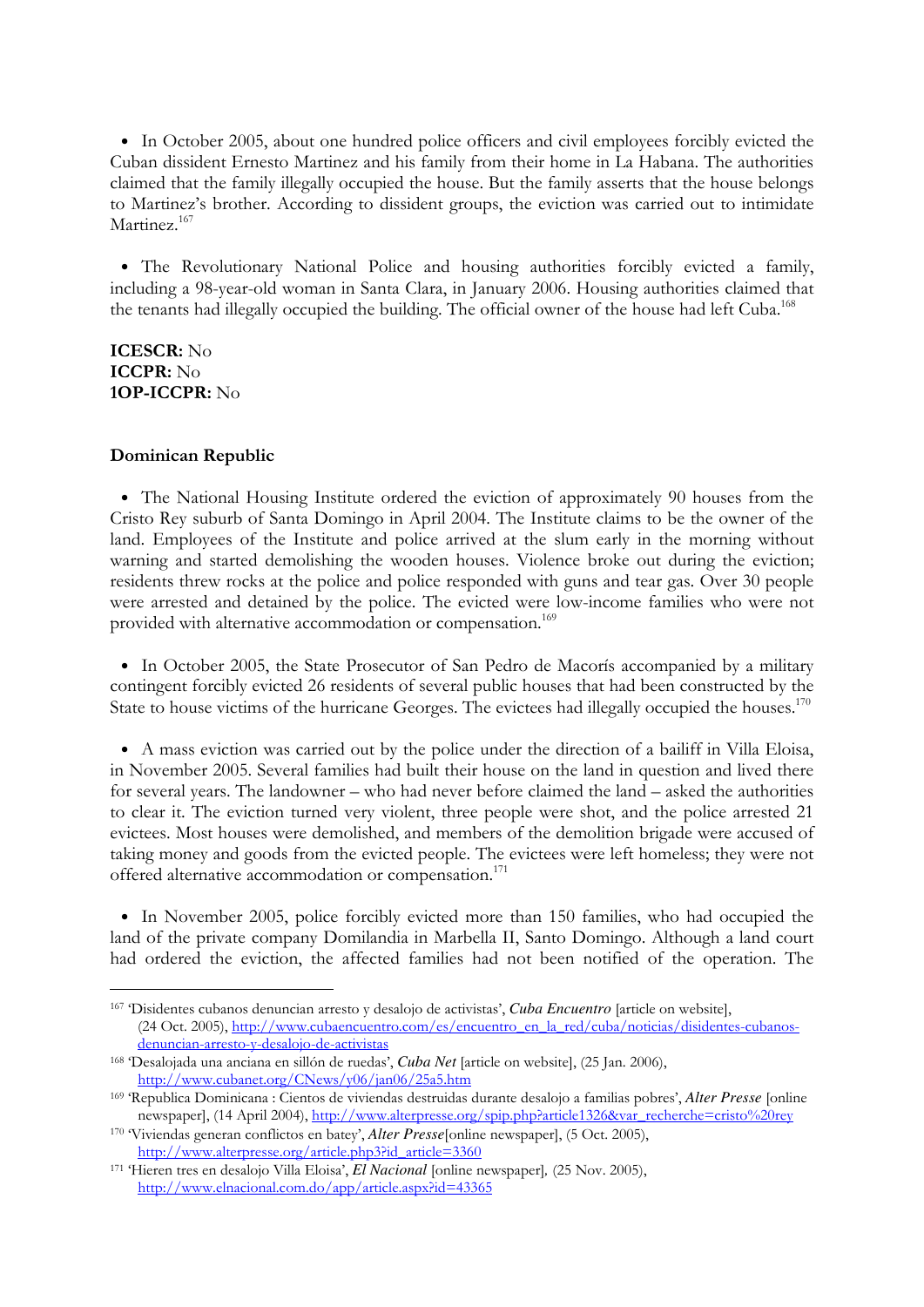eviction turned violent and two people – one police officer and one squatter – were shot. Police arrested several people, and demolished most houses and personal property.<sup>172</sup>

• In January 2006, within the framework of the Agrarian Reform Project AC-529, the Department of Agriculture (IAD) evicted 51 farmers in Neiba, Bahoruco Province. The measure was ordered by the ruling Dominican Liberation Party (PLD) and appears to have benefited other farmers and officials who support the party. The 51 families were evicted, although they had title deeds on the land.<sup>173</sup>

• In February 2006, military and police forcibly evicted dozens of people, who had been living in the Juanillo Township, near Higuey, for more than 30 years. Two journalists, who tried to film the eviction, were subjected to physical and verbal aggression by soldiers.<sup>174</sup>

ICESCR: Yes ICCPR: Yes 1OP-ICCPR: Yes

#### Ecuador

-

• In June 2006, police forcibly evicted 33 farming families from their land in Yucca in Palenque Canton. The farmers had lived on the land for several decades, had paid taxes on it and some had documents proving their entitlement to it. Several authorities condemned the eviction and blamed former Governor Néstor Coello for the operation. Coello had ordered the National Institute of Agricultural Development (INDA) to carry out the eviction. The operation was accompanied with violence, several cases of abuses against the farmers were reported and a few people were injured. Police demolished the farmers' houses and burnt equipment.<sup>175</sup>

• In June 2006, the police and armed forces violently evicted the inhabitants of the Communities '15 de Abril', 'Payamino', and 'Río Punino' in Orellana, who had occupied the facilities of the oil company Perenco in neighbouring 'Campo Coca-Payamino'. In April 2005, the company had promised the residents compensation for the construction of a water pipe through their land. The company never fulfilled the agreement for compensation, and in return the residents protested by occupying the company's land. The operation left two people injured, and two human rights activists were arrested.<sup>176</sup>

• Approximately 100 people living near the Guayaquil lagoon in Guayas Province were evicted and rendered homeless in July 2006. Police destroyed their cardboard shelters after residents had been notified of the eviction in advance. The reason given for the eviction was that the area was dangerous due to the contamination around the lagoon.<sup>177</sup>

<sup>172</sup> 'Definen "batalla" desalojo mataron dos', *El National* [online newspaper], http://www.elnacional.com.do/app/article.aspx?id=41871

<sup>173</sup> 'Denuncian Gobierno intenta desalojo en terrenos del IAD', *Hoy Digital* [article on website], (23 Jan. 2006), http://www.hoy.com.do/app/article.aspx?id=62902

<sup>174</sup> 'Reporters covering eviction in Cap Cana subjected to aggression from soldiers', *Dominican Today* [online newspaper], (15 Feb. 2006), http://www.dominicantoday.com/app/article.aspx?id=10403

<sup>175</sup> 'Propiedad de tierras determinará el INDA', *La Hora* [online newspaper], http://www.lahora.com.ec/frontEnd/main.php?idSeccion=446620

<sup>176</sup> 'Policía desalojó en Ecuador a vecinos que tomaron petrolera en Orellana', *Fuerteventura* [article on website], (21 June 2006), http://www.fuerteventuradigital.com/noticias/Otros/2006/06/21/212854.asp

<sup>177</sup> 'Desalojan a personas que habitaban cerca de laguna de oxidación', *Cre* [article on website], (17 July 2006), http://www.cre.com.ec/Desktop.aspx?Id=143&e=83202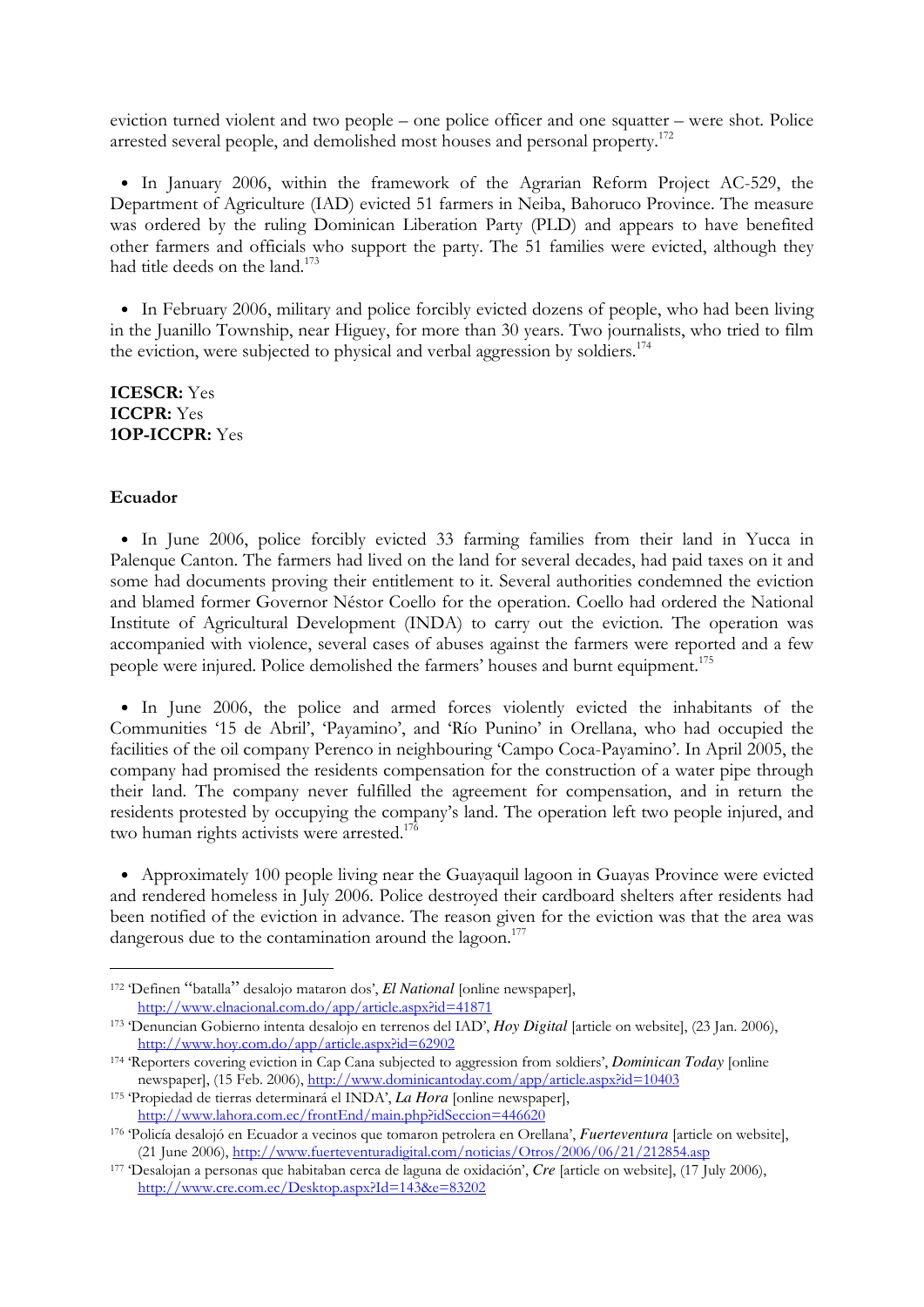# ICESCR: Yes ICCPR: Yes 1OP-ICCPR: Yes

## El Salvador

• In July 2005, the Mayor of Antiguo Cuscatlàn ordered the eviction of nine families of the La Cuchilla community in Antiguo Cuscatlàn. Employees of the Mayor's office demolished the families' houses without prior notification. No alternative housing or compensation was provided to the people, although some of them had lived in the area for over ten years. Reports indicate that the remaining inhabitants of the community are being pressured to leave their houses, as well. The La Cuchilla community is located in proximity of the Multiplaza commercial centre, and several companies are interested in developing the area.<sup>178</sup>

• The 60 families, who had lived in the La Escuelona student centre in San Salvador, were forced to leave in January 2006 as the school year started. The families settled in the centre after they had been displaced by the eruption of the Ilamatepec volcano. The evictees were not provided with any alternative accommodation or compensation. Lacking alternative housing, many chose to return to live in the dangerous volcano area.<sup>179</sup>

• Security forces evicted five families and a fishermen's cooperative from their homes at the beach San Marcelino, in San Pedro Masahuat in June 2006. The community had lived at the beach for several decades, but the alleged owner of the land accused the families of illegally occupying it. A judge from Mercantil de San Salvador ordered the eviction despite several residents possessing title deeds on the land. The evictees stayed in the neighbourhood and found temporary shelter in farms that were constructed with assistance from the Municipality.<sup>180</sup>

## ICESCR: Yes ICCPR: Yes 1OP-ICCPR: Yes

#### Guatemala

-

Since President Óscar Berger assumed office in Guatemala in 2004, thousands of rural workers have been evicted from their homes in at least 63 eviction cases. Many evictions have been carried out with excessive use of force: beatings, the demolition of houses, and even killings have been reported. According to Amnesty International, land disputes are triggered by extreme poverty, serious inequalities of land distribution, and poor enforcement of labour rights.<sup>181</sup>

• Amnesty International reported that in May 2004 approximately 500 police officers forcibly evicted 52 families from the Chitocán community in northern Guatemala. Police burnt and

<sup>178</sup> 'Familias denuncian desalojo por parte de Alcaldía', *Diario Co Latino* [article on website], (7 July 2005), www.diariocolatino.com/nacionales/detalles.asp?NewsID=8542

<sup>179 &#</sup>x27;Desalojo Forzado en Laderas de Volcán', (17 Jan. 2006), www.desastres.org/noticias.asp?id=17012006-1

<sup>180</sup> 'Desalojan a cinco familias', *La Prensa Grafica*, http://www.laprensagrafica.com/departamentos/529537.asp

<sup>181</sup> Amnesty International, 'Rural communities in Guatemala violently evicted' *The Wire* [article on website]*,* (June 2006), http://web.amnesty.org/wire/June2006/Guatemala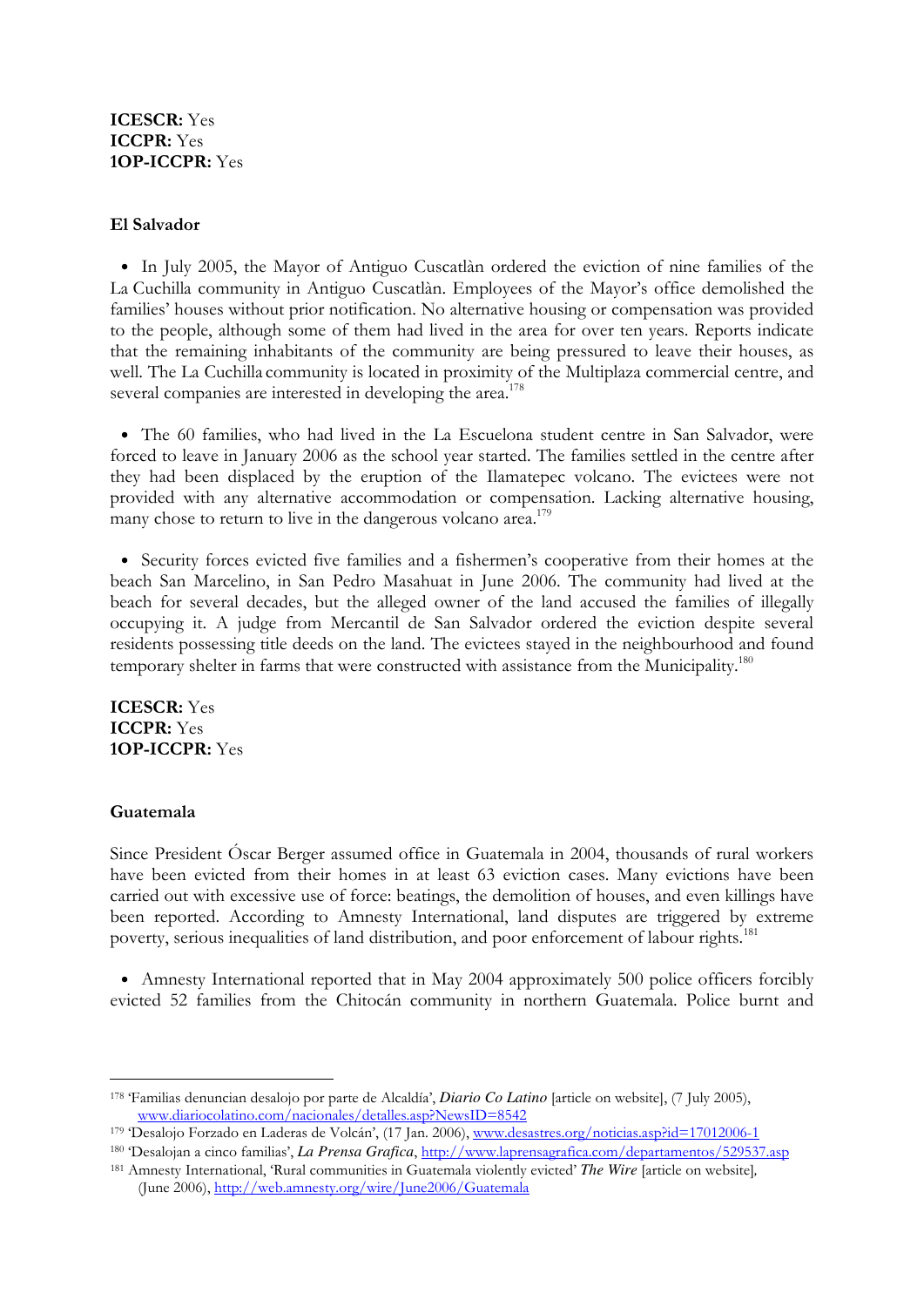pillaged the farm and workers' homes. The evictees had not received prior notice of the eviction and were not provided with alternative housing or compensation.<sup>182</sup>

• Some 90 indigenous O'eqchi families of rural workers were violently evicted from the land on the Trece Aguas farm in 2004. Protesting their unpaid redundancies, the workers had occupied land on the farm in what they considered was just compensation.<sup>183</sup>

• In June 2005, approximately 300 officers of the civil police evicted approximately 350 indigenous people from the Los Encuentros property. The eviction was carried out without incident, as the people were given time before the eviction to remove all their property and voluntarily left when faced with such a large police force. The people had lived on the land since 2001.<sup>184</sup>

• In November 2005, Police forcibly evicted approximately 200 farmers from the community El Terrero in Jalapa. At least ten people were severely injured during the eviction, as the operation was accompanied by great violence from both sides. The landless farm workers had occupied the private plot of land about two years ago, but a regional court ordered their eviction. There had been attempts to negotiate, but these were without results.<sup>185</sup>

• In February 2006, armed soldiers and anti-riot police violently evicted about 800 farmers from the San Jose la Moca coffee farm, in the Municipality of Tinta y Senahú, in Alta Verapaz. The security forces burned the houses and personal property of the evictees. The farm workers had lived and worked on the land all their lives. But when, in 2002, the coffee price collapsed, the landowners had offered the workers ownership of land instead of payment. The labour dispute was, however, never resolved and landowners accused the workers of illegally seizing the land. Workers were consequently removed by force.<sup>186</sup>

The farmers reportedly reoccupied the property and were again violently evicted on 7 July 2006. The eviction was carried out with excessive use of force that left one worker dead and over  $30$  injured.<sup>187</sup>

• In March 2006, employees of a landowner evicted the members of the Pulay community, who had occupied the Quiché farm some eight years ago. There had been no court order. Several people were severely injured during the eviction and one evictee was killed.<sup>188</sup>

ICESCR: Yes ICCPR: Yes 1OP-ICCPR: Yes

<sup>182</sup> ibid.

<sup>183</sup> Amnesty International, *Guatemala: Evictions are not the answer to land conflicts*, [press release on website], (29 Mar. 2006), http://news.amnesty.org/index/ENGAMR340112006

<sup>184</sup> 'Finca Los Encuentros, Escuintla Desalojan a 110 familias indígenas', *La Hora* [article on website]*,* (9 June 2005), http://www.lahora.com.gt/05/06/09/paginas/nac\_3.htm#n5

<sup>185</sup> 'Violento desalojo de campesinos deja al menos nueve heridos', *Terra* [article on website], (Nov. 2005), http://www.terra.com.gt/noticias/nacionales/articulo/html/nac42722.htm

<sup>186</sup> 'Denuncian violento desalojo en A. Verapaz, policias queman los ranchos', *Telediario* [article on website]*,* (2 Feb. 2006) www.telediario.com.gt/article.php?sid=25642

<sup>187</sup> 'Campesinos/tierras: Realizan investigación de conflicto campesino', *Cerigua* [article on website], (17 July 2006), http://www.cerigua.org/portal/modules.php?op=modload&name=News&file=article&sid=5327

<sup>188</sup> 'Desalojo en Quiché deja víctima mortal y dos heridos', *Prensa Libre* [article on website], (7 Mar. 2006), http://www.prensalibre.com/pl/2006/marzo/07/136218.html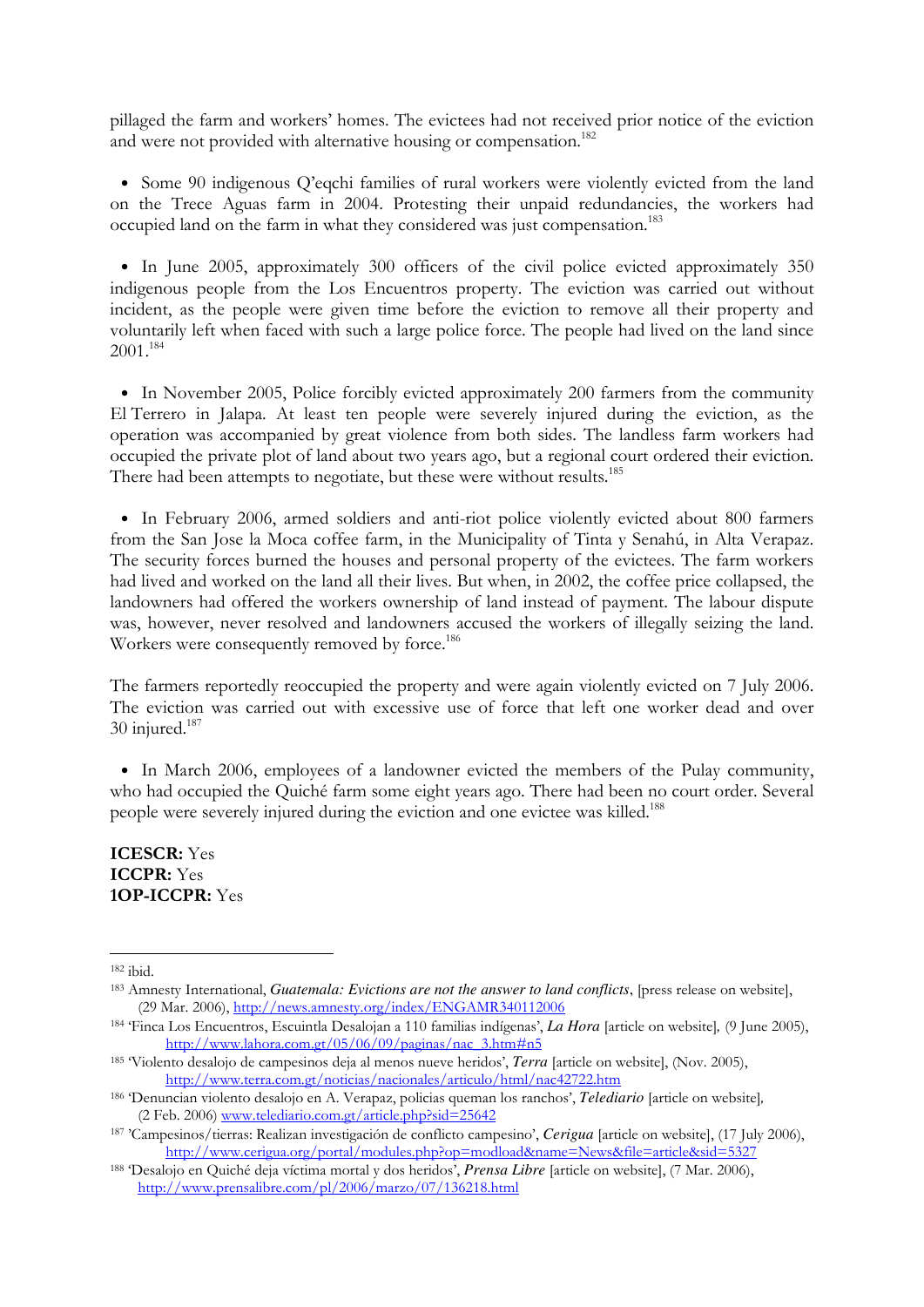#### Honduras

• In June 2005, State security forces violently evicted members of the indigenous Lenca community of Las Golondrinas in the Municipality of Marcala, La Paz. It seems that a transport company was interested in the land the community occupied. Police arrested several leaders of the community.<sup>189</sup>

ICESCR: Yes ICCPR: Yes 1OP-ICCPR: Yes

## Mexico

-

• In February 2005, Federal police evicted four Tzozil Maya families from the Sol Paraiso Montes Azules Nature Reserve. The indigenous people were accused of invading the reserve, which is an environmentally protected area. Four men were arrested. The other members of the families were provided with temporary shelter. $190$ 

• In June 2005, police forcibly evicted five families – nearly 30 people – from the estate Maquixco in Teotihuacán, which they had occupied more than 30 years ago. In 1973, the father of the current owner allowed them to settle on the lands and they had lived there ever since. But the son who inherited the lands demanded an eviction order from the regional court which was granted. All the homes of the families, in which they had lived almost all their lives, were demolished with heavy machinery. The evictees were not compensated for their loss.<sup>191</sup>

• In November 2005, 400 police violently evicted 40 families from El Suspiro farm in the Municipality of Las Margaritas. The police did not have a court order, and carried out the eviction without prior warning. Police beat residents, damaged their homes and property and reportedly stole their personal belongings. The eviction was apparently caused by a dispute over the land between the affected community and members of the Independent Centre of Workers and Peasants. The evicted community, however, assert that their ancestors have possessed and lived on that land for over 80 years.<sup>192</sup>

• In November 2005, police forcibly evicted some 20 families from the Colonia Labradores Blancos and demolished all their houses. While the police were acting on a court order, the judge responsible denounced the demolition of the houses after the eviction. The families were left homeless and lost most of their possessions during the operation.<sup>193</sup>

<sup>189</sup> International Alliance of Inhabitants, *Honduras, Denuncia otro violento desalojo a la comunidad Lenca de las Golondrinas* [article on website], (29 June 2005), http://habitants.org/pipermail/habitantes/2005- July/000141.html

<sup>190</sup> 'Acusan de ecocidio a cuatro indígenas por vivir en Montes Azules', *Proceso* [article on website], (10 Feb. 2005), http://www.proceso.com.mx/noticia.html?nid=29783&cat=1

<sup>191</sup> 'Tarda desalojo 32 años', *El Universal* [article on website], (9 June 2005), http://www2.eluniversal.com.mx/pls/impreso/noticia\_busqueda.html?id\_nota=68681&tabla=CIUDAD\_h

<sup>192</sup> 'A golpes, policías estatales desalojan a 40 familias en Las Margaritas', *Proceso* [article on website],  $(23 Nov. 2005),$  http://www.proceso.com.mx/noticia.html?nid=35141&cat=1

<sup>193</sup> 'Sentencia de desalojo no incluía la demolición de viviendas: juez', *Vanguardia* [article on website], (24 Nov. 2005), http://srv2.vanguardia.com.mx/hub.cfm/FuseAction.Detalle/ Nota.497903/SecID.18/index.sal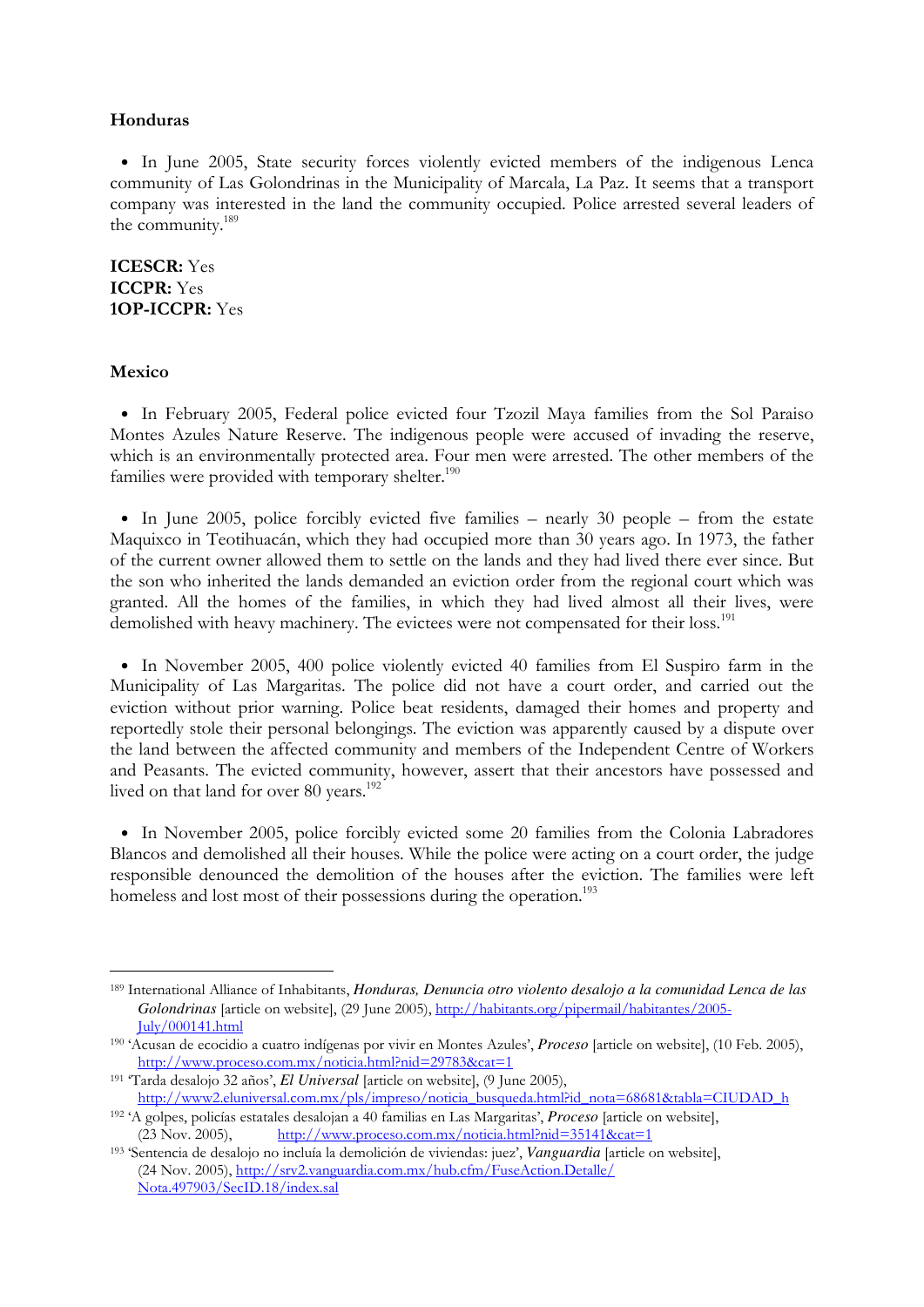• In December 2005, 26 indigenous Nahuatl people were evicted by the police from a public estate they had occupied several months before in Huejulta. Approximately 200 police officers forcibly removed and arrested them. A group of farmers of the Chacatitla community had demanded the eviction.<sup>194</sup>

• In March 2006, 450 police evicted 73 families and demolished their homes in Loma Linda. The houses had been illegally built by the State's Housing Department in the environmentally protected area of Zapalinamé. Some of the evictees were transported with their belongings to an alternative location, while others preferred to stay with relatives.<sup>195</sup>

• A plot of farm land known as Cantera de Villagrán in the State of Hildago had been appropriated by the state in 1980 to build the Industrial Complex Tepeji del Río. The farmers, who had to leave their land at the time, never received the compensation the Government had promised them. Following this, approximately 200 peasants reoccupied and cultivated the land in protest to demand the compensation. But in March 2006, Ministerial Police and Municipal Public Security forcibly evicted them. As the peasants tried to resist eviction, violence broke out. Twelve people were injured and police arrested 73 peasants. The peasant farmers have still not received their compensation.<sup>196</sup>

• Police forcibly evicted a group of informal street vendors from the Street Rafael Velarde in Ciudad Juárez, State of Chihuahua in May 2006. Since their belongings were confiscated and brought to an unknown location, the street vendors made a complaint at the Municipality and threatened to start a hunger strike.<sup>197</sup>

• In June 2006, approximately 1 400 police evicted nearly 700 merchants from the market area 'Perinorte' in Tlalnepantla, Morelos State. 'Pertinore' had existed for over 20 years, and in the last ten years the area had struggled against an eviction. The retailers had to make room for a construction of a new commercial centre. While some merchants attempted to resist the eviction, no violence broke out. Following the closure of 'Pertinore', the evicted merchants and their families were deprived of their livelihood.<sup>198</sup>

• Some 200 officers of the Federal and Municipal Police forces violently evicted the occupants of 20 houses in the district La Misión in Tuxtla Gutiérrez, Chiapas State in June 2006. The settlers had occupied the area in 1999. The land belongs to the company Calpan, which had demanded the eviction. In the 1990s Calpan had sold several hundred houses in the area, but the remaining ones were left empty and consequently occupied. During the eviction, police arrested 21 persons.<sup>199</sup>

• In June 2006, the Secretariat of Infrastructure and Urban Development relocated 13 families from the neighbourhood of Costero Boulevard in Ensenada, State of Baja California. The

<sup>194</sup> 'Detienen a 26 indígenas durante desalojo de un predio', *El Universal* [article on website], (28 Dec. 2005), http://www.eluniversal.com.mx/notas/322716.html

<sup>195</sup> 'Aplican operativo de desalojo en Loma Linda', *Vanguardia* [article on website], (2 Mar. 2006), http://srv2.vanguardia.com.mx/hub.cfm/FuseAction.Detalle/Nota.517735/SecID.17/index.sal

<sup>196</sup> 'Desalojo de campesinos deja 12 heridos en Hidalgo', *El Universal* [article on website], (13 Mar. 2006), http://estadis.eluniversal.com.mx/estados/60479.html

<sup>197</sup> 'Piden informales la devolucion de su mercancia', *El Diario* [article on website], (2 June 006), http://www.diario.com.mx/portada/juarez/nota.asp?notaid=8cf9bfa3838cfc3f89f16e10a1ee59f4

<sup>198</sup> 'Adiós a Perinorte', *Vivir Aqui* [article on website], (2 June 2006), http://www.viviraqui.com.mx/municipios\_n.php?nid=415

<sup>199</sup> 'Empresa beneficiada con el Fobaproa promueve desalojo', *Proceso* [article on website], (5 June 2006), http://www.proceso.com.mx/noticia.html?nid=41061&cat=1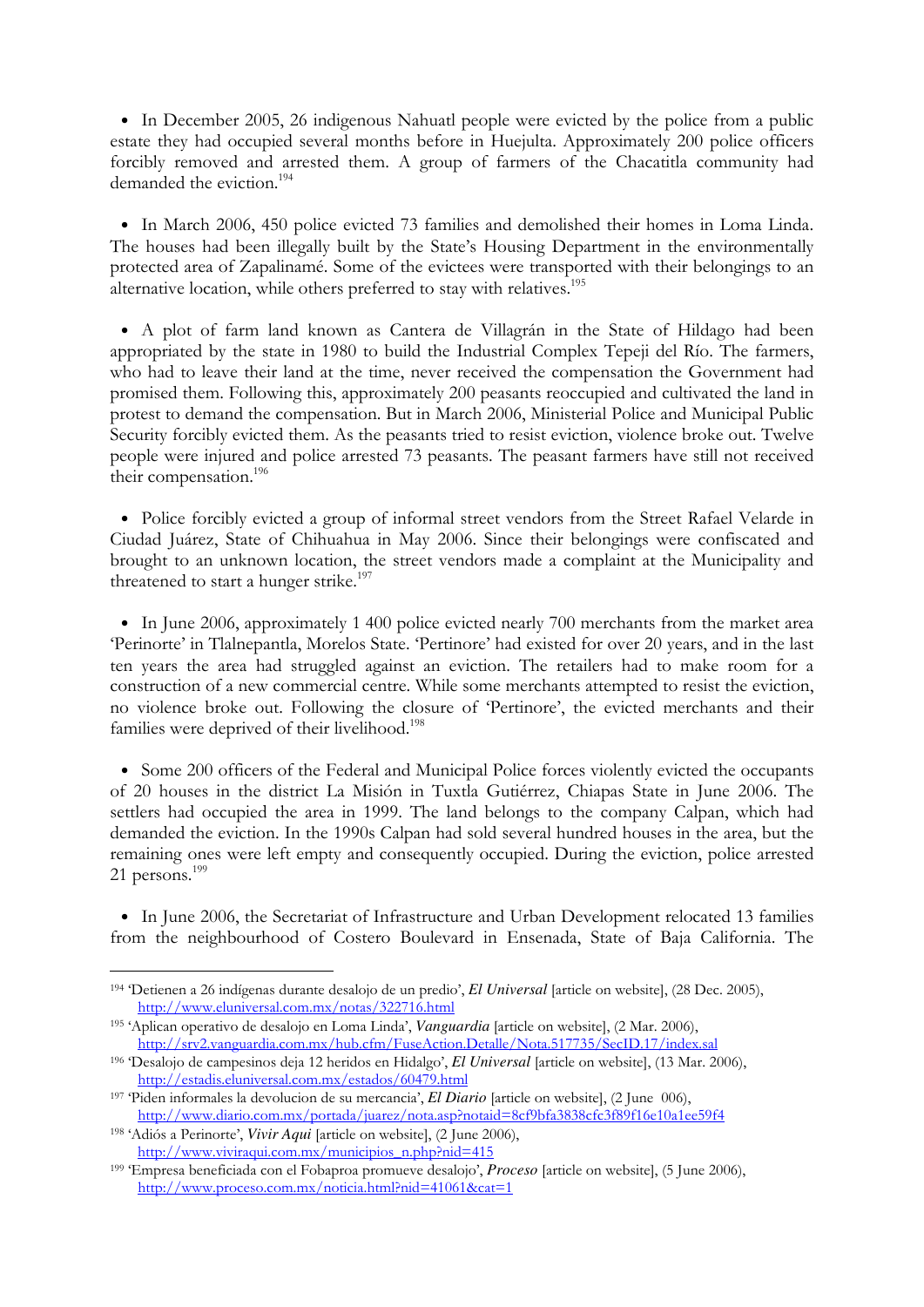residents, who illegally occupied the area, had signed an agreement with the authorities to be relocated to a temporary housing complex. The Municipality is planning on enlarging the boulevard. In order to finish the project, the Municipality plans to remove more people.<sup>200</sup>

ICESCR: Yes ICCPR: Yes 1OP-ICCPR: Yes

#### Nicaragua

• In October 2005, armed employees of a landowner in San Bartolo, Jícaro, El Coyolar y San Cayetano, in San Rafael del Sur violently evicted more than 1 500 persons who had been living in the area for several years. The owner is planning to build a hotel on the site. The eviction was carried out violently, and the armed employees demolished several houses. The Court of Appeal of Managua ordered a halt to the eviction. The affected people, however, had already lost their homes. $^{201}$ 

• Police forcibly evicted four families from their homes in El Coyolar and El Zapote, in San Rafael del Sur, in October 2005. Police reportedly beat people and threatened them with death. Ten days following the eviction, over 1 000 settlers, who had lived in the area for several years, received information that private developers claimed their land and, although many settlers possessed title deeds, the regional court of the District of Managua had ordered the eviction of the area. $202$ 

• In December 2005, police evicted a group of families from the Memorial Sandino neighbourhood in Managua State. A private company claimed to be the owner of the land and demanded the eviction. Police arrived in the middle of the night to carry it out. It was the third time the families had been evicted.<sup>203</sup>

• In April 2006, a large police force violently evicted 12 families from the Mahogany estate in Rama City, with a court order. Police started burning the homes and possessions of the families and threatened further violence if they did not leave the estate. Three people were injured when some residents resisted.<sup>204</sup>

ICESCR: Yes ICCPR: Yes 1OP-ICCPR: Yes

<sup>200</sup> 'Prolongarán el Bulevar Costero', *El Vigia* [article on website], (20 June 2006), http://www.elvigia.net/noticias/?seccion=generales&id=26905

<sup>201</sup> 'Mandan a suspender brutal desalojo', *El Nuevo Diario* [article on website], (8 Nov. 2005), http://www.elnuevodiario.com.ni/2005/11/08/nacionales/5250

<sup>202</sup> 'Campesinos desalojados por vivir cerca de playas', *El Nuevo Diario* [article on website], (24 Oct. 2005), http://www.elnuevodiario.com.ni/2005/10/24/nacionales/4102

<sup>203</sup> 'Nuevo desalojo en Memorial Sandino', *El Nuevo Diario* [article on website], (21 Dec. 2005), http://www.elnuevodiario.com.ni/2005/12/21/nacionales/8561Managua

<sup>204</sup> '¿Policía participó en violento desalojo?', *El Nuevo Diario* [article on website], (28 Apr. 2006), http://www.elnuevodiario.com.ni/2006/04/28/nacionales/18195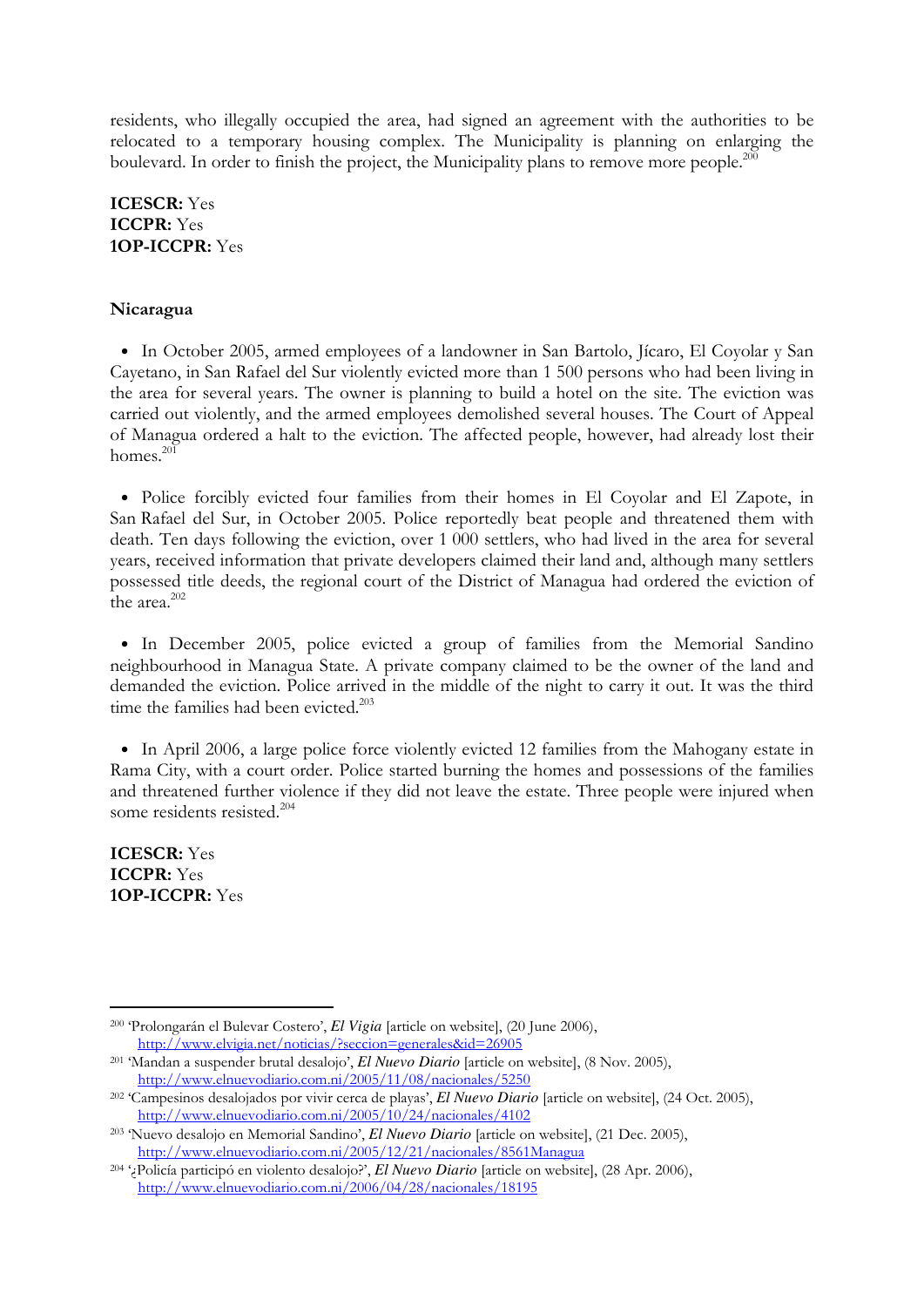#### Paraguay

• In November 2004, police and soldiers forcibly evicted some 500 farmers in a violent eviction drive in Cuapé, San Pedro. One person was killed during the operation and more than 50 people were arrested. The farmers had illegally occupied a rural property rented by a Brazilian soybean manufacturer. The conflict had started when the settlers began to demonstrate against the extensive local culture of soybean and the use of agricultural toxins by the Brazilian farmer, arguing that it was detrimental to the environment.<sup>205</sup>

• In December 2005, police set fire to the homes of 145 families of the settlement of Edelira in Itapúa, without providing notice. The families had occupied the area six years previously and had cultivated the land since. The local Government ordered the eviction, following a change of ownership and the new owner's demands to clear the land. Police also destroyed all plantations of the settlers and arrested several persons for illegal occupation of land. The affected families asked the Government for assistance as they lost everything in the eviction.<sup>206</sup>

• In June 2005, two people were killed during a confrontation between landless farmers who had occupied a soybean farm and employees of the Brazilian landowner in Vaquería. Sixty-nine farmers had illegally occupied the farm of the Brazilian company. Police stepped in and arrested some 70 occupiers.<sup>207</sup>

• In April 2006, the Municipality of Asunción evicted 15 families from public land in the Trinidad district, Asunción. Reportedly, the residents had not been consulted or given any prior notice of the eviction. Although the Municipality claimed that the families had been offered alternative shelter, the evictees claimed that they had nowhere to go.<sup>208</sup>

• On 6 September 2006, police and employees of landowners forcibly evicted approximately 120 farming families from the Comisión Vecinal 03 de Junio estate, in Caazapá. The Public Prosecutor had ordered the eviction alleging the families occupied the land illegally. The families had lived on the land for six years. During the eviction campaign, their houses were burned, and personal belongings were taken by the police. Several people were arrested and shortly detained.<sup>209</sup>

• On 15 September 2006, another community of farmers was violently evicted from the land of Comisión Vecinal Paraguay Pyahu, San Pedro. The families had occupied the land for four years.<sup>210</sup>

ICESCR: Yes ICCPR: Yes 1OP-ICCPR: Yes

<sup>205</sup> 'El desalojo en San Pedro', *Indymedia Colombia [online newspaper]*, (5 Nov. 2004), http://colombia.indymedia.org/news/2004/11/18500\_comment.php#18502

<sup>206</sup> International Alliance of Inhabitants, *Paraguay: MCNOC denuncia desalojo violento* [article on website], (17 Dec. 2005), http://habitants.org/pipermail/habitantes/2005-December/000302.html

<sup>207</sup> 'Matan a dos "sin tierra"en Paraguay', *Los Tiempos* [article on website], (25 June 2005), http://www.lostiempos.com/noticias/25-06-05/25\_06\_05\_inter8.php

<sup>208</sup> 'Desalojan a 15 familias del barrio Trinidad', *Jakueke* [article on website], http://www.jakueke.com/noticia.php?id=1926

<sup>209</sup> 'Siguen persecuciones', *Adital* [article on website], (21 Sep. 2006), http://www.adital.com.br/site/noticia.asp?lang=ES&cod=24505

<sup>210</sup> ibid.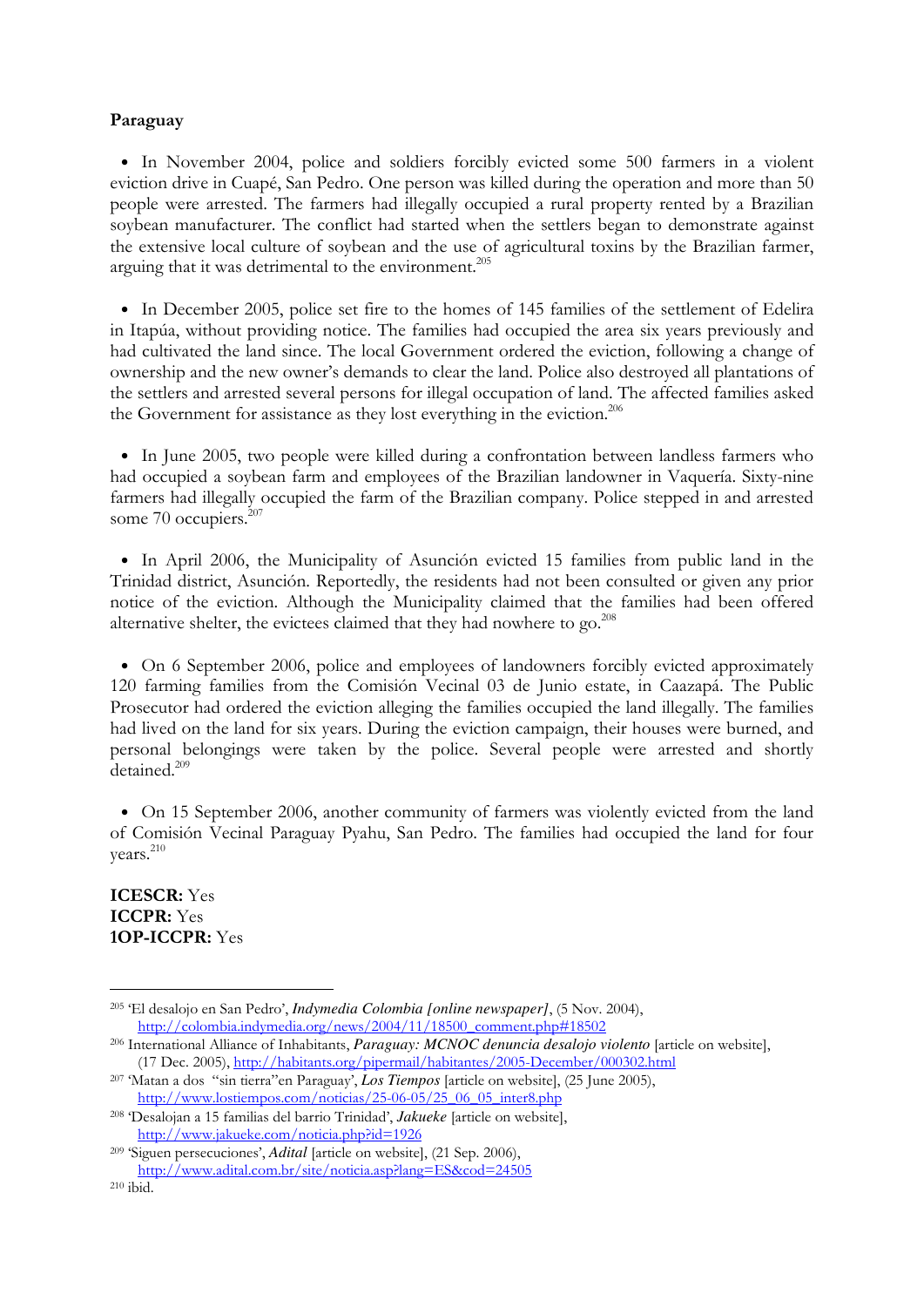## Peru

• In December 2005, police forcibly evicted 22 families who occupied a plot of land in Huancayo. The Municipality ordered the eviction because the settlers had built their houses without authorisation. The operation caused a violent confrontation between police and the settlers that left six persons injured, among them children. Due to the eviction more than 100 people were left homeless.<sup>211</sup>

• In February 2005, approximately 250 police officers forcibly evicted an indigenous community of Chorinashi people from the lands the community had occupied for centuries. The judge of the town of Atalaya ordered the eviction to protect a forestry concession conceded to a Spanish investor, while accusing the indigenous people of invading the forest. The indigenous community had previously tried to find a peaceful solution to the conflict without any success.<sup>212</sup>

• In February 2006, police forcibly evicted more than 100 people from their homes in Pucallpa. The farmland that the homeless people had occupied belongs to the Instituto Superior Tecnológico Suiza. The eviction was accompanied by violent confrontations between the police and squatters. Six people were injured and ten were arrested.<sup>213</sup>

• National Police violently evicted squatters in Villa Maria del Triunfo in June 2006. Nearly 200 people had illegally occupied land in the area known as 'Nuevo Milenio'. Reportedly, it was the second time the group had attempted to settle on the land. Both times police evicted them.<sup>214</sup>

• In September 2006, police violently evicted eight families, including several children, who were residents of the Jesús Oropeza Chonta slum in the area of Zapallal en Puente Piedra in Lima. Their houses were demolished with heavy machinery; easy to access because they were situated on an access road. People remained homeless.<sup>215</sup>

ICESCR: Yes ICCPR: Yes 1OP-ICCPR: Yes

-

## United States of America

The United States of America (US), despite its immense wealth and power, is one of the world's worst housing rights violators. The number of homeless people has been growing in the last few years, and the Government continues to decrease the amount of public housing units and subsidies available. The figures on homelessness and evictions also reveal patterns of discrimination against African-Americans, Native Americans and Latinos.<sup>216</sup>

<sup>211</sup> 'Policía desalojó a 22 familias que ocupaban terreno en Huancayo', *24 Horas* [article on website], (29 Dec. 2005), http://www.24horas.com.pe/noticia.php?id=20051229006

<sup>212</sup> 'En Perú desalojo de indígenas ashaninkas por concesión forestal', *Actualidad Etnica*, (14 Feb. 2005), http://www.etniasdecolombia.org/periodico\_detalle.asp?cid=2356

<sup>213</sup> 'Violento desalojo en Pucallpa', *24 Horas*, (10 Feb. 2006), http://www.24horas.com.pe/noticia.php?id=20060210010

<sup>214</sup> 'Violento desalojo en Villa María del Triunfo', *RPP*, (5 June 2006), http://www.rpp.com.pe/portada/nacional/40364\_1.php

<sup>215</sup> 'Violento enfrentamiento en Zapallal por desalojo', *La Republica*, (22 Sep. 2006), http://www.larepublica.com.pe/content/view/124540/34/

<sup>216</sup> UN-HABITAT, *Forced Evictions – Towards Solutions?,* (2005), http://www.unchs.org/pmss/getPage.asp?page=bookView&book=1806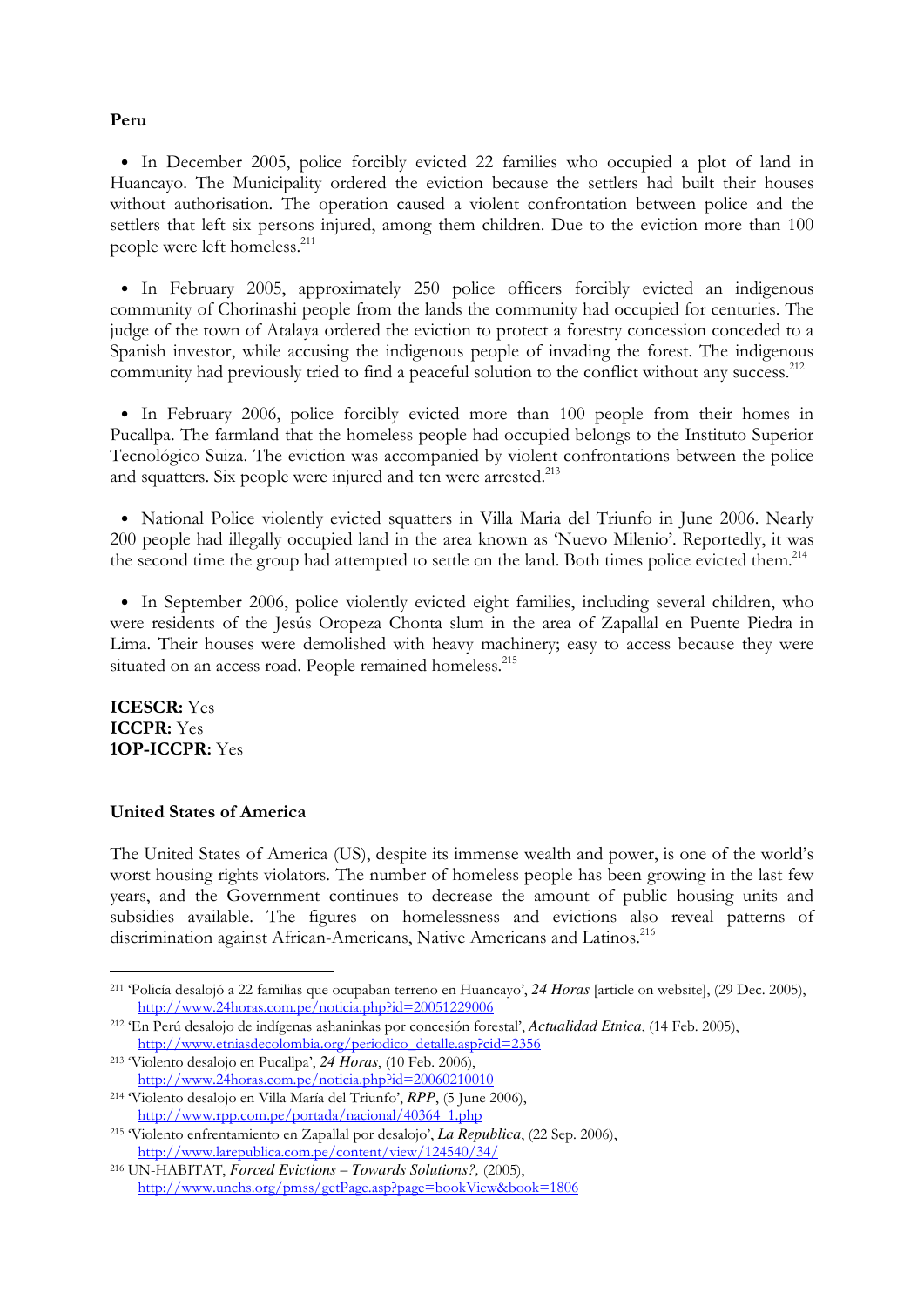While millions are affected by homelessness, and more are at risk because of the lack of affordable housing. There are 4.7 times more poor households in need of rental housing than there are available affordable units. Some 14.3 million households, representing almost one in seven households in the United States, are severely burdened by the cost of housing, meaning that housing payments account for more than 50 per cent of their income. Of these, some 12.5 million are at grave risk of becoming homeless, because wage levels, particularly for those working at minimum wage, are insufficient to meet the rising costs of housing. According to a federal government survey, 44 per cent of homeless people report that they work full or part-time and yet are still unable to afford housing. Full time minimum wage workers cannot afford basic one bedroom apartment at the fair market rate and 38 per cent of elderly renters are severely cost burdened.<sup>217</sup>

While federal housing programs offer assistance to low-income people, they are not adequately funded. For instance, only 34 per cent of the United States' 9.9 million households which are all eligible for housing assistance actually receive it. Indeed, many cities have stopped accepting applications for housing assistance programs because waiting lists have become so  $\log$ <sup>218</sup> According to the National Low Income Housing Coalition, in Fiscal Year 2006 alone, the public housing capital fund (used for modernisation and rehabilitation of public housing) will be cut by \$252 million. The public housing operating fund (used for building maintenance, utilities, resident services, etc.) will be cut by \$25 million. The Resident Opportunities and Self Sufficiency (ROSS) Program, designed to link public housing residents with supportive services, resident empowerment activities and other assistance, would be cut in half. Similar cuts in housing programs meant to assist the poor have been seen all across the board.<sup>219</sup>

• In November 2004, the tenants of the Harbor Island Apartments in the city of Alameda in California were forced to leave their homes, although their lease had not expired yet. Some 400 households were concerned by the eviction, including 320 school children. The owner of the complex, Fifteen Asset Management LLC, had plans to undertake renovation of the building. The building had been neglected by the owner for years and was in a very bad condition. Most tenants were low-income families, and about half of them receive housing subsidies. The Fifteen Group offered a moving stipend of \$1 000, but tenants had to first completely vacate their home until they received the money. Moreover, the money was inadequate to cover moving costs, and many cheques, in fact, bounced.<sup>220</sup>

• Between June and December 2005, the town of Brookhaven, Suffolk County, State of New York evicted at least 100 tenants from 11 homes in Farmingville, giving the people only a few hours to leave their rented homes. Some people had nowhere to go and set up tents in the backyard where they lived for several months. All the evictees were Latino immigrants. Immigrant rights advocates accused the town Government of pursuing a systematic campaign to rid Farmingville of Latino immigrants. Authorities claim the evictions were justified because the buildings were overpopulated and had poor sanitation facilities. They denied that the town was targeting immigrants. In December 2005, however, a US Federal District Court ruled that the

<sup>217</sup> Testimony of the National Law Center on Homelessness and Poverty to the Inter-American Commission on Human Rights (Mar. 2005).

<sup>218</sup> ibid.

<sup>219</sup> Testimony of the National Law Center on Homelessness and Poverty to the Inter-American Commission on Human Rights (Apr. 2005).

<sup>220</sup> 'Harbor Island: Looking Back on Egregious Evictions', *Alameda Sun* [online newspaper], (10 Nov. 2005), www.alamedasun.com/editorial/111005editorial1.htm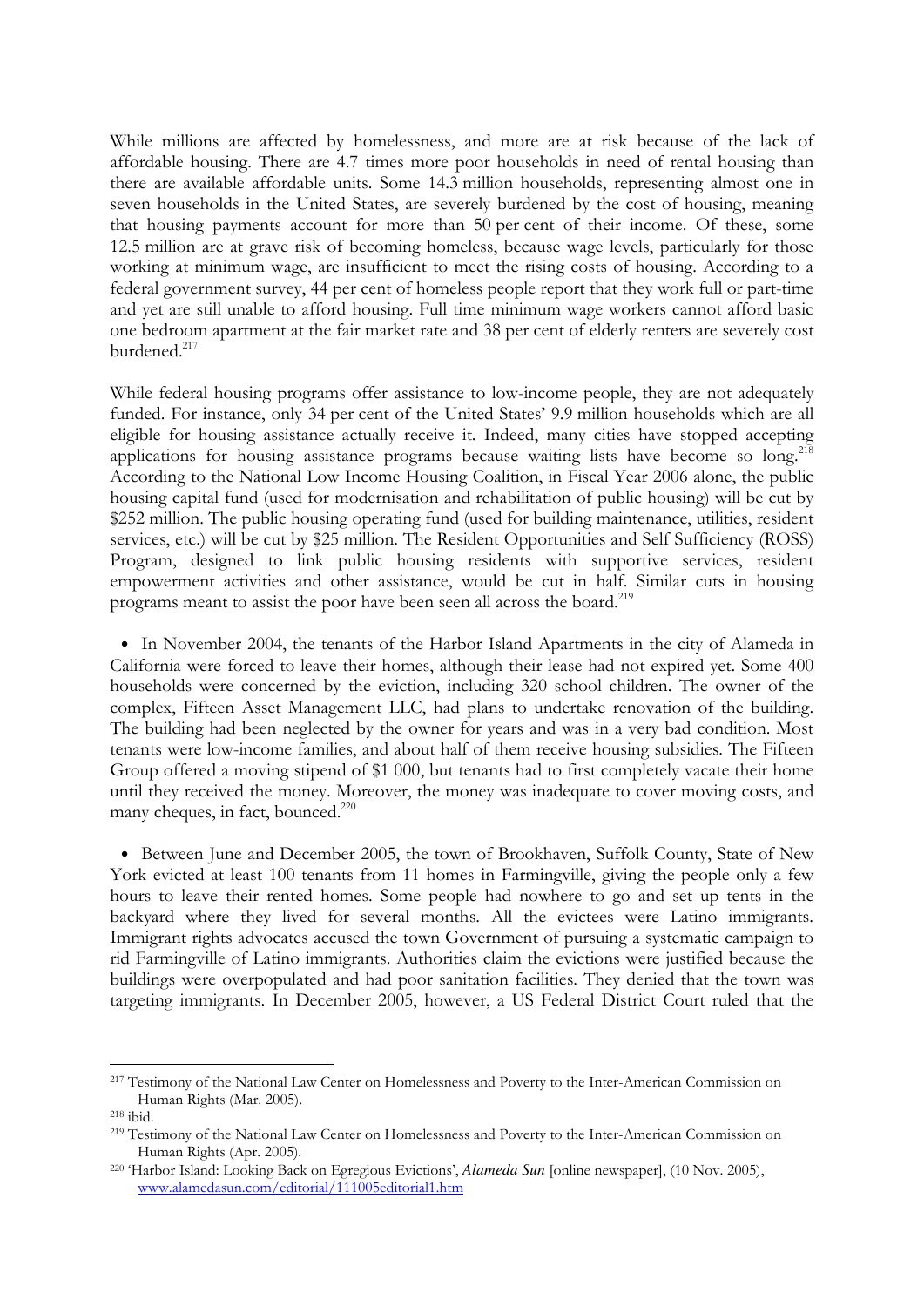town's action was illegal, and that Brookhaven cannot evict tenants with a few hours' notice unless the house clearly poses an imminent danger. $^{221}$ 

• In September 2005, Islip town officials, armed Suffolk police officers, and fire workers arrived at the Fairwood Gardens apartments in Islip, Long Island, New York. They inspected 63 units and told the nearly 100 inhabitants to leave by midnight or to risk arrest. About half of the residents left, because they did not want to risk arrest. Some found shelter with relatives, others moved to emergency shelters or local motels. Police did not follow through with the threat, and the remaining residents were not served with an eviction notice. Town officials justified the evictions for safety reasons, including violations such as broken smoke detector or illegal uses of PVC pipes. However, residents speculate that the landlord wants to sell the building, and that the eviction is connected to the projected construction of a luxury apartment complex next door.<sup>222</sup>

• In January 2006, approximately 100 residents of the Magnolia Cove Apartment Complex in East Point, Georgia were told to leave their homes immediately, after the Georgia Natural Gas company shut off gas service to the complex. The eviction came without warning to the tenants, and they did not have sufficient time to find alternative accommodation. Most had already paid rent for the next month. The Mayor's office said it would assist the evictees finding a new place.<sup>223</sup>

## *Evictions in New Orleans following the hurricane Katrina*

In August and September 2005, the City of New Orleans was evacuated due to hurricane Katrina, which devastated large parts of the city. When residents began returning, many found their homes demolished or unsafe for habitation. The Governor of the State of Louisiana, Kathleen Blanco, issued an executive order preventing evictions in devastated areas until 25 October 2005. Since then, however, several thousand tenants have received eviction orders, as their homes are apparently unsafe to live in. There have been many reports of people being evicted although their apartments did not suffer flooding or destruction. As their homes were intact, these people had not been eligible for housing assistance. Many believe that landowners took advantage of the catastrophe to get low-income tenants out, so they can remodel their damaged buildings and charge higher rent. Several reports indicate that managers of buildings forced residents to leave their apartments without formal eviction notices, claiming their building was uninhabitable and would remain so during repairs.<sup>224</sup>

• In December 2005, the City of New Orleans announced that it would tear down 2 500 buildings, which are reportedly unsafe. A judge allowed a settlement between the city and property developers that 120 buildings would be served with notice  $7 - 10$  days in advance, while the other 1 900 buildings would be provided 30 day's notice. Many residents protested that the City was still not providing enough time, as some residents needed time to search the ruins for their belongings and many are still waiting for insurance assessments to be completed. Nevertheless, in March 2006, the first bulldozers moved in to demolish the damaged buildings.<sup>225</sup>

<sup>221</sup> 'Eviction Powers Revoked', *NY Newsday* [online newspaper], (17 Dec. 2005), http://www.virtualboricua.org/Docs/nd103.html

<sup>222</sup> 'Whirlwind of defiance follows an eviction raid', *New York Times* [online newspaper], (2 Oct. 2005), www.nytimes.com/2005/10/02/nyregion/nyregionspecial2/02lievic.html?pagewanted=2&ei=5070&en=6b1cb 4684b4f4636&ex=1159675200

<sup>223</sup> 'Surprise Evictions Anger Residents', *11Alive* [article on website], (7 Jan. 2006), http://www.11alive.com/news/news\_article.aspx?storyid=74258

<sup>224</sup> See for example: 'Landlord with Boston ties lashed for Katrina evictions' [online newspaper](29 Jan. 2006), www.boston.com/news/local/articles/2006/01/29/landlord\_with\_boston\_ties\_lashed\_for\_katrina\_evictions

<sup>225</sup> 'New Orleans homeowners to be notified of demolition plans', *WIStv* [article on website], (18 Jan. 2006),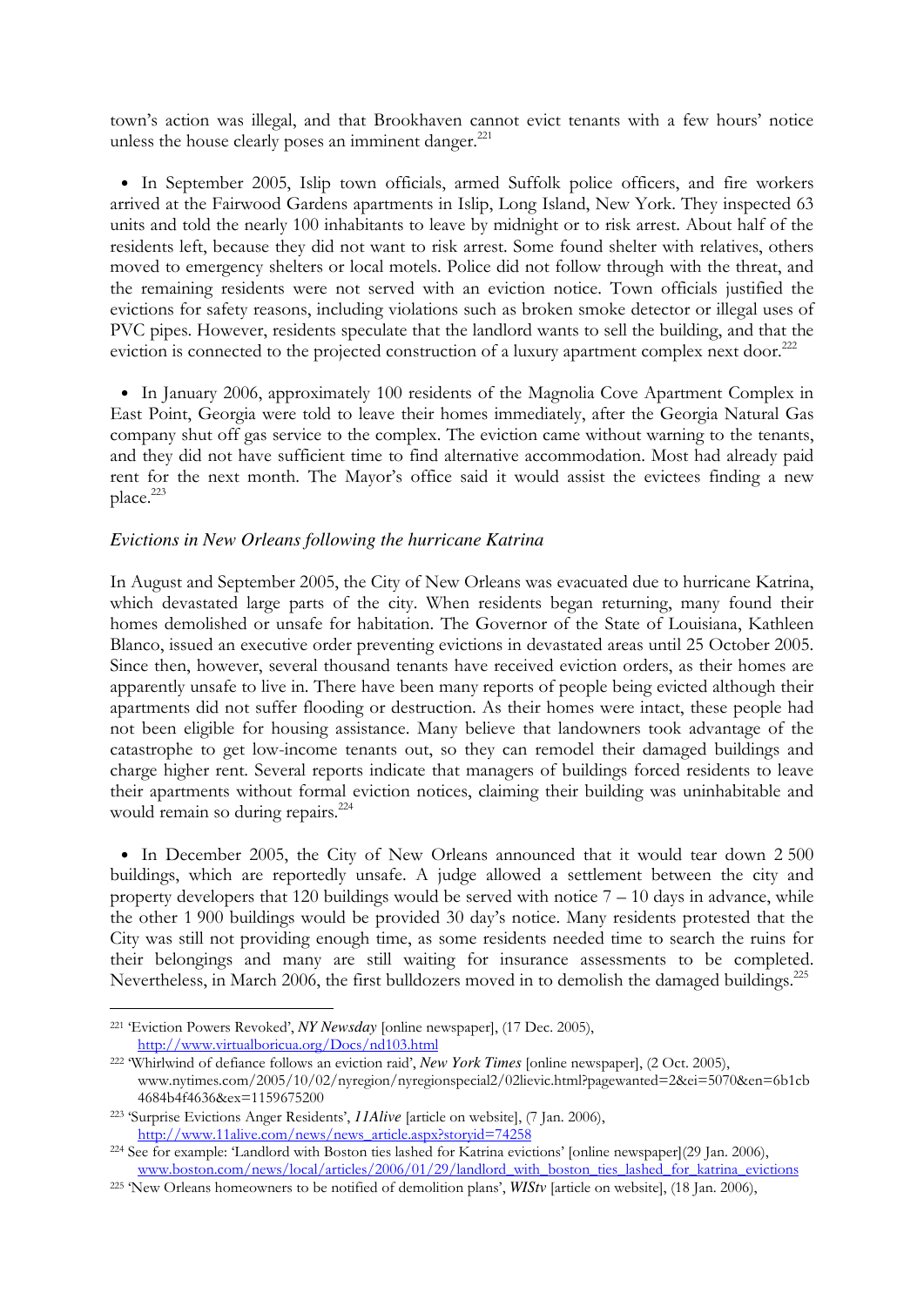• Approximately 12 000 families made homeless by the hurricane were moved to hotel rooms across the country. On 13 February 2006 – only six months after the disaster – the Federal Emergency Management Agency (FEMA) stopped payment for hotel rooms. People were forced to either leave their temporary homes or pay their hotel room themselves. Many did not receive written notice of termination from the program until two weeks before their eviction. Most of the evictees received rent-assistance from FEMA in order to temporarily pay for rent. However, the transitional assistance is not sufficient to secure accommodation in New Orleans or to remain in the hotels.

The Government of the United States has largely backed the UN guiding principles on Internally Displaced Persons (IDPs). However, principle 18 states that IDPs have a right to basic shelter, housing, and medical care; and that they must fully participate in decisions regarding their future in partnership with the competent authorities. The Government of the United States therefore did not meet its responsibilities by ending hotel payments without alternative arrangements only six months after a disaster of enormous magnitude. Moreover, no participation of the affected families regarding resettlement arrangements was planned.<sup>226</sup>

• In April 2006, approximately 200 homeless people were evicted from Ala Moana Beach Park in Honolulu, Hawaii, to make way for repairs. The homeless were temporarily moved to an area close to the Police Headquarters. The closure of the park might, however, become permanent, leaving the homeless without a place to  $\text{go.}^{227}$ 

## Venezuela

-

• In January 2006, employees of the Ministry of Housing evicted approximately 400 families from their homes in the district of Barrio Nueva Esparta in Caracas. The area they live in is considered dangerous, as a viaduct is about to be built close to the homes of the affected families, and the viaduct risks collapsing due to heavy rains. While about 200 families were relocated, the remaining ones were not provided with access to alternative housing. In Miranda State, more buildings are under construction in order to relocate the evictees. A further 500 families are threatened with being evicted from the area.<sup>228</sup>

• After an earthquake in January 2006, the Corporation of Municipal Services of Libertador, in the Federico Quiroz District evicted 328 people from their homes. The earthquake had already demolished 27 houses in the area. The Municipality cleared the area for safety reasons because the area has repeatedly witnessed earthquakes. The affected people were transferred to a shelter.<sup>229</sup>

http://www.wistv.com/Global/story.asp?S=4378052

<sup>226</sup> 'Motion Filed to Stop Katrina Evictions', *The Guardian* [online newspaper], (13 Feb. 2006), www.guardian.co.uk/uslatest/story/0,,-5614439,00.html and correspondence from the National Economic and Social Rights Initiative (NESRI), www.nesri.org

<sup>227</sup> 'Government has role in reducing homelessness', *Starbulletin* [article on website], (2 Apr. 2006), http://starbulletin.com/2006/04/02/editorial/editorial01.html

<sup>228</sup> 'Minvih acelera proceso de desalojo en el barrio Nueva Esparta', *ABN* [online news service], (7 Jan. 2006), http://www.abn.info.ve/go\_news5.php?articulo=32396&lee=2

<sup>229</sup> 'Corporación de Servicios Municipales desalojó 328 personas del barrio Federico Quiroz', *Globovision* [article on website], (8 Jan. 2006), http://www.globovision.com/news.php?nid=17642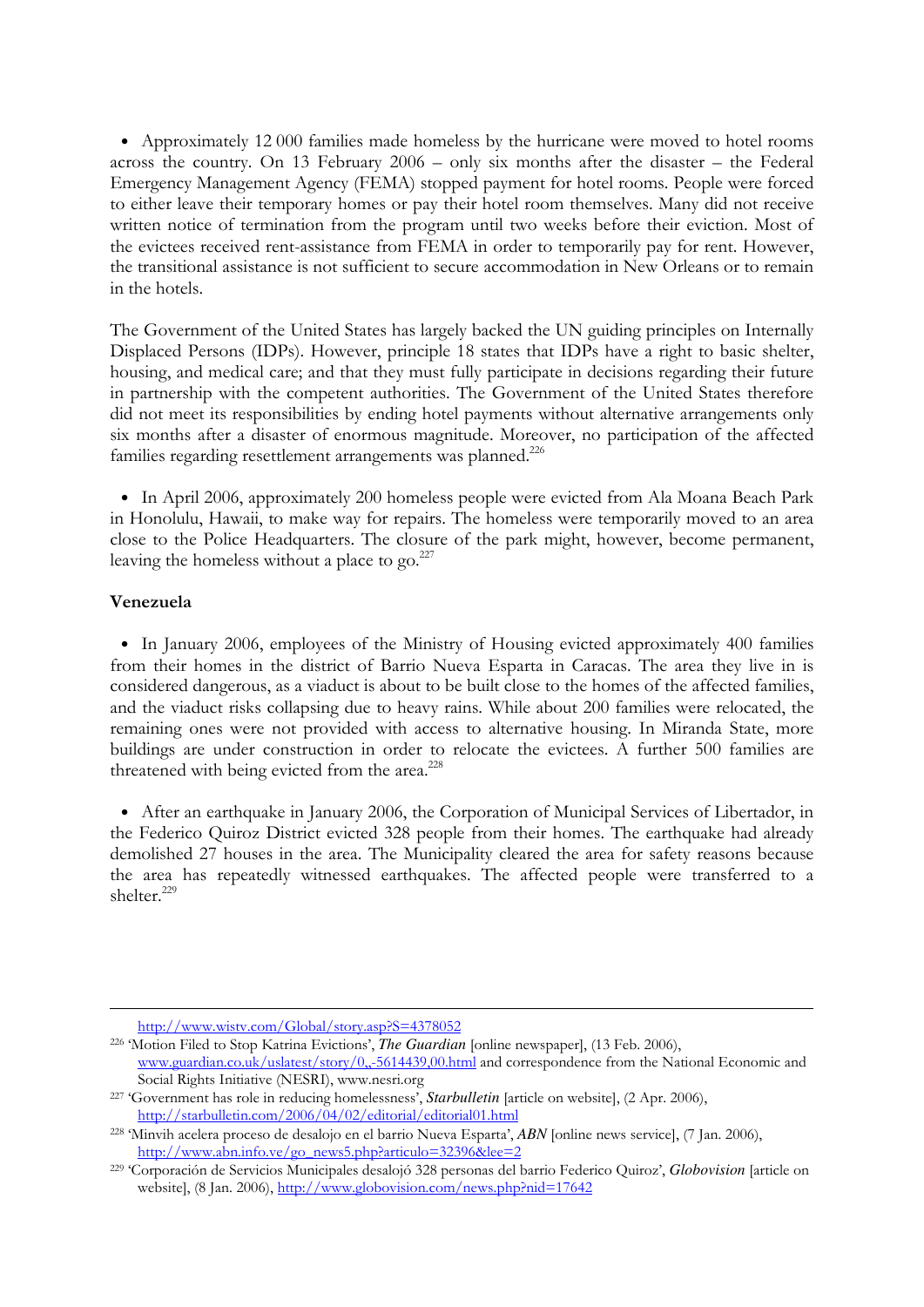• In January 2006, Police evicted approximately 700 families from nine 'unsafe', illegally occupied buildings in Quebradas Anauco Gamboa and Cotiza in Caracas. All the affected people were relocated. The buildings were consequently destroyed.<sup>230</sup>

• In January 2006, the Ministry of Housing evicted some 300 families, because they had illegally occupied buildings in Base Libertador, State of Aragua. The National Fund for Urban Development had designated the buildings for other people.<sup>231</sup>

• In February 2006, approximately 270 police officers forcibly evicted the 20 residents of a building located at Urdaneta Avenue in Caracas. The building had been occupied a few weeks before. Among the evictees were several pregnant women. Authorities brought them to the homes of relatives where the evictees found temporary shelter.<sup>232</sup>

• In April 2006, Police violently evicted approximately 12 families from land they occupied in Bolivar. The families had lived on the land for a few months, and they were evicted without prior notice. Police arrested ten people for illegal occupation of private property. All possessions the families were unable to take away were destroyed by bulldozer. The eviction was carried out, after a developer purchased the land, with plans to build a residential complex on it.<sup>233</sup>

• The Venezuelan National Guard evicted more than 100 families who had occupied a plot of land in the district Ojo de Agua in the Municipality of Baruta, Caracas. Allegedly, the land was not safe to live on, as it is situated close to a gorge and to a gas plant. The families had lived on the land for several years, and some had paid for their plots.<sup>234</sup>

ICESCR: No ICCPR: Yes 1OP-ICCPR: No

# Asia and the Pacific

# Bangladesh

-

# *Dhaka evictions*

• In 2000, a High Court order stated that all people encroaching should be removed from the banks of the Buriganga River near Dhaka's river port. The Government of Bangladesh and environmentalist groups have argued that evictions are necessary in order to clean the polluted river. However, other civil society groups argue that the Government is not truly serious about stopping pollution, as the only step taken towards improving the environment has been to evict encroachers. The Bangladesh Inland Water Transport Authority (BIWTA) has demolished

<sup>230</sup> 'Alcalde Barreto informó el desalojo de 9 inmuebles invadidos en Caracas' *El Tiempo* [article on website], (12 Jan. 2006), http://www.eltiempo.com.ve/noticias/default.asp?id=60529

<sup>231</sup> 'Ministerio para la Vivienda ordenó desalojo de invasores en el urbanismo Base Libertador', *Globovision* [article on website], (17 Jan. 2006), http://www.globovision.com/news.php?nid=18380

<sup>232</sup> 'Se usaron 270 policías para desalojar un edificio', *El Universal* [article on website], (13 Feb. 2006), http://www.eluniversal.com/2006/02/13/ccs\_art\_13412G.shtml

<sup>233</sup> 'Detenidos invasores por resistir desalojo', *Nueva Prensa* [article on website], (26 Apr. 2006), http://www.nuevaprensa.com.ve

<sup>234</sup> 'Guardia Nacional desalojó a un grupo de los invasores de Ojo de Agua', *El Universal* [article on website]*,*  (8 Aug. 2006), http://www.eluniversal.com/2006/08/08/ccs\_art\_08401B2.shtml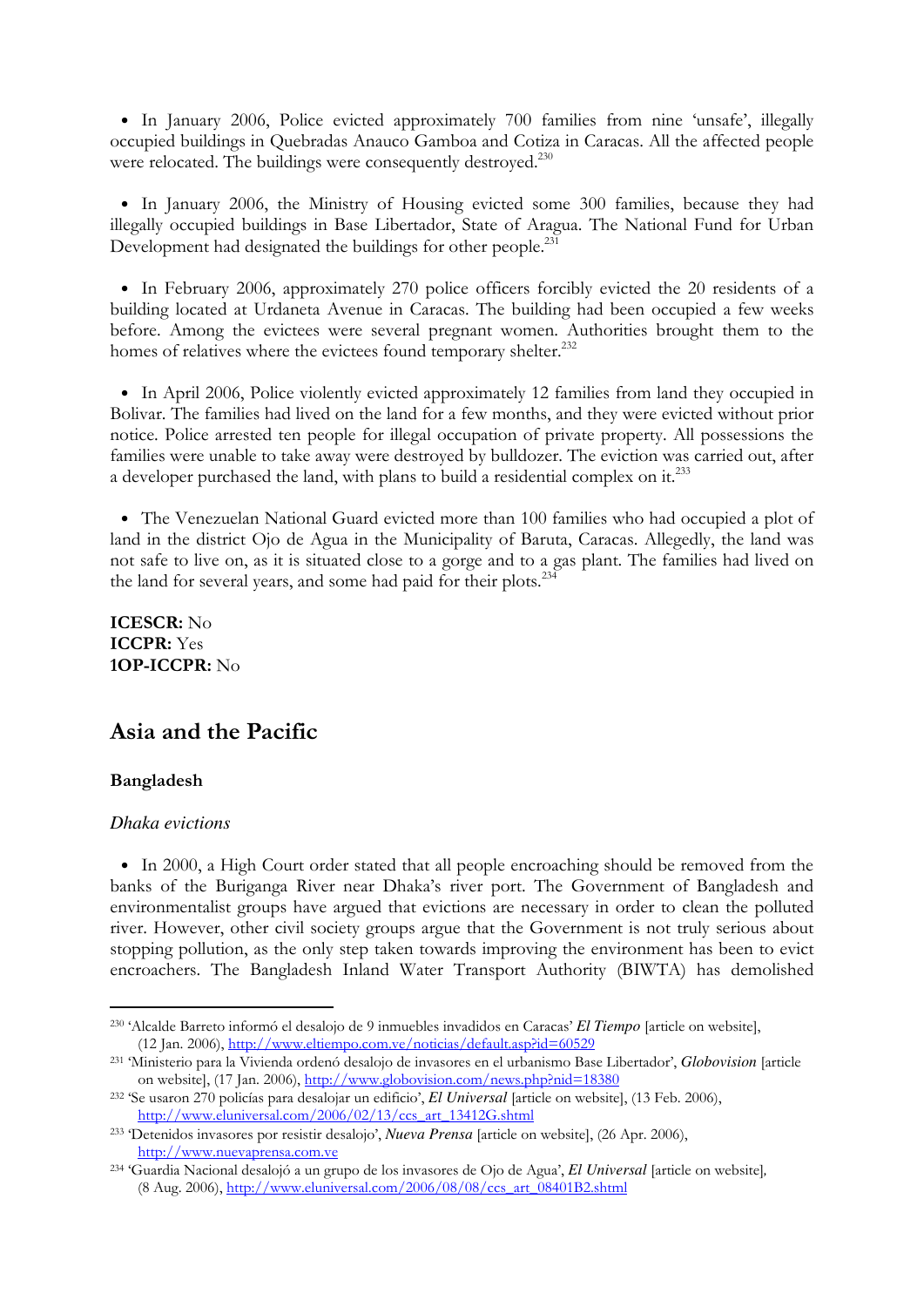approximately 1 800 illegal structures since 2001, and the evictions continue. One of the largest eviction drives was carried out in October 2003, when the BIWTA destroyed 576 illegal structures. In July 2004, officers from the Deputy Commissioner's Office and from BIWTA dismantled another 199 structures.<sup>235</sup> Although the encroachments are a source of pollution, in carrying out forced evictions, the Bangladesh Government must follow international legal obligations by providing of adequate notice, providing legal remedies, and ensuring that evictions do not render residents homeless.

• In December 2003, the House Building Research Institute (HBRI) evicted the Kalyanpur slums in Dhaka with only one day's prior notice. At Kalyanpur, authorities destroyed with bulldozers 3 000 structures, making approximately 20 000 people homeless. Schools and clinics run by various organisations were also demolished. Many people have been living in the slum area for over 10 years. As they had not been given sufficient notice, many people were unable to remove their possessions and so lost personal property as well as their homes.<sup>236</sup>

• On 27 May 2004, the Dhaka City Corporation and the Dhaka Metropolitan Police conducted a drive to demolish illegal shops and stands from roads and footpaths at Dholaikhal in order to ease pedestrian and vehicular traffic. The City Corporation reportedly provided two days' notice.<sup>237</sup>

• Rajdhani Unnayan Katripakkha (Rajuk), a body operating under the Ministry of Housing and Public Works, is responsible for planning and implementing urban development in Bangladesh. In January 2005, Rajuk evicted several thousand people from the Amtoli slum in Banani, Dhaka. Without prior notice, Rajuk officials and police bulldozed homes and destroyed the personal possessions of those residents who were unable to retrieve their property. A Rajuk official explained that the eviction was undertaken because the Amtoli slum had reportedly become a haven for criminals, and also, as part of an environmental drive. Rajuk reported that residents, who had been living for years by the Gulhsan-Baridhara Lake, polluted the lake water.<sup>238</sup>

• In June 2005, bulldozers of the Water Development Board destroyed about 150 small shops and houses of poor people, which had been built illegally along the Dhaka-Narayanganj-Demra (DND) embankment. Those residents who returned to rebuild or who escaped initial demolition remain under threat of eviction.<sup>239</sup>

<sup>235</sup> 'Buriganga: Eviction is not the only solution', *Weekly Holiday* [online journal], (12 Mar. 2004), http://www.weeklyholiday.net/120304/env.html; 'Floods halt Buriganga eviction drive', *The Daily Star* [online journal], (25 July 2004), http://www.thedailystar.net/2004/07/25/d407252505100.htm; Sharier Khan, 'Bangladesh's Showpiece River Faces Decay', *OneWorld South Asia* [online journal], (4 Nov. 2003), http://southasia.oneworld.net/article/view/71965/1/

<sup>236</sup> 'Eviction ordeal of slum dwellers: Authorities hardly issue any prior notice although it is their legal right', *The Daily Star* [online newspaper], (19 July 2004), http://www.thedailystar.net/2004/07/19/d407192502118.htm

<sup>237</sup> 'City corporation, police clear Dholaikhal roads, footpaths,' *Bangladesh Web* [online newspaper], (28 May 2004), http://bangladesh-web.com/view.php?hidDate=2004-05- 28&hidType=LOC&hidRecord=0000000000000000009673

<sup>238</sup> 'Rajuk evicts Amtoli slum', *The Daily Star* [online newspaper], (13 Jan. 2005), http://www.thedailystar.net/2005/01/13/d50113011414.htm

<sup>239</sup> 'Eviction drive on DND dam stops', *The Daily Star* [online newspaper], (25 June 2005), http://www.thedailystar.net/2005/06/25/d50625070785.htm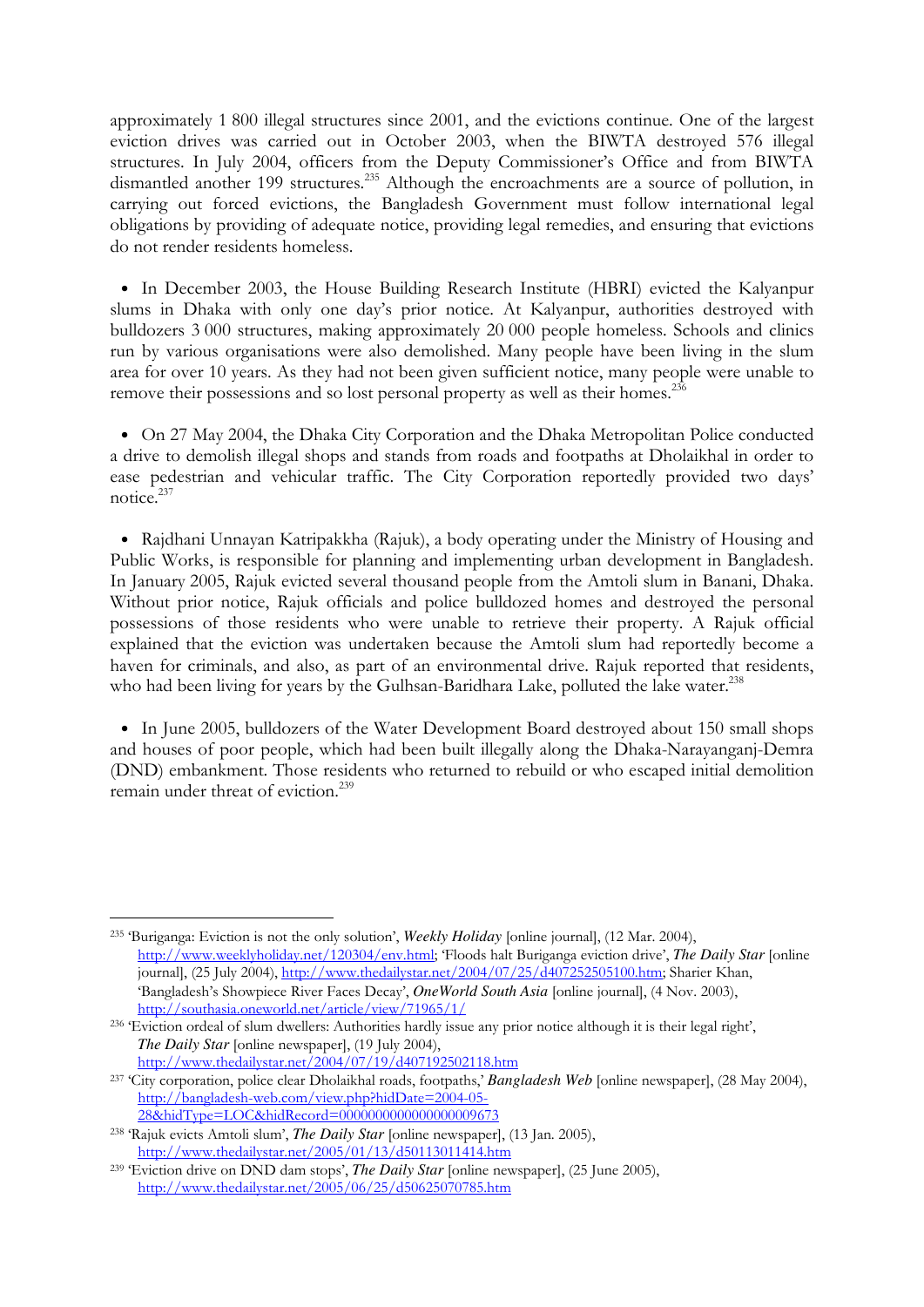## *Evictions in other areas*

-

• Hired personnel forcibly evicted over 400 families out of the Achchiya Colony, a large slum in Chittagong, Bangladesh's second biggest city, in March 2004. Reportedly, the eviction resulted from a dispute over the ownership of the land among different family members from one of the city's influential families, and was not ordered by the authorities.<sup>240</sup>

• In March and April 2004, the Chittagong Development Authority (CDA) cleared several streets of unauthorised structures in order to reduce traffic. Security personnel also evicted approximately 120 shops along the Chittagong-Cox's Bazaar Highway to clear the area for a road extension project. The businesses had occupied the area for over 30 years.<sup>241</sup>

• Officers of the Bangladesh National Party and the local administration evicted some 300 people from Government-owned land in Parbatipur Upazila in June 2005. The justification for the eviction was the building of an Ashrayan project, a rehabilitation programme for landless people. However, the evicted people were also poor and landless and had been living on the land for about 40 years.<sup>242</sup>

• On 12 July 2005, police and city officials evicted over 1 000 people from the Chittagong Port, rendering them homeless. The settlers had occupied the land for over 30 years, and the Port Authority had served the squatters with several eviction notices. Residents filed a legal case seeking to stay on the land, as they had no alternative site on which to live. However, the court ruled that the eviction could proceed. Several hundred police officers forcibly evicted the occupiers. People resisted and clashes with police left over 50 persons injured.<sup>243</sup>

• In May 2006, local authorities and police evicted over 100 families Jalisha village in Dumki Upazila also arguing that residents had settled on land reserved for an Ashrayan project. Several years ago, the families had settled on the land after having been made homeless by erosion. They had been paying fees to the Upazila administration for the use of the land, since that time until 2005, when the Upazila administration stopped accepting payments.<sup>244</sup>

• In July 2005, local police and officials forcibly evicted more than 1 000 persons from the Lal Diar Char area in Patenga, using bulldozers to destroy the houses. Clashes between residents and the police broke out during the eviction and at least 60 persons, including women and children, were injured. The eviction was carried out to recover over 20 acres of land that had been illegally occupied. Although people had been occupying the land for over 35 years, the Chittagong Port Authority had received a High Court verdict that authorised the eviction.<sup>245</sup>

<sup>240</sup> 'Midnight mass eviction–Armed goons evict 400 dwellers from Achchya slum in Ctg,' (22 Mar. 2004), *The Daily Star* [online newspaper], www.thedailystar.net/2004/03/22/d40322070273.htm

<sup>241</sup> 'Illegal occupies', *The Bangladesh Observer* [online newspaper], (20 Mar. 2004), www.bangladeshobserveronline.com/new/2004/03/20/district.htm

<sup>242</sup> 'Landless evicted to rehabilitate landless', *The Daily Star* [online newspaper], (25 June 2005), http://www.thedailystar.net/2005/06/25/d50625070280.htm

<sup>243</sup> 'Eviction drive in Ctg: over 50 injured in clash with police', *The New Nation* [online newspaper], (12 July, 2005) http://nation.ittefaq.com/artman/exec/view.cgi/32/19982

<sup>244</sup> '100 families evicted for Ashrayan project', *The Daily Star* [online newspaper], (21 May 2005), http://www.thedailystar.net/2006/05/21/d60521070493.htm

<sup>245</sup> 'Police-squatter clash over CPA land leaves 60 injured-Plot recovered after 35 years', *Bangladesh Web* [online newspaper], (13 July 2005), http://bangladesh-web.com/news/view.php?hidDate=2005-07- 13&hidType=LOC&hidRecord=0000000000000000052192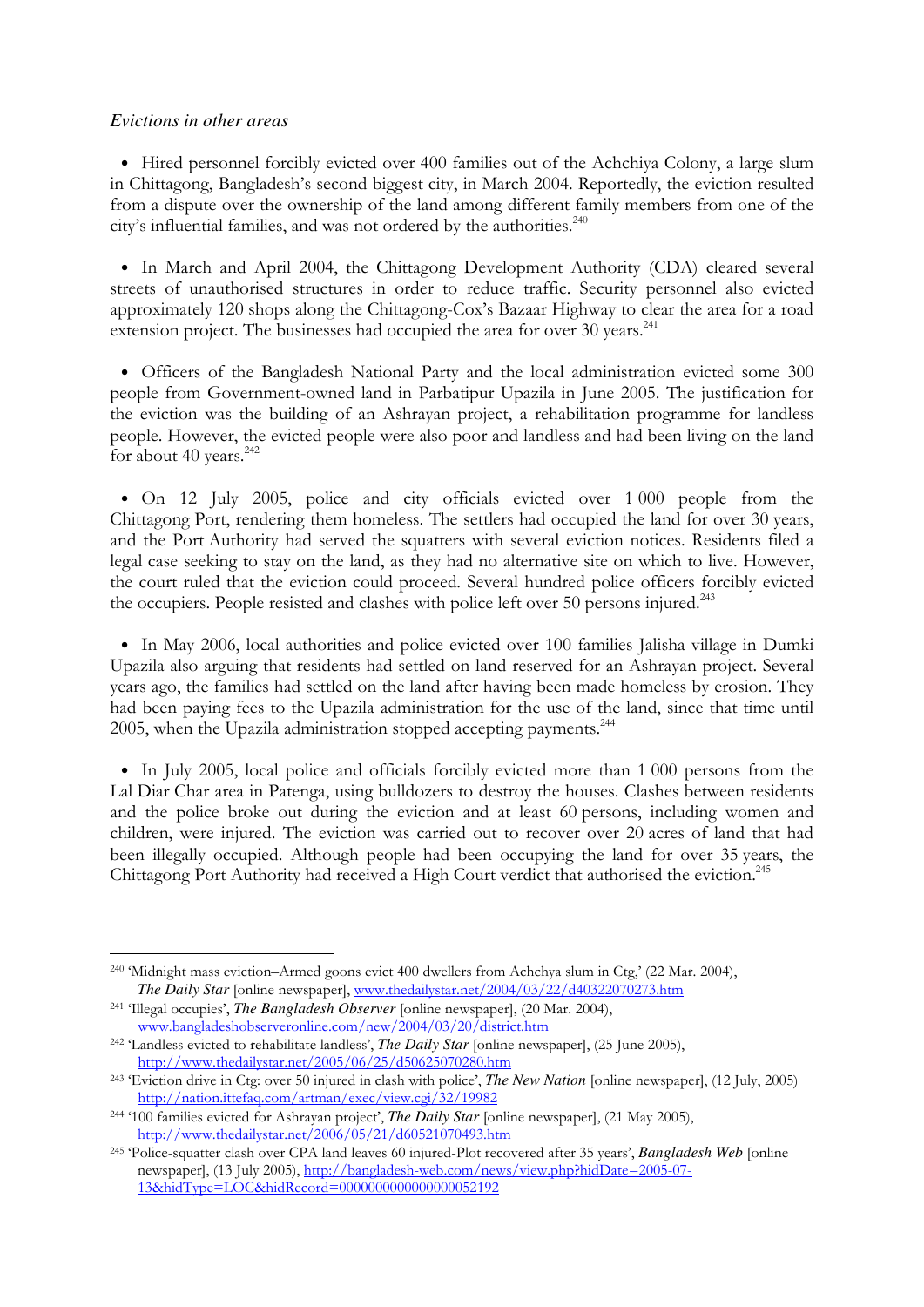• In July 2005, police evicted 65 indigenous Adivasi Santal families from their homes at Baradal village in Parbatipur Upazila in order to establish a project to rehabilitate landless people. Police arrived without any prior notice and destroyed of the homes of all the families, who were made homeless.<sup>246</sup>

• In October 2005, the local magistrate and police evicted and demolished 93 businesses and five to seven homes in Sadar Upazila. As a justification for the eviction authorities stated that people had occupied the Government's land illegally. During the eviction campaign, several people were injured in clashes with police. Although the authorities argued that people had occupied the Government's land illegally, the owners of the structures stated that they had leased the land from the Government and had been providing regular payments for 32 years.<sup>247</sup>

# ICESCR: Yes ICCPR: Yes 1OP-ICCPR: No

## Cambodia

-

• In May 2006, police in full riot gear and workers of the Sour Scrun Company demolished Sambok Chap Village (Village 14) and evicted approximately 1 300 families. The residents were removed by truck to villages located approximately 20 kilometres from the city centre. The distance of the resettlement sites from the city has made it difficult and expensive for many people to travel to their employment. Moreover, human rights monitors reported that the relocation sites lack basic facilities such as running water, electricity, and health care. Many evictees attempted to return to the land on which they had lived. However, on 6 June 2006, 700 police officers in riot gear arrived at night and forcibly evicted the remaining persons. Police threatened residents with violence. People were left with no chance to take their personal belongings and furniture with them. While the Municipality offered compensation to some residents, the amount was reportedly below the market value of the properties. Most people have lived on the land for over five years, thus satisfying the requirements of Article 38 of the 2001 Land Law, which grants ownership to someone who has possessed property in a non-violent, continuous, open, obvious, and good-faith manner for five years.<sup>248</sup>

• In March 2005, police enforced a court order and forcibly evicted 218 families from the land they occupied in Poipet Commune, many of whom had lived there for eight years or more. The court granted the land rights to a village chief. The land had increased in value and there are plans to build a casino resort for tourists. The eviction was accompanied by violent clashes between the residents and security forces. Five villagers who armed themselves and attempted to resist the eviction were shot dead.<sup>249</sup>

<sup>246</sup> 'In the name of establishing Adarshagram ,65 Santal families evicted in Dinajpur', *Bangladesh Web* [online newspaper], (27 July 2005), http://bangladesh-web.com/news/view.php?hidDate=2005-07- 27&hidType=NAT&hidRecord=0000000000000000054079

<sup>247</sup> 'Police-people clash over eviction drive injures 12', *The Financial Express* [online newspaper], (21 Oct. 2005), http://www.financialexpress-bd.com/index3.asp?cnd=10/21/2005&section\_id=3&newsid=4477&spcl=no

<sup>248</sup> Cambodian League for the Promotion and Defense of Human Rights, *Frenzied development in Cambodia pushes its people out of the capital to squalid conditions* [report on website], (14 June 2006), http://www.licadho.org/articles/20060614/39/index.html

<sup>249</sup> 'Evictions fuel social unrest in Cambodia', *Voice of America* [online newspaper], (7 Apr. 2005), www.voanews.com/english/archive/2005-04/2005-04-07 voa30.cfm?CFID=36745459&CFTOKEN=73009222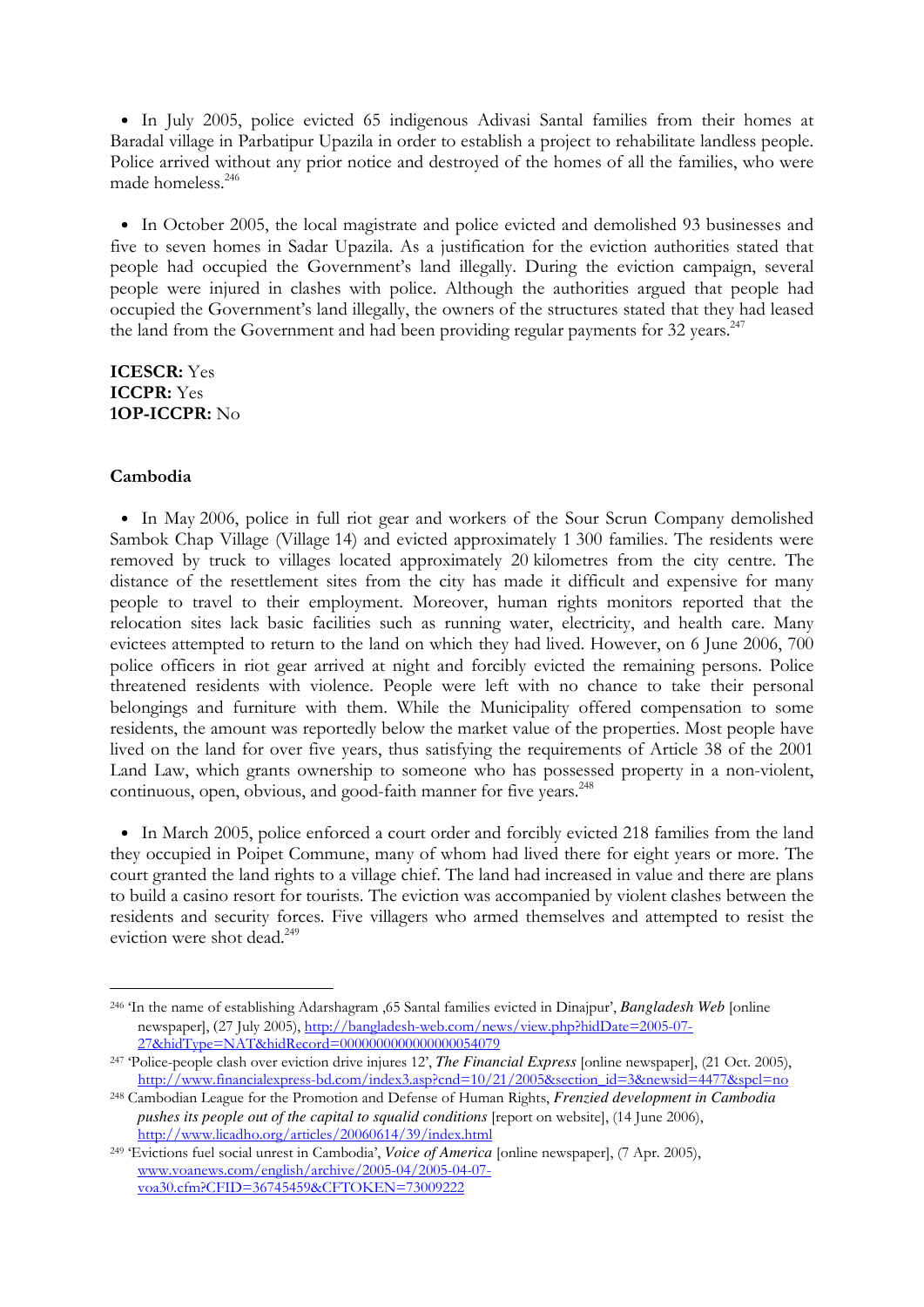• In June 2006, the Municipality of Sihanoukville sent an armed police force and workers with bulldozers and trucks to evict 32 families from the beach of Ochateal in Commune no. 4. The police officers and workers tore down wooden food stalls and homes and removed the belongings of the residents. Police reportedly used excessive force during the eviction. The evicted families are fishermen who have been running food stalls on that beach and have lived there for many years. The Municipality has not provided alternative accommodation or compensation to the affected people. The beach area was leased to Sok Kong, president of the Sokimex petroleum company, for the construction of a hotel complex and golf course.<sup>250</sup>

• In July 2006, armed police forcibly evicted 168 families living near Monivong Hospital in Phnom Penh. Many of the residents had lived on the land since 1988, when the Hospital Chief at the time invited hospital staff, approximately 40 families, to move to the land to be near their employment. Again in 1993, the Hospital Chief invited a further 100 families to the area. The community built their own homes, roads, and drainage systems, and attained access to clean water and electricity systems. The residents united to form the AB Preah Monivong Community, which, at one point, was awarded a Certificate of Appreciation by City Hall for being a model community.<sup>251</sup> However, on 22 February 2005, the Ministry of the Interior notified the 168 families that they had decided to transfer the hospital to the Kith Meng's Royal Group. The community, supported by local and international NGOs, had been attempting to advocate for an alternative. However, in July 2006, the Ministry of the Interior carried out the eviction. Families of police officers were compensated with US \$1 000 and civilian families with US \$500. Families were allocated plots in Ang Snuol district, Kandal province, over 30 kilometres outside of Phnom Penh. At the time of the eviction, the relocation site lacked access to water, sanitation facilities, electricity, and schools. More than 100 of the 168 families opted to remain in Phnom Penh and live with relatives and friends rather than accept the relocation.<sup>252</sup>

• In June 2006, members of the Air Force expelled 18 families from their land in Ampil Choam Klaing village in Treng Trayeung commune, Phnom Srouch district, Kompong Speu province. The soldiers also burnt their homes and plantations. Allegedly, two individuals claimed the land was theirs and asked the Air Force to forcibly evict the families. The evicted families were prevented from returning to their land and left homeless and without farmland – their source of livelihood. Only two of the 18 families received compensation of US\$200.<sup>253</sup>

• In September 2006, Senator Mr. Ly Yong Phat, with the collaboration of the police, evicted approximately 250 families in Chi Khor Leu commune, Sre Ambel district, Koh Kong province. Police bulldozed the settlers' homes and crops, and carried out the eviction with violence injuring

<sup>250</sup> Asian Human Rights Commission (AHRC), *Authorities destroy people's livelihood and freedom of enterprise*, [article on website], (30 June 2006) http://www.ahrchk.net/ua/mainfile.php/2006/1814/; Kay Kimsong and Jason McBride, 'S'ville Vendors Who Lost Their Homes Seek to Rebuild Nearby', *The Cambodia Daily*  (3 July 2006), [Newspaper].

<sup>251</sup> Cambodia Human Rights Action Committee (CHRAC), 'Concerns on eviction of 168 families in Preah Monivong Hospital', (29 June 2006), http://www.licadho.org/pressrelease.php?perm=120; Cambodia Human Rights Action Committee (CHRAC), [personal communication], (29 Aug. 2005).

<sup>252</sup> Cambodian League for the Promotion and Defense of Human Rights, *Concern about the forced eviction of 168 families living near Prevah Monivong hospital* [press statement on website], (2 July 2006), http://www.licadho.org/press/files/121JointPREvictionPreahMonivongCommunity06.pdf; 'Last Families Evicted from Monivong Hospital Site', *The Cambodia Daily*, 13 July 2006.

<sup>253</sup> Asia Human Rights Commission[article on website], (6 Sep. 2006), http://www.ahrchk.net/ua/mainfile.php/2006/1950/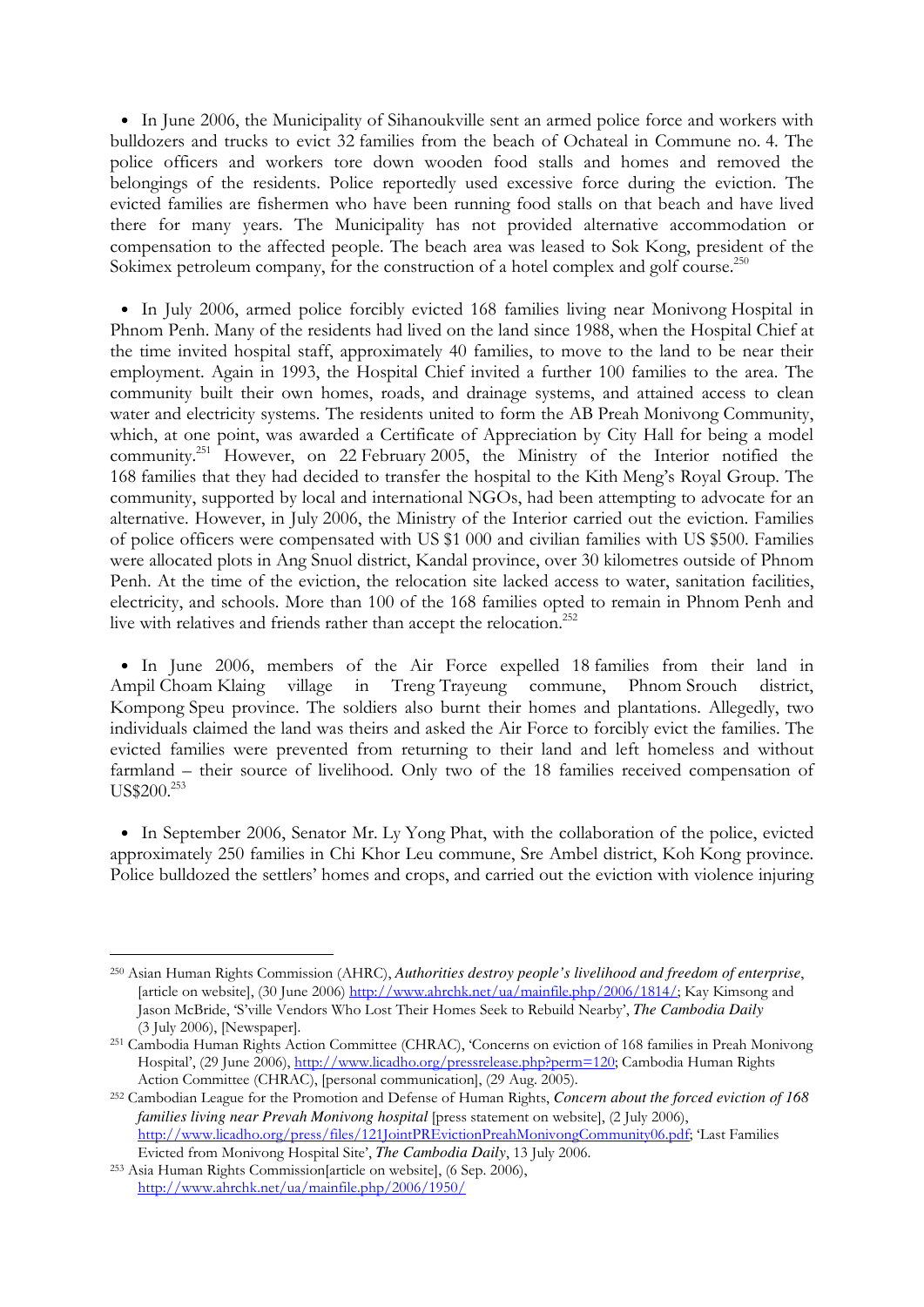seven villagers. The families, who had lived on the land for over 20 years and therefore have lawful ownership of the land based on the 2001 Land Law, were left homeless.<sup>254</sup>

ICESCR: Yes ICCPR: Yes 1OP-ICCPR: Yes

## China

-

As one of the fastest growing economies in the world, China has also been experiencing one of the largest building booms, which has been accompanied by forced evictions on a massive scale. At least 1.25 million households have been demolished and nearly 3.7 million people were evicted throughout China in the past decade. The Government of China has argued that these evictions are legitimate because evictees are provided with relocation and compensation. However, many evictees argue that this assistance has been grossly inadequate, as the Government generally provides relocation to less valuable land and smaller housing units that are located far from urban centres, sources of employment, and transportation options. If residents object to relocation, they may negotiate the level of compensation, but they cannot stop the eviction process once a Government panel has ruled on a compensation dispute.<sup>255</sup> Moreover, relocations have been carried out in spite of insufficient consultation with affected persons. This has led to numerous protests and even suicides.<sup>256</sup>

In March 2004, the National People's Congress approved a draft constitutional amendment to protect individual property rights. However, forced evictions have not ceased. Protests have intensified, even though many protestors have been arrested. Despite harsh laws and low tolerance for dissent, people increasingly try to resist eviction and organise protests against the violations of their rights. In response to such protests, the Government, local authorities, and police have committed further human rights violations, including arbitrary detention, imprisonment, and torture.<sup>257</sup>

According to reports, more than three million people were involved in 58 000 public protests in 2003, mostly stemming from illegal land grabs, forced evictions and relocations.<sup> $258$ </sup> China's Security Minister, Zhou Yongkang, admitted that land disputes and economic inequality led to nearly 74 000 protests and riots in 2004 and reportedly the number of protests had increased to  $87,000$  in  $2005$ <sup>259</sup>

<sup>254</sup> Asian Human Rights Commission, 'Two villagers shot and several injured during the illegal forced eviction in Koh Kong'[article on website], (28 Sep. 2006), http://www.ahrchk.net/ua/mainfile.php/2006/1998/ <sup>255</sup> HIC-HLRN/COHRE Parallel Report to the UN Human Rights Committee, 2005

<sup>256</sup> See: 'China: Forced Evictions Spur Protests. China Should Implement New Constitutional Protections for Property Rights', Human Rights Watch [online press release], (25 Mar. 2004), http://hrw.org/english/docs/2004/03/22/china8159.htm

<sup>257</sup> Centre on Housing Rights and Evictions (COHRE), *Evictions Monitor* vol. 1 no. 3, [pfd journal], (Aug. 2005), http://www.cohre.org/view\_page.php?page\_id=176

<sup>258</sup> 'China: Dramatic footage shows farmers rioting over land', *Radio Free Europe*[website], (16 June 2005), http://www.rferl.org/featuresarticle/2005/06/aa48697a-adc3-4d11-a043-15cf5fdf8941.html

<sup>259</sup> 'Shandong: 20 injured in more protests against land seizure', *AsiaNews.it* [online news service], (15 Nov. 2006) http://www.asianews.it/view.php?l=en&art=7758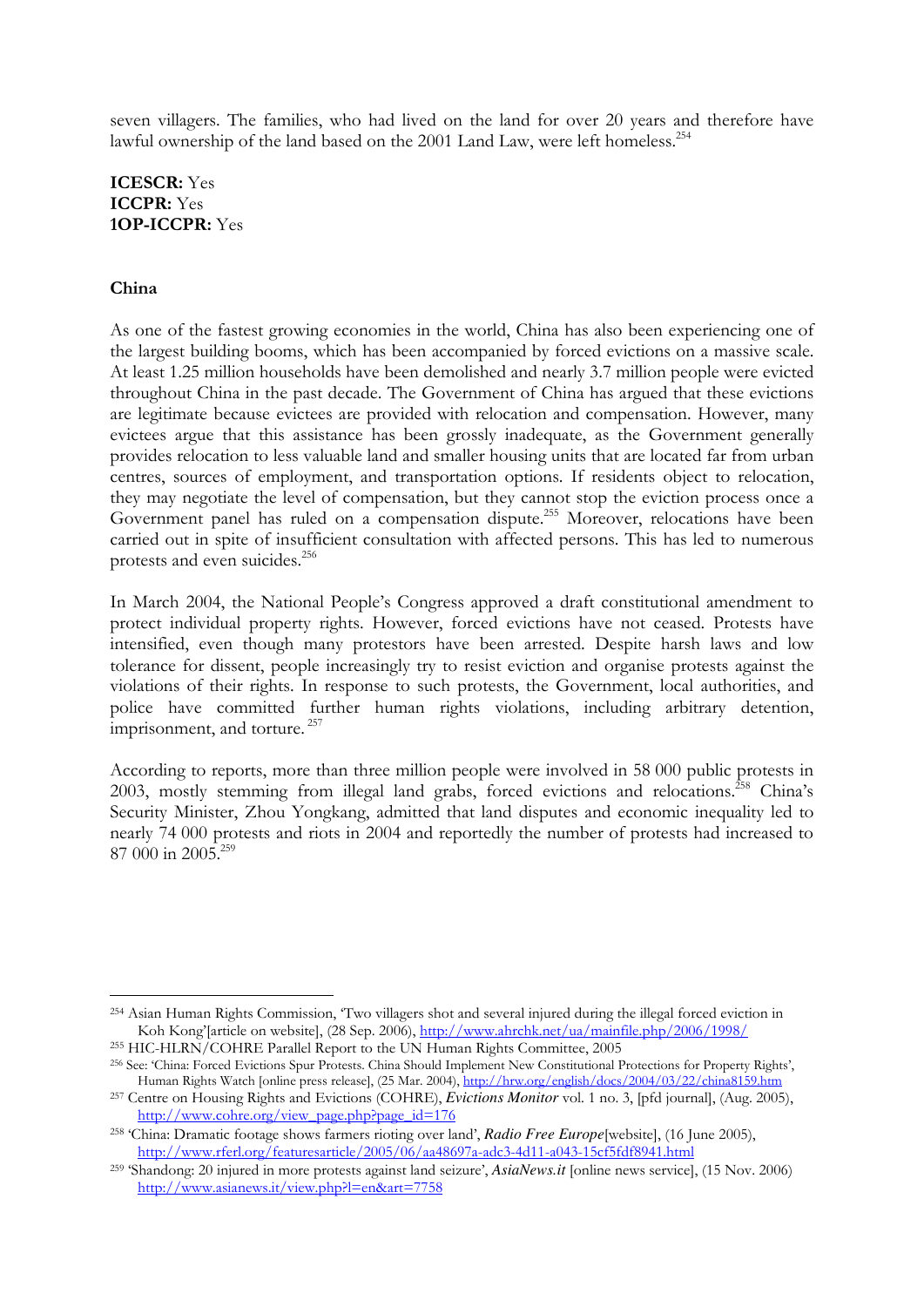## *Shanghai evictions*

• According to the Shanghai Statistical Bureau, the Municipality relocated 40 000 households to the outskirts of the city in 2004 alone. Evictions are projected to grow, as the city is preparing for the World's Fair 2010. Human Rights in China (HRIC) reported that in preparation for the World's Fair, the Shanghai Government plans to clear a total of six square kilometres of land, affecting nearly 20 000 households. Shanghai's Huangpu District Property Management Bureau issued a notice in August 2005 warning district residents to leave the clearance area by 22 December 2005. HRIC reports that the notice states that there would be no room for residents to negotiate the compensation or terms of the clearance operation and also warned that the consequences for anybody protesting the clearance operation would be serious.<sup>260</sup>

Indeed, protests by citizens are not rare in Shanghai; many people have taken to the streets to complain about inadequate financial compensation provided by the Government. For example, BBC reported in May 2003, that police detained more than 130 people, who had demonstrated against the demolition of their neighbourhood.<sup>261</sup>

# *2008 Olympics, Beijing*

• The Beijing Municipality has evicted over 400 000 residents since 1991, the majority of whom were evicted in preparation for the 2008 Olympics, replacing the well-established communities with shopping centres, office buildings, expensive residential buildings, and sports facilities. Residents have been relocated to the city outskirts, 25 to 60 kilometres from their previous homes. HRIC has reported that courts have received instructions not to take up any cases seeking compensation.<sup>262</sup>

The evictions in Beijing began on 15 July 2001, only two days after the city was awarded the 2008 Olympic Games. The same month, the 800 years old Jiaodoakou neighbourhood was flattened and its 2 000 households destroyed. In November 2004, police evicted another 1 000 families from Nanyingfang, located in the Chaoyang district in Beijing, to make way for a shopping centre. Residents were offered compensation, but the amount was well below market price and was not sufficient to purchase another home in central Beijing. Reports indicate that several residents were dragged out of their homes by force, and at least one woman was injured. In May 2005, more than 500 police destroyed the Silk Alley outdoor market and dispersed its 270 vendors, depriving them of their livelihood.<sup>263</sup>

# *Rural evictions*

Increasingly, China's rural population is facing forced evictions. The rapid expansion of China's cities has brought a rise in the demand for the land surrounding urban areas. A 2006 report from the Ministry of Labour and Social Security reported that 40 million farmers had lost their land

<sup>-</sup><sup>260</sup> Human Rights in China (HRIC), 'Woman and Teenager Forcibly Detained in World's Fair Clearance' [article on website], (24 Jan. 2006), http://www.hrichina.org/public/contents/press?revision%5fid=26708&item% 5fid=26707; 'Beijing: Relocation, Not Eviction', *China Daily* [online newspaper], (11 Mar. 2004), http://www.china.org.cn/english/2004/Mar/90011.htm; 'Concern grows after forced evictions', *China Daily* [online newspaper], (18 May 2004), http://www.chinadaily.com.cn/english/doc/2004-05/18/content\_331434.htm

<sup>261</sup> 'Dozens held in Shanghai protest' *BBC News* [online news service], (2 May 2003), http://news.bbc.co.uk/2/hi/asia-pacific/2994731.stm

<sup>262</sup> 'Thousands of homes destroyed to make way for Olympic tourists', *The Times Online* [online newspaper], (26 May 2005), http://www.timesonline.co.uk/article/0,,3-1628199,00.html

<sup>263</sup> 'China evicts families from Beijing', (16 Nov. 2004), *Taipei Times* [online newspaper], http://www.taipeitimes.com/News/world/archives/2004/11/16/2003211284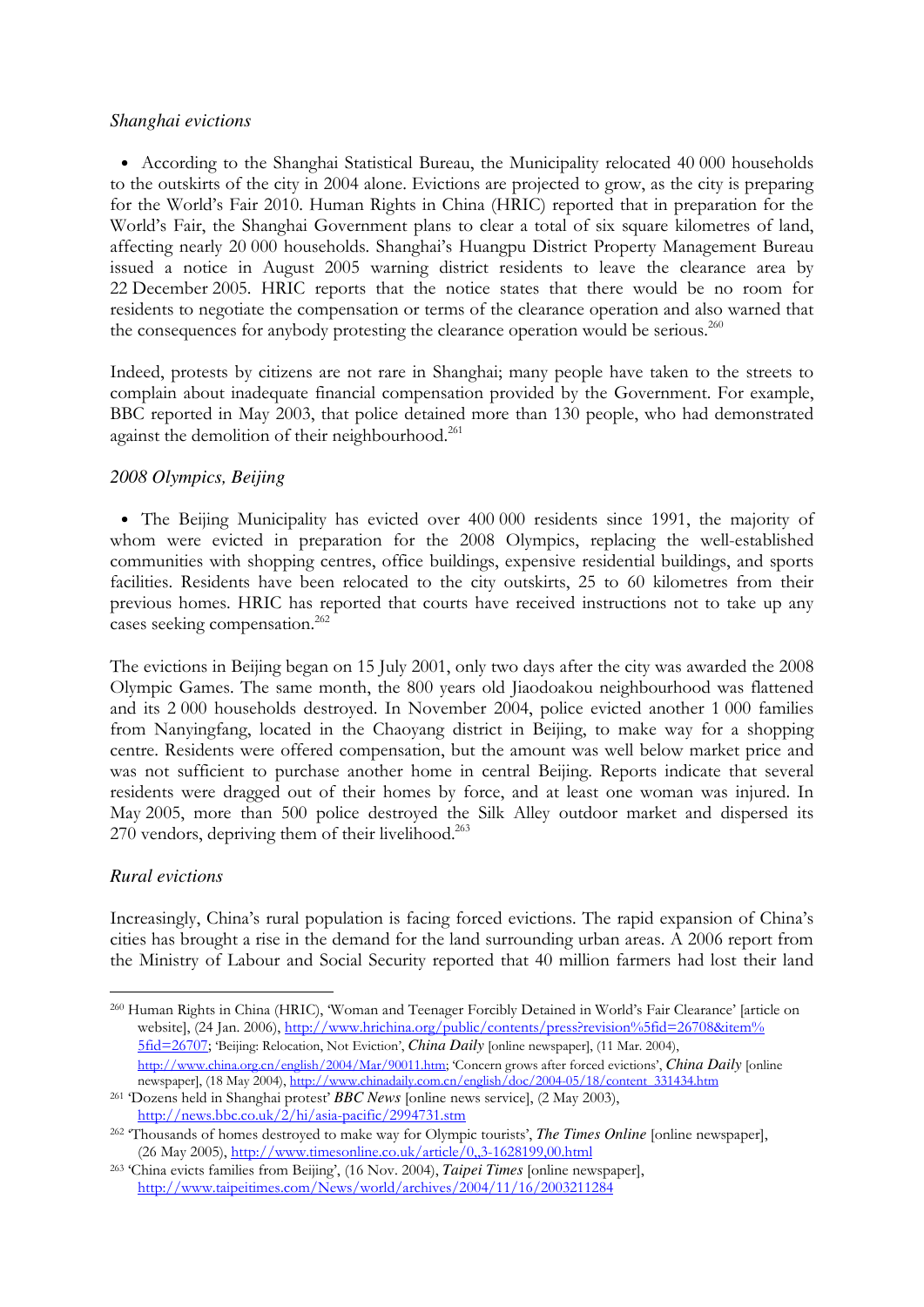and livelihood in the last decade, due to the rapid industrialisation and urbanisation which are fuelling China's high economic growth. The report also forecasts that the Government will requisition lands from 3 million farmers annually for the next five years.<sup>264</sup> There are reports of corrupt deals between government authorities and private developers, in which farmers are forcibly evicted and receive only a fraction of the actual worth of their land in compensation. The Ministry of Labour and Social Security admits that cases of illegal land seizures had risen by 20 per cent in the first five months of 2006.<sup>265</sup> Protests regarding these land disputes are growing in China's countryside, and they are increasingly accompanied by violence. When residents resist eviction, local authorities and developers often hire security personnel to forcibly take possession of the land.<sup>266</sup>

• In June 2005, clashes between farmers and private security personnel killed six people and injured hundreds in the village of Shengyou, some 200 kilometres south-west of Beijing. Residents were resisting the takeover of their property by the state-owned Hebei Guohua Dingzhou electricity company, which is planning to build a power station on their lands. The tensions go back to 2003, when the farmers refused to accept an offer of compensation from the Hebei Guohua company in exchange for their land. Local officials had approved the sale and people were forced to move. The farmers, however, refused to comply with the resettlement plans and, despite the increasingly violent attempts to force them to move, many of them have been living in tents on the land ever since.<sup>267</sup>

• In July 2005, police evicted up to 7 000 farmers from their land in Guangdong province. Reportedly, village leaders were bribed into signing blank contracts with the local land administration, who then sold the land to developers. Thousands of farmers tried to stop the bulldozers from levelling about 670 hectares of land near Sanshangang village. In the resulting clashes with the police, several people were arrested.<sup>268</sup>

#### *Other evictions in China*

• In February 2004, a construction company forcibly evicted seven families from their homes in Dalian, Liaoning Province. The construction crew began dismantling homes while people were still occupying the houses, and reportedly beat several of the evictees.<sup>269</sup>

• In May 2004, three residents were arrested after they refused to move from their homes to make way for the construction of a department store in Hunan Province. In the first phase of construction, 372 households were removed. The evictees were offered compensation, but according to residents, the amount was far below the market price and many refused to accept. Reportedly, the eviction was the result of a deal between the local Government and a property

<sup>264</sup> 'Forty million Chinese farmers lose land', *Al Jazeera* [online news service], (16 Mar 2006), http://english.aljazeera.net/news/archive/archive?ArchiveId=24679

<sup>265</sup> ibid.

<sup>266</sup>' China's rural millions left behind', *BBC News* [online news service], (7 Mar. 2006), http://news.bbc.co.uk/2/hi/asia-pacific/4782194.stm

<sup>267</sup> 'China: Dramatic footage shows farmers rioting over land', *Radio Free Europe* [online news service], (16 June 2005), http://www.rferl.org/featuresarticle/2005/06/aa48697a-adc3-4d11-a043-15cf5fdf8941.html

<sup>268</sup> 'Thousands of farmers hold protest over land grab', *The Standard* [online newspaper], (4 July 2005) www.thestandard.com.hk/stdn/std/China/GG04Ad02.html

<sup>269</sup> 'Violence erupts during forced eviction', *The Epoch Times* [online newspaper], (11 Feb. 2004), http://www.theepochtimes.com/news/4-2-11/19685.html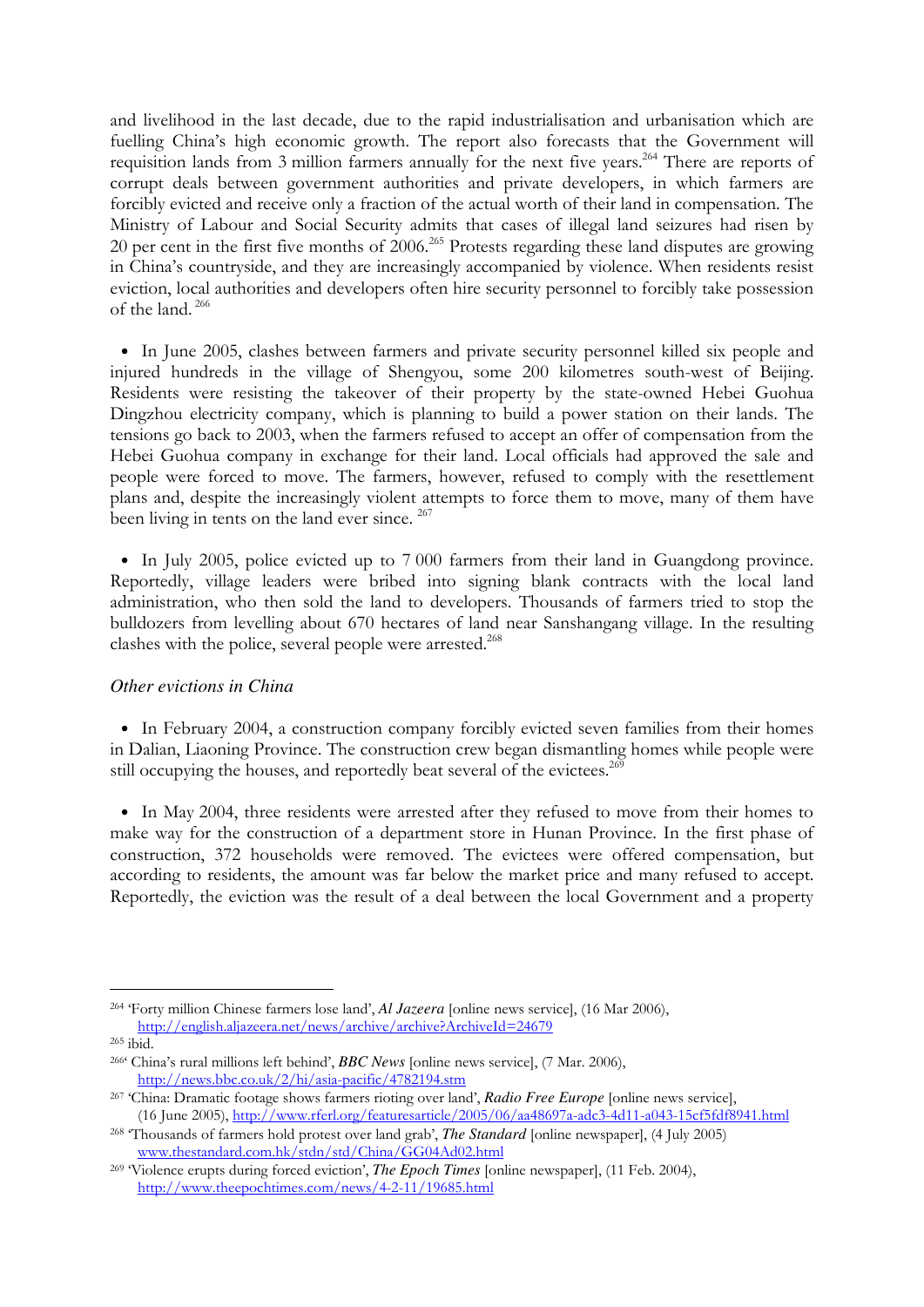developer, who acquired the land for only 1.3 per cent of its market value. The planned construction calls for the eviction of a further  $728$  households.<sup>270</sup>

• Local officials of the city of Xi'an mobilised a team of municipal workers and civilians to forcibly evict more than 30 households in the city's Lianhu District in April 2005. The group of more than 120 people were armed with knives and clubs and accompanied by earth movers. The group reportedly threatened people and beat several who resisted eviction. At least 11 persons were hospitalised after the incident. The Municipality undertook the eviction in order to widen Beimadao Lane. Residents were offered compensation but had refused, stating that the offer was below the market value of the area. Many of the evictees not only lost their homes, but also their livelihood, as their shops and businesses in the area were also destroyed.<sup>271</sup>

## *Three Gorges Dam*

• The construction of the world's largest hydroelectric dam, the Three Gorges Dam at the Yangtse River in Hubei province, began in 1994. While structural work was completed in May 2006, several generators are yet to be installed. The dam is expected to become fully operational in 2009, by which time it is estimated that more than 1.4 million people will have been displaced, according to official figures, but non-governmental organisations and activists estimate that it could be as high as 1.9 million. Since the 1990s, over a million villagers have been resettled – primarily to new cities above the reservoir's shoreline, with some forced to move as far as Beijing, Shanghai, or Xinjiang Province.<sup>272</sup> From the onset, Chinese central authorities had no clear estimates of the rural population at the Yangtse and thus of how many people are entitled to compensation. The World Organization Against Torture reported that dozens of residents and relocatees, who have been petitioning and protesting against the conditions of the resettlement, have been harassed, injured, or detained over the past 10 years.<sup>273</sup>

ICESCR: Yes ICCPR: No 1OP-ICCPR: No

#### Georgia

-

• Due to the Abkhazia war, the Government of Georgia is facing a growing problem of meeting the housing needs of internally displaced people (IDPs). In June 2006, Georgian authorities evicted 1 400 IDP families who had been living in Meskheli hotel in Batumi on the Black Sea coast for more than a decade. The Kazakh TuranAlem Bank, which bought the hotel, offered compensation of US\$7 000. However, housing and land prices have increased to such an extent, that there is little available for this amount. The Norwegian Refugee Council (NRC) has reported that the compensation process in various eviction cases has been fraught with

<sup>270</sup> 'Concern grows after forced evictions', *China Daily* [online newspaper], (18 May 2004), http://www.chinadaily.com.cn/english/doc/2004-05/18/content\_331434.htm

<sup>271</sup> Human Rights in China (HRIC), *Violence and Harassment in Xi'an Clearance*, (4 Apr. 2005) http://www.hrichina.org/public/contents/press?revision%5fid=21485&item%5fid=21484

<sup>&</sup>lt;sup>272</sup> International Rivers Network, 'Three Gorges Dam: The Great Wall Across the Yangtze' [article on website], (2006), http://www.irn.org/programs/threeg/; Three Gorges Probe, 'Three Gorges Dam: Fact Box' [article on website], (2 May 2006), http://www.threegorgesprobe.org/tgp/index.cfm?DSP=content&ContentID=15281

<sup>273</sup> World Organization Against Torture (OMCT), *China: Forced resettlement, ill-treatment of villagers, recovery of Mr. Fu Xiancai* [Journal on website], (3 July 2006), www.omct.org/base.cfm?page= article&num=6158&consol=close&kwrd =OMCT&cfid=3909325&cftoken=22677938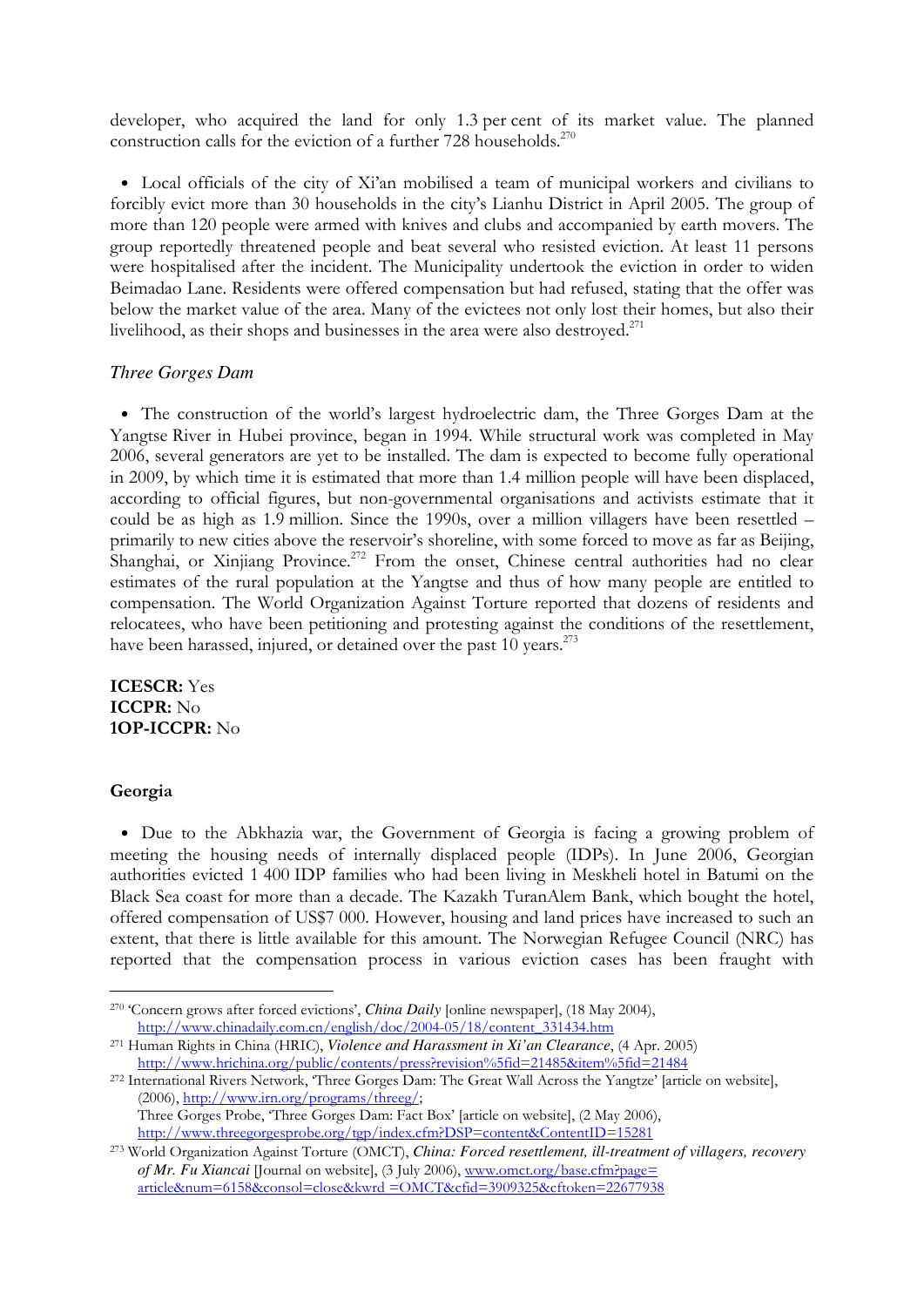difficulties. Many IDPs being evicted were concerned with inadequate compensation. They reported to the NRC that they had been told that if they did not accept the deal, they would be evicted without compensation. Others evictees reported various bureaucratic problems, including delays in the registration of the families who could get compensation.<sup>274</sup>

ICESCR: Yes ICCPR: Yes 1OP-ICCPR: Yes

## India

-

## *Mumbai evictions*

• Between December 2004 and March 2005, the Mumbai authorities have demolished 90 000 homes, affecting approximately 350 000 slum and pavement dwellers. In Maharashtra State, of which Mumbai is the capital, the Congress-NCP Government came to power in October 2004, having promised to provide security of tenure. However, once in power, it began implementing a development programme budgeted at US \$36 billion, directed by the McKinsey multinational consultancy and designed to transform Mumbai into the 'next Shanghai' by 2010.

This programme calls for the reduction of slums to 10 per cent of their current extent. However, given the city's present rate of building houses for relocation purposes – 3 000 units per year – it is clear that there is no real plan to adequately accommodate the hundreds of thousands of people already evicted or the 2.2 million still facing eviction.

The Mumbai authorities had stated that only slums which have come up after 1995 would be demolished. After slum-dwellers and community organisations protested, members of the Government of India, including National Congress Party President, Sonia Gandhi, publicly denounced the slum demolitions, and protection was extended to slums built before 2000. SS Tinaikar, who was the city's senior official in the early 90s, was aptly quoted in The Guardian, saying: "By demolishing slums before you build low cost public housing all that will happen is that the slum will simply slowly spring up again."<sup>275</sup>

• The Mumbai Urban Transport Project (MUTP) is an ambitious road and rail renewal plan involving the involuntary resettlement of more than 17 000 households. The project is partly financed by the World Bank. As of March 2006, approximately 14 000 households had been resettled to new dwellings. However, due to the Government's sluggishness in implementing the resettlement program, the World Bank suspended its financial support in February 2006. Many of the relocated people also faced problems at the resettlement sites with the lack of provision of basic services. If the Maharashtra State Government makes progress in the implementation of

<sup>274</sup> Internal Displacement Monitoring Centre, *Georgia: IDP plight still precarious despite new leadership's initiative,* www.internal-displacement.org, [online database] 12 Apr. 2005; Internal Displacement Monitoring Centre, 'IDPs in hotels in Bakhumi, Adjara Province, receive \$7000 from new owner to vacate the hotels' [article on website], (June 2006), http://www.internal-displacement.org/idmc/website/countries.nsf/ (httpEnvelopes)/547FA72204ADA573C12571D2006831CB?OpenDocument

<sup>275</sup> 'Poor squeezed out by Mumbai's dream plan: India's biggest city is razing its shanty towns', *The Guardian* [online newspaper], (1 Mar. 2005), http://www.guardian.co.uk/india/story/0,12559,1427647,00.html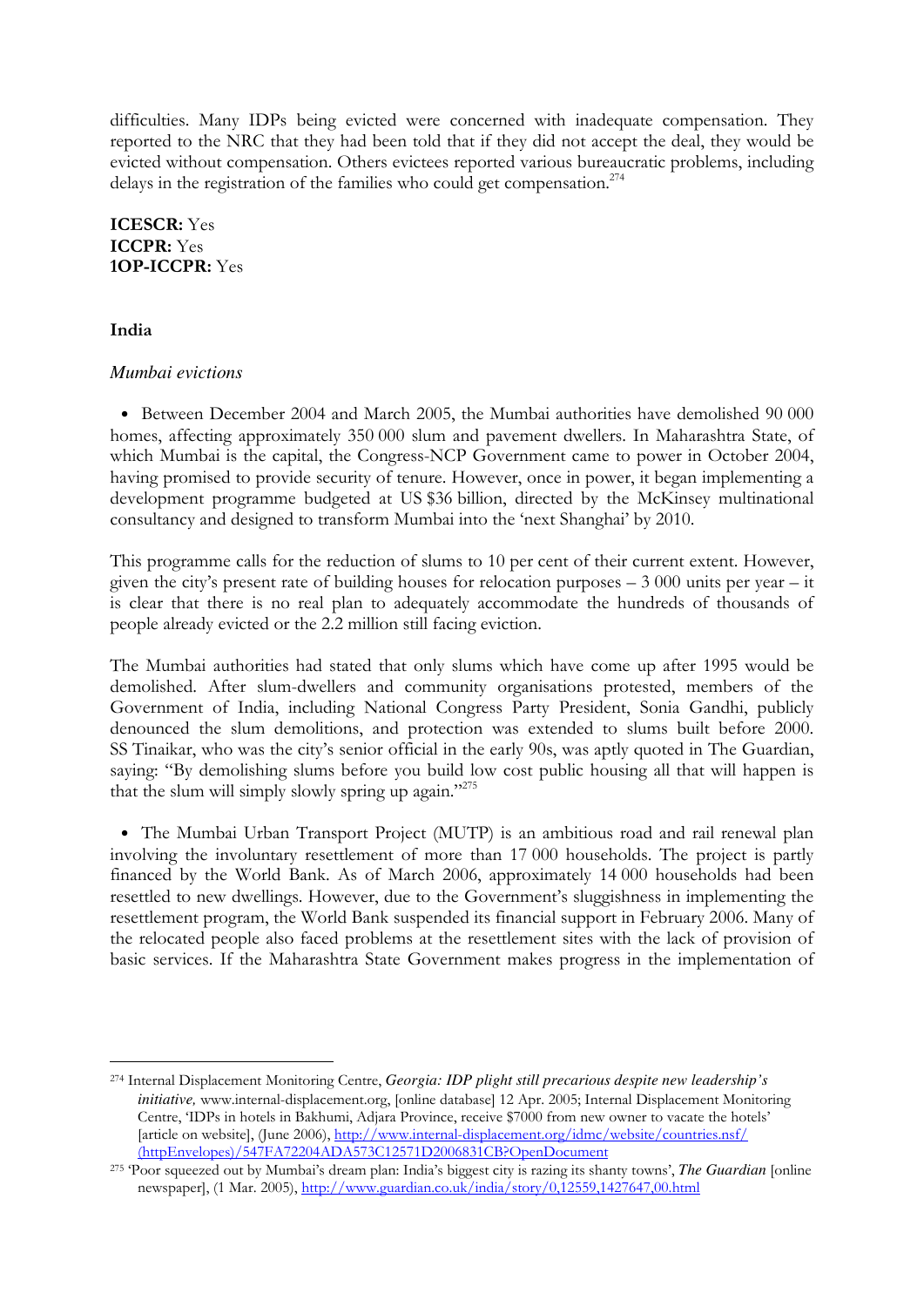the resettlement program, the World Bank will review the suspension. There are still 3 000 households that due to be relocated.<sup>276</sup>

• In May 2006, approximately 500 police officers and Mumbai Collectorate officials demolished around 5 000 houses in the slum communities of Indira Nagar and Janata Nagar in Mandala, Mumbai. The officials used bulldozers to destroy the houses and then set fire to the slums. Residents had been given only 12 hours notice of the demolition. During the forced eviction, police beat people and dragged them out of their houses by force, and destroyed personal belongings and even the residents' food supplies. Reportedly, there are plans to resettle the people whose houses were demolished, but no action has been taken to date. Mandala had in fact been earmarked as a rehabilitation site for people who were evicted in the 2004–2005 eviction drives, but instead became a site of eviction itself. 277

## *Evictions in Manipur State:*

-

• In November 2004, after having given only two days' notice, officers of the Imphal police force dismantled and demolished over 70 homes of Village No 97 in Chingmeirong, Imphal. The eviction was intended to make way for the construction of a new State Assembly House and High Court.<sup>278</sup>

• In October 2004, police evicted all businesses and organisations located in the Palace Gate complex in Imphal and destroyed all buildings in the area. The eviction was undertaken to make way for the construction of a cultural complex funded by the Indian Government. Occupants were given two days notice. Two women's groups refused to leave, arguing that two days was insufficient notice. Police then arrested Nupi Samaj, the leader of the protest. The Government had set aside a fund to pay compensation to the evictees, but the affected people have so far not been offered any compensation or alternative accommodation.<sup>279</sup>

• In October 2004, Imphal police evicted approximately 300 people from their homes, and destroyed shops east of the Manipur University's main gate. The evictees had settled on the land in 1975. Although the land belongs to Manipur University, University authorities had never before objected to their presence. Residents were given two days notice and were not provided with compensation or alternative accommodation. Police destroyed property and possessions of the affected people during the eviction drive. Manipur University reportedly called for the eviction due to plans to upgrade the University. Reportedly, the eviction was rushed in order to prepare for a visit of the Prime Minister.<sup>280</sup>

• In November 2004, the Manipur State Government also decided to evict approximately 300 people living or doing business along the Moirangkhom-Singjamei section of route NH-39.

<sup>&</sup>lt;sup>276</sup> The World Bank, *World Bank suspends support to major Indian Urban Transport Initiative [article on website]*, (2 Mar. 2006), http://web.worldbank.org/WBSITE/EXTERNAL/NEWS/0,,contentMDK: 20839854~pagePK:34370~piPK:34424~theSitePK:4607,00.html

<sup>277</sup> 'NGO appeal against slum demolitions in Mumbai', *One World Net* [article on website], (22 May 2005), http://www.tiss.edu/news103.pdf

<sup>278</sup> 'Demolition Paves Way for Assembly, High Court Complex', *The Imphal Free Press* [online newspaper]*,* (3 Nov. 2004), http://www.kanglaonline.com/index.php?template=headline&newsid=20337&typeid=1

<sup>279</sup> 'Eviction drive launched for cultural complex', *The Sangai Express* [online newspaper], (24 Oct. 2004), www.e-pao.net/GP.asp?src=1.10.251004.oct04

<sup>280</sup> 'Shops, Houses Near MU Gate Demolished, 300 Left Homeless', *The Imphal Free Press* [online newspaper], (22 Oct. 2004), http://www.kanglaonline.com/index.php?template=headline&newsid=20215&typeid=1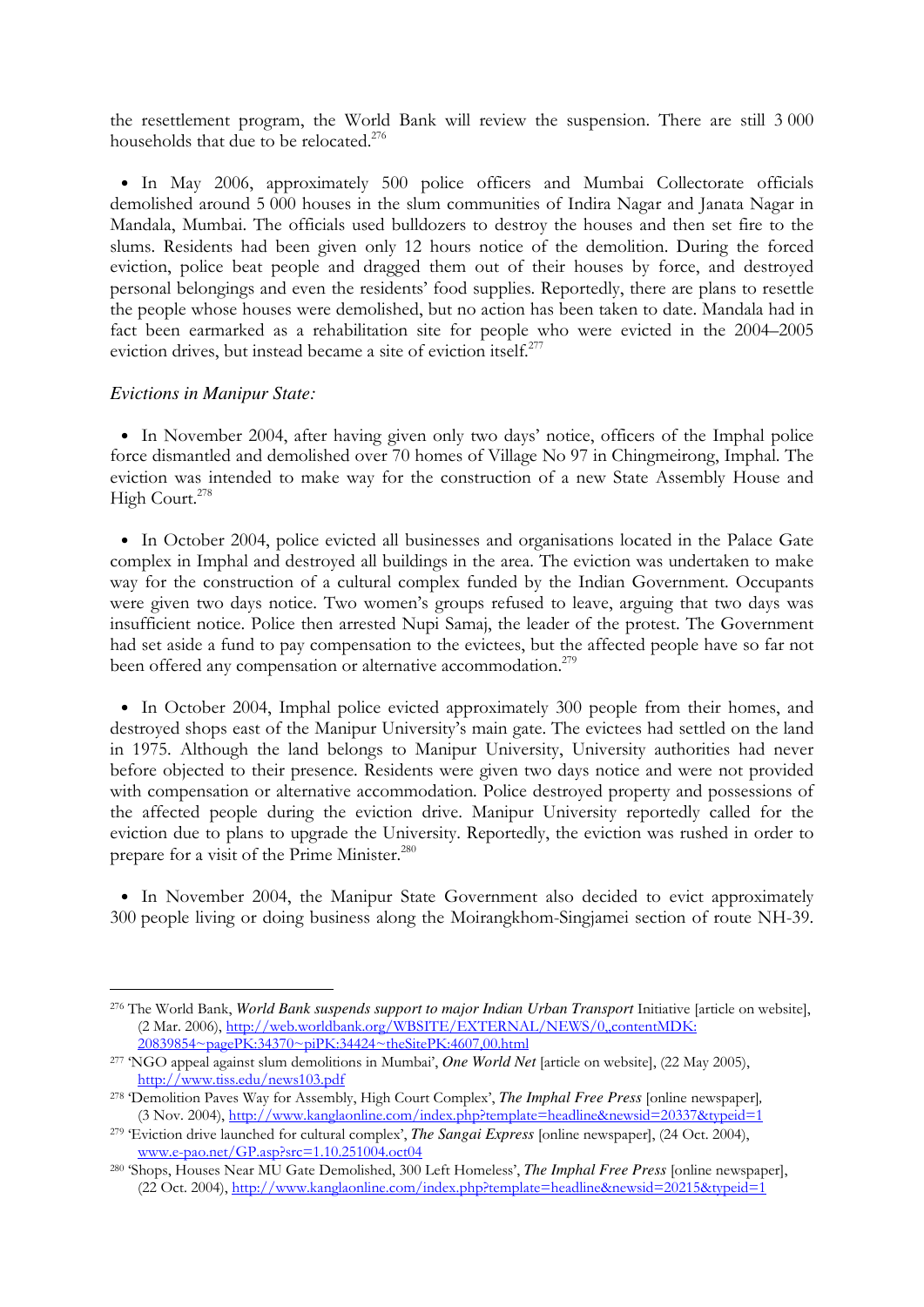The eviction was reportedly carried out to reduce traffic congestion in the commercial centre of Imphal and to prepare the road for the forthcoming Indo-ASEAN motor rally.<sup>281</sup>

• Manipur State authorities and police demolished 200 households and shops along Tiddim Road and Wahengleikai Road in Imphal in December 2004. The structures were considered 'illegal encroachments'.<sup>282</sup>

• In November 2005, Manipur State Authorities also evicted people from several villages in the Langol forest area, arguing that the residents were occupying the forest reserve land illegally. However, reports suggest that the eviction was carried out to make way for the construction of the Imphal Capital Project that includes a new State Assembly building, shopping complexes, and recreation centres. The affected families settled in the area before British colonial rule and had been paying taxes for their homes for several decades. However, in November and December 2005, the Manipur State Directorate of Settlement and Land Records, the Forest Department, and police forcibly evicted more than 40 families and demolished several houses. Authorities stated that the evicted families did not receive compensation because they had no official permission to live on the land. Another 40 families still face eviction.<sup>283</sup>

• In October 2006, police evicted the residents of 62 houses situated on Sendra Road in Loktak Lake, Moirang, Manipur State. Police used excessive force and at least 12 women were injured during the eviction. The authorities had not provided notice to the residents and did not allow them enough time to collect their belongings before the demolition. With no alternative housing, many stayed in the area and tried to rebuild their shelters.<sup>284</sup>

#### *Evictions in New Delhi*

-

• Between February and June 2004, officials of the Municipal Corporation of Delhi (MCD) and the Delhi Development Authority (DDA) forcibly evicted approximately 130 000 residents of Yamuna Pushta, one of India's oldest informal settlements, located in the Yamuna Riverbed area. These demolitions followed a High Court decision that authorised the removal of all informal structures in the Yamuna River bed. The Delhi High Court stated that all encroachment on the Yamuna River bed was illegal and that the slums were polluting the river. The demolitions were accompanied by excessive use of force and arrests of slum dwellers. The evictees were not offered compensation for the loss of their homes and possessions, and reportedly only a quarter of the affected people were allotted alternative accommodation. The accommodation in the resettlement sites of Bawana and Holambi Kalan was unsuitable. The conditions were highly inadequate and basic services such as water and sanitation facilities were insufficient. Furthermore, the distance of the resettlement sites made it difficult to access schools, places of work, hospitals, and clinics.<sup>285</sup>

<sup>281</sup> 'Mass Scale Eviction Drive on the Card', *The Sangai Express* [online newspaper]*,* (1 Nov. 2004), http://www.epao.net/GP.asp?src=5.12.021104.nov04

<sup>282</sup> 'Govt Eviction Drive Targets Tiddim Road Encroachers', *The Imphal Free Press,* [online newspaper]*,* (29 Dec. 2004), http://www.kanglaonline.com/index.php?template=headline&newsid=21482&typeid=2

<sup>283</sup> Highway Bandh Called Over Eviction Move', *The Imphal Free Press* [online newspaper], (13 Nov. 2004), http://www.kanglaonline.com/index.php?template=headline&newsid=20604&typeid=1

<sup>284</sup> '12 women injured during eviction drive at Sendra'*, The Imphal Free Press* [online newspaper]*,* (3 Oct. 2006), www.kanglaonline.com/index.php?template=headline&newsid=34172&typeid=1

<sup>285</sup> World Organization Against Torture (OMCT) and HIC-HLRN, *Over 300,000 people to be forcefully evicted from Yamuna Pushta in Delhi: 40,000 homes demolished so far* [article on website], (5 May 2004), http://www.hlrn.org/cases\_files/IND-FE 050504.doc; United Nations, 'UN Expert on Housing "Deeply Concerned" Over Forced Evictions in Indian Capital'[article on website], (29 Oct. 2004), http://www2.unog.ch/news2/documents/newsen/hr04107e.htm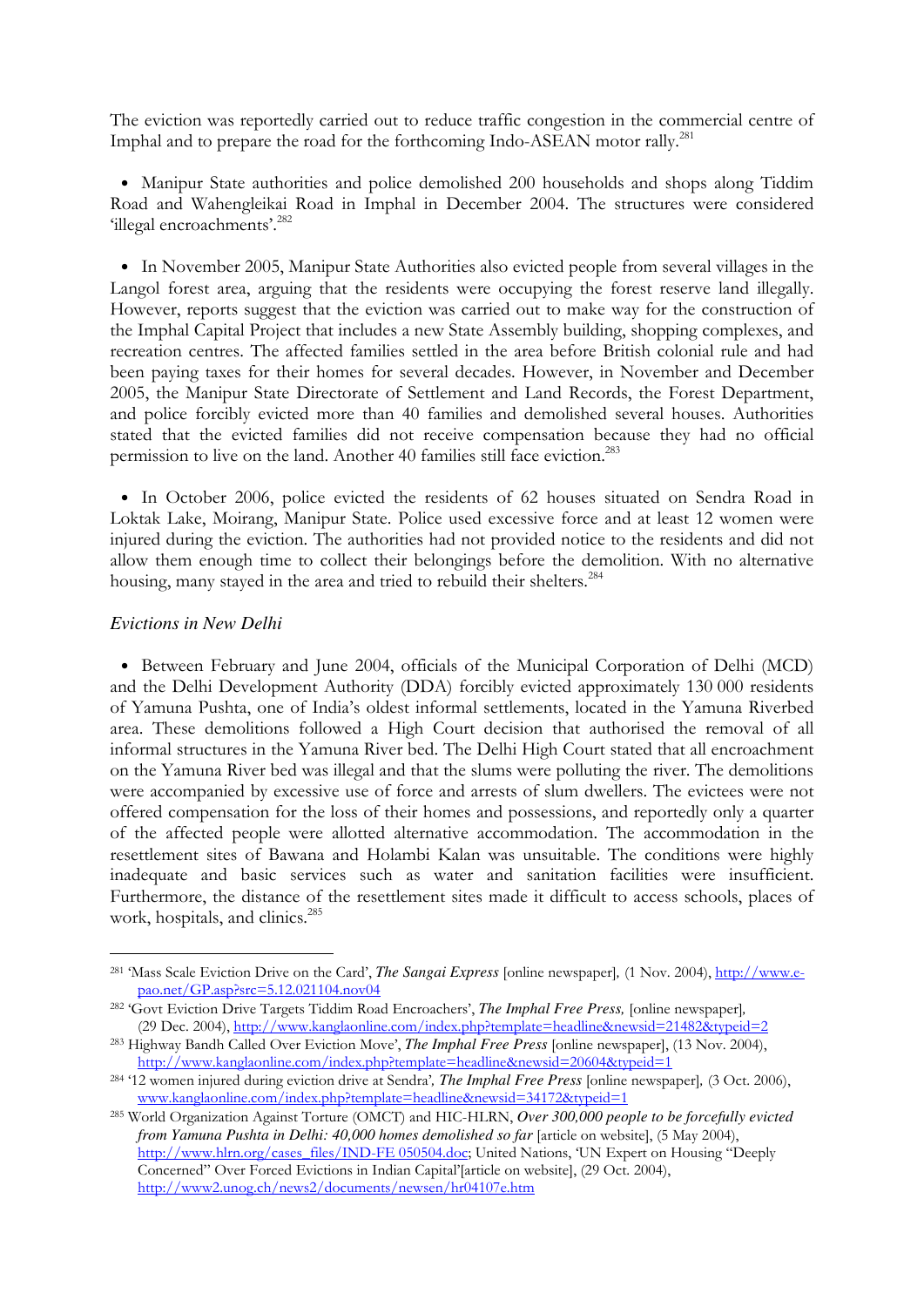• In October 2004, the New Delhi Municipal Council (NDMC) and police forcibly evicted approximately 100 women and children living in a homeless shelter, the Palika Hostel. This had been the only shelter in New Delhi that was open for women and their children. According to the Housing and Land Rights Network of Habitat International Coalition (HIC-HLRN), police used violence against the women and stole or destroyed property during the eviction. The Municipal Council suggested evictees seek shelter at Nirmal Chaya, a custodial home. However, many refused for a number of reasons: the Nirmal Chaya shelter has had previously documented conditions of abuse; it is at a distance that would force women to give up current employment in their area; it is only a temporary shelter allowing stays up to a maximum of three months; and it does not accept women with children. The NDMC ordered the eviction in order to use the building to house municipal employees.<sup>286</sup>

# *Evictions in Kolkata*

• The Kolkata Municipal Corporation (KMC) evicted over 30 000 Rabindra Sarovar residents living along the railways in December 2005. The area had been home to some residents for over 50 years. After a persistent local campaign against the evictions, as well as efforts from international NGOs, the Kolkata Municipal Authority agreed to provide a relocation site for residents and the majority of residents agreed to the relocation. However, some 1 000 people refused to leave shanties near the Charu Market overbridge and they were evicted by force on 27 December. Clashes between settlers and police broke out. One police officer was killed in the violence.<sup>287</sup>

• In November 2005, the Calcutta Metropolitan Development Authority (CMDA) and police evicted all hawkers, including food vendors and other small businesses, around Howrah station to de-clutter the station and decrease traffic congestion.<sup>288</sup>

On 12 November 2005, the Kolkata Municipal Corporation's irrigation department spearheaded an eviction drive of approximately 700 families, or 4 000 people, from their homes from Chitpur Bridge to Lal Bridge, along the banks of the Bagbazar Canal. Residents left peacefully without resistance, but NGOs protested that the announcement on a public address system on the previous day was inadequate notice.<sup>289</sup>

# *Evictions of indigenous people*

-

• In July 2003, employees of the Maharashtra State Farming Corporation (MSFC) and police destroyed nearly 200 huts and more than a thousand acres of crops belonging to Adivasi families in Rahata taluka, Ahmednagar district, Maharashtra State. Several hundred people, who had been

<sup>286</sup> 'NDMC workers attack homeless', *The Times of India* [online newspaper], (17 Nov. 2004), http://timesofindia.indiatimes.com/articleshow/914749.cms; Housing and Land Rights Network of Habitat International Coalition, 'A hundred women and children evicted from a night shelter in New Delhi, India' [article on website], Case IND 041104 (4 Nov. 2004), http://www.hlrn.org/cases\_files/IND%20041104.doc

<sup>287</sup> 'Cop killed in eviction melee – Defiant settlers fight pitched battle, 27 arrested', *The Telegraph* [online newspaper], (28 Dec. 2005), www.telegraphindia.com/1051228/asp/calcutta/story\_5650632.asp; Asian Human Rights Commission, *India: Calcutta High Court again violates fundamental rights of thousands through barbaric eviction order* [article on website], (10 Nov. 2005), www.ahrchk.net/statements/mainfile.php/2005statements/369

<sup>288</sup> 'De-clutter Drive at Stations', *The Telegraph* [online newspaper], (1 Dec. 2005), www.telegraphindia.com/1060112/asp/calcutta/story\_5705077.asp

<sup>289</sup> 'KMC Initiative: Drive Peaceful, NGO Should for Homeless', *Express News Service*, (12 Nov. 2006)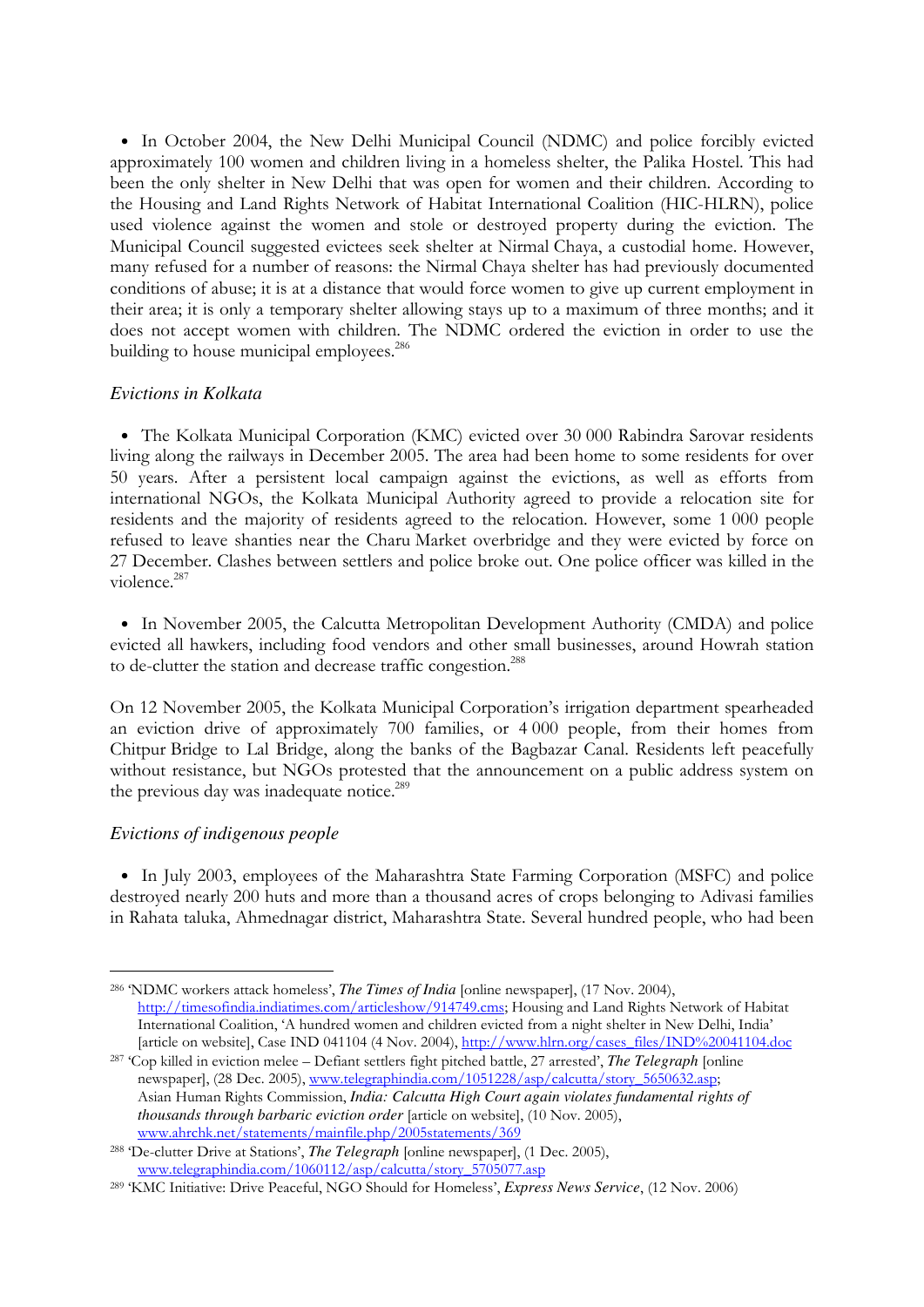living on this land for decades were rendered homeless through this operation. No notice had been given to these people.<sup>290</sup>

• In February 2004, 35 Adivasi families were evicted from Kinari village in Lanjigarh Block, Kalahandi District, Orissa. This forced eviction was reportedly carried out by the Sterile Industries India Limited and local police to make way for bauxite mine and refinery plant to be operated by Sterile Industries in Lanjigarh. Police and workers of Sterile Industries demolished the entire village with bulldozers. There are reports of further plans to displace another 12 villages with a total of over 10 000 inhabitants. Adivasi people depend on their land and the forest for their livelihood.<sup>291</sup>

• In April 2005, the Barratry Junta Party-led Madhya Pradesh Government forcibly evicted several Adivasi villages from forest land, claiming that they were encroachers. Armed forest personnel drove the villagers away and destroyed their 151 homes and a school, and confiscated food stores, goats, cattle, and chicken. Most tribal people had lived in this area for centuries, and many of them are in possession of title deeds. The Government authorities have not provided compensation for losses or resettlement.<sup>292</sup>

#### *Evictions in other areas*

• In May 2004, approximately 200 members of the Gounder caste attacked a Dalit locality in Caliphate village, in Tamil Nadu in the south of India. The mob burnt nearly 100 homes and people's possessions and injured 14 persons. Several hundred Dalits were left homeless due to the attack. After the incident, several human rights organisation wanted to carry out a fact-finding mission on the events, but police officials denied them access and the Assistant Superintendent of Police reportedly threatened them.<sup>293</sup>

• In June 2004, the authorities of the State of Goa destroyed 250 homes of sex workers, as well as approximately 800 homes of other residents of Bain beach. The eviction was carried out at the height of the monsoon season, and most evictees were left homeless. The High Court in Mumbai had ordered the State of Goa to conduct a socioeconomic study of the Bain neighbourhood and offer a viable rehabilitation plan before effecting the removal of the houses. The State of Goa, offered housing to the sex workers in a former children's home, surrounded by barbed wire, where they could participate in courses to learn handicrafts. However, the sex workers did not agree that this was an adequate employment alternative and urged the State to find another proposal. There was no mutually agreed upon plan prior to the forced eviction.<sup>294</sup>

• The Orissa State Government launched a massive demolition drive in the cities of Bhubaneswar and Cuttack and bulldozed nearly 1 800 shops in June 2004. The evictions followed

<sup>-</sup><sup>290</sup> Asian Human Rights Commission (AHRC), 'India: Adivasi community unable to grow food, asserts their right to land in Maharashtra' [article on website], (14 Apr. 2005), http://www.ahrchk.net/ua/mainfile. php/2005/1044

<sup>&</sup>lt;sup>291</sup> Asian Centre for the Progress of People (ACPP), 'Stop Mining Projects that Affect Livelihood of Villagers in Orissa' [article on website], (16 Mar. 2004), http://www.acpp.org/uappeals/2004/04031605.html

<sup>292</sup> 'A standoff in the forest', *Frontline Magazine* [online journal], (May 2005), http://www.hinduonnet.com/fline/fl2211/stories/20050603002008700.htm

<sup>293</sup> World Organization Against Torture (OMCT) and HIC-HLRN, '200 upper caste members attack a Dalit locality in South India and burn 100 houses: Police fail to offer protection and subsequently try to suppress evidence' [article on website], (15 June 2004), www.omct.org/base.cfm?page=article&num=4936&consol= close&kwrd=SCR&cfid=2183509&cftoken=95143610

<sup>294</sup> Human Rights Watch, 'India: Eviction of sex workers boosts HIV risk' [article on website]*,* (7 July 2004) http://hrw.org/english/docs/2004/07/06/india9010.htm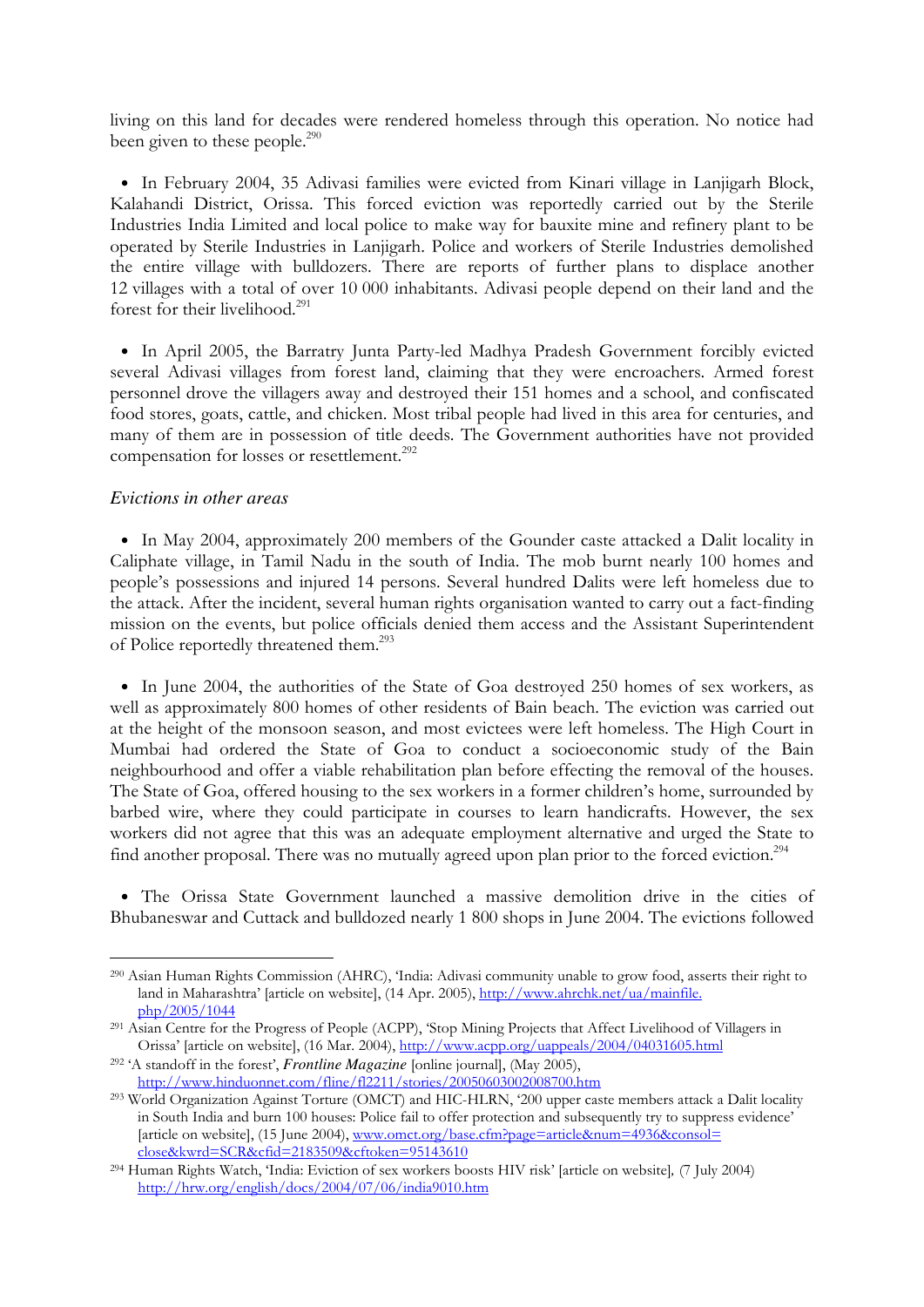a High Court directive to remove all encroachers from roads, footpaths and pavements. Authorities did not provide an alternative location where people could carry on with their businesses. The High Court order also targeted over 150 unauthorised slums in the city that remain under threat of eviction.<sup>295</sup>

ICESCR: Yes ICCPR: Yes 1OP-ICCPR: No

#### Indonesia

#### *Jakarta evictions:*

The vast majority of the urban poor living in Jakarta do not have secure tenure – in fact, the government has not officially registered most of the land on which they live. Until recently, most residents have had a small measure of security – as many have lived on sites for decades without contestation, many have paid local officials for permission to live at sites, and many have paid land taxes and have received various government utility services.<sup>296</sup>

However, Governor Sutiyoso has initiated demolition drives against tens of thousands of such urban poor dwellings. From August through November 2003 alone, the Jakarta city administration evicted a total of over 20 000 city dwellers from their homes.<sup>297</sup> The Indonesian Human Rights Commission, known as Konmas HAM, estimates that 60 526 families were rendered homeless from 2003 to 2004 in Jakarta Province, all of which were carried out with violence.<sup>298</sup> The Legal Aid Board (LBH) of Jakarta and Urban Poor Consortium (UPC) also report that 1 180 families were evicted in Jakarta from January to September 2006.<sup>299</sup> Many of those evicted since 2003 have not received any compensation for the loss of their homes, property and lands. The authorities have also failed to provide alternatives for resettlement and rehabilitation of the majority of those who have been forcibly evicted. $300$ 

• On 23 August, security officers, police, and firemen began forcibly evicting approximately 2 000 households from Jembatan Besi, West Jakarta, rendering 7 500 people homeless. The eviction drive was completed in October 2003.<sup>301</sup>

• Several days after the Jembatan Besi eviction began, North Jakarta municipality security officers demolished the homes of 550 people in Sunter Jaya Tanjung Priok, North Jakarta.<sup>302</sup>

<sup>295</sup> 'Demolition drive irks Orissa vendors', *NDTV* [online news service], (13 June, 2004),

www.ndtv.com/morenews/showmorestory.asp?slug=Demolition+drive+irks+Orissa+vendors&id=55464

<sup>296</sup> Human Rights Watch, *Condemned Communities: Forced Evictions in Jakarta*, vol 18 no. 10 (C), (Sep. 2006). <sup>297</sup> World Organization Against Torture (OMCT) and HLRN, 'More than 20 000 people evicted in Indonesia', (1 Dec. 2003), www.omct.org/base.cfm?page=article&num=3837&consol=

close&kwrd=SCR&cfid=1474174&cftoken=371446&SWITCHLNG=EN

<sup>&</sup>lt;sup>298</sup> Komisi Nasional Hak Asasi Manusia/ National Human Rights Commission et. al., Penggusuran dalam Perspektif HAM: Studi Kasus di Provinsi DKI Jakarta Periode 2003-2004 (Evictions from a Human Rights Perspective in Jakarta Privince for the Period of 2003–2004), (2006) p. 101.

<sup>&</sup>lt;sup>299</sup> Internal Report by Lembaga Bantuan Hukum Jakarta (LBH) in coordination with Urban Poor Consortium, Forced Evictions in Jakarta, Indonesia (2006).

<sup>300</sup> ibid, World Organization Against Torture (OMCT) and HLRN, (1 Dec. 2003).

<sup>301</sup> ibid.

<sup>302</sup> ibid.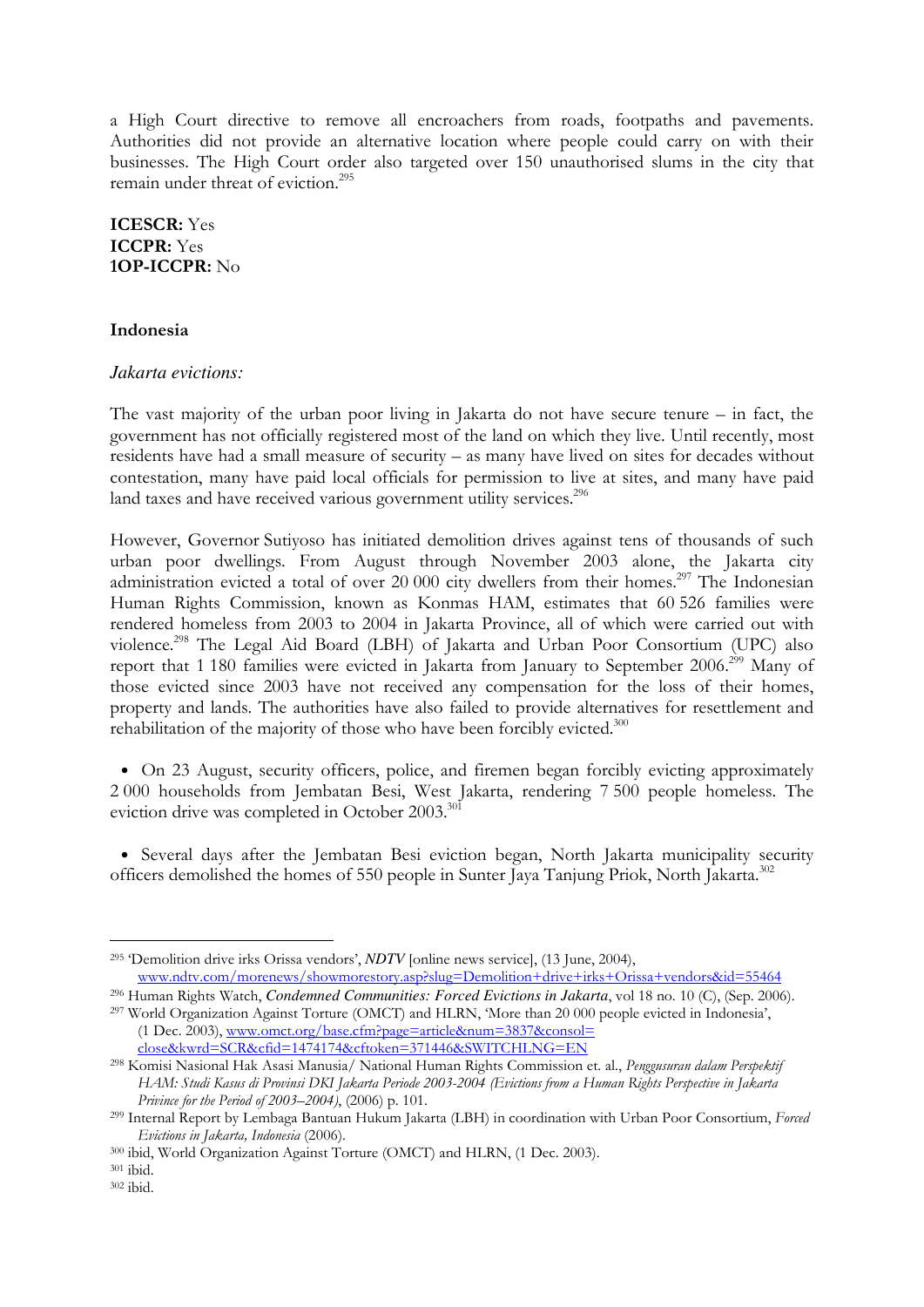• In September 2003, security officers demolished 700 houses in Kampung Baru, making 3 100 people homeless. The residents had received several notice letters. Reportedly, there are plans to build a housing and shopping complex in the area.<sup>303</sup>

• In October 2003, police forcibly evicted 520 households at Tanjung Duren Selatan and several hundred households in Tambora in West Jakarta. During the evictions at Tanjung Duren Selatan, nine people suffered minor injuries due to excessive use of force by security personnel. On the same day, police also forcibly evicted thousands more from their homes in Cengkareng, West Jakarta. During clashes with police, a man was killed and, allegedly, officials sexually abused a teenage girl.<sup>304</sup>

• Also in October 2003, security officers and police demolished a further 429 houses located on the bank of the Cipinang River, rendering some 1 800 people homeless.<sup>305</sup>

• In order to clear land for the Banjir Kanal Timur (East Jakarta Flood Canal), authorities demolished 44 houses in Cipinang Muara village, 237 in Cipinang Besar Utara, and 148 in Cipinang Besar Selatan, in Jakarta. In another operation, some 1 000 local security officers evicted approximately 4 000 residents of Kali Adem, in the Muara Angke village located on the bank of Angke River.<sup>306</sup>

• In October 2004, municipal public order officers, police and the military forcibly evicted some 450 persons in the Pinang Ranti sub district of East Jakarta and demolished another 200 homes in Srengseng Sawah in South Jakarta, during two evictions that were carried out on the same day. Residents received compensation of approximately US \$50. Most evictees had lived on the site since 1991.<sup>307</sup>

• The North Jakarta Municipality evicted 50 fisher families from Ancol Timur, North Jakarta, in April 2004, rendering some 160 people homeless. The fishermen had been living in Ancol Timur for over 30 years. They had already been evicted several times, but had rebuilt each time. The Municipality is planning to reclaim the north coast and build an upmarket housing and business area.<sup>308</sup>

• The Jakarta Municipal Government additionally removed several thousand sidewalk vendors in eviction drives. Ahead of the presidential election in June 2004, the Jakarta administration removed all street vendors from the city's busy areas in a month-long eviction campaign. Many vendors lost their kiosks and goods in the operation.<sup>309</sup> In September 2005, the eviction of

<sup>303</sup> ibid.

<sup>304</sup> 'West Jakarta to continue with forced evictions', *The Jakarta Post* [online newspaper], (2 Oct. 2003), http://www.indonesia- house.org/focus/HumanRights/100203wjakarta\_to\_continue\_forced\_evictions.htm; Evi Mariani, 'One eviction, thousands homeless', *The Jakarta Post* [online newspaper], (3 Oct. 2003),

http://www.indonesia-house.org/focus/HumanRights/100303one\_eviction\_thousand\_homeless.htm <sup>305</sup> ibid., World Organization Against Torture (OMCT) and HLRN, (1 Dec. 2003)

<sup>306</sup> ibid.

<sup>307</sup> 'Over 300 families lose homes in forced evictions', *Jakarta Post* [online newspaper], (13 Oct. 2004), http://www.rghr.net/mainfile.php/0642/813

<sup>308</sup> 'Fishermen families evicted for fourth time', *Jakarta Post*, (12 Apr. 2004), http://www.asia-pacificaction.org/southeastasia/indonesia/netnews/2004/ind\_16v8.htm#Fishermen%20families%20evicted%20for% 20fourth%20time

<sup>309</sup> 'City evicts vendors in run-up to election', *Jakarta Post* (17 May 2004), http://www.asia-pacificaction.org/southeastasia/indonesia/netnews/2004/ind\_21v8.htm#City%20evicts%20vendors%20in%20runup%20to%20election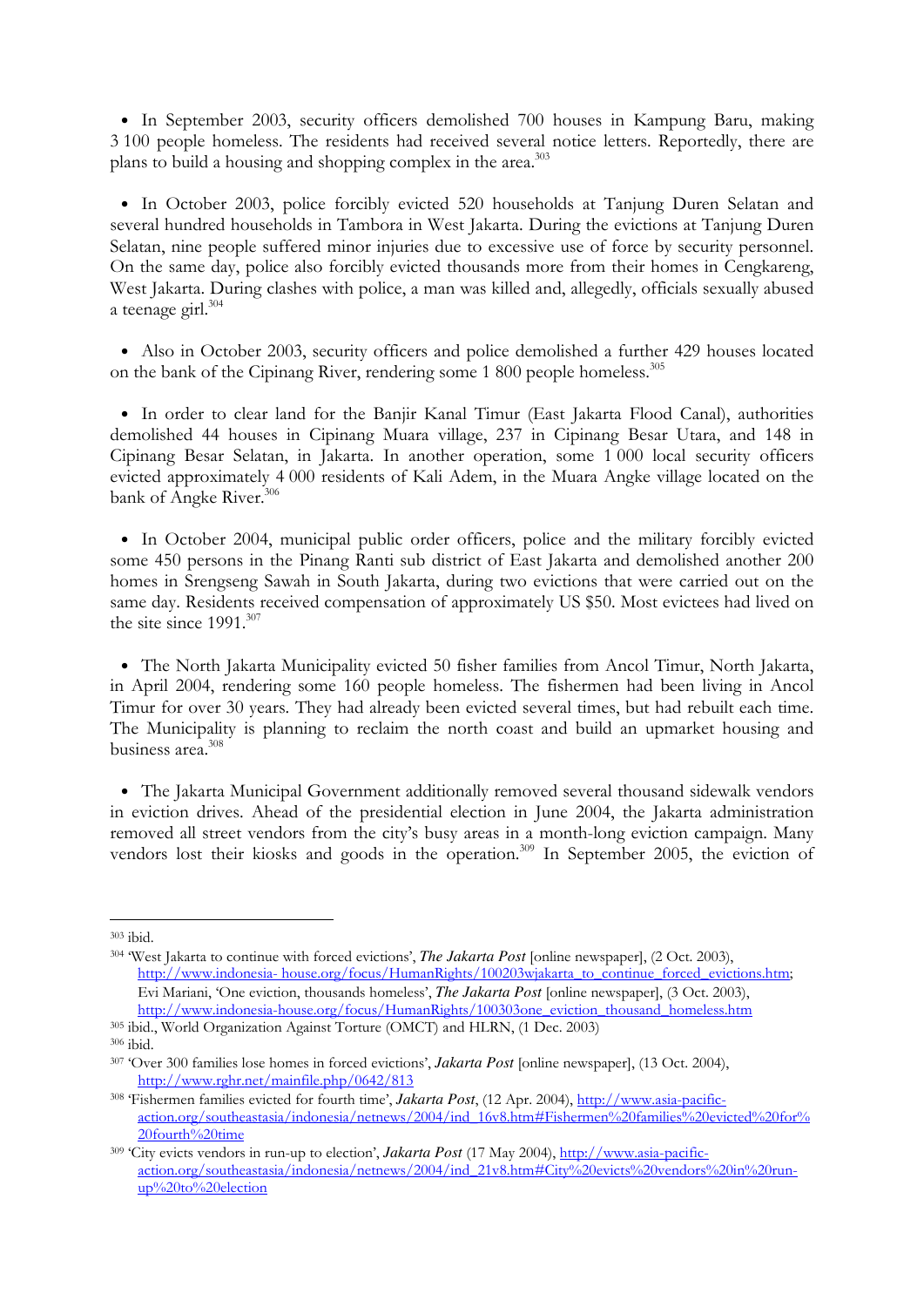sidewalk merchants at Kampung Rambutan terminal, East Jakarta, caused clashes between merchants and security officers of East Jakarta Municipality<sup>310</sup>

• The Central Jakarta Municipality mobilized 1 300 security officers to destroy 220 houses in Tanah Abang in November 2005. Authorities declared the reason for the eviction was to clear the area of prostitution. Police demolished the makeshift homes and several kiosks as part of a plan to make the city more attractive.<sup>311</sup>

## *Other evictions in Indonesia:*

• In April 2006, some 500 residents were forcibly evicted in the Serpong district Tangerang. Many of the residents had bought the land in the 1950s.<sup>312</sup>

ICESCR: Yes ICCPR: Yes 1OP-ICCPR: No

## Iraq

-

The United Nations High Commissioner for Refugees (UNHCR) estimates that there are at least 1.6 million Iraqis internally displaced with at least another 1.6 – 1.8 million in neighbouring states.<sup>313</sup> Many of these IDPs and refugees had fled their homes 30 years ago or more, however, Internal Displacement Monitoring Centre estimates that there are approximately 425 000 IDPs due to recent sectarian violence from February to November 2006.<sup>314</sup>

• The military offensive launched by US forces in the Iraqi city of Fallujah in November 2004 reduced much of the town to rubble, due to continuous aerial bombing. Due to the military offensive, the population of Fallujah fell from over 300 000 to less than 50 000. A majority of Fallujah residents were forced to flee their homes due to the destruction of public and private property in the offensive. US forces cut electricity and water supplies soon after the offensive began, leaving the remaining residents in desperate need.<sup>315</sup>

As the occupying power during 2003, the US was legally bound to respect the provisions of the ICESCR, which was ratified by the Iraqi Government in 1976. The US is also bound by the Geneva Conventions not to destroy civilian housing or undertake collective punishment. The US forces' targeting of civilian areas for bombardment amounts to collective punishment of Iraqis, and thus, a violation of the Geneva Conventions.

<sup>310</sup> Urban Poor Linkage Indonesia , *Sidewalk merchants reject eviction* [article on website], (17 Oct. 2005), http://www.uplink.or.id/content/view/162/48/lang,en

<sup>311</sup> Urban Poor Linkage Indonesia, *After Lebaran the eviction began again* [article on website], (22 Nov. 2005), http://www.uplink.or.id/content/view/181/48/lang,en

<sup>312</sup> 'Residents block road, burn tires', *Jakarta Post* [online newspaper], (18 Apr. 2006), www.asia-pacificaction.org/southeastasia/indonesia/netnews/2006/ind15v10.htm

<sup>313</sup> United Nations High Commissioner for Refugees, 'UNHCR Update on the Iraq Situation', (Nov. 2006), as cited at IDMC, http://www.internal-displacement.org/idmc/website/countries.nsf/(httpEnvelopes)/ B6C0B024031DFA0F802570B8005A74D6?OpenDocument

<sup>314</sup> IDMC, '425,000 newly displaced from their homes due to increase in violence which began in February 2006 (as of November 2006)' [article on website], http://www.internal-displacement.org/idmc/website/ countries.nsf/(httpEnvelopes)/3439F8A8E69E0D2CC125715E0058C43D?OpenDocument

<sup>315</sup> 'Battle rages in centre of Falluja' BBC, (10 November 2004), http://news.bbc.co.uk/1/hi/world/middle\_east/3998049.stm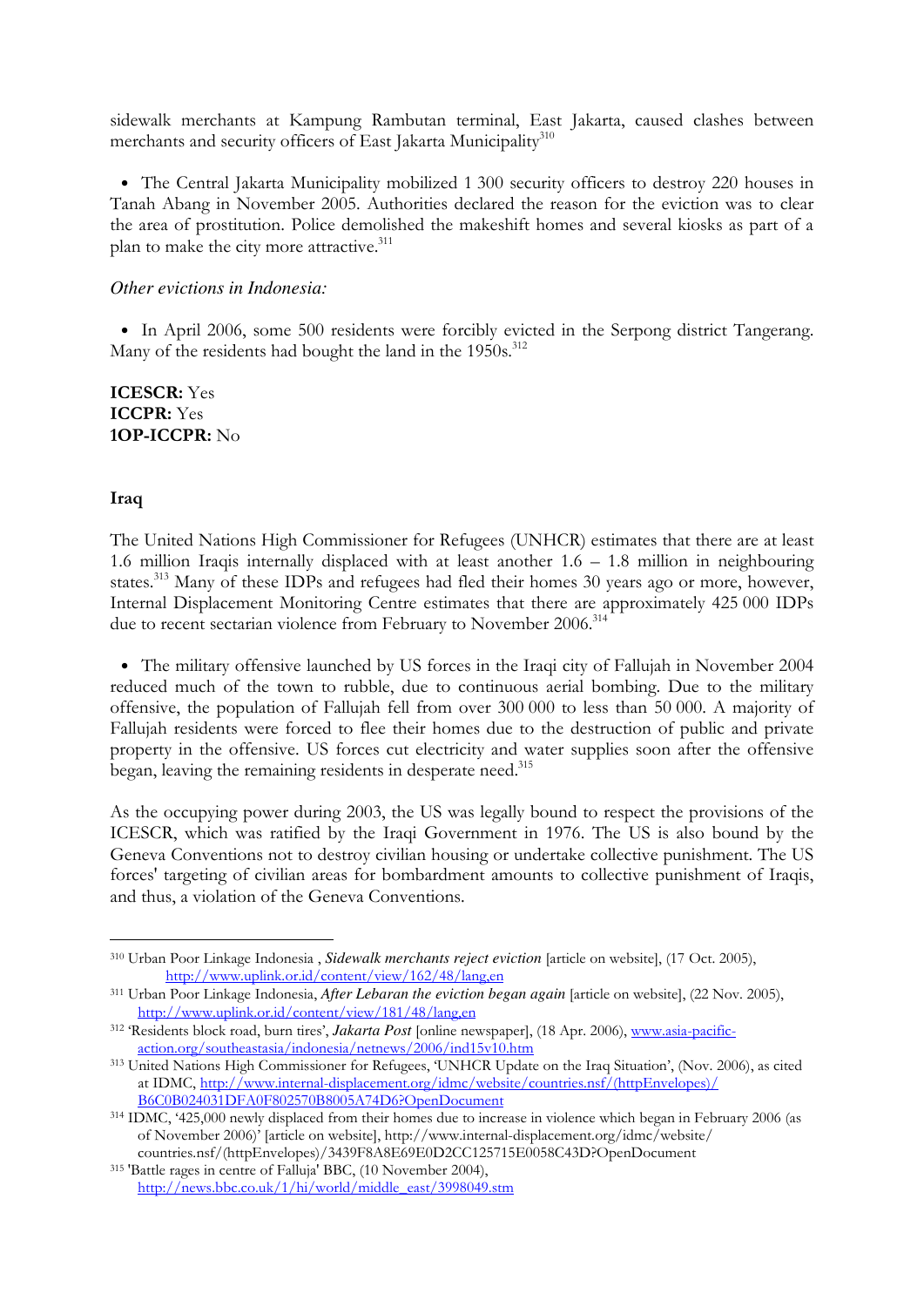• Since 2003, many people who have lost their homes due to the US-led occupation of Iraq have occupied public buildings, particularly in Baghdad. However, in September 2006, approximately 500 families were made homeless as Government officials forced them out of the public building without any notice or relocation plan.<sup>316</sup>

ICESCR: Yes ICCPR: Yes 1OP-ICCPR: No

## Israel and occupied Palestine

Badil Resource Center for Palestinian Residency and Refugee Rights and Internal Displacement Monitoring Centre (IDMC) report that approximately 70 per cent of the Palestinian people are refugees or internally displaced persons (IDPs). Palestinians have been displaced in waves for many decades, but most recently, policies of the Israeli occupation regime have led to many thousands of people being displaced through home demolitions, land confiscations, and the Wall.

The Wall, which has been under construction since 2002, is in some places a concrete wall of 8–9 metres high with sniper positions every 300 metres, and in other places, an electric fence with trenches, barbed wires, sensors and cameras. Based on the most recently approved route of 30 April 2006, the Wall follows the Green Line (the 1949 armistice line) for only 20 per cent of the route. Most of the Wall is being built inside the 1967 borders of the West Bank, isolating approximately 10.1 per cent of the Palestinian land. The amount of land *de facto* annexed by the Wall will be 46 per cent, if Jewish colonies are included in the estimates. The Palestinian Central Bureau of Statistics estimated that nearly 15 000 persons had been displaced as a result of the Wall as of June 2006.<sup>317</sup>

• Israeli Defense Forces demolished homes of over 19 000 people in the Gaza Strip in 2004. UN Secretary General, Kofi Annan said in a statement of 17 May 2004, "As the occupying power, it must cease such acts of collective punishment immediately."<sup>318</sup> Various official and unofficial reasons are given for such demolitions and evictions, including: the demolition of homes in Arab areas for lack of building permits (although the demolition of homes without building permits in Jewish areas is rare); Israeli retaliation for actual or suspected Palestinian attacks on Israeli civilians and soldiers; the prevention of attacks on Israeli citizens by Palestinian militants who use the houses, allegedly, to smuggle weapons; and to attack Palestinian civilians sought by the Israeli authorities.

Specific examples of the demolitions include:

- In January 2004, 475 people were affected when at least 25 homes were partly or completely destroyed in Rafah, Gaza.
- In January 2004, the homes of two families were partly or completely destroyed in Tulkarem Refugee Camp.

<sup>316</sup> 'Iraq: Homeless families seek government action' *IRIN News* [online newspaper], (26 Sep. 2006), http://www.irinnews.org/report.asp?ReportID=55719&SelectRegion=Middle\_East&SelectCountry=IRAQ

<sup>317</sup> Badil Resource Center for Palestinian Residency and Refugee Rights and Internal Displacement Monitoring Centre, *Displaced by the Wall: Forced Displacement as a Result of the West Bank Wall and its Associated Regime*, (Sep. 2006).

<sup>318</sup> 'Annan calls on Israel to halt destruction of Palestinian homes in Gaza', *UN News Centre* [online news service], (17 May 2004), http://www.un.org/apps/news/story.asp?NewsID=10759&Cr=palestin&Cr1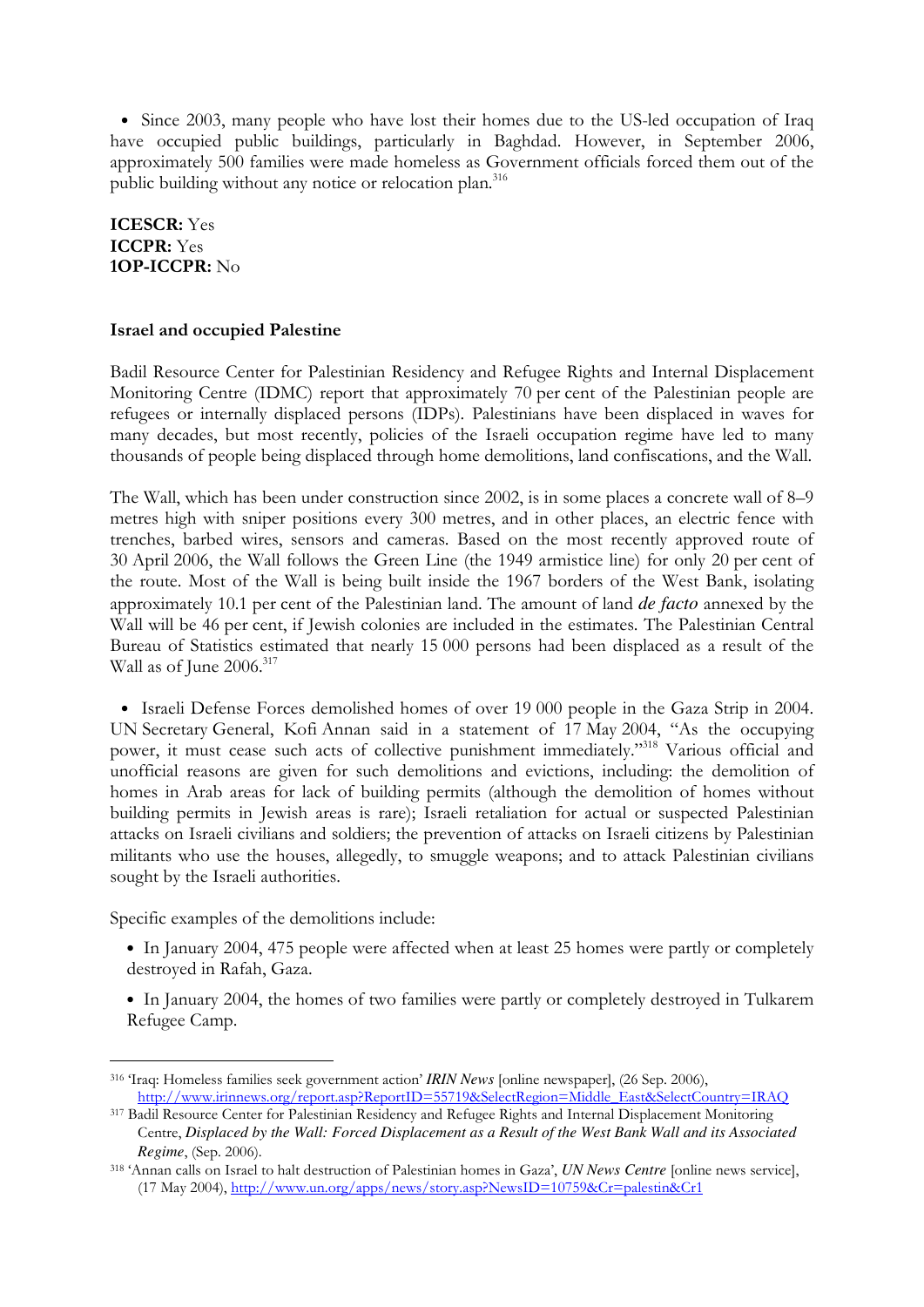• In February 2004, 70 people were made homeless when homes were bulldozed at Al-Azza Refugee Camp.

• In May 2004, 34 houses were completely destroyed at Khan Yunis Refugee Camp, leaving 299 people homeless.

• In May 2004, 880 people were made homeless when 80 houses were destroyed in Zayton Refugee Camp. This incursion left 14 Palestinian civilians dead and 30 others injured.

• In September 2004, 100 people were made homeless, with 35 homes totally destroyed and others damaged in Khan Yunis Refugee Camp. Several people were injured and one man was killed.<sup>319</sup>

• From June to September 2006, 3 400 Palestinians were displaced in the Gaza Strip due to 'Operation Summer Rains', an Israeli military operation undertaken in response to the kidnapping of an Israeli soldier.<sup>320</sup>

ICESCR: Yes ICCPR: Yes 1OP-ICCPR: No

#### Japan

• On 24 January 2005, approximately 600 police officers, guards, and city officials forcibly removed 3 000 homeless people from Shirakawa Park in the central part of the City of Nagoya. The homeless persons had lived in tent houses in the park. City authorities prematurely ended resettlement negotiations with the homeless people, claiming that they disturbed the 'proper use' of the park and renovation work for the preparation of the Aichi Expo in March 2005. Officials provided accommodation in a temporary shelter for evictees. However, homelessness remains a problem in Japan.<sup>321</sup>

ICESCR: Yes ICCPR: Yes 1OP-ICCPR: No

#### Kyrgyzstan

-

• In March 2004, law enforcement officials forcibly evicted 64 families – a total of 327 persons – from a building in Bishkek, the country's capital. The people had lived in the building since 1999 and were evicted without prior notice. They were not provided with alternative housing or compensation and so were rendered homeless by the eviction. Reports indicate that the police used excessive force during the operation. The people had come from other areas of Kyrgyzstan to the Bishkek to find employment, and had moved into the vacant, unfinished building.<sup>32</sup>  $\ddot{\phantom{a}}$ 

<sup>319</sup> Centre on Housing Rights and Evictions (COHRE), *Evictions Monitor*, vol. 1 no 2, (Dec. 2004), http://www.cohre.org/view\_page.php?page\_id=176

<sup>320</sup> Badil, 'A Piecemeal Approach to International Law Will not Bring Peace' [Statement to the Human Rights Council], (4 July 2006), http://www.badil.org/Publications/Press/2006/press423-06.htm

<sup>321</sup> Asian Coalition for Housing Rights (ACHR) [article on website], *Forced evictions in Nagoya*, (Jan. 2005), http://www.achr.net/Evictions%20Asia/Japan%20Evcitions.htm

<sup>322</sup> World Organization Against Torture (OMCT), *Forced Eviction of 64 Families in Bishkek, Kyrgyzstan* [article on website], (3 May 2004),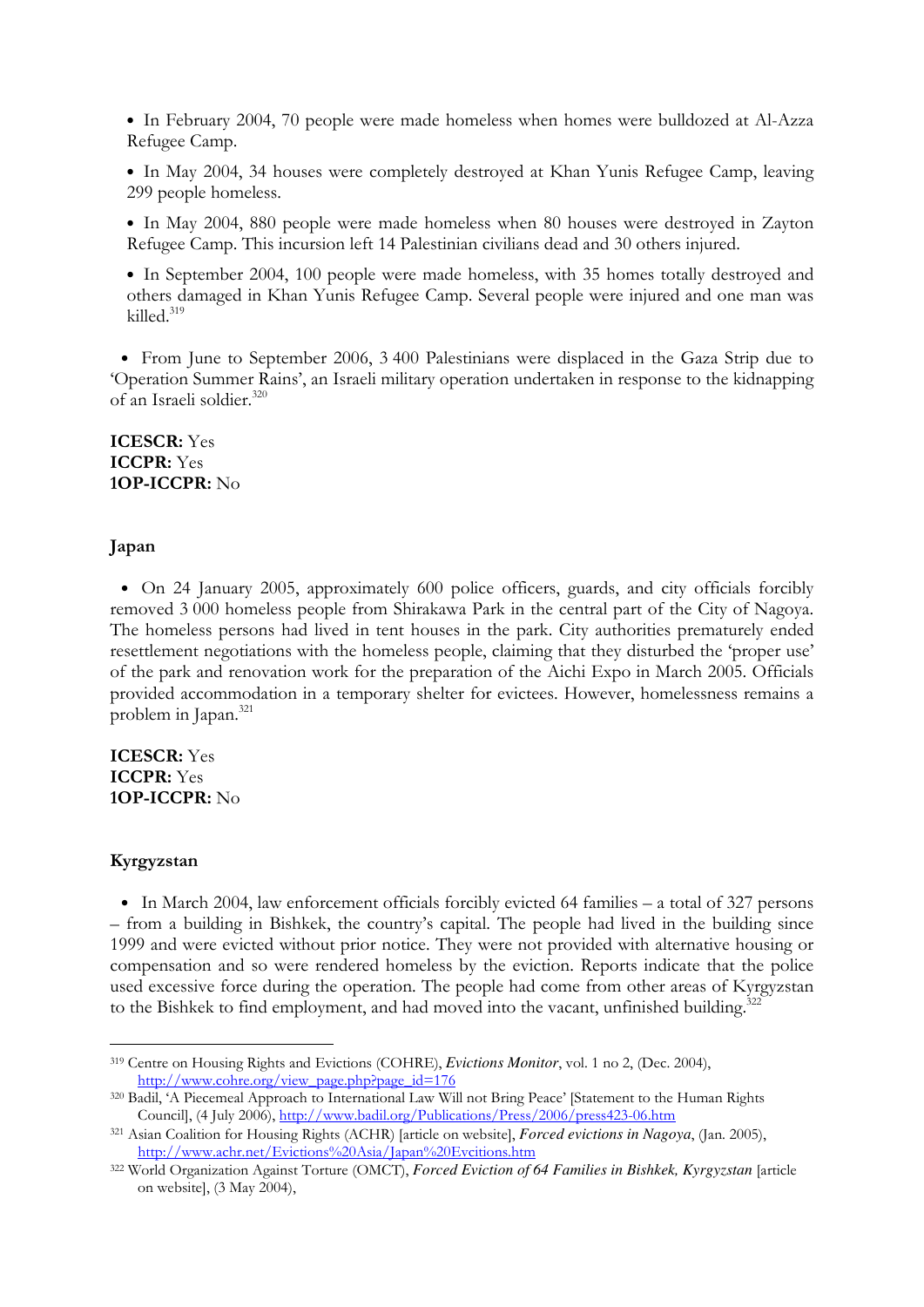## Lebanon

• During the Israeli-Hezbollah war between 12 July and 14 August 2006, Israeli forces destroyed at least 15 000 civilian houses in Lebanon and displaced up to a million people, according to a report by Amnesty International.<sup>323</sup> A Commission of Inquiry, formed by the UN Human Rights Council, reported that Israel was guilty of "excessive, indiscriminate and disproportionate use of force". The Commission found that "cumulatively, the deliberate and lethal attacks by the Israeli Army on civilians and civilian objects amounted to collective punishment", which is a violation of the Geneva Conventions. 324

ICESCR: Yes ICCPR: Yes 1OP-ICCPR: No

#### Malaysia

-

• In a joint exercise, the Town Planning and Housing Board, Sabah Electricity Company, the Water Department, the National Registration Department, the Immigration Department, and the police tore down at least 11 squatter settlements in Kg Tebobon, Menggatal in February 2004. The Town Planning and Housing Board (LPPB) had served the residents with an eviction notice six months prior to the operation. The enforcement team demolished three illegal structures, while eight were dismantled by their owners. LPPB owns the land and wants to develop the area. The LPPB was planning to allocate low-cost housing to qualified local squatters, but this had not been addressed prior to the eviction.<sup>325</sup>

• In August 2004, the Sabah Forestry Department, the Police, and Rela officers (members of a volunteer corps controversial for their violent tactics) forcibly evicted several hundred local villagers for allegedly encroached forest reserve land. The officers arrived at the villagers' homes without prior notice and forced the residents out of their houses. The officers demolished some of the 72 homes with bulldozers, set fire to the remaining ones, and confiscated the villagers' property, including all livestock. During the eviction, Forestry Department officials also confiscated several cars, motorbikes, and chainsaws belonging to villagers. Residents were handcuffed and sixteen men were arrested and detained for two to three weeks. Reportedly, the land on which the residents had set up their village – Kampung Puteri Tambausung – was not

http://www.omct.org/base.cfm?page=article&num=4866&consol=close&kwrd=ADV&grp=Documents&cfid =3909325&cftoken=22677938

<sup>323</sup> Amnesty International, *Israel/Lebanon Deliberate destruction or "collateral damage"? Israeli attacks on civilian infrastructure* [article on website], (23 Aug. 2006),

http://web.amnesty.org/library/Index/ENGMDE180072006?open&of=ENG-LBN

<sup>324</sup> 'Report of the Commission of Inquiry on Lebanon pursuant to Human Rights Council Resolution S-2/1' [report on website], (10 Nov. 2006), http://www.ohchr.org/english/bodies/hrcouncil/docs/CoI-Lebanon.pdf; 'UN finds 'flagrant violations' in Israeli prosecution of war', *The Daily Star*[online newspaper] (22 Nov. 2006),

http://www.dailystar.com.lb/article.asp?edition\_id=1&categ\_id=2&article\_id=77078

<sup>325</sup> 'Illegal Tebobon dwellings demolished', *Daily Express News* [online newspaper], (5 Feb. 2004), http://www.dailyexpress.com.my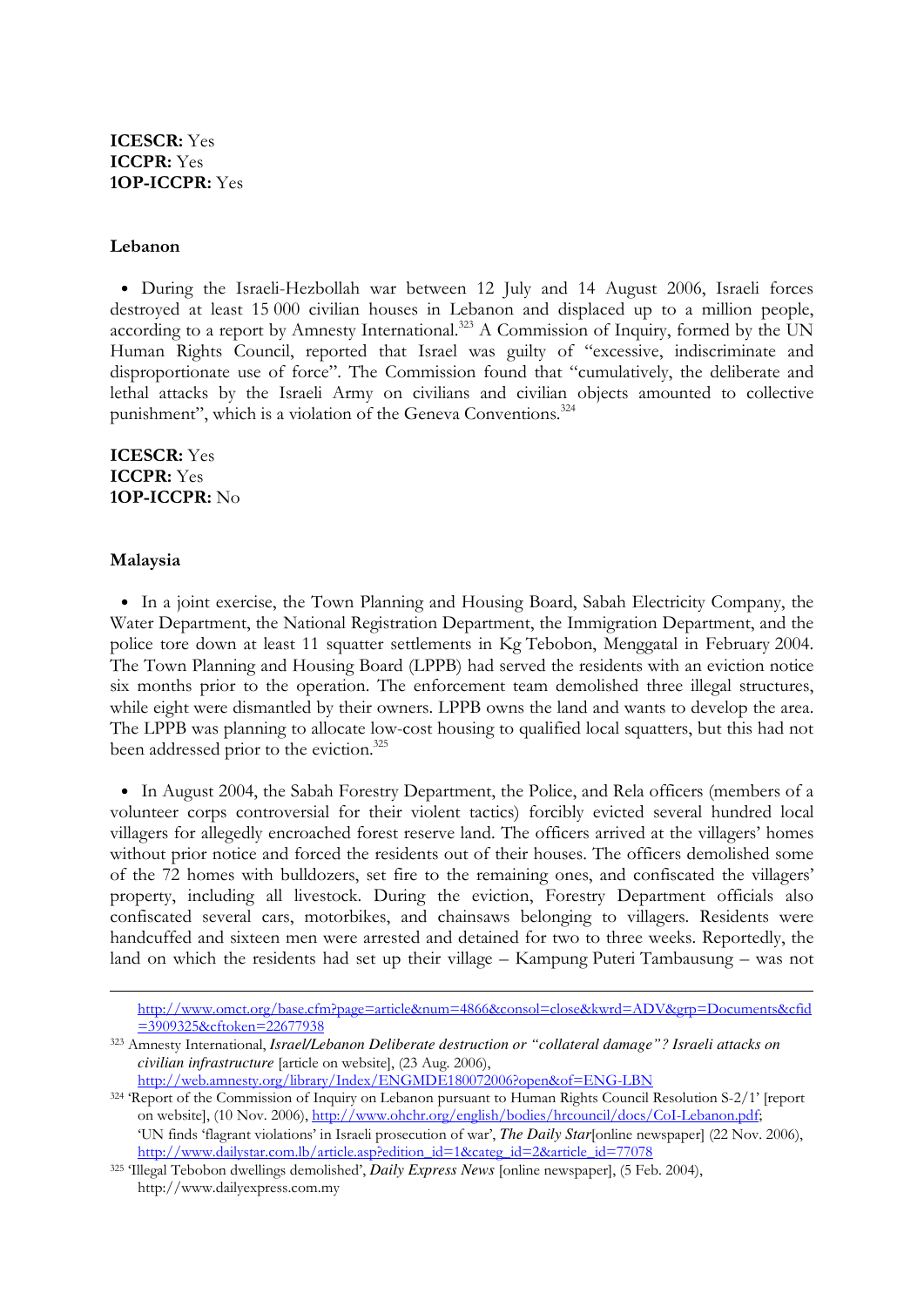classified as forest reserve. The evictees, who were left homeless, were forced to seek shelter with friends and relatives or rent rooms in lodging houses.<sup>326</sup>

• In August 2004, at Bandar Ramai Ramai, the Sandakan Municipal Council, the Immigration Department, police and Rela demolished 22 illegal structures and detained three workers who were unable to produce immigration documents.<sup>327</sup>

• In April 2005, enforcement staff from the State Land and Survey Department, escorted by police, demolished dozens of houses in a squatter colony near Canada Hill, outside the centre of Miri. The houses had been built decades previously on State-owned land where commercial development had since been planned. The squatters were caught by surprise, as they had not received a clear and accurate eviction notice. The squatters were reportedly resettled 25 kilometres outside of town.<sup>328</sup>

ICESCR: No ICCPR: No 1OP-ICCPR: No

#### Myanmar

-

• Amnesty International reported in May 2004 that the Muslim ethnic minority – known as the Rohingyas – in Northern Rakhine State, western Myanmar, regularly suffer from several forms of human rights violations, including the confiscation of their land and forced eviction by the army and police forces. Much of the land confiscation in Northern Rakhine State is related to the establishment of 'model villages'. The Myanmar Government has relocated Rakhine Buddhists and other non-Rohingyas to Northern Rakhine State and developed housing and provided land to them for farming. In other cases, the NaSaKa military and police have confiscated land from the Rohingyas as they expand their bases, and also for commercial purposes. Rohingya people are rarely offered compensation or alternative accommodation. Furthermore, they are often forced to build the houses and other facilities of the model villages without payment, on land which was confiscated from them. The NaSaKa has confiscated land to establish shrimp farms and rice fields and, reportedly, have forced Rohingya people to work in the same fields that were confiscated from them. In other cases, the NaSaKa have rented out land to the same people from which it was confiscated. As a result of such discriminatory practices, tens of thousands of Rohingya have fled to Bangladesh and other countries.<sup>329</sup>

• The State Peace and Development Council (SPDC) – the military junta Government of Myanmar – has further attempted to consolidate its control over the country. In the Karen districts in eastern Myanmar, the Government has displaced thousands of villagers belonging to the Karen ethnicity since November 2005. Army soldiers forcibly relocated the population of several villages from the hills to the plains, where the SPDC can have greater control over them. The army has forced villagers to dismantle their homes with seven days notice, and threatened to burn villages down and shoot residents if they do not comply. Villagers are then required to

<sup>326</sup> 'Villagers claim wrongful eviction', *Daily Express News* [online newspaper], (9 Sep. 2004), http://www.dailyexpress.com.my

<sup>327</sup> '22 illegal structures demolished in Sandakan', *Daily Express Malaysia* [online newspaper], (25 Aug. 2004), http://www.dailyexpress.com.my

<sup>328</sup>'Squatter homes flattened', *The Star Online* [online newspaper], (13 Apr. 2005)

<sup>329</sup> Amnesty International, *Myanmar/ The Rohingya Minority: Fundamental Rights Denied* [article on website], (19 May 2004), http://web.amnesty.org/library/Index/ENGASA160052004?open&of=ENG-MMR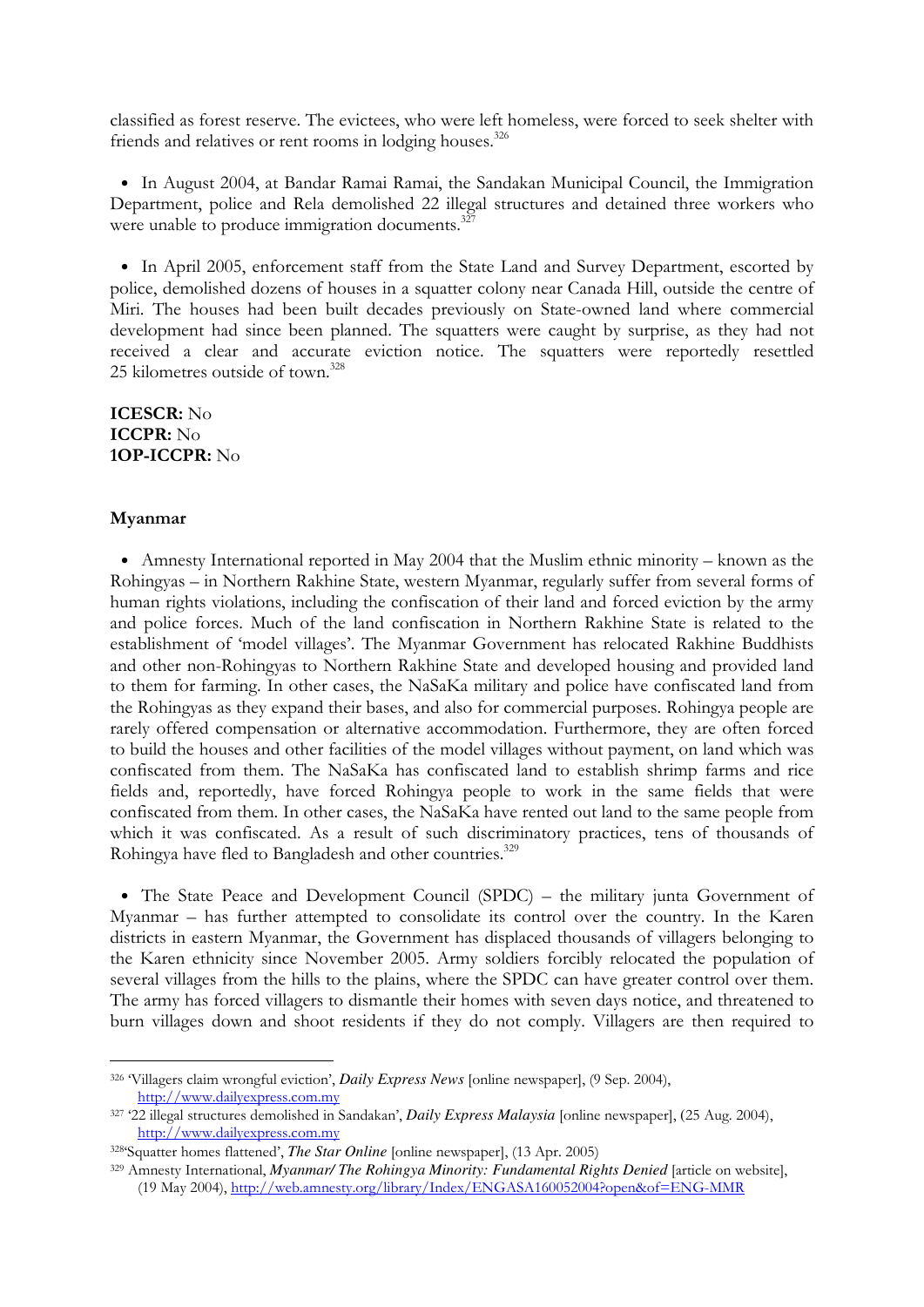transport their own building materials to new sites and rebuild their homes. The army officers reportedly beat residents who did not build homes to a certain standard. In the new locations there are inadequate water resources and residents are not able to keep livestock and are not provided sufficient space for farming. Instead, residents are forced to survive as day labourers. The SPDC has also exploited villagers for forced labour.<sup>330</sup>

ICESCR: No ICCPR: No 1OP-ICCPR: No

#### Nepal

• In June 2006, police evicted members of the Maoist Victims Association who had created a camp in Kathmandu. Approximately 150 police forced the people into vans and arrested eighty persons during the operation. The Maoist Victims Association is an organisation of people who have been internally displaced due to Maoist violence during their conflict with the Government of Nepal.<sup>331</sup>

## ICESCR: Yes ICCPR: Yes 1OP-ICCPR: Yes

#### Pakistan

-

#### *Lyari Expressway evictions*

In 2001, the Government of Pakistan and the Karachi City Government started massive bulldozing operations in preparation for the US \$1.5 billion Lyari Expressway Project on the banks of the Lyari River. For this project, an estimated total of 77 000 families (230 000 persons) will be evicted. Many of the affected people live in settlements that are more than 100 years old. There are plans to relocate the evictees, however, the relocation sites are located approximately 30 kilometres outside of the city and many lack basic services, such as water or electricity. Moreover, approximately 5 000 businesses, 58 mosques, churches and temples, and several schools will be destroyed. Due to the eviction, the schooling of several thousand students will be severely disrupted, and around 40 000 people will lose their jobs. While compensation is provided to the evictees, it equals less than 10 per cent of their homes' market value. The affected communities have not been consulted on the imminent evictions. Many of those facing eviction have legal tenancy rights that have been recognised by the Courts. Although the High Court of Sindh ordered the Government to review the design of the project so as to minimise the number of people affected, the implementation of the Lyari Expressway project has continued. There have also been reports that the project has demolished many homes that do not fall under the path of the expressway, as these evictions give the Government access to valuable land.<sup>332</sup>

<sup>330</sup> Karen Human Rights Group (KHRG), *Forced Relocation, Restrictions and Abuses in Nyaunglebin District*  [article on website], (10 July 2006), http://www.khrg.org/khrg2006/khrg06f6.html

<sup>331</sup> 'Nepal police evict homeless from makeshift camp', *Rajdhani* [article on website], (6 June 2005), http://news.monstersandcritics.com/mediamonitor/article\_1006106.php/Nepal\_police\_evict\_homeless\_from\_ makeshift\_camp\_reports\_daily

<sup>332</sup> UN-HABITAT, *Forced Evictions – Towards Solutions?* [article on website], (2005), http://www.unchs.org/pmss/getPage.asp?page=bookView&book=1806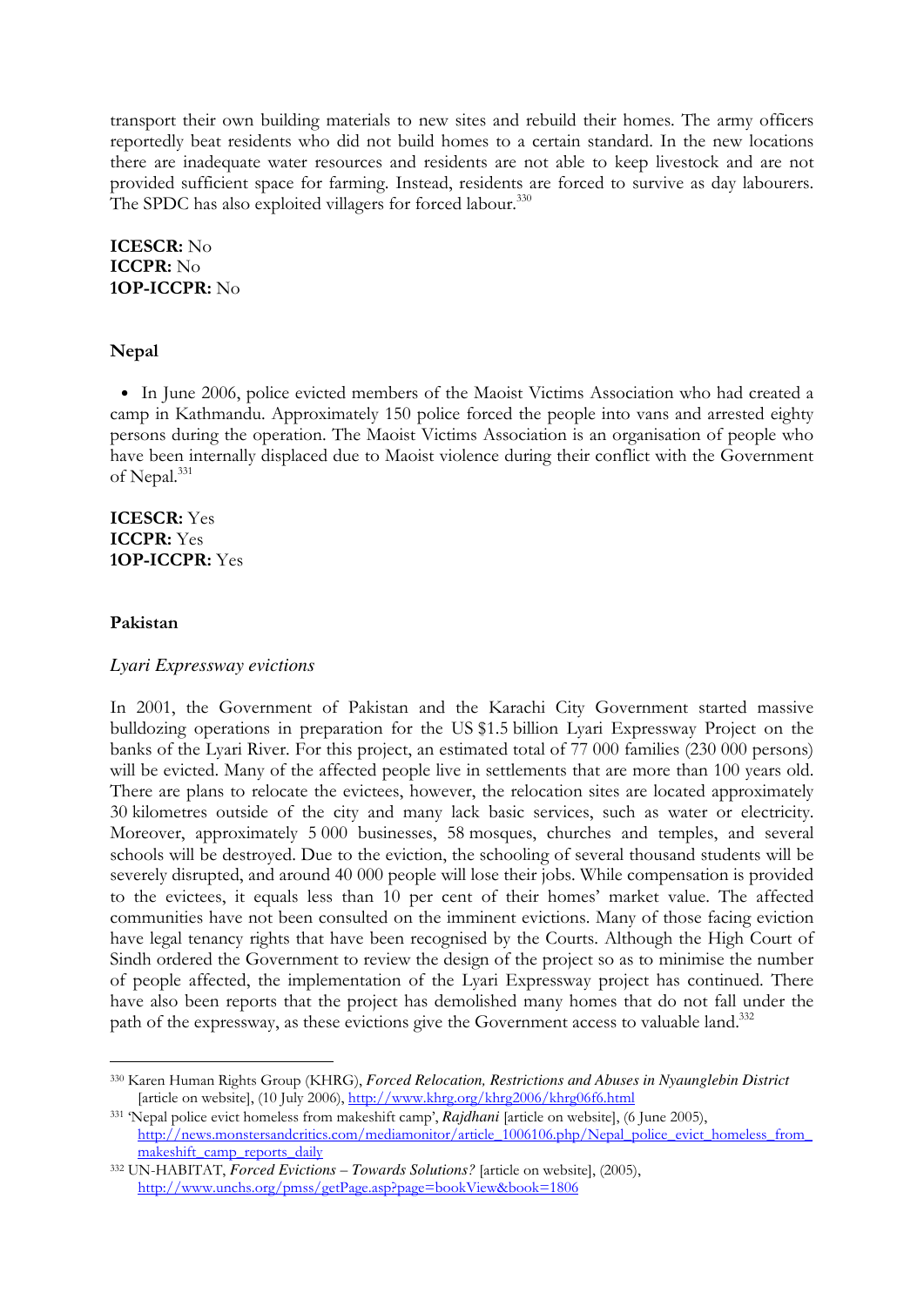• Between the beginning of 2001 and April 2006, approximately 11 000 houses and 3 100 commercial buildings have been destroyed in several eviction drives; and the destruction has left approximately 30 000 people without work. Injuries and deaths have also been reported after people protested and refused to move for the bulldozers. In January 2006, the Karachi City Government forcibly evicted residents of Rehmatia Colony and Prem Nagri without giving prior notice, and without paying compensation or providing alternative residences. The City authorities demolished 600 housing units and a temple. The police reportedly used excessive force during the eviction and a number of community activists were injured and many others arrested.<sup>333</sup>

## *Other Karachi evictions*

• The Human Rights Commission of Pakistan reported that in April 2004, the Karachi City administration demolished over one hundred houses at Anwar Shah Goth, in North Karachi, despite a court injunction to abstain from the eviction. Reportedly, many people had bought their homes over 25 years ago.<sup>334</sup>

• The Urban Resource Centre reported that, in November 2004, the Karachi Building Control Authority (KBCA) demolished 40 houses in the Shah Rasool Colony, in Clifton, Karachi, rendering over 100 people homeless, even though the KBCA does not have the authority to conduct evictions. The community has tried to negotiate with the Karachi Government, but evictees have not been compensated or relocated.<sup>335</sup>

• The City District Government of Karachi (CDGK) demolished over 1 000 homes opposite the main gate of Karachi University in February 2006. City officials argued that the evictions were necessary as those evicted were illegally occupying land over a water pipeline. The City provided no prior notice or compensation to the affected families.<sup>336</sup>

• On 9 March 2006, the City demolished 150 houses in Yousuf Goth in New Karachi and 300 houses in other parts of New Karachi Town to make way for a road extension project. The City did not provide compensation to affected families, even though most houses had legal titles issued from the Sindh Katchi Abadi Authority.

• On 10 March 2006, the Town administration demolished over 200 homes in Shaheed-e-Millat Colony Korangi Sector 3½ for a road extension project. The City did not provide compensation.

• On 13 March 2006, the Town administration officials demolished 1 250 homes in Jumma Goth — a 30 year old settlement. The affected families lost their household property along with their homes. Police used tear gas and batons when residents tried to resist the demolition of their homes. The local government argued that the settlement was illegal, as it was located on a main water supply pipeline. However, a survey showed that there were various high-rise buildings illegally constructed on the same pipeline, which were not demolished.<sup>337</sup>

<sup>333</sup> 'Made homeless and out in the cold', *The Jang* [online newspaper], (15 Jan. 2006), http://www.jang.com.pk/thenews/jan2006-weekly/nos-15-01-2006/kol.htm#2,

<sup>334</sup> Human Rights Commission Pakistan (HRCP), *State of Human Rights 2004 – Housing* [article on website], (2004), http://www.hrcp-web.org/pdf/ar\_2004/6-3.pdf

<sup>335</sup> Urban Resource Centre, *Eviction Watch Report Karachi, January – June 2005* [article on website], http://www.urckarachi.org/evic.htm

<sup>336</sup> ibid.

<sup>337</sup> ibid.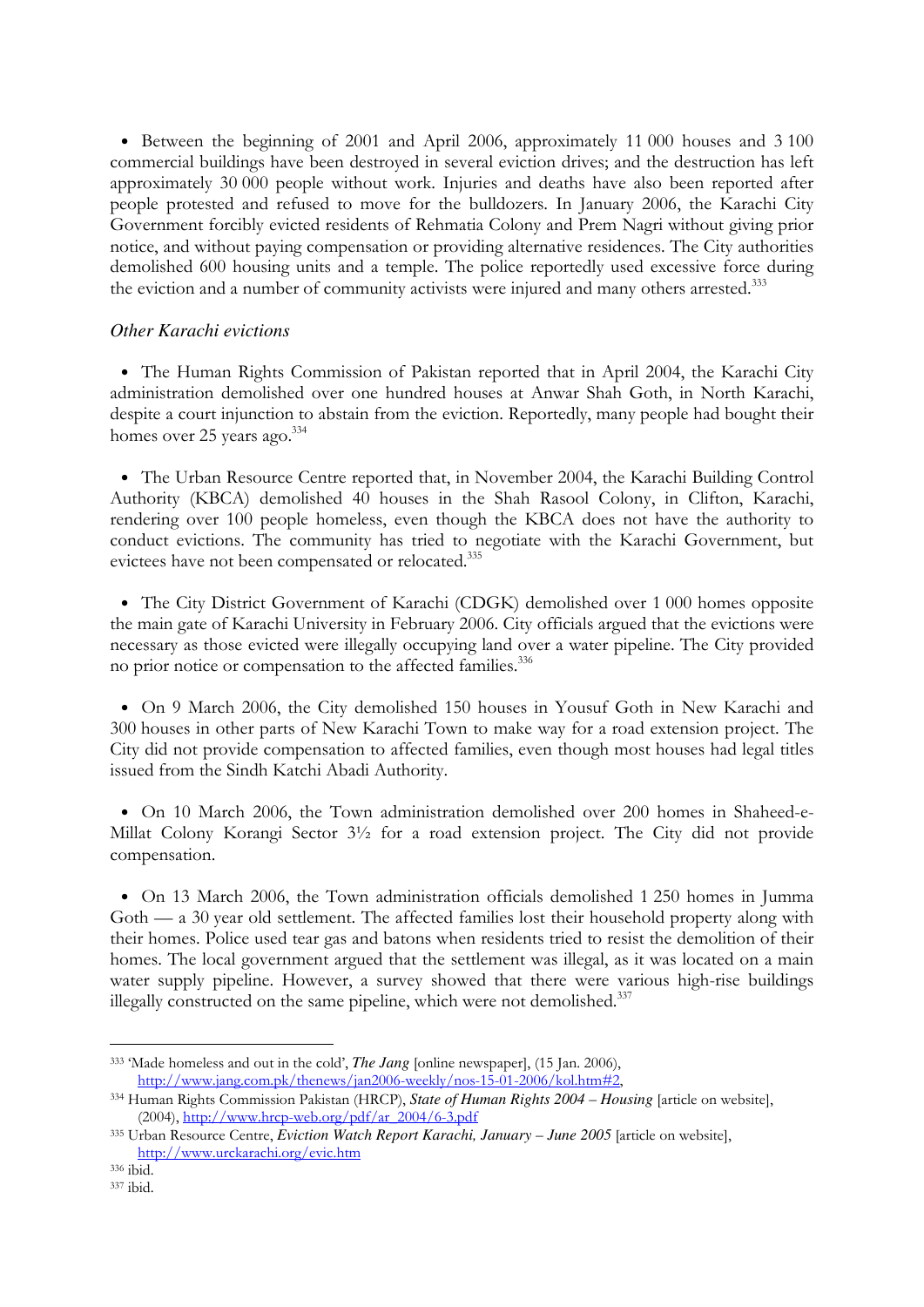• On 22 April 2006, the CDGK demolished 40 houses in Allah Wali Colony Block 6, PECHS Jamshid Town Karachi. The CDGK bulldozed houses that had been built in 1954, without providing compensation or alternative accommodation and in spite of a case pending in the Sindh High Court concerning the planned eviction, and a hearing scheduled on the matter for the following week.<sup>338</sup>

• On 25 April 2006, 100 houses near Graveyard Masira Colony Landhi were demolished.<sup>339</sup>

• In May 2006, the CDGK demolished 250 houses in the Sikander Goth settlement, Karachi. The eviction was carried out in order to clear the land for a high-rise building, and the builder's private guards reportedly helped demolish the houses. The residents had not been given prior notice of the eviction. They tried to resist the operation, and in the ensuing protests, police killed four protesters and injured several other people. The Urban Resource Centre reported that the City plans to demolish  $750$  more houses in the area.<sup>340</sup>

ICESCR: No ICCPR: No 1OP-ICCPR: No

#### Papua New Guinea

• In December 2003, heavily armed police forcibly evicted some 10 000 people from their homes in Madang, and burnt all houses to the ground. Earlier, a national court had ordered the eviction and relocation of the squatter settlement. However, no alternative housing was provided for these families. Reportedly, police also obstructed efforts of NGOs to give food and other emergency assistance to those rendered homeless by the eviction.<sup>341</sup>

ICESCR: No ICCPR: No 1OP-ICCPR: No

## The Philippines

Although housing rights are protected legally by both the Philippines Constitution and the Urban Development and Housing Act of 1992 (UDHA), hundreds of thousands of people have been evicted in the name of 'beautification' and 'development'.

#### *North and South Rail Project evictions*

The number of evictions in Metro Manila has increased significantly since 2005 due to the rehabilitation of the Philippines National Railway system, known as the Northrail-Southrail Linkage Project. Most of those affected are informal settlers who have lived along the railway tracks for a several decades. Once completed, the Northrail-Southrail Linkage Project is expected to alleviate existing traffic congestion in Metro Manila, improve transport between the airports

<sup>-</sup><sup>338</sup> ibid.

<sup>339</sup> ibid.

<sup>340</sup> ibid.

<sup>341</sup> 'Protests against eviction of squatters in PNG's Madang province', *Radio New Zealand International* [online news service], (17 Dec. 2003), http://www.rnzi.com/pages/news.php?op=read&id=7867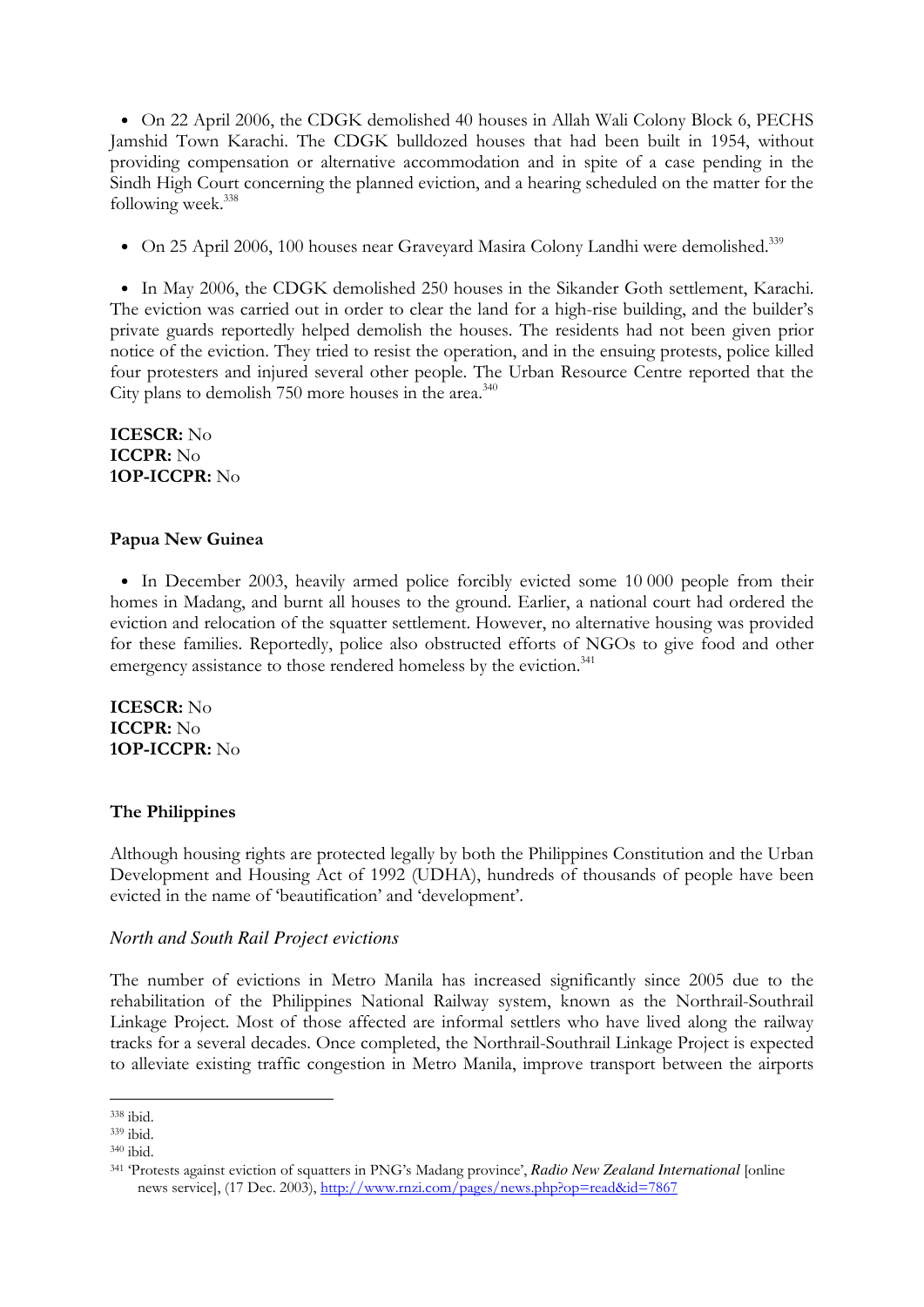and seaports of the Manila-Clark-Subic economic triangle, and provide easy access to Central and Northern Luzon's new economic growth areas. Research by Urban Poor Associates (UPA) has found that the project will be responsible for the forced eviction of 80,000 families (400,000 people) – the largest planned displacement in the history of the Philippines.

• To date, approximately 29 000 families (145 000 people) have been moved (22 000 families from the Northrail tracks and 7 000 from the Southrail tracks) to several relocation sites at a distance of up to 40 kilometres from Metro Manila. The Government began the implementation of the project before a comprehensive relocation plan was present, so that as few as half of the evicted families received compensation or were relocated. Living conditions at most of the relocations sites are grossly inadequate due to a lack of potable water, electricity and sanitation facilities. Local NGOs in Manila report that most of the families who were moved from the Northrail tracks had to live in tents for several months at the relocation sites. According to Urban Poor Associates, the incidence of hunger in the relocation sites is double that experienced by communities living adjacent to the railway tracks. Each family is provided with a loan, payable in 25–30 years with interest rates between 6–9 per cent. In many cases the loan is not sufficient to construct a house. Large numbers of homes at Cabuyao are incomplete, without roofs and with dirt floors.<sup>342</sup>

## *Other evictions*

-

• Forced evictions and demolitions of homes have also been carried out in preparation for the 12th ASEAN Summit in Cebu in December 2006. Forty-two families (210 persons) were left homeless when their houses situated at the front of the Shangri-la Mactan Island Resort and Spa in Mactan Island were demolished by the police. The cleared land will be used as a parking lot for Summit participants. Reports indicate the demolitions were violent with police using water cannons and truncheons to disperse the barricade put up by those trying to resist the demolitions. Many were hurt, including women and children, and 12 were arrested and detained during the demolitions.

More than 600 homes were also demolished in Mandau City in preparation for the Summit. Only 100 families were provided with temporary accommodation and 500 families remain homeless. Furthermore, the temporary accommodation lacks basic services, such as electricity and water.<sup>343</sup>

• In April 2003, security forces forcibly evicted 115 Manobo indigenous families living in the Municipality of Quezon, Bukidnon Province. This eviction was carried out, reportedly, to secure the land for commercial interests. The affected families had not been given prior notice of the eviction, and did not receive compensation for the loss of their homes, all of which were demolished and burnt. Fifty-eight families found shelter with relatives, while the other 57 families were transferred to the Lumintao Elementary School where they found temporary shelter. After two months, the Lumintao Sub-district officials resettled the 57 families to a new site. The uncertain legal status of that resettlement site, however, leaves families without secure tenure. The water at the site is reportedly contaminated and unsafe for drinking.<sup>344</sup>

<sup>342</sup> Urban Poor Associates [personal communications]; Quijano, S., Lorenzana, A., *Railway Rehabilitation Project in the Eyes of Different Stakeholders*, Urban Poor Associates, Task Force Housing Rights Along the Railways, Cordaid, p. 2, 2006; LOCOA, *Philippine gov't commits massive HR violations in railroad projects* [article on website], (6 May 2006), http://www.locoa.net/home/?doc=bbs/ gnuboard.php&bo\_table=p\_co\_training&wr\_id=11

<sup>343</sup> Urban Poor Associates [personal communications], (Nov. 2006).

<sup>344</sup> Asian Human Rights Commission, quoted in: UN-HABITAT and OHCHR, *'Indigenous peoples' right to adequate housing: A global overview, United Nations Housing Rights Programme Report No. 7'* Nairobi, (2005).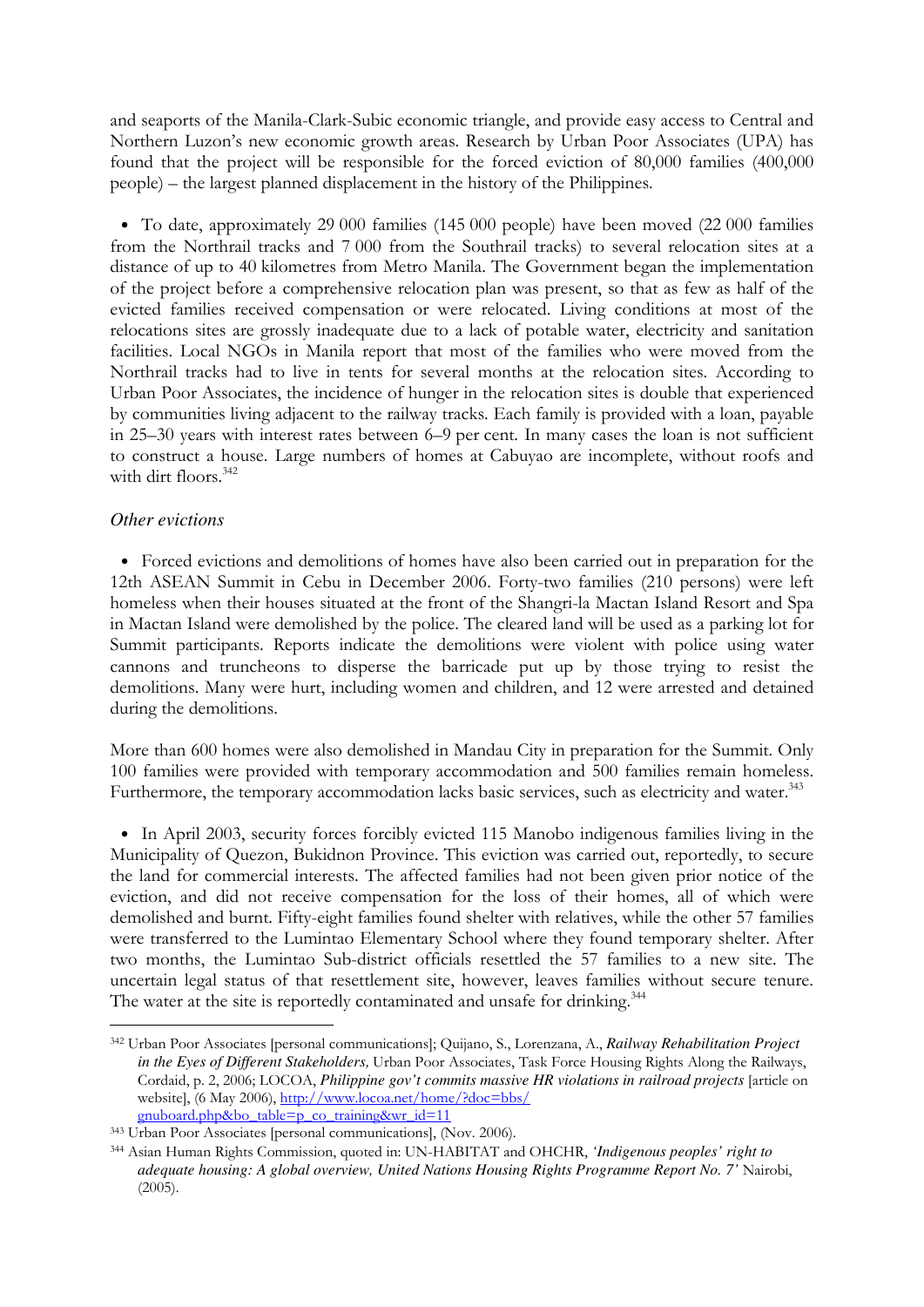• In November 2004, the Philippine Armed Forces evicted approximately 80 families of retired soldiers from the Camp Aquino reserve in Tarlac City, where they had lived for about 20 years. The military is undertaking a modernisation programme and is developing a housing project on the site. While the new project will house up to 5 000 soldiers, retired army personal and their families do not have the right to live in any of the new houses. The affected families were not provided with alternative accommodation or compensation.<sup>345</sup>

• On 21 January 2005, the Metro Manila Development Authority (MMDA) demolished the houses of seven families living under the bridge in Barangay Sta. Cruz, Quezon Avenue, Quezon City. Two truckloads of demolition crews from the MMDA and police officers demolished the seven families' houses without prior notice. MMDA officers and police set fire to the housing materials and possessions the families had been forced to leave behind.<sup>346</sup>

• Officials of the Metro Manila Development Authority (MMDA) forcibly evicted 78 families living under the President Quirino Avenue Bridge and along the Estero de Paco in Manila in April 2005. The MMDA stated that the eviction was in line with the Government's beautification drive. Many of the evictees had been living under the bridge for over 10 years. People were notified a few days before the eviction. The Government provided compensation of P 5 000 per family, which evictees argued was insufficient for long-term rental accommodation.<sup>347</sup>

• In October 2006, the Army evicted the residents of at least 50 shanties in Fort Bonifacio, Taguig City, claiming the residents, who are mostly retired soldiers, had encroached on land reserved for the expansion of the Libingan ng mga Bayani, the Memorial Cemetery, in which soldiers are buried. On 30 August 2006, 106 homes were destroyed at nearby Sitio Masagana. A total of 300 homes will be affected.<sup>348</sup>

ICESCR: Yes ICCPR: Yes 1OP-ICCPR: Yes

## Sri Lanka

-

• In response to the Tsunami of December 2004, the Government of Sri Lanka established a coastal buffer zone in order to protect against the event of a future tsunami. Hundreds of thousands of people living within the buffer zone were moved to transitional shelters inland, where they are waiting for permanent housing. Many fishing communities had to be evicted by force, as they were not willing to abandon their homes by the sea. The resettlement was carried out without consultation with the concerned communities. To house all people displaced by the tsunami, an estimated 100 000 permanent homes will have to be built or repaired.<sup>349</sup>

<sup>345</sup> 'Families living inside military camp face eviction', *Sun Star Baguio* [online newspaper], (16 Mar 2004), http://www.sunstar.com.ph/static/bag/2004/03/16/news/33.families.living.inside.military.camp.face.eviction. html

<sup>346</sup> *Asian Coalition for Housing Rights* (ACHR) [Correspondence].

<sup>347</sup> 'Tough love', *Philippine Daily Inquirer* [online newspaper]*,* (10 Apr. 2005), http://news.inq7.net/archive\_article/index.php?ver=0&index=1&story\_id=33216

<sup>348</sup> 'Army evicts squatters from Fort Bonifacio', *Manila Times* [online newspaper], (13 Oct. 2006), www.manilatimes.net/national/2006/oct/13/yehey/metro/20061013met4.html

<sup>349</sup> Amnesty International, *Sri Lanka: Waiting to go home -the plight of the internally displaced* [article on website], (29 June 2006), http://web.amnesty.org/library/Index/ENGASA370042006?open&of=ENG-LKA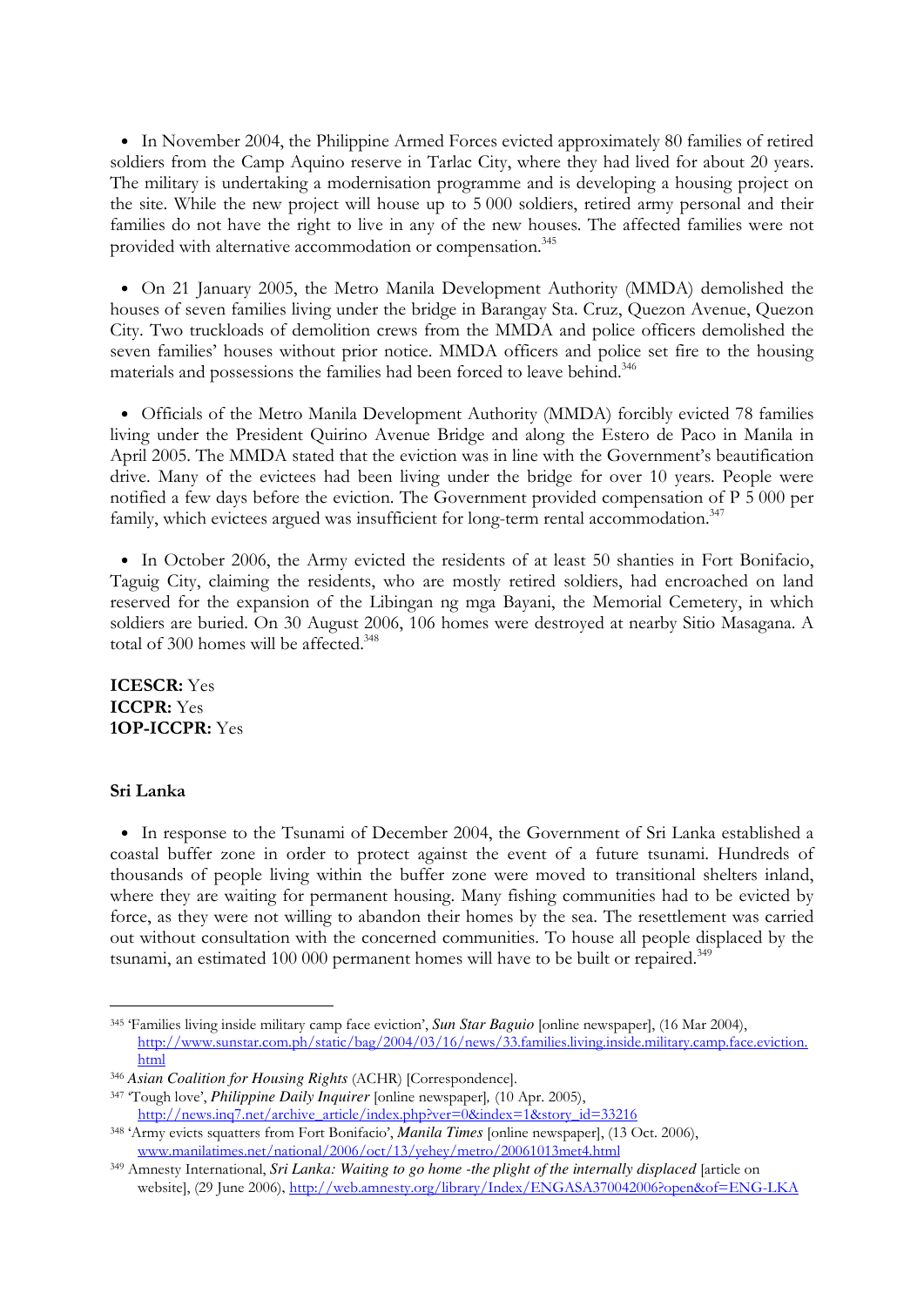# ICESCR: Yes ICCPR: Yes 1OP-ICCPR: Yes

# Thailand

• The Port Authority of Thailand resettled the residents of about 900 shacks from the Klong Toey's Lock 7 slum community in Bangkok. Most of the residents had already been moved in 1996 to new accommodation in Soi Watcharapol. In November 2005, the remaining families were also resettled to a new area. The evicted people were to rent the land at the resettlement site, and the Government had provided residents with a loan to construct houses. Several people, however, did not have sufficient money to pay for the loan and rent, and they were left homeless. Some people have returned to the Lock 7 slum, as they have nowhere else to go. 350

• After the Tsunami disaster in December 2004, many villagers along the coastline of Khao Lak, and other tourist areas, have been involved in battles over land ownership. Families who were displaced by the Tsunami often lack legal titles to their land. Tourism developers are now trying to exploit this and claim land from villagers who are rebuilding. Along the coastline of Phang Nga Province, hundreds of families have been evicted by developers claiming to be the rightful owners.<sup>351</sup>

ICESCR: Yes ICCPR: Yes 1OP-ICCPR: No

# **Turkey**

• In October 2004, police, municipal service workers and demolition crew members violently evicted and destroyed the buildings of 16 families in Istanbul's Alibeykoy area.<sup>352</sup>

• In June 2006, officials of the Istanbul Municipality and police demolished 20 barracks inhabited by Roma in the Cebeci Quarter in Gaziosmanpaşa. About 30 persons who tried to resist the demolition were arrested.<sup>353</sup>

• In July 2006, officials of the Municipality of Istanbul and hundreds of police officers demolished approximately 120 houses of Roma families residing in the Kadıköy Küçükbakkalköy district. The families had been notified of the eviction two months before the operation, which was carried out as part of the implementation of an urban transformation project.<sup>354</sup>

-

<sup>350</sup> 'A wasteland of despair', *The Nation* [online newspaper], (14 Nov. 2005), http://www.nationmultimedia.com/2005/11/14/national/index.php?news=national\_19145753.html

<sup>351</sup> 'In Thailand, a 'land grab'', *The Christian Science Monitor* [online journal], (8 Apr. 2005) http://www.csmonitor.com/2005/0408/p07s02-woap.html

<sup>352</sup> 'Istanbul municipality razes homes in flood area', *Terra Daily* [online newspaper], (11 Oct. 2004), http://www.terradaily.com/2004/041011101154.rmnr7mp3.html

<sup>353</sup> IDEA, *Turkey: Roma districts demolished during Urban Transformation Projects* [online article], (11 Aug. 2006), http://www.idebate.org/roma/topicarticle.php?id=308

<sup>354</sup> ibid.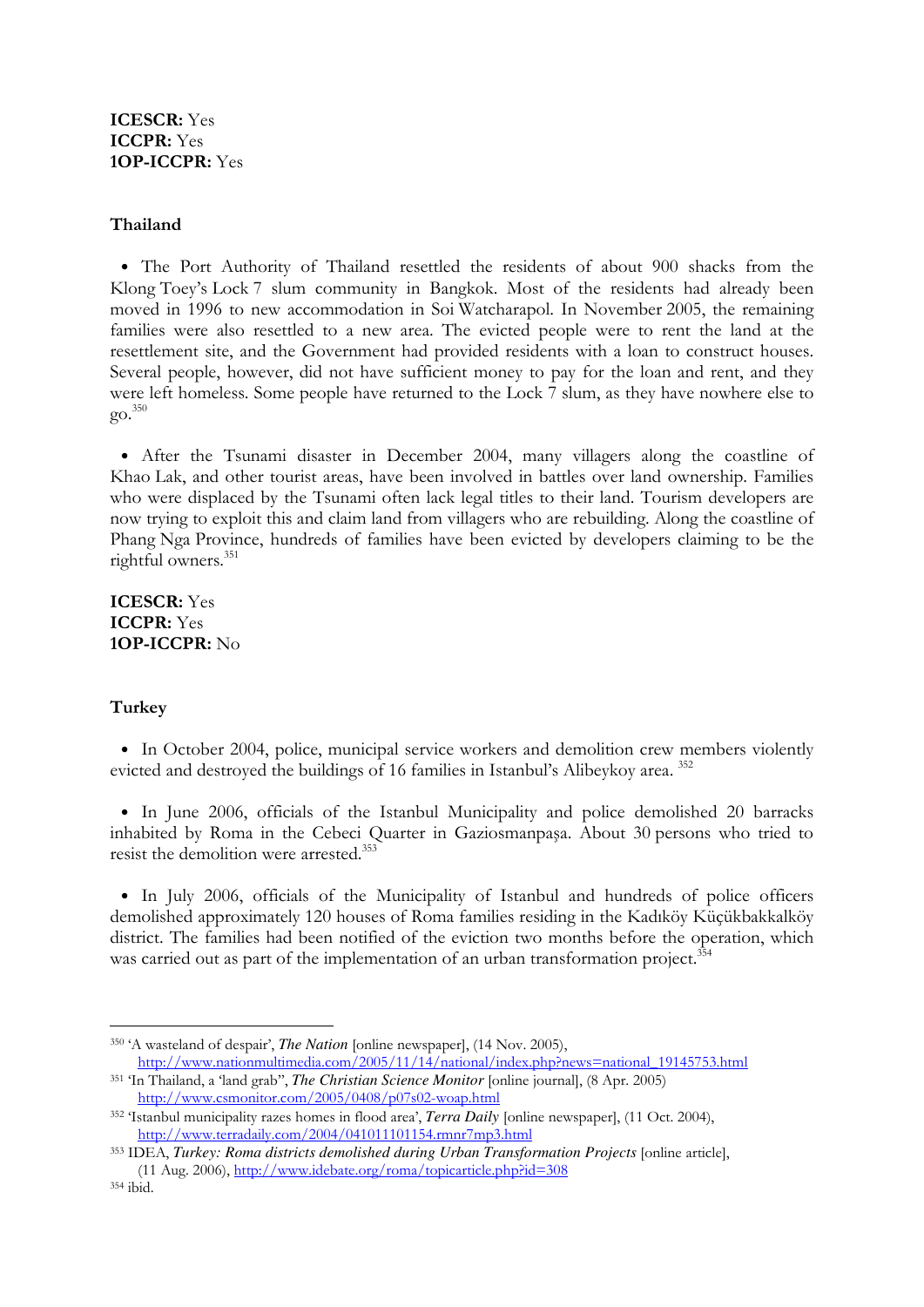• A two-storey building inhabited by six Roma families in the port city Zonguldak was demolished by the Municipality in July 2006. The 45 residents were left homeless.<sup>355</sup>

• In August 2006, the Municipality of Ankara demolished some 170 houses of Roma in the Gültepe (Çinçin) district, Ankara. The demolitions were ostensibly carried out to make room for the construction of a housing project in the area. A further destruction of 400 houses is planned.<sup>356</sup>

## ICESCR: Yes ICCPR: Yes 1OP-ICCPR: Yes

#### Turkmenistan

• In 2003, the Russian human rights organisation Memorial, reported the illegal eviction of a settlement located 10 kilometres from the Caspian port city of Turkmenbashi. Nearly 100 houses were destroyed and more than 500 people, mostly of Kazakh ethnicity, lost their property. This action was reportedly done by the direct order of President Niyazov. The owners of the destroyed properties were not given compensation or alternative housing.<sup>357</sup>

• In July 2004, Government of Turkmenistan officials and police forcibly evicted nearly 900 residents from their homes in Keshi, a suburb of Turkmenistan's capital, Ashgabat. Residents were told that the Government was planning new upmarket building projects. The evictees were not compensated or offered alternative accommodation. Most of them had to move in with members of their extended family, others were left homeless. Furthermore, the city plan calls for another 400 houses in Keshi to be dismantled. Residents who protested were detained and warned not to express publicly their opinion.<sup>358</sup>

ICESCR: Yes ICCPR: Yes 1OP-ICCPR: Yes

#### Viet Nam

• In 2005, local Government officials of the Hai Tien Province reportedly forced eight families of Khmer Krom origin to sign documents giving up their homes and land. The Khmer Krom is an indigenous ethnic Khmer minority living in southern Viet Nam. Human Rights Solidarity reports that the Khmer Krom persons were threatened and beaten until they signed documents that transferred the ownership of their land to the officials. The Vietnamese Government has also appropriated land from the Khmer Krom to allocate to Vietnamese farmers or for infrastructure projects.<sup>359</sup>

<sup>-</sup><sup>355</sup> ibid.

<sup>356</sup> ibid.

<sup>357</sup> International Helsinki Federation for Human Rights, 'Turkmenistan: Illegal Evictions a Routine Practice' [Article on website], (16 July 2004), http://www.ihf-hr.org/viewbinary/viewhtml.php?doc\_id=6010 <sup>358</sup> ibid.

<sup>359</sup> Human Rights Solidarity, 'The Khmer-Krom: Marginalised in Their Own Land' [article on website]*,* (22 Aug. 2005), http://www.hrsolidarity.net/mainfile.php/2005vol15no03/2441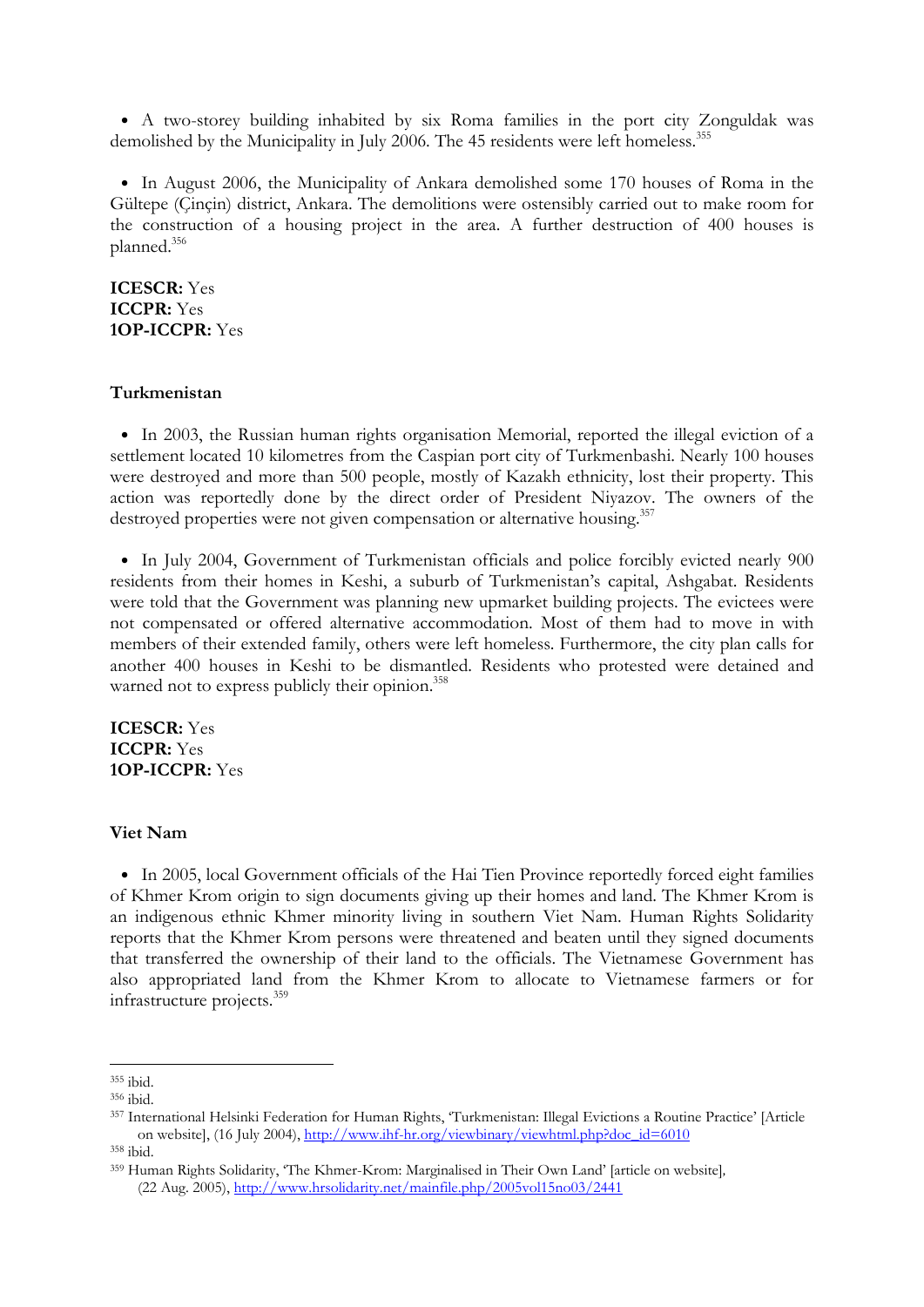ICESCR: Yes ICCPR: Yes 1OP-ICCPR: No

# Europe

## Albania

• In August 2006, the Mayor of Elbasan ordered the forcible eviction of 21 Roma families living on Maji Street. This eviction rendered 109 persons homeless. The Municipality had notified the affected community only a week before the eviction, and the families were not allowed to remove their personal belongings before the destruction of their homes. The Roma families had occupied the houses since 1991. The Municipality plans to build social housing on the site for poor families in the area, which could include housing for the evicted families.<sup>360</sup>

ICESCR: Yes ICCPR: Yes 1OP-ICCPR: No

#### Bosnia and Herzegovina

• On 24 March 2004, police evicted several Roma families from their temporary residence in Banja Luka without providing them with an alternative site. The evicted families reportedly moved to the outskirts of town where they were again evicted by police.<sup>361</sup>

ICESCR: Yes ICCPR: Yes 1OP-ICCPR: Yes

# Bulgaria

• On 31 August 2005, at least 24 Roma homes in the Hristo Botev neighbourhood of Sofia were demolished and approximately 150 Roma people were made homeless.<sup>362</sup>

ICESCR: Yes ICCPR: Yes 1OP-ICCPR: Yes

## Czech Republic

-

• The Municipality of Bohumin notified 280 residents of a hostel for low-income people – the majority of whom are Roma – that the residents would be forcibly removed from the building on

<sup>360</sup> European Roma Rights Centre (ERRC), 'Albania: Roma Housing Rights abuses', [online press release], (9 Aug. 2006), http://www.errc.org/cikk.php?cikk=2612

<sup>361</sup> European Roma Rights Centre (ERRC), 'Repeated Eviction of Romani Community in Bosnia and Herzegovina', [online press release], http://www.errc.org/cikk.php?cikk=1939&archiv=1

<sup>362</sup> European Roma Rights Centre (ERRC), 'Romani Communities under Threat of Forced Eviction in Bulgaria', http://www.errc.org/cikk.php?cikk=2664&archiv=1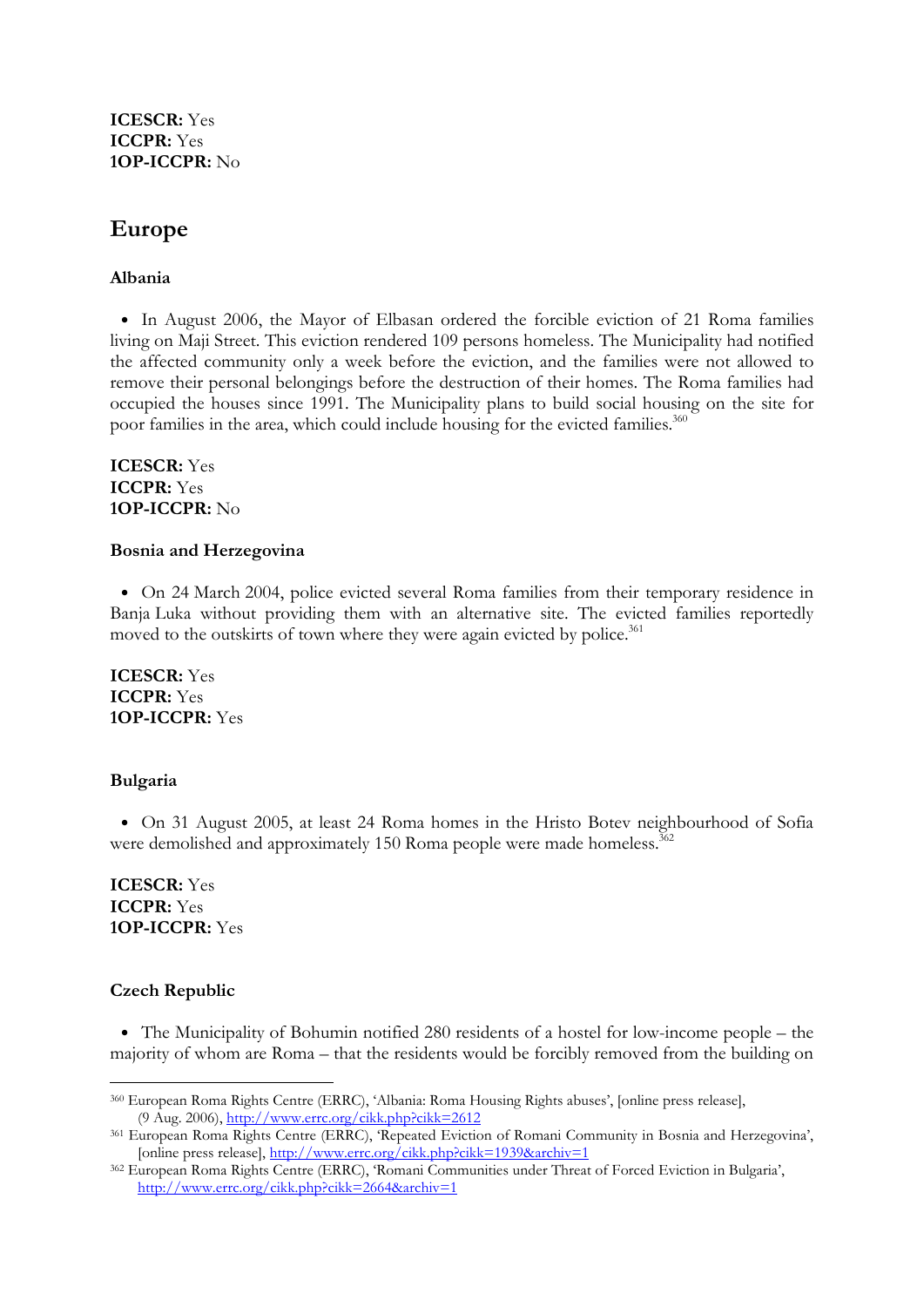30 June 2005 if they did not vacate the premises voluntarily beforehand. The Municipality intended to replace the current accommodation serving poorer and low-income groups with luxury flats. Most of the concerned families moved out under this pressure, mainly into the already overcrowded flats of their extended families, which are mostly located in marginalised Romani neighbourhoods. Several families, however, were unwilling to leave the hostel, explaining that the alternative accommodation offered was far too expensive. Some people refused to leave the building and legally challenged the eviction orders. The Municipality has since carried out a range of punitive measures against these people. This includes engaging a private security company to guard the door of the hostel and block everyone but those living there from entering the building. Even close family members of residents are blocked. The Municipality has issued monthly bills to the families concerned for the services of this security company. Another punitive measure taken by the Municipality was to change the rent basis from 'per family' to 'per person'. For some of the families this meant a six-fold rent increase. These measures clearly contravene Czech and international human rights law.<sup>363</sup>

ICESCR: Yes ICCPR: Yes 1OP-ICCPR: Yes

## France

• In August 2006, French police blocked access to a former university residential building in Chachan, a suburb of Paris. The building had been inhabited by more than 1 000 people, mainly from immigrant backgrounds. The eviction order was issued after negotiations between the occupants and authorities broke down. Police then forcibly removed over 500 squatters, including children. Sixty-nine people were arrested, and 49 of them face deportation for being undocumented immigrants. The building had been occupied in 2001 by immigrants who had been unable to obtain subsidised housing.<sup>364</sup>

ICESCR: Yes ICCPR: Yes 1OP-ICCPR: Yes

## **Greece**

-

Roma communities in Greece face pervasive and persistent discrimination in access to housing. Not only do they often experience extremely poor housing conditions, lacking even access to basic services like water and electricity, they frequently face segregation and forced eviction by local authorities and police.

According to data from the Greek police, between 1 January 1996 and 30 June 2006, police officers took part in 79 forced evictions of Roma communities ordered by courts (and many more without a court order). In the same period, they lodged 323 lawsuits against Roma families

<sup>363</sup> European Roma Rights Centre (ERRC), 'Forced eviction crisis in the Czech Republic', [online press release], http://www.errc.org/cikk.php?cikk=2308&archiv=1

<sup>364</sup> Party for Socialism and Liberation, 'Racist evictions in France target immigrants', [online news article], (28 Aug. 2006), http://www.pslweb.org/site/News2?JServSessionIdr005= 17lwtn0t02.app7b&page=NewsArticle&id=5549&news\_iv\_ctrl=1261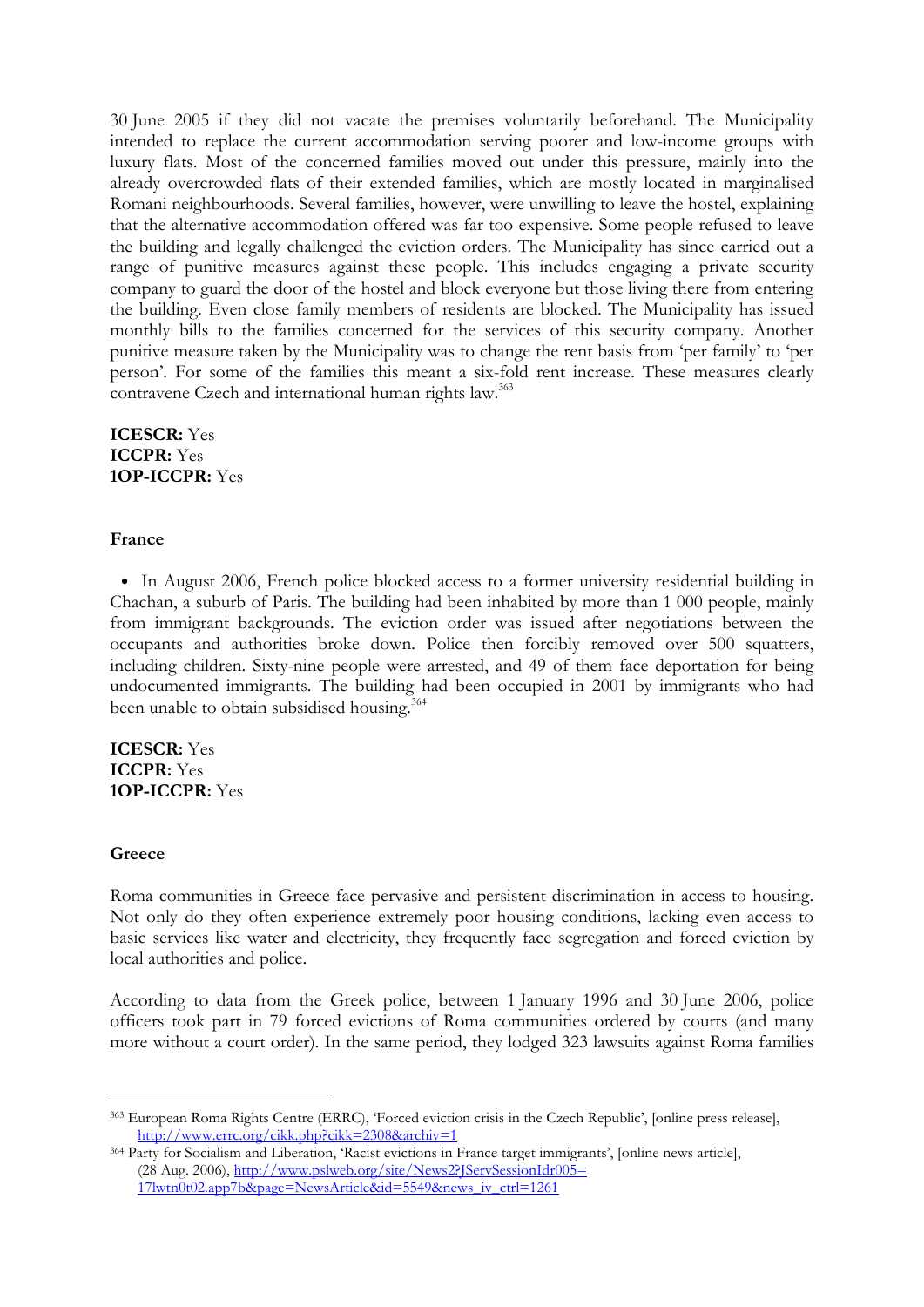for illegal settlement under the Sanitary Regulations.365 While authorities are meant to provide some form of alternative accommodation under this law, it rarely occurs and no criminal proceedings have ever been brought against any local authority for failure to provide suitable accommodation.

The Deputy Minister of Interior, Public Administration and Decentralization, Athanasios Nakos, candidly noted on 25 June 2004: "All of us remember the commitments made in 1996, to the effect that within 10 years, no Gypsy will be living in a tent. Unfortunately today, 8 years later, the everyday reality of the Greek Gypsies belies, in the most unequivocal manner, those commitments.… In the field of housing and infrastructure, the steps that were made are small."366

In a landmark decision of June 2005, the European Committee of Social Rights (ECSR) concluded that Greek policies on housing of Roma breached the right to adequate housing in Article 16 of the European Social Charter. The Committee found that there were: "insufficient number of dwellings of an acceptable quality to meet the needs of settled Roma", "insufficient number of stopping places for Roma who choose to follow an itinerant lifestyle or who are forced to do so", and "systemic eviction of Roma from sites or dwellings unlawfully occupied by them."<sup>367</sup> A year later, the Committee concluded that the situation in Greece was still not in conformity with Article 16 since "there is still a shortage of housing" and "Roma families still do not have sufficient legal protection".<sup>368</sup>

# *Athens Olympics 2004*

-

In preparation for and during the 2004 Olympic Games, Greek authorities undertook forced evictions, targeting Roma families in the Greater Athens Area.

• In 2002, the Roma community of Marousi was asked by the Marousi Municipal authorities to vacate their settlement so that the 2004 Olympic Games Committee could construct a parking lot and road enlargement. The Marousi Mayor signed an agreement with a representative of the 40 families, amounting to 137 people, stating that adequate compensation in the form of rent subsidies and resettlement would be provided. However, the agreement excluded 20 Albanian Roma families, who were forcibly evicted despite their having legal residency status in Greece. Unfortunately, the municipal authority failed to implement the resettlement part of the agreement and defaulted on the payment of rent subsidies to the Roma families. This led to landlords evicting a number of the Roma families from their rented accommodation in 2003 as they were unable to pay their rent without the Government subsidies.<sup>369</sup>

• On 17 August 2004, Patras Municipal employees staged a 'cleaning operation' against Albanian Roma living in Riganokampos, on a plot of land belonging to the University of Patras. The Municipality offered compensation to two Greek Roma families in order to transfer their

<sup>365</sup> Hellenic Police to Greek Helsinki Monitor [document], (26 July 2006), 'ref. no. 4808/4/76-2-ρµζ',

<sup>366</sup> Translated by GHM from the Greek[Article], original available at http://www.mpa.gr/article.html?doc\_id=464049,

<sup>367</sup> *ERRC v. Greece* (complaint No 15), the decision on the merits is available at http://www.coe.int/t/e/ human\_rights/esc/4\_collective\_complaints/list\_of\_collective\_complaints/RC15\_merits.pdf, p. 15.

<sup>368</sup> See Conclusions XVIII-1 (Greece), available at http://www.coe.int/t/e/human\_rights/esc/3\_reporting\_procedure/2\_recent\_conclusions/1\_by\_state/Greece  $-2006$  XVIII 1 A4 EN.pdf, pp. 19–22.

<sup>369</sup> Centre on Housing Rights and Evictions (COHRE), 'Forced Evictions of Roma Communities in Greece in Relation to the Preparation of the Olympic Games', [notes presented to the UN Committee on Economic, Social and Cultural Rights, April 2004 and Greek Helsinki Monitor], http://www.greekhelsinki.gr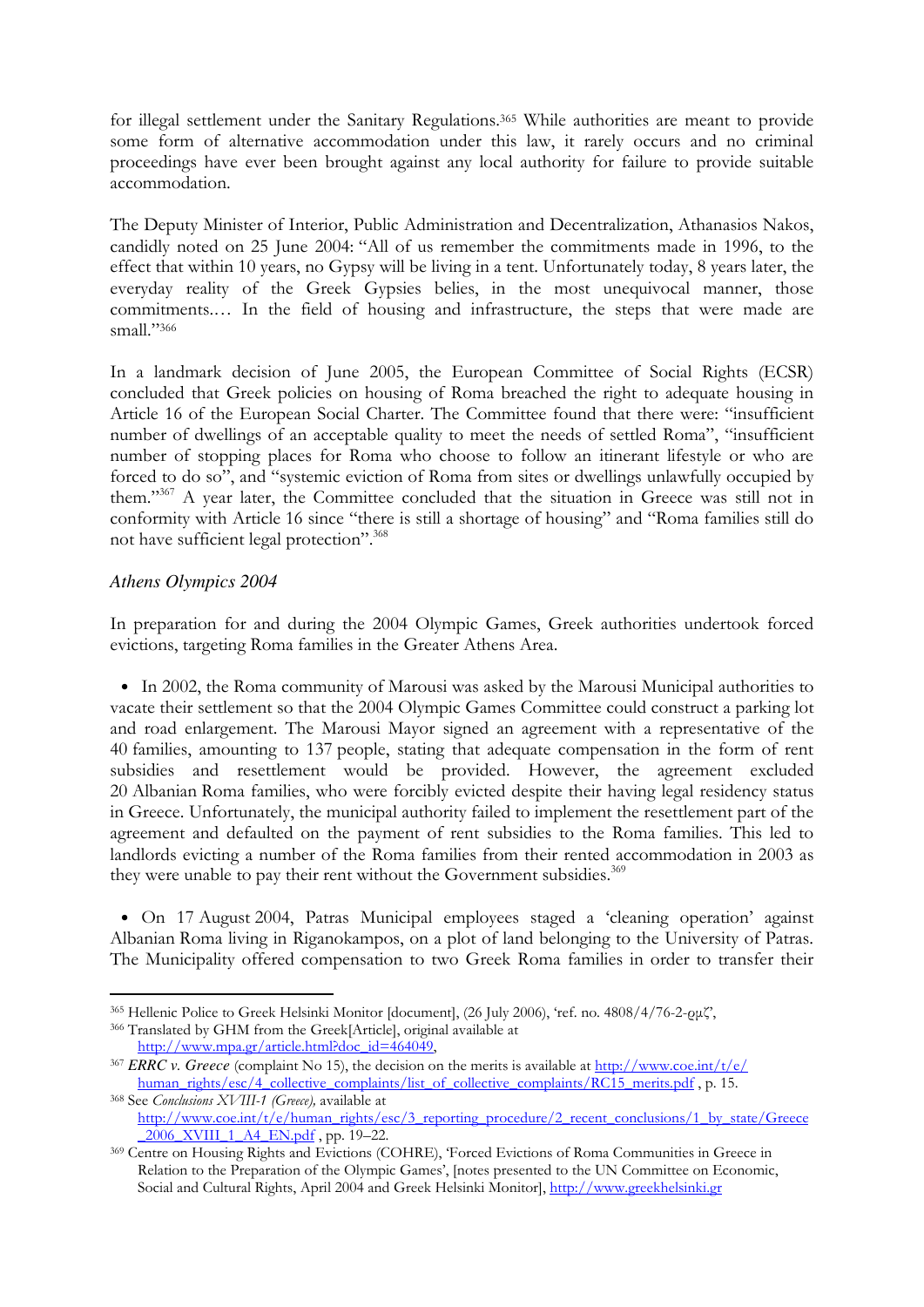sheds on the neighbouring plot of land where the Greek Roma families live. However, no such arrangements were made for the 35 Albanian Roma families, the majority of whom were away from their homes for seasonal agricultural work in other parts of Greece. The Albanian Roma families were consequently forcibly evicted without compensation and without adequate notice. $370$ 

## *Other evictions*

• In Aghia Paraskevi, several homes of Roma families were demolished by Municipal authorities throughout 2005. In February 2005, a bailiff demolished the house of Mr Thanassis Mitrou, a Romani man. Again on 31 March 2005, a bailiff and police using a bulldozer demolished the house of Mr Giorgos Kalamiotis. The home of another Roma family would also have been demolished on that day, if the NGO Greek Helsinki Monitor (GHM) had not taken legal action to stop the demolition. On 26 September 2005, a bailiff, with an excavating machine and with police present, demolished the home in which Andreas Mitrou, his wife, and three children lived. Then, on 2 December 2005, the bailiff attempted to demolish three more homes but the Roma families protested, resulting in the crew leaving but not before giving the families an ultimatum of 10 days before they would return to carry out the eviction. No adequate resettlement or compensation has been provided to the Roma families who were forcibly evicted from Aghia Paraskevi.<sup>371</sup>

• On 18 July 2006, in the Kladiso area of Hania, Crete, an inter-municipal 'ecological' company, with police assistance, demolished 10 Roma homes without a court order, while the occupants were away.<sup>372</sup>

• On 27 July 2006, the Patras Municipal authorities demolished 13 Roma homes in the Makrigianni district of Patras while the occupants were away for seasonal work. On 2 and 3 August 2006, they also served notice of urgent police measures to evict approximately 45 Roma families residing in the Makrigianni district of Patras. However, beginning on 24 August 2006, before a pending ruling could be issued regarding authorisation of these measures, the municipal authorities began to demolish the remaining Roma homes in Makrigianni and Riganokampos districts, claiming these were 'cleaning operations of abandoned sheds'. The Municipality also claimed that some Roma families (varying from 5 to 17 in different statements) have been relocated to rented homes, when in fact, a few families were each given compensation of a few hundred euros and, in some cases, an oral promise of a rent subsidy if they agreed to move out.<sup>373</sup>

• During the morning of 26 September 2006, a family of eight was rendered homeless – hours before the visit to the settlements by the Commissioner for Human Rights at the Council of Europe (COE), Thomas Hammarberg. On the following day, two Roma were arrested for adding protective nylon covers to their homes. They were remanded in custody, and then taken to court the next day where they were acquitted. On 12 October 2006, two more Roma were arrested for doing repair work on their home. They were held in custody and taken to court the next day. One was acquitted, but the other was referred to the juvenile court.<sup>374</sup>

-

<sup>370</sup> Greek Helsinki Monitor, http://www.greekhelsinki.gr

<sup>371</sup> ibid.

<sup>372</sup> ibid.

<sup>373</sup> Centre on Housing Rights and Evictions (COHRE) and Greek Helsinki Monitor, 'Government of Greece Fails to Stop Forced Eviction of Roma' [online media release], (17 Oct. 2006), http://www.cohre.org/view\_page.php?page\_id=217

<sup>374</sup> ibid.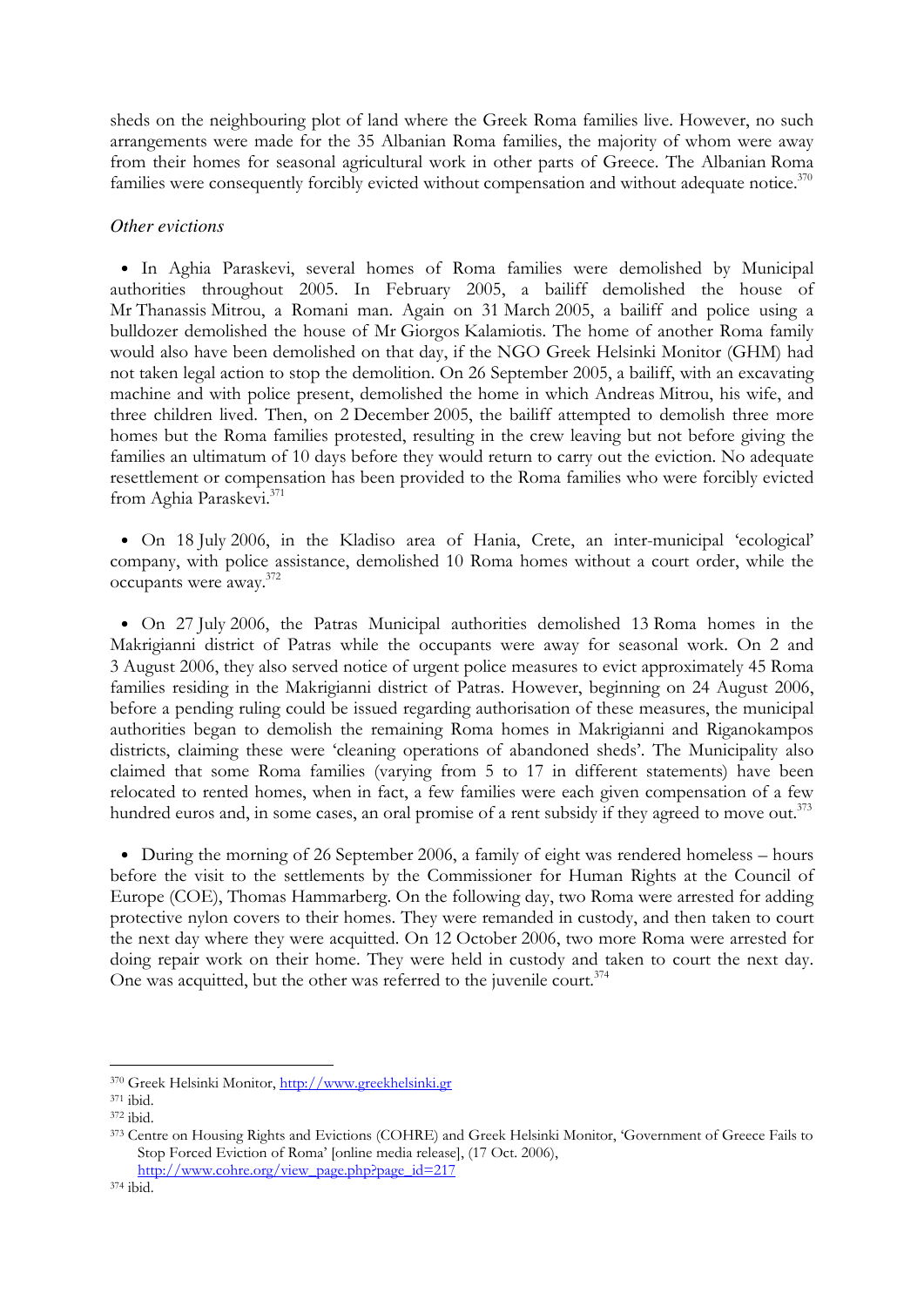# ICESCR: Yes ICCPR: Yes 1OP-ICCPR: Yes

## Ireland

• In 2002, Ireland enacted Section 24 of the Public Order Act, as amended by the Housing (Miscellaneous Provisions) Act. This Act is a retrogressive eviction law, which is particularly harsh for Traveller communities. Under this Act, police are empowered to arrest Travellers for trespass, without a warrant, if they do not move immediately upon spoken request. Police can also confiscate homes of Travellers, imprison residents for a month and impose fines of up to €3 000. Moreover, the police are allowed to evict Travellers, even if they are waiting to be provided with housing by local authorities. The Irish Traveller Movement received reports of over 150 incidents of Travellers being requested to move their vans between July 2002 (the date the law became active) and October  $2003$ <sup>375</sup>

ICESCR: Yes ICCPR: Yes 1OP-ICCPR: Yes

Italy

• Research by the European Roma Rights Centre (ERRC) indicates that Roma are repeatedly and systematically subjected to forced eviction in Italy, generally without provision of basic procedural guarantees and alternative accommodation. Therefore in June 2004, the ERRC, in collaboration with a number of local partners, lodged a collective complaint against Italy with the European Committee of Social Rights. The Committee held unanimously that:

- the insufficiency of camping sites for nomadic Roma constitutes a violation of Article 31(1) of the Revised Charter, taken together with Article E;
- forced eviction and other sanctions constitute a violation of Article 31(2) of the Revised Charter, taken together with Article E;
- the lack of permanent dwellings constitutes a violation of Articles 31(1) and 31(3) of the Revised Charter, taken together with Article E.<sup>376</sup>

ICESCR: Yes ICCPR: Yes 1OP-ICCPR: Yes

# Montenegro

• On 11 May 2005, police and local authorities demolished the homes of 10 Roma families in the village of Tuzi, leaving some 40 persons homeless. The families had been given a 10-day notice of the eviction, but none had received alternative accommodation.<sup>377</sup>

<sup>-</sup>375 The Irish Traveller Movement [website], http://www.itmtrav.com, and reported by COHRE [article on website], www.cohre.org/ireland

<sup>376</sup> European Roma Rights Centre (ERRC), 'Italy systematically frustrates right to adequate housing of Roma' [online article], http://www.errc.org/cikk.php?cikk=2589&archiv=1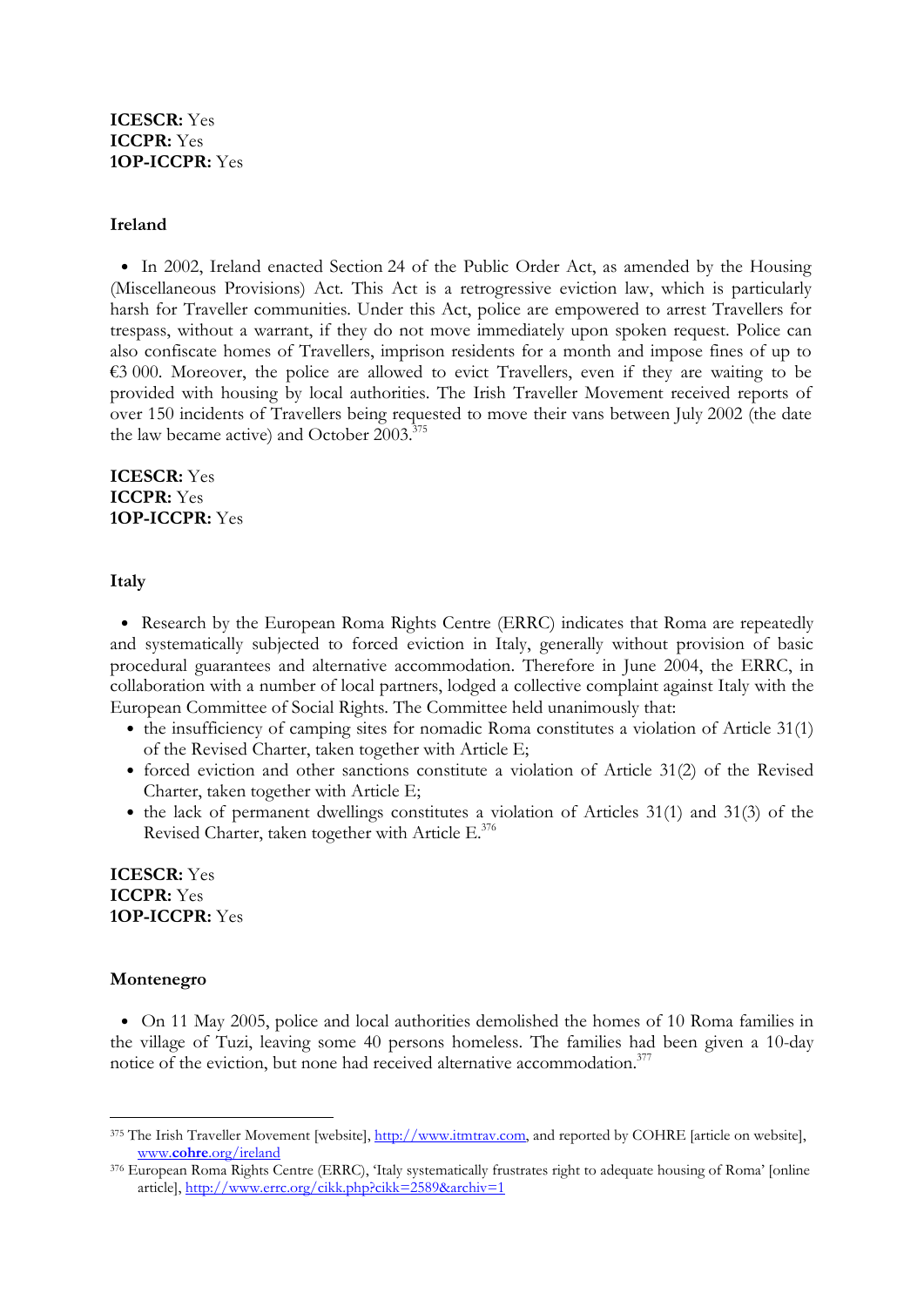# ICESCR: Yes ICCPR: Yes 1OP-ICCPR: Yes

## Russian Federation

• The ERRC reported the forced eviction and destruction of homes belonging to more than 200 Roma, including over 100 children, in the village of Dorozhnoe, in Russia's Kaliningrad region. From 29 May to 2 June 2006, regional authorities bulldozed 37 houses and set fire to the ruins. The evictions had been ordered by the local high court after proceedings that reportedly denied the Roma communities fundamental due process.<sup>378</sup>

• The ongoing conflict in Chechnya has caused hundreds of thousands of people to flee the area since 1999. Many displaced persons have settled in neighbouring Ingushetia, one of the poorest republics of the Russian Federation. Between 2003 and 2005, Russian authorities closed several camps of internally displaced persons (IDPs) in Ingushetia, which had sheltered more than 12 000 people.<sup>379</sup> The Russian Government opened 'Temporary Accommodation Centres' in Chechnya for the returnees. Their capacity, however, was not sufficient to accommodate all the affected people, and the camps' conditions were often sub-standard. Yet in spite of poor conditions, a survey carried out by Médecins Sans Frontières in 2003 showed that 98 per cent of internally displaced Chechens in Ingushetia did not wish to return to Chechnya at that time, citing fear of insecurity and lack of housing as the main reasons.<sup>380</sup> While there had been no reports that people were physically forced to return to Chechnya, authorities actively pursued a policy of pressuring the IDPs to go back.<sup>381</sup>

ICESCR: Yes ICCPR: Yes 1OP-ICCPR: Yes

## Slovakia

• On 15 June 2005, a private security agency forcibly evicted 40 Romani people from an abandoned apartment building in Kosice. The families had lived in the building for more than 10 years. The building is owned by the Slovak National Railroad Company, ZSR, which hired the private security company to evict the Roma. The evictees had occupied the building illegally, and were not provided with any alternative accommodation.<sup>382</sup>

<sup>-</sup><sup>377</sup> ERRC, 'Forced evictions of Roma in Serbia and Montenegro' [online article] http://www.errc.org/cikk.php?cikk=2337&archiv=1

<sup>378</sup> ERRC, 'Right organizations condemn Roma evictions in Russia' [online article], http://www.errc.org/cikk.php?cikk=2607

<sup>379</sup> International Displacement Monitoring Centre, 'IDP Database: Russian Federation' [online database], http://www.internal-displacement.org; Rachel Denber, Human Rights Watch, '"Glad to be Deceived": the International Community and Chechnya', *World Report 2004*.

<sup>380</sup> Médecins Sans Frontières (MSF), 'The trauma of ongoing war in Chechnya', (13 Sep. 2004), http://www.reliefweb.int/library/documents/2004/msf-che-30aug.pdf

<sup>381</sup> International Displacement Monitoring Centre, 'Patterns of displacement: Russian Federation' [online database], http://www.internal-displacement.org

<sup>382</sup> European Roma Rights Centre (ERRC), '40 Roma homeless following evictions in Slovakia' [online article] http://www.errc.org/cikk.php?cikk=2502&archiv=1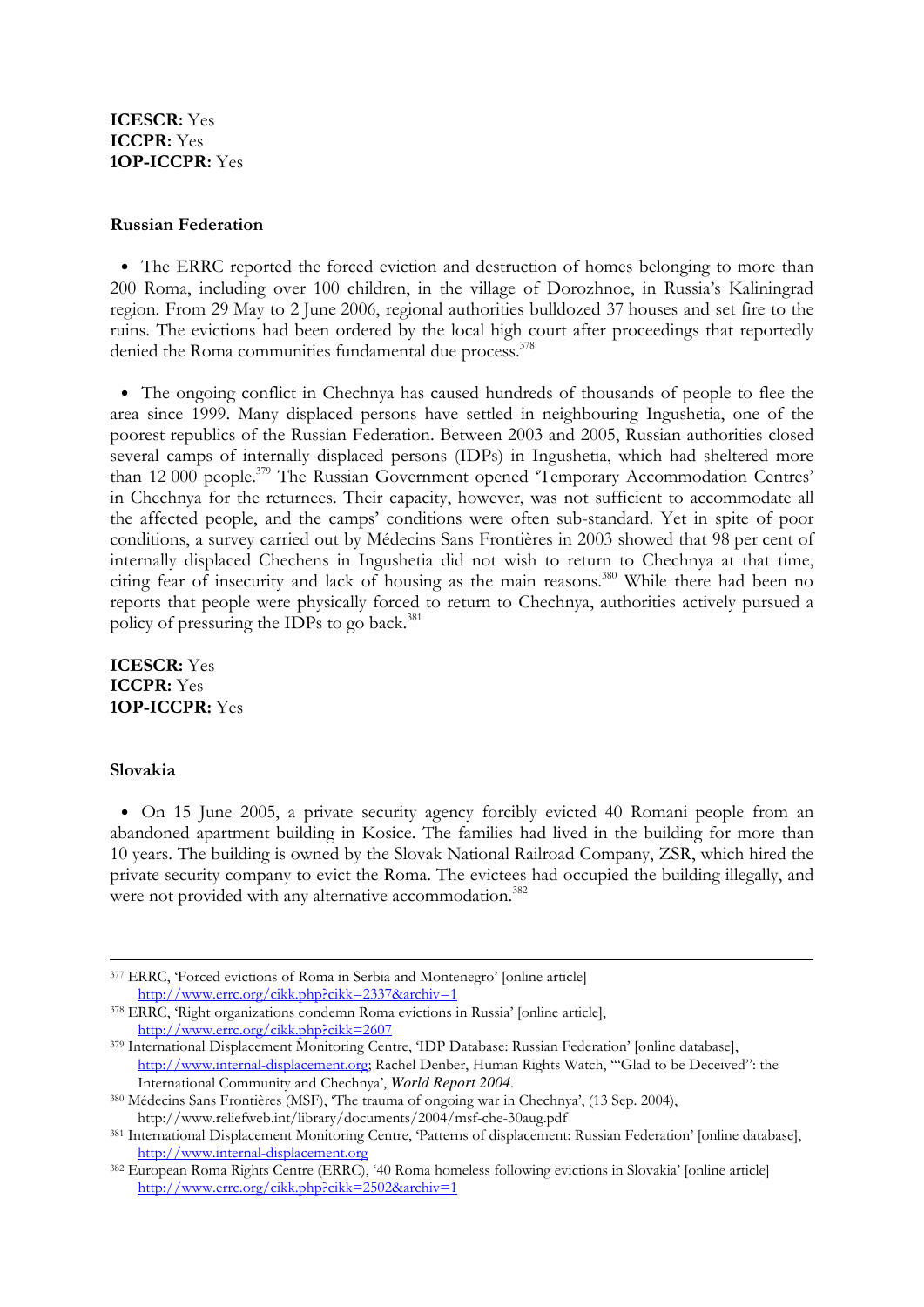• In another case reported by the Slovak newspaper Korzar, bulldozers destroyed five makeshift shacks which housed 38 Roma in the village of Furca. The demolition was carried out on 24 July 2004 in the presence of police. The families had received an eviction notice only one day prior to the eviction. Reportedly, a bus took the evictees to their registered place of permanent residence, although most of the residents had lived in Furca for several years.<sup>383</sup>

ICESCR: Yes ICCPR: Yes 1OP-ICCPR: Yes

#### Spain

• On 10 February 2005, Valencia municipal authorities demolished several publicly-owned buildings in which Roma had lived. The eviction was carried out in the presence of the police and rendered approximately 10 Roma families homeless. The families were not given official notice of their eviction and were offered alternative accommodation for three days. A further 40 Roma families from the same settlement were threatened with forced eviction. However, the Valencia authorities refused to give a specific date for the eviction. On 28 June 2005, the remaining buildings were demolished without warning and none of the 40 families were provided with alternative accommodation.<sup>384</sup>

ICESCR: Yes ICCPR: Yes 1OP-ICCPR: Yes

#### United Kingdom

-

• In January 2004, Constant & Co, a private company acting as representatives of the Chelmsford Council, forcibly evicted 20 Traveller families from the Meadowlands Caravan Park in Chelmsford Borough, and moved or destroyed the families' homes. The people were evicted without notice and given no explanation of why the eviction was taking place. The employees of the private bailiff company threatened people with violence. The following day, the evicted families attempted to locate their homes at the place where they had been told their homes were moved, but found that their homes and belongings had been burned. The evicted Travellers were not compensated for the loss of their homes and possessions. The owner of the land – Ms Buckland, a pregnant woman with three children – was among the evictees. Indeed, in the United Kingdom, traveller communities are often evicted even though they have legal title to the land they are evicted from. The evictions took place on the grounds that the Travellers had not submitted planning applications prior to commencing with construction on the sites. Travellers reported, however, that they had filed applications and were turned down.<sup>385</sup>

• In 2004, bailiffs evicted over 50 Traveller families from their land at Wolvey Road in Bulkington (Warwickshire) and Little Waltham (Essex). This was despite the fact that the individuals owned the land and they had lived there for more than two years. The Travellers were

<sup>384</sup> ERRC, 'Bulldozers in Valencia leave ten Romani families homeless' [online article], http://www.errc.org/cikk.php?cikk=2343&archiv=1

<sup>383</sup> ERRC, 'Eviction fever in Slovakia' [online article] http://www.errc.org/cikk.php?cikk=2109&archiv=1

<sup>385</sup> 'Meadowlands Travellers Eviction' *Indymedia UK*, [online news service] (29 Jan. 2004), http://www.indymedia.org.uk/en/2004/01/284565.html